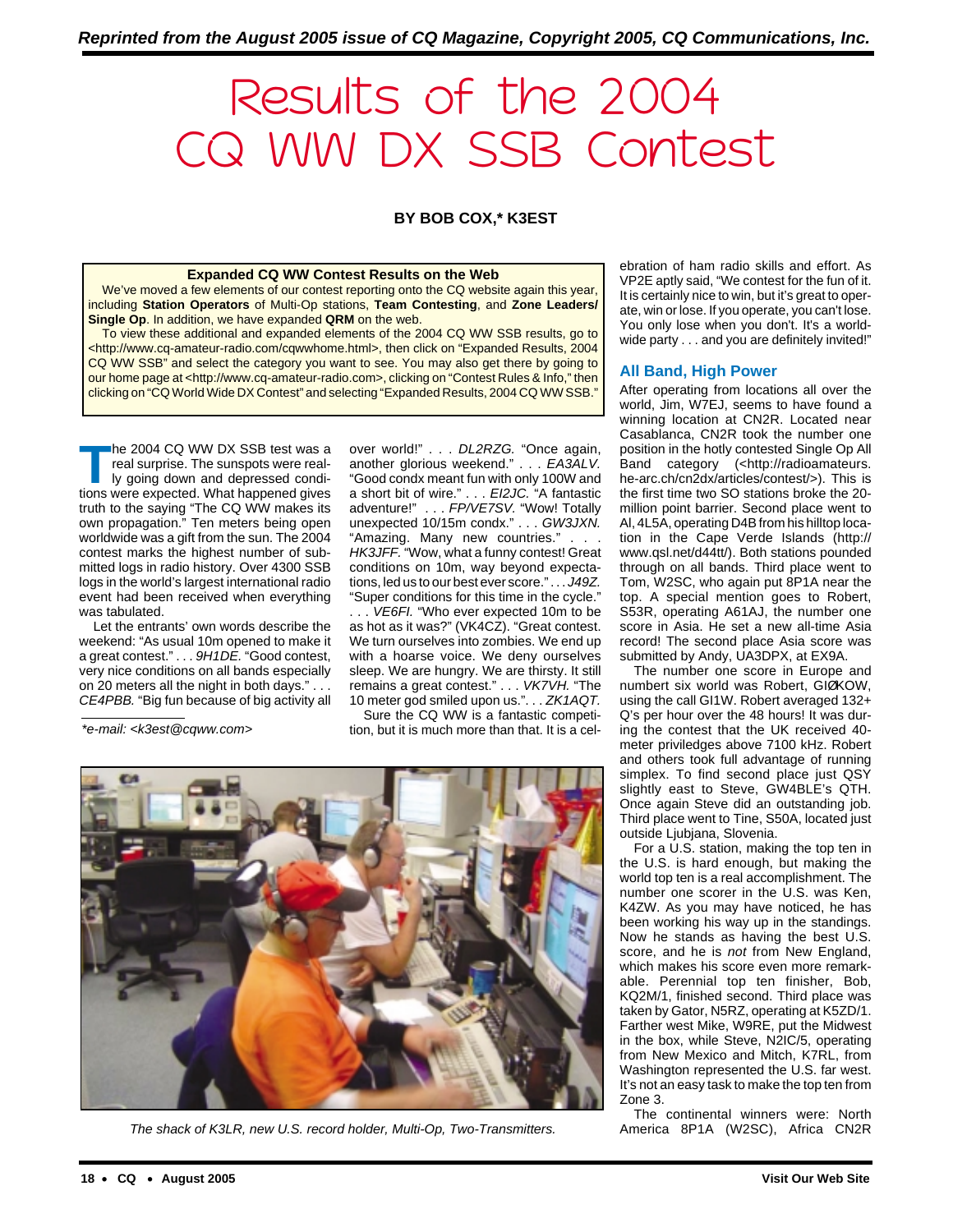

(W7EJ), Asia A61AJ (S53R), Japan JS3CTQ, Europe GI1W (GIØKOW), Oceania, VK9XD (VK2CZ), South America P49Y (AE6Y).

#### **All Band, Low Power**

The category that has the greatest number of participants by far is Low Power. To win this category is not easy. Reprising his win from last year was Thomas, SU9NC. Nothing makes contesters happier than coming across a double multiplier. SU9NC was able to supply that 5601 times! Second place went to European traveler Danny, T93M, who visited Bonaire to activate PJ4J (http://www.t93m.com/). Mike, K9NW, went to FG to take third place, not an easy job from a two-point area.

The number one 100 watts or less entrant in Europe was CT7B operated by Jose, CT1CJJ. The number two scorer in Europe and on the Iberian peninsula was Manuel, EA7RM. Third place went to LY9A operated by LY3BA, Gediminas. Here in the USA, Ed, N1UR, was the clear winner in the barefoot category. Taking second was Ann, WA1S (http:// home.tiac.net/~wa1s/), who is always near or at the top. Third place went to the West Virginia QTH of Jeff, N8II.

The continental winners were: North America FG/K9NW, Africa SU9NC, Asia YI9OM, Japan JS1OYN, Europe CT7B (CT1CJJ), Oceania T30T (K7ZZ), South America PJ4J (T93M).

#### **QRP**

If you want to practice your contesting skills, the QRP category is the way to do it. Finding new stations and knowing when to call a station or to give up and move on is what QRP is all about. It is surprising what you can work with 5 watts. If you want to improve your contesting skills, the QRP category could be the refresher course you need.

Again in 2004 the top three scores came from different continents. The world number one QRP signal was put out by John, KK9A, operating at P40A. John has been very active from Aruba for several years. Following in second place was Gerard, F5BEG, who has been a high-place finisher in QRP many times. Third place in the world and number one in the U.S. was Tom, N4KG, operating from Alabama. In Europe first place went to

Remi, LY2MW, operating LY4XX (http:// www.qsl.net/ly2mw/). Second place went to Juergen, DF1DX (http://www.df1dx.de/). Third place in Europe went to Bengt, SM5CCT, operating club station SK3W (http://sk3w.shacknet.nu/gallery/). Chris, KA1LMR, finished number two in the U. S. (http://hometown.aol.com/ka1lmrusa/ myhomepage. html), while John, KO1H, was third. Finishing just outside the top ten box were JR4DAH and UA9SG.

The continental winners were: North America N4KG, Africa EA8TX, Asia JR4DAH, Japan JR4DAH, Europe F5BEG, Oceania YB2OK, South America P40A(KK9A). Chris, KA1LMR, number two U.S. QRP. Pedro, HK1XX, number two in the world,

#### **Assisted**

When a single op receives QSO/multiplier spotting assistance from a source in any form, that operator is in the Assisted category. There are lots of reasons to try this category. You have to make the best use of spots without it affecting your QSO total. It's not easy to do.

The 2004 world top score came from John, W2GD, operating from P40W. John has been putting P4 on the map for many years. Everyone appreciates his dedication to contesting. A hard-fought battle ensued for second place, which was taken be Hrane, YT1AD, operating 3V8BB. He was followed by Laurent, F5MUX, at FM5BH (http:// www.fm5bh.com/). In the USA first place went to Rick, K3OO. Ray, W2RE, took second place (http://www.hamsonline.net/ w2re). Charles, K3WW, took third (http:// www.users.fast.net/~k3ww/). In Europe the number one score was submitted by Andre, F6GYT, at TM7F. Farther east in second place was Rolandas, LY2FY, at LY4A (http://ly4a.kli.lt). Braving the northern lights was Ari, OH5DX, at OHØZ, who took third (http://www.qsl.net/oh0z/).

The continental winners were: North America FM5BH, Africa 3V8BB, Asia RG9A (UA9AM), Japan JE1OHL, Europe TM7F (F6GYT), Oceania AH6RF, South America P40W (W2GD).

#### **Multi-Single**

Each year contesters band together and travel to compete in a multi category, of which Multi-Single is the most popular. A real battle occurred in the Multi-Single category in the 2004 contest. Three FB stations with top operators went head to head. The international team from Pantelleria Island, IH9P, took the top position (http://www.ih9p.com). Another African team located in the Madeira Islands, CQ9K, took second place (http:// www.madeirateam.com). Not far behind was FY5KE, who took world third place (http://www.fy5ke.org/).

MS in Europe was a real fight. The top four teams from central Europe were separated by less than 560K. After it was finished, OM8A took top honors (http://www.qsl. net/om8a/). Second place went to OE2S (http://www.qsl.net/oe2s/). Another Slovakian team, OM7M, took third (http://www. qsl.net/om7m).



Single Op, 14 MHz.

No less of a battle took place in the U.S. KT1V edged out K1KI (http://www.yccc.org/ Articles/K1KI\_Profile.html) for the top slot. Third place went to K1IR (http://www. designet.com/k1ir).

The continental winners were: North America VY2ZM, Africa IH9P, Asia 5B/AJ2O, Japan JA7YAA, Europe OM8A, Oceania AH2R, South America FY7KE.

#### **Multi-Two**

The M2 category continues to grow in popularity. You have to have a good plan and good operators if you want to try for the top spot. You cannot do better than to set a new world record the first time you enter a new category, and VP2E did it in the 2004 contest. These operators didn't just break the old record, they really raised the bar. Look at the score and you will be amazed. VP2E made a score in the range usually reserved for Multi-Multi stations—40M points. The team did it from a two-point area! The Caribbean Contesting Consortium, PJ2T, always a force to watch out for, took second place (http://www.pj2t.org) and CT9L took third. Not far from Bologna, IR4X (ne IQ4A) entered the M2 group and took top European honors (http://www.ari-bo.it/iq4a.htm). Second place went to 9A7A (http://www.qsl. net/9a7a) and third to UU7J (http://www. uu7j.com).

In the USA, new ground was being broken in western PA. The team at K3LR huddled together before the contest and decided to try for something completely different: M2: A good decision. K3LR set a new USA M2 record. There score was just below the USA MM's! What a job (http://www. K3LR.com). On the other side of PA, Sig's team, N3RS took second place (http:// www.n3rs.com/main.html) while Paul's team, K4JA in northeastern VA took 3rd. A special mention must be made of the fine effort of NK7U to finish USA high west of zone 5. The continental winners were: North America VP2E, Africa CT9L, Asia RT9W, Japan JA1KQX, Europe IR4X, Oceania VK4CZ, South America PJ2T.

#### **Multi-Multi**

Take a lot of work, a lot of planning, and people coming from all corners of the world and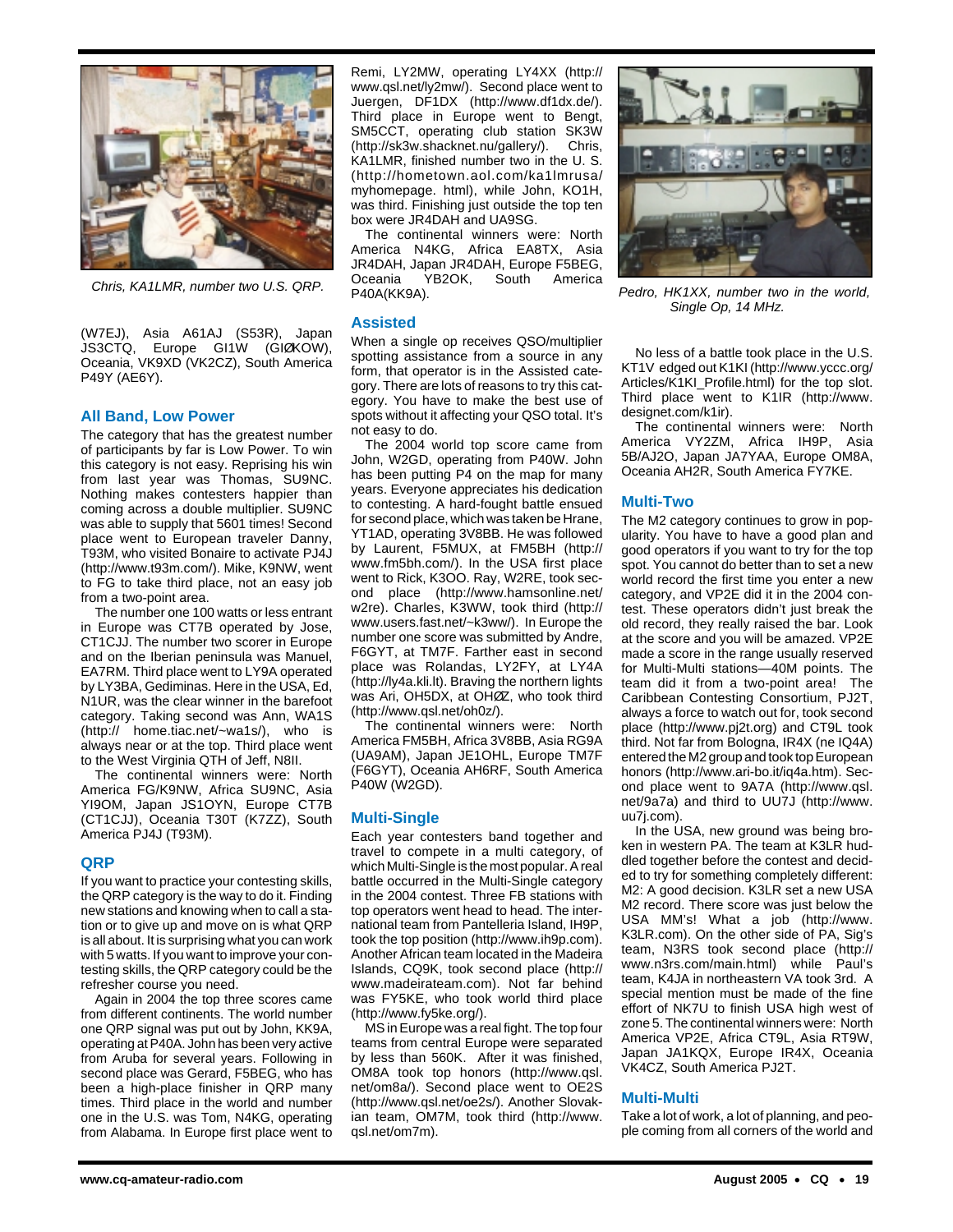you have a multi-multi team. In 2004 the number one scoring team was assembled at the QTH of Manu, EA8ZS. Taking full advantage of their proximity to Europe, EA8ZS scored over 44M points (http://www.qsl.net/ ct1boh/ea8zs.htm). Second place went to perennial top finisher HC8L from the Galapagos. Moving to northeast North America, VE7SV and crew had a fantastic time putting FP/VE7SV in lots of logs for third-place world (http://www.bcdxc.org/st\_ pierre\_miquelon.htm).

Taking the top spot in Europe was 9A1A. Operating from a mountaintop QTH, 9A1A always had a good signal. Second-place Europe went to the club with quads— DFØHQ (http://www.df0hq.de). DFØCG, a well-known German club station, took the third-place position. In the U.S., W3LPL located in central Maryland was the high scorer (http://homepage.mac.com/rrucker/ PhotoAlbum46.html), just edging out KC1XX. Operating from just inside the aurora zone, KC1XX's super station took second place (http://www.kc1xx.com) while K9NS (http://www.k9ns.com) took third.

The continental winners were: North America FP/VE7SV, Africa EA8ZS, Asia UP5G, Japan JA3YBK, Europe 9A1A, Oceania KH7X, South America HC8L.

#### **Team Contesting**

What do five contesters from anywhere in the world have in common? Besides the fun of contesting, they can form a team. Make a team, register your team before the contest, and you are all set to enter the Team Contesting category. A teams' members can be all over the world. This year's SSB winner was a repeat from last year—Contest Club Finland's Team Sauna. The sauna really heated up! They led the pack of 18 entries.

1. Contest Club Finland Team Sauna (15,906,643 pts.): OHØZ (OH5DX), OH2RA, OH6NIO, OH8NC, ES5TV.

2. Florida Contest Group On The Move (12,062,347 pts.): PJ4J (T93M), OM6NM, KG4WW (KX4WW), VP5DX (NU4Y), N8PR/4.

3. Worldwide Young Contesters Champs (9,458,023 pts.): K3OO, GØMTN, 9A7P.

4. VK Contest Club Australis (5,688,634 pts.): VK9XD (VK2CZ), VK7GN, VK4UC, VK3TZ, VK4TI.

5. VK Contest Club Koalas (3,781,079 pts.): VK6DXI, 9M2/G4ZFE, VK6LW, VK4DX.

6. Florida Contest Group Part-Timers (3,359,656 pts.): AA4RX, N4EK, K4JAF, NA4CW, WC4E.

7. Florida Contest Group (3,204,994 pts.): K1UM/4, W4ARM, N4WW.

8. Worldwide Young Contesters Part Time Job (3,178,054 pts.): OZ1AA, 9A1P, 4L6AM.

9. Florida Contest Group Feeder Bands (3,142,266 pts.): K4XS, K4VUD, N4BP.

10. Florida Contest Group With New Antennas (2,205,095 pts.): WX4G, KK4TA, K4RFK, KB4ET.

11. Contest Club Finland Team Finlandia (2,006,118 pts.): OH4A (OH6XX), SMØW (SMØWKA), ZA/OH2PM, ZA/OH2BH.

12. Contest Club Finland Sibelius playing



Thomas, YC3BDJ, number 6 world, Single Op, Low Power, 21 MHz.



The QTH of Philippe, LX7I (LX2AJ), number two world, 3.7 MHz.

15 meters (1,761,987 pts.): OHØV (OH6LI), OH2BH (OH1WZ).

13. Florida Contest Group Generating Heat (1,359,706 pts.): K4PV, N4GI, W7QF, WB2QLP/4.

14. Worldwide Young Contesters Hell Riders (895,169 pts.): DM2SR, ON7BS, DJ7EC, M3PHP, LZ1ABC.

15. Contest Club Finland Team Terva (445,115 pt.): OH1BOI, OH2LU, OH6XX (OH6GLE).

16. Aztecas New Kids (304,557 pts.): XE1NK, 4A1UN (XE1UN).

17. VK Contest Club Cockatoos (274,860 pts.): VK3DBQ, VK4AN, VK3YB.

18. Contest Club Finland Team Sisu (210,348 pts.): OH4RH, OH4MFA.

#### **Records**

On the CQWW.com web page are the alltime records for each continent and country. Setting a new record is difficult and challenging. Take a look at your country's records and choose a record you can try to beat. Congratulations to the following stations which set new world and continental records.

World: L1.8, YMØT (TA2RC); Q7, KP4KE; Q1.8, LY5A (LY2PAJ); A14, 4L6AM; A3.7 YU7AV; M2 VP2E.

Africa: 14m D44TD (IV3TAN); QA, EA8TX; A14, EA8BVX; A21 EA8ANE.

Asia: A, A61AJ (S53R); L1.8, YMØT (TA2RC); A14, 4L6AM; M2, RT9W.

Europe: 3.7, SP3GEM; Q21, YT7TY; Q7, S53D (S59DR); Q1.8, LY5A (LY2PAJ); A21, 9A5Y (9A3LG); A14, DL2ARD; A3.7, YU7AV; M2, IR4X.

Japan: A14, JA1YPA (JH1FDP).

USA: L21, N2BA; L7, K3BU/2; L3.7, N4IJ; M2, K3LR.

North America: A, 8P1A (W2SC), LA, FG/ K9NW; Q7, KP4KE; Q1.8, VE3MGY; M2, VP2E.

Oceania: L21, YC3BDJ; A28, AH6RF; A21, ZL2DX; A14, ZL4PW.

South America: LA, PJ4J (T93M); L14, P43E; A7, ZW5B (PY5KD); A3.7. PY2WC.

#### **Special Mention**

The CQ WW sure brings out the desire to travel in many hams. Thanks to the many DXpeditions and the efforts of hundreds of contesters who made the contest experience more interesting for all of us. Here are some calls you probably worked: V29NR, C6AUR, 8P1A, FG/K9NW, H6C, V44/ KC2FVN, NC2N/V44, V49A, FS/AH8DX, PJ7/K3TC, VQ5C, VP5DX, VP5KE, D44B, D44TD, EA9/OL8R, C56ACA, 3B8MM, CN2R, V55V, 9L1ADA, ST2T, 9J2KC, YA7X, 5B/KIØBP, YI9MD, YI9GT, EX9A, BNØF, EY8/F5NHJ, A61AJ, UK/JI2MED, 3W3A, OHØV, OHØR, ZA/OH2BH, ZA/ OH2PM, EA6/LY1DF, YMØT, J43J, EI2VNO, ERØND, ERØFEL, CT/DL5IC, 9M8YY, 9M6US, V6A, KH6/WØCN, YBØA-JR, PAØCYW/DU2, T30T, VK9XD, P49Y, ZV1R, PJ4J, 9Y4NZ, P40A, TE1W, TI5X, TI5/W8QZA, V44/EW1AR, TI5N, TI1W, TI5A, W1AJT/VE3, FM5BH, 5H3HK, 3V8BB, OHØZ, P40W, C6DX, C6AVV, VP9/W4OV, J75J, VP5X, IH9P, CQ9K, C91Z, 6W1RY, 5B/AJ2O, A52CDX, 4U1ITU, OHØI, J49Z, SY9Y, AH2R, FY5KE, 9Y4ZC, VP2E, TI8M, WP2Z, CT9L, CU2Z, PJ2T, V26B, V47KP, FP/VE7SV, VP5T, EA8ZS, XX9C, MD4K, HBØ/HB9AON, ISØ/ IIØA, HC8L, SU9NC.

One fun aspect of the contest is the competition that takes place within a country or locally. Two friends or more go at it to see who will come out on top. By looking carefully at the results you can see many such competitions.

#### **Comments**

To anyone who tunes the bands during the CQWW it is very clear that the radio spectrum is being fully used. Use of the bands is good. With the increasing cross-continental simplex QSOs on 40 meters, even more of the spectrum will be put to use. Forty phone has always been a communications problem, whether you are in Region 1, 2, or 3. You either have too little space or must fight the broadcast carriers to make crossband QSOs.

In 2004 the percentage of electronically received logs rose to 95%! The CQWW Contest Committee wants to thank all the entrants who took the time to submit their log via the CQWW robot. Your effort to submit an electronic log allows for a fairer adjudi-

(Continued on page 99)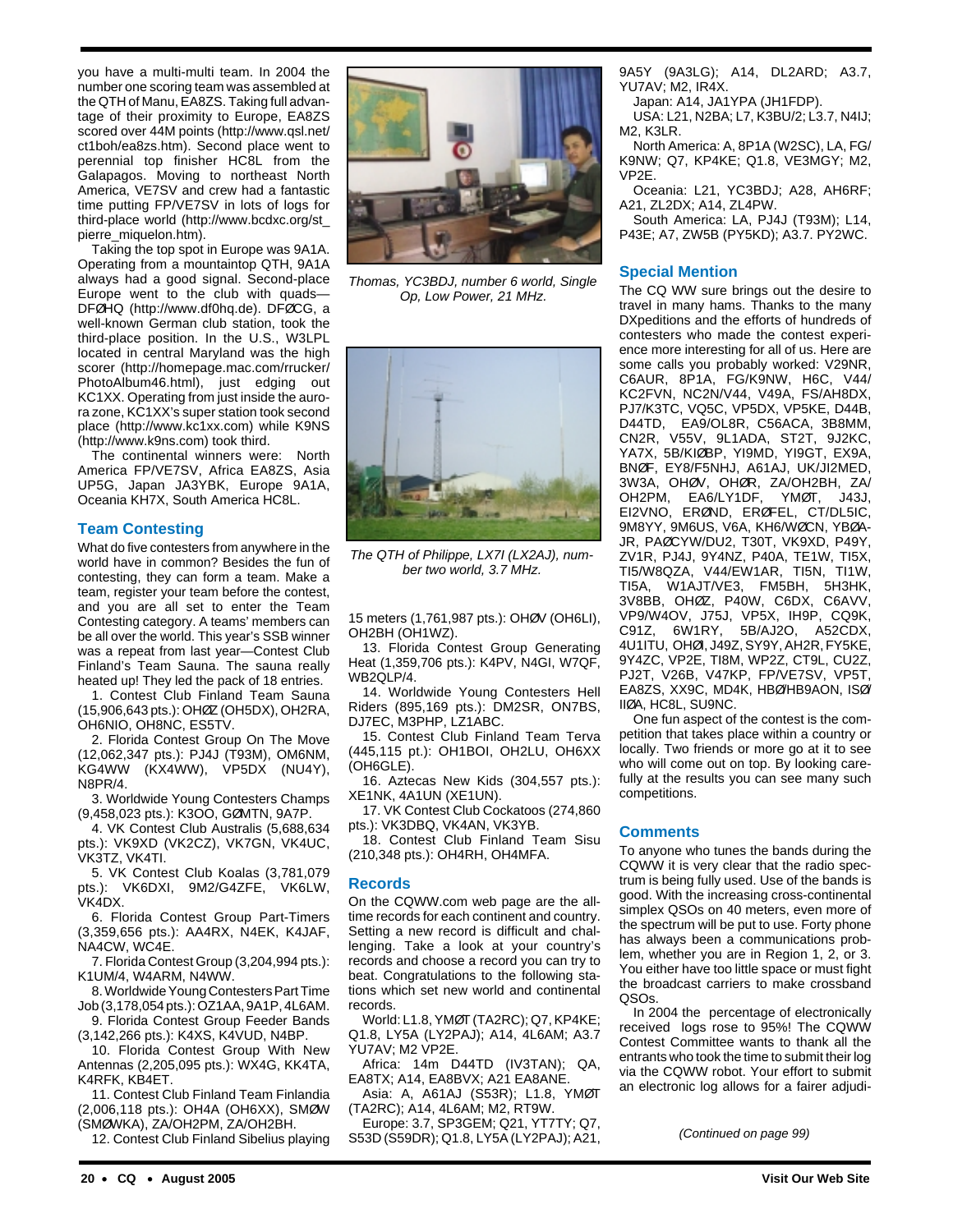#### **TROPHY WINNERS AND DONORS**

**SINGLE OPERATOR World All Band CN2R (Opr. James Sullivan, W7EJ) Donor:** Dave Rosen, K2GM WA2RAU and W2SKE Memorial

**World Low Power Thomas Poland, SU9NC Donor:** Slovenian Contest Club

**World QRP P40A (Opr. John Bayne, KK9A) Donor:** Jeff Steinman, N5TJ

**World Assisted P40W (Opr. John Crovelli, W2GD) Donor:** CQ magazine

**U.S.A Ken Claerbout, K4ZW Donor:** Potomac Valley R.C. – KC8C Memorial

**U.S.A Low Power Edward Sawyer, N1UR Donor:** North Coast Contesters

**U.S.A. Zone 3 Mitch Mason, K7RL Donor:** Dave Pruett, K8CC & Greg Surma, K8GL

**U.S.A. Zone 4<br>Mike Wetzel, W9RE<br>Donor: Dave Pruett, K8CC & Greg Surma, K8GL** 

**Canada VC3L (Opr. Ron Kraats, VE3AT) Donor:** Niagara Frontier Int'l DX Assn. VE3WT Memorial

**Caribbean/C.A. 8P1A (Opr. Thomas Georgens, W2SC) Donor:** Alex M. Kasevich, VP2MM

**Europe GI1W (Opr. Robert Cummings, GIØKOW) Donor:** Potomac Valley R.C. – W4BVV Memorial

**Europe Low Power CT7B (Opr. Jose Manuel Farto Lopes, CT1CJJ) Donor:** Scott Jones, N3RA & Tim Duffy, K3LR

**Russia RK4FF Donor:** Roman Thomas, RZ3AA

**Africa D4B (Opr. Alexander Telmurazov, 4L6A)\* Donor:** Gordon Marshall, W6RR

**Asia<br><b>A61AJ (Opr. Robert Kasca, S53R)**<br>Donor: 2 AM Dayton Pizza Gang

**Japan Hiroyuki Inaba, JS3CTQ Donor:** Tack Kumagai, JE1CKA

**Japan Low Power<br>Masaru Takahashi, JS1OYN<br>Donor: Western Washington DX Club** 

**Oceania VK9XD (Opr. David Burger, VK2CZ) Donor:** Northern California DX Club

**South America P40Y (Opr. Andrew Faber, AE6Y) Donor:** Yankee Clipper Contest Club

**SINGLE OPERATOR, SINGLE BAND World – 28 MHz Juan Manuel Morandi, LU1HF Donor:** Joel Chalmers, KG6DX

**World – 21 MHz** PX5E (Opr. Sergio Almeida, PP5JR) Donor: Robert Naumann, N5NJ

**World – 14 MHz D44TD (Opr. Alberto Annesi, IV3TAN) Donor:** North Jersey DX Assn. – K2HLB Memorial

**World – 7 MHz Joseph Cornee, F6CTT Donor:** Fred Laun, K3ZO – K7ZZ Memorial

**World – 3.7 MHz Jurek Smoczyk, SP3GEM Donor:** Fred Capossela, K6SSS

**World – 1.8 MHz Jens Rohme, OZ1DD Donor:** Robert Wruble, W7GG

**USA – 28 MHz Bill Tippett, W4ZV Donor:** Donald Thomas, N6DT

**USA – 21 MHz Bradley Petersen, NG2X Donor:** Worldradio

**USA – 14 MHz Daniel Handa, W7WA Donor:** Southern California DX Club

**USA – 7 MHz Bill Kollenbaum, K4XS Donor:** Stanley Cohen, W8QDQ

**USA – 3.7 MHz Joseph Gagliardi, AA1BU Donor:** Alex Jozsa, KG1E

**USA – 1.8 MHz Manuel Fonseca, W2MF Donor:** CQ magazine

**Carib./C.A. (21 MHz) VP5DX (James Iori, NU4Y) Donor:** Nate Moreschi, N4YDU

**Europe – 28 MHz ZA/OH2BH (Opr. Martti Laine, OH2BH) Donor:** Worldradio

**Europe – 21 MHz Jiri Sanda, OK1RI Donor:** Tine Brajnik, S50A

**Europe – 14 MHz SO2R (Opr. Kaz Drezwiecki, SP2FAX) Donor:** CQ magazine

> **Europe – 7 MHz YT7A\* Donor:** CQ magazine

**Europe – 3.7 MHz LX7I (Opr. Philippe Lutty, LX2AJ) Donor:** Ted Demopoulos, KT1V

**Europe – 1.8 MHz Bojan Sever, S57M\* Donor:** Robert Kasca, S53R

**Oceania (14 MHz) K. S. Smith, VK6LW Donor:** Bruce D. Lee, KD6WW

**Asia – 14 MHz Nodir Tursoon-Zadeh, EY8MM Donor:** Al Teimurazov, 4L5A – JA4FWM Memorial

**Japan – 21 MHz Ooshika Tarou, JI2UNR Donor:** DX Family Foundation

**Japan – 14 MHz Akira Asai, JA8RWU Donor:** Take Yokoyama, JL1BLW

**MULTI-OPERATOR, SINGLE TRANSMITTER World IH9P (Oprs: I2IFT, I2PJA , I8QLS, IK2ANI, IK2CIO, IK2HKT, IK2RZP, IK7JWY, IK8ETA, IN3QGY, IN3ZNR, IT9BLB, IT9WPO, IT9ZMX, OK1FUA,**

**W1NA ) Donor:** So. Calif. DX Club – W6AM Memorial

**U.S.A. KT1V (Oprs: KT1V, KC1F, WC1M, K1RX) Donor:** Carolina DX Assn.

**Carib./C.A. VP5X (Oprs: KY1V, WA4PGM, NØVD, KØRAY, CT1ILT) Donor:** Eric Scace, K3NA

Africa<br> **CQ9K (Oprs: CT1BOH, CT3BD, CT3DL, CT3DZ,<br>
CT3EE, CT3EN, CT3HK, CT3IA, CT3HK,<br>
CT3KU, CT3KY, CT3LG, CT3MD)\*<br>
Donor: Tikirriki Contest Club – IH9P** 

**Asia 5B/AJ2O (Oprs: RW3QC, RW4WR, RN3AZ, UA9CDV, RA3AUU) Donor:** Edward L. Campbell, NT4TT AA6BB and KA6V Memorial

**Japan JA7YAA (Oprs: JE7HLZ, JHØNZN, JG7PSJ, JO7FTJ, JI5RPT, JA6SCY, JJØCBB, JO7JID, JO7DJT) Donor:** Vienna Int'l ARC – 4U1VIC

**Europe OM8A (Oprs: OM2KW, OM2VL, OM3BH, OM3GI, OM3LA, OM3NA, OM3RM, OM7JG) Donor:** Bob Cox, K3EST

**Oceania AH2R (Oprs: JI3ERV/NH2C, JR7OMD/WI3O, JE8KKX/AH2K, JG3RPL/N1BJ) Donor:** Junichi Tanaka, JH4RHF

South America<br>FY5KE (Oprs: F1HAR, F5HRY, F5MZN, F6EPY,<br>F6FVY, F6FGZ, FY1FL)\*<br>Donor: The Cuba Libra Contest Club

**MULTI-OPERATOR, TWO TRANSMITTERS World VP2E (Oprs: KC5EA, N5AU, N5TJ, K5MR, K1DG, N2NT, VE3EJ) Donor:** Ranko Boca, YT6A

U.S.A.<br>K3LR (Oprs. K3LR, N2NC, N5NJ, N4HY,<br>K1AR, WM5R, K3UA, KI7WX, N3GJ,<br>N3SD, W9ZRX, K4SQR) **Donor:** Kimo Chun, KH7U Dan Robbins, KL7Y Memorial

**Europe IR4X (Oprs: I4TJE, I4IND, I4EAT, I4IKW, I4AVG, I4VEQ, IK4DCT, IK4EWK, IK4CZF, IZ4BOY, IK2NCJ, IK2QPR, IZ3EYZ) Donor:** Aki Nagi, JA5DQH)

**Oceania VK4CZ (Oprs: VK4JSR, VK4CZ, VK4WR, VK4FI, VK4APG, VK4TU) Donor:** Japan CQ Ham Radio

**MULTI-OPERATOR, MULTI-TRANSMITTER** World<br> **EA8ZS (Oprs: EA8ZS, OH1JT, OH1MA, OH1RY,<br>
OH2IW, OH2HE, OH2JA, OH2MM, OH2UA,<br>
OH4JFN, OH5BM, OH6EI, OH7JR, OH7RR, OHØXX)<br>
Donor: Dave, W6NL and Barb, K6BL Leeson** 

U.S.A.<br> **W3LPL (Oprs: W3LPL, K1RZ, ND3A, ND3F,<br>
AI3M, NK3R, K3RA, W3UR, NN3W, WR3Z,<br>
W3ZZ, KD4D, K4ZA, AC5RR, W6AAN, K9QQ)<br>
Donor: CQ magazine** 

**Europe 9A1A (Oprs: N4PN, NF4A, S52OP, 9A5W, 9A5E, 9A2DQ, 9A2EU, 9A4WW, 9A6A, 9A5K, 9A8W, 9A4CD, 9A9A) Donor:** Finnish Amateur Radio League

**Japan JA3YBK (Oprs: JH3PRR, JG3KIV, JI3OPA, JP3PZD, JH4NMT, JR4ISF, JF4FUF) Donor:** Ryozo Goto, JH3JYS

**CONTEST EXPEDITIONS World Single Operator VK9XD (Op: VK2CZ) Donor:** National Capitol DX Assn. Stuart Meyer, W2GHK Memorial

**World Multi-Single C91Z (Oprs: ZS6WPX, ZS6JR) Donor:** Gail Schieber, K2RED

World Multi-Multi<br>FP/VE7SV (Oprs: VE7SV, VE7AHA, VE7CC, VA7NT,<br>VE7SZ, VE7VR, XE1KK, N7RO)<br>Donor: Tachio Yuasa, JA9VDA

**SPECIAL SINGLE OPERATOR AWARD World-All Band Under 21 years old Vakhtang Mumladze, 4L6AM Donor:** Gene Zimmerman, W3ZZ

\*Second place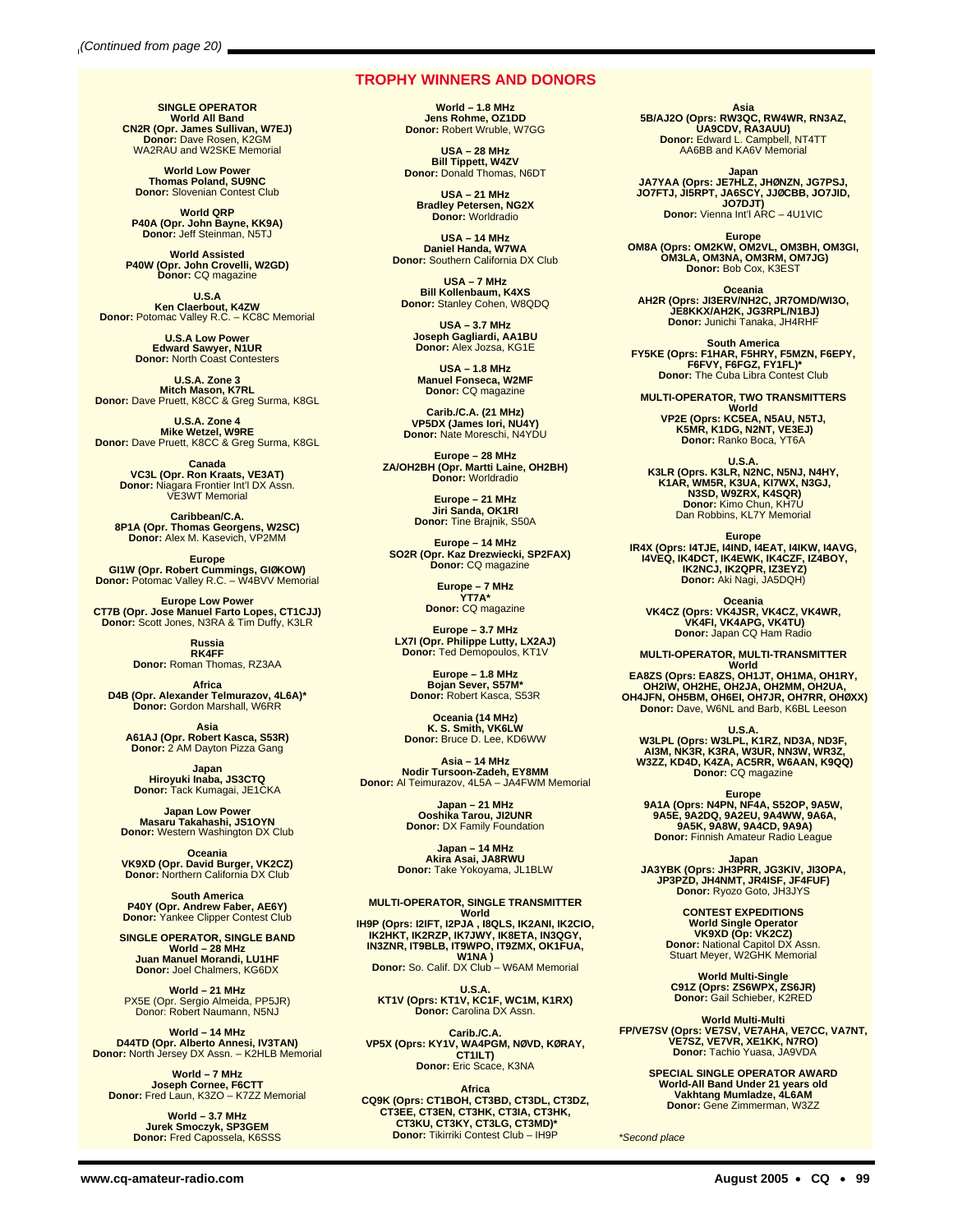### **BAND-BY-BAND BREAKDOWN—TOP ALL BAND SCORES**

**Number groups indicate: QSOs/Zones/Countries on each band**

|                   |           |             |                        | WORLD TOP SINGLE OPERATOR ALL DAIND            |             |             |                               |           |             |             | USA TUP SINGLE UPERATUR ALL BAND      |             |             |
|-------------------|-----------|-------------|------------------------|------------------------------------------------|-------------|-------------|-------------------------------|-----------|-------------|-------------|---------------------------------------|-------------|-------------|
| <b>Station</b>    | 160       | 80          | 40                     | 20                                             | 15          | 10          | <b>Station</b>                | 160       | 80          | 40          | 20                                    | 15          | 10          |
| CN <sub>2R</sub>  | 293/14/73 | 730/19/84   | 818/28/103             | 1838/38/144                                    | 1782/37/138 | 3194/36/126 | K4ZW                          | 34/9/25   | 239/20/72   | 303/22/79   | 1011/36/130                           | 1154/36/119 | 1126/31/112 |
| D <sub>4</sub> B  | 250/15/71 | 267/20/78   | 479/26/88              | 2635/40/150                                    | 1926/36/144 | 3242/35/143 | <b>KQ2M/1</b>                 | 49/12/30  | 263/17/72   | 246/22/91   | 763/39/136                            | 1429/35/130 | 1114/32/120 |
| 8P1A              | 244/10/25 | 366/20/71   | 1087/26/101            | 2199/36/127                                    | 2564/34/127 | 2922/32/117 | <b>K5ZD/1</b>                 | 46/12/29  | 355/16/70   | 275/24/82   | 1107/34/125                           | 1304/31/114 | 801/25/100  |
| A61AJ             | 110/9/48  | 504/26/88   | 651/29/101             | 1444/37/129                                    | 1434/36/131 | 3061/36/125 | W9RE                          | 28/9/16   | 123/19/61   | 319/25/88   | 872/37/121                            | 1248/39/128 | 806/28/100  |
| <b>P49Y</b>       | 72/7/17   | 250/15/43   | 397/18/68              | 1618/30/96                                     | 2022/28/103 | 2324/29/88  | K3CR                          | 44/13/25  | 292/19/77   | 311/20/79   | 623/35/114                            | 793/35/108  | 799/28/101  |
| GI <sub>1</sub> W | 397/10/54 | 829/22/82   | 881/26/108             | 993/34/108                                     | 1756/28/108 | 1511/32/114 | K3ZO                          | 34/9/21   | 49/11/27    | 388/19/81   | 632/28/102                            | 1087/31/105 | 751/27/98   |
| EA9LZ             | 36/6/26   | 268/12/56   | 881/20/73              | 1258/26/82                                     | 1388/31/93  | 1823/28/83  | AA1K/3                        | 35/10/22  | 133/14/49   | 228/18/71   | 797/35/124                            | 705/34/119  | 843/26/100  |
| <b>FS/AH8DX</b>   | 49/8/26   | 212/15/42   | 489/24/89              | 1171/31/111                                    | 1571/31/113 | 2004/26/105 | W3BGN                         | 42/11/25  | 199/17/68   | 238/23/71   | 612/35/106                            | 631/33/98   | 936/26/109  |
| K4ZW              | 34/9/25   | 239/20/72   | 303/22/79              | 1011/36/30                                     | 1154/36/119 | 1126/31/112 | <b>N2IC/5</b>                 | 15/8/13   | 81/19/37    | 336/27/70   | 401/33/101                            | 805/36/117  | 724/32/102  |
| <b>KQ2M/1</b>     | 49/12/30  | 263/17/72   | 246/22/91              | 763/39/136                                     | 1429/35/130 | 1114/32/120 | K7RL                          | 16/6/6    | 104/20/37   | 392/26/70   | 865/34/107                            | 850/35/99   | 479/26/68   |
|                   |           |             |                        | <b>WORLD MULTI-OPERATOR SINGLE TRANSMITTER</b> |             |             |                               |           |             |             | USA MULTI-OPERATOR SINGLE TRANSMITTER |             |             |
| IH9P              | 435/13/77 |             | 528/17/79 1363/29/117  | 1723/40/150                                    | 1865/39/149 | 2100/37/150 | KT1V                          | 41/12/34  | 499/21/87   | 501/24/101  | 1281/38/150                           | 1055/34/133 | 1039/30/130 |
| CQ9K              | 80/11/51  | 349/18/73   | 495/28/113             | 1685/40/150                                    | 2236/36/148 | 2995/38/153 | K <sub>1</sub> KI             | 35/11/32  | 225/21/79   | 566/27/101  | 933/40/163                            | 1405/34/145 | 1030/33/144 |
| FY5KE             | 114/14/52 | 386/18/68   | 579/23/90              | 1767/36/139                                    | 1860/38/147 | 3531/34/146 | K <sub>1</sub> IR             | 37/11/32  | 461/19/87   | 502/27/109  | 730/40/142                            | 916/36/134  | 782/28/127  |
| 5B/AJ20           | 251/10/64 | 497/21/81   | 1141/25/105            | 1708/37/145                                    | 1680/37/134 | 2432/36/135 | K8AZ                          | 32/14/30  | 151/21/73   | 452/31/110  | 984/39/151                            | 906/36/138  | 752/31/132  |
| 9Y4ZC             | 44/7/19   | 297/18/69   | 686/22/93              | 1648/39/149                                    | 2116/34/128 | 2577/31/133 | <b>NØNI</b>                   | 28/13/20  | 90/17/55    | 233/29/102  | 569/40/140                            | 1003/39/144 | 609/31/129  |
| VY2ZM             | 311/18/73 | 1007/23/95  | 449/27/105             | 1937/40/157                                    | 1828/34/138 | 554/29/127  | K5NA                          | 25/10/24  | 81/19/48    | 229/29/104  | 461/40/146                            | 1118/38/143 | 754/34/133  |
|                   |           |             |                        | <b>WORLD MULTI-OPERATOR TWO TRANSMITTER</b>    |             |             |                               |           |             |             | USA MULTI-OPERATOR TWO TRANSMITTER    |             |             |
| VP <sub>2E</sub>  | 216/17/62 |             | 945/23/102 2346/34/145 | 3794/40/172                                    | 4771/39/163 | 4796/35/160 | K3LR                          | 56/14/40  | 439/1118/27 | 830/33/122  | 2024/40/169                           | 2899/40/166 | 1390/33/145 |
| PJ2T              | 159/10/30 | 403/21/74   | 1209/29/104            | 2763/40/142                                    | 3196/34/125 | 3541/32/127 | N3RS                          | 53/12/34  | 527/24/90   | 603/29/110  | 1343/40/161                           | 2029/39/155 | 1250/30/142 |
| CT9L              | 67/7/35   | 348/14/70   | 993/26/94              | 1820/34/136                                    | 2785/36/142 | 3583/36/143 | K4JA                          | 59/15/43  | 490/23/92   | 730/33/118  | 828/40/153                            | 1587/38/154 | 1520/32/139 |
| IR4X              | 91/9/61   | 1038/26/93  | 1326/33/127            | 1854/40/155                                    | 2289/40/158 | 2028/37/160 | WE3C                          | 60/13/39  | 360/21/89   | 300/27/99   | 1061/39/148                           | 1125/36/133 | 832/31/130  |
| K3LR              | 56/14/40  | 439/27/89   | 830/33/122             | 2024/40/169                                    | 2899/40/166 | 1390/33/145 | W <sub>4</sub> RM             | 35/8/14   | 440/14/66   | 447/19/76   | 1072/33/122                           | 1096/33/123 | 906/23/100  |
| PS2T              | 2/2/2     | 51/14/25    | 406/30/104             | 2321/40/153                                    | 2650/40/160 | 3311/34/147 | NK7U                          | 24/9/11   | 200/23/46   | 420/30/100  | 1135/40/145                           | 1280/37/129 | 387/27/86   |
|                   |           |             |                        | <b>WORLD MULTI-OPERATOR MULTI-TRANSMITTER</b>  |             |             |                               |           |             |             | USA MULTI-OPERATOR MULTI-TRANSMITTER  |             |             |
| EA8ZS             | 334/16/72 |             | 768/23/94 2040/33/122  | 4012/40/176                                    | 4178/39/174 | 4354/37/164 | W3LPL                         | 237/16/54 | 819/26/98   | 984/30/121  | 2400/40/177                           | 2213/40/167 | 1603/34/153 |
| HC8L              | 295/13/42 | 891/26/88   | 1870/34/124            | 3435/37/151                                    | 4699/40/155 | 4489/31/134 | KC1XX                         | 250/15/47 | 986/28/104  | 1001/34/127 | 1895/40/169                           | 2308/40/165 | 1711/35/149 |
| <b>FP/VE7SV</b>   | 827/15/70 | 1869/20/93  | 2200/28/107            | 2813/35/125                                    | 3361/30/127 | 3142/27/108 | K9NS                          | 133/14/39 | 289/26/84   | 541/32/120  | 1837/40/170                           | 2197/40/166 | 1499/34/146 |
| KH7X              | 192/12/14 | 996/30/60   | 1909/37/92             | 2885/39/161                                    | 3317/38/126 | 3331/38/106 | K1TTT                         | 116/14/40 | 617/21/90   | 382/26/104  | 1775/40/157                           | 1760/38/144 | 1061/31/138 |
| <b>9A1A</b>       | 923/11/68 | 1744/29/107 | 2235/35/129            | 3245/40/159                                    | 2569/39/150 | 2113/39/154 | <b>NQ41</b>                   | 175/12/25 | 329/22/84   | 908/31/121  | 1641/40/157                           | 1717/38/156 | 1408/33/142 |
| <b>V26B</b>       | 101/7/20  |             | 499/18/73 1496/29/111  | 3256/37/128                                    | 3092/35/114 | 4019/35/131 | K <sub>1</sub> R <sub>X</sub> | 177/11/39 | 665/21/85   | 686/27/111  | 1508/38/154                           | 1324/34/135 | 968/31/130  |
|                   |           |             |                        |                                                |             |             |                               |           |             |             |                                       |             |             |

cation process. Submitting an electronic log is easy, and please send in your log no matter how small. Send your SSB log and summary forms to <ssb@cqww.com> (CW to <cw@cqww.com>). Please send your log in Cabrillo format. If you did everything okay, you will get back an acknowledgement and a tracking number. If there was something wrong, you will get a message telling you what to do to correct the error. You can then resubmit your log to the same e-mail addresses given above.

**WORLD TOP SINGLE OPERATOR ALL BAND**

Anyone who submits an electronic log receives a UBN report of how their log was judged. You can learn more about the UBN report by going to the CQWW.com website; scroll down to the end where it is explained. The CQWW Contest Committee provides many ways for an entrant to check his/her log for category, club, operator, and score accuracy. Long before the final results are published a listing of log received, your category, and UBN list is published on the CQWW site. Thanks to the input from numerous entrants, some systemic errors were found and corrected. All these efforts help to make the results as accurate as possible.

Several problems have arisen because of the use of help in the contest. If you are single operator in any category, you cannot receive help in any way from another person. Each year we receive reports of someone allegedly having another operator spot or work QSOs for him. This is cheating and will not be tolerated. The use of packet to self-spot is against the rules. Self-spotting can be broken down into doing it yourself, and trying to hide the fact that you are doing it by using other callsigns. There is nothing wrong with coming across a station and spotting it, but self-spotting is against the rules. Participants enter the contest to have fun, meet friends, perhaps work some new ones, and compete fairly.

#### **Thanks**

Thanks to the CQWW log checkers who validated the winners and

provided insight into many contesting topics. They are K1DG, K3WW, K3ZO, KR2Q, N2AA, N2NC, N3ED, N6ZZ, N9RV, W3ZZ, K1AR, KM3T, KT3Y, N5TJ, N5NJ, K6AW, and N8BJQ. The DX advisors offered advice and sorted out potential problems: CT1BOH, DL6RAI, EA3DU, F6BEE, G3SXW, I2UIY, JE1CKA, OH2KI, OH2MM, PY5EG, S50A, UA9BA, VA7RR, VE3EJ, RA3AUU, and E21EIC. A special thanks to Dick, N6AA, and Larry, N6TW, who once again spent countless hours to make the CQWW database the best in contesting. The CQWW uses the software developed by Tree, N6TR. Additional software provided by WT4I was used. The CQWW records are maintained by John, N2NC, and K3EST. Phil, N6ZZ, put in lots of hours making sure the database was as clean as possible. Thanks to John, K1AR, for his advice.

**USA TOP SINGLE OPERATOR ALL BAND**

Congratulations to all the winners and entrants! CU in the 2005 contests! 73, Bob, K3EST

#### **USA QRM**

Chose 40m so I could spend days with the family. Need to send family away next time! . . . **AAØMQ.** Great conditions on all bands made this one lots of fun. Thanks to the contest sponsor, volunteers, and DXpeditioners who devote their time and energy to make the contest such an exciting event and thanks to the loyal members of team K1IR. . . . **K1IR.** Conditions were super; just like old times again! . . . **K4WI.** Nice to see so many signals from around the world. Certainly this is the cornerstone of the DX contest year. Thanks! . . . **K5PAX.** Dug mic out of trash box to work first SSB contest in years. Good practice at digging out mults. . . . **K6KYJ.** Had fun and got a few new ones. . . . **K8OT.** Most fun I ever had with ham radio! . . . **KB6JMF.** Long live the CQWW! . . . **KC1XX.** Great conditions! Great pile-ups! Great radio! . . . **KC2HZW.** Outstanding conditions! More BY's on the bands than ever. . . . **KC7V.** Who said you can't have fun with just a few watts and some wire in your backyard trees? Special thanks to all the folks who activated rare and interesting countries. You guys really add the spice to this fun contest. . . . **KR1ST/4.** What a great weekend of contesting! 10 meters was smoking! . . . **N3MX.** Wow! Where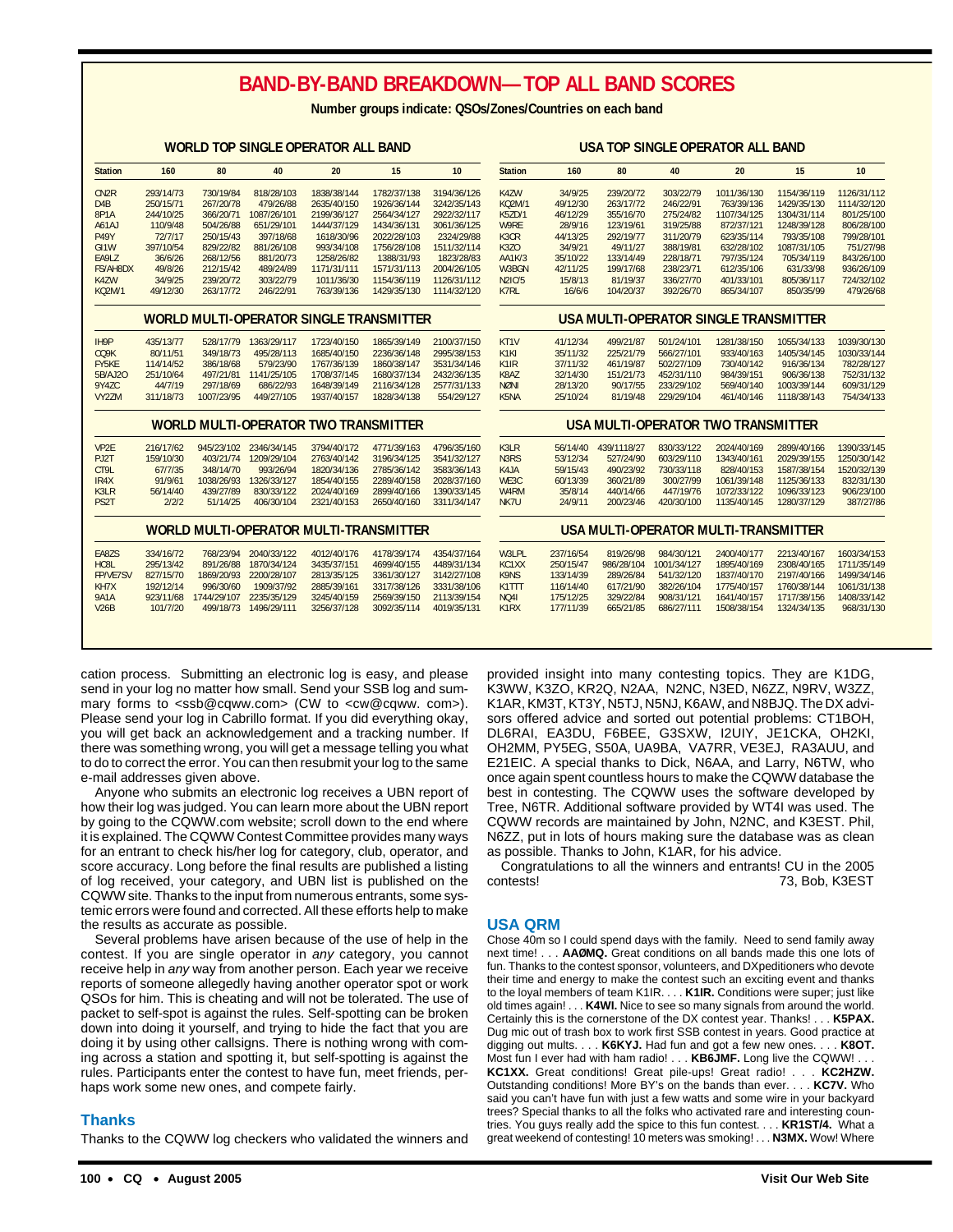**EUROPE TOP SINGLE OPERATOR ALL BAND**

| <b>Station</b>                     | 160                   | 80                     | 40                      | 20                                              | 15                        | 10          |
|------------------------------------|-----------------------|------------------------|-------------------------|-------------------------------------------------|---------------------------|-------------|
|                                    |                       |                        |                         |                                                 |                           | 1511/32/114 |
| GI <sub>1</sub> W<br><b>GW4BIF</b> | 397/10/54<br>118/7/45 | 829/22/82<br>629/14/68 | 881/26/108<br>645/23/86 | 993/34/108<br>809/30/96                         | 1756/28/108<br>1343/27/86 | 1095/32/87  |
| <b>S50A</b>                        | 88/9/44               | 257/13/62              | 806/30/96               | 801/30/97                                       | 1419/32/103               | 863/33/114  |
| <b>FS5TV</b>                       | 305/10/56             | 476/22/76              | 637/35/111              | 962/39/125                                      | 1030/37/129               | 769/32/124  |
| M <sub>6</sub> T                   | 81/5/38               | 591/12/60              | 550/26/83               | 822/35/99                                       | 1323/35/111               | 1014/34/102 |
| <b>GM7V</b>                        | 241/8/47              | 722/16/72              | 380/23/87               | 793/32/113                                      | 1193/36/117               | 959/31/114  |
|                                    |                       |                        |                         |                                                 |                           |             |
| D.J5MW                             | 228/7/51              | 540/12/66              | 438/23/96               | 814/30/106                                      | 932/36/118                | 927/36/123  |
| DJ4PT                              | 171/11/48             | 379/18/72              | 420/28/88               | 1131/29/91                                      | 1152/33/92                | 573/32/80   |
| RK4FF                              | 98/8/43               | 582/17/71              | 710/23/87               | 837/39/114                                      | 944/36/135                | 1470/35/126 |
| S57DX                              | 171/8/45              | 621/16/69              | 540/26/95               | 1320/31/109                                     | 569/28/90                 | 636/35/111  |
|                                    |                       |                        |                         | <b>FUROPE MULTI-OPERATOR SINGLE TRANSMITTER</b> |                           |             |
| OM8A                               | 257/12/69             | 681/27/93              | 780/30/121              | 1547/40/154                                     | 1396/40/146               | 817/38/153  |
| OE2S                               | 321/12/62             | 746/16/73              | 706/28/107              | 1193/40/141                                     | 1467/39/151               | 1208/38/153 |
| OM7M                               | 166/13/67             | 473/23/85              | 941/34/123              | 1509/39/141                                     | 1898/40/158               | 227/38/151  |
| OK5W                               | 59/11/58              | 474/25/84              | 1198/33/125             | 789/40/145                                      | 1492/38/150               | 976/37/150  |
| RW <sub>2F</sub>                   | 420/14/69             | 701/21/85              | 647/32/116              | 1489/40/150                                     | 1363/40/145               | 562/37/153  |
| S5ØC                               | 129/9/60              | 572/20/74              | 985/33/119              | 1156/37/139                                     | 1254/39/142               | 715/37/148  |
|                                    |                       |                        |                         | <b>FUROPE MULTI-OPERATOR TWO TRANSMITTER</b>    |                           |             |
| IR4X                               | 91/9/61               | 1038/26/93             | 1326/33/127             | 1854/40/155                                     | 2289/40/158               | 2028/37/160 |
| <b>9A7A</b>                        | 326/9/62              | 1050/19/82             | 1414/31/124             | 1823/40/147                                     | 2282/37/149               | 1758/38/156 |
| UU7J                               | 313/12/63             | 940/26/94              | 823/33/118              | 2740/40/161                                     | 2372/40/148               | 1655/37/151 |
| CT8T                               | 240/11/57             | 549/18/79              | 1324/28/105             | 1852/37/147                                     | 2220/37/135               | 2212/39/142 |
| HG6N                               | 523/11/62             | 921/17/80              | 970/32/120              | 1382/39/140                                     | 2274/37/145               | 1338/38/151 |
| RU <sub>1</sub> A                  | 354/11/60             | 810/27/99              | 1442/36/133             | 2091/40/155                                     | 1912/40/146               | 535/33/142  |
|                                    |                       |                        |                         | <b>EUROPE MULTI-OPERATOR MULTI-TRANSMITTER</b>  |                           |             |
| <b>9A1A</b>                        | 923/11/68             | 1744/29/107            | 2235/35/129             | 3245/40/159                                     | 2569/39/150               | 2113/39/154 |
| <b>DFØHO</b>                       | 1037/12/68            | 1713/26/102            | 2500/35/138             | 2140/40/161                                     | 2209/40/164               | 1465/39/162 |

| <b>9A1A</b>       |            | 923/11/68 1744/29/107 2235/35/129 |                         | 3245/40/159 | 2569/39/150 | 2113/39/154 |
|-------------------|------------|-----------------------------------|-------------------------|-------------|-------------|-------------|
| <b>DEQHO</b>      | 1037/12/68 |                                   | 1713/26/102 2500/35/138 | 2140/40/161 | 2209/40/164 | 1465/39/162 |
| <b>DEØCG</b>      | 952/14/70  |                                   | 1259/21/85 1856/33/126  | 2867/40/155 | 2231/38/148 | 1046/37/141 |
| OT <sub>4</sub> A | 81/12/64   |                                   | 1711/20/83 2065/33/121  | 2374/38/152 | 2103/39/137 | 1658/37/151 |
| MD4K              | 1114/13/67 |                                   | 1531/17/83 2710/26/109  | 2465/39/151 | 2453/38/158 | 1810/33/143 |
| <b>179W</b>       | 486/9/66   |                                   | 665/18/83 1882/32/124   | 2429/40/161 | 2513/39/153 | 1445/37/142 |
|                   |            |                                   |                         |             |             |             |
|                   |            |                                   |                         |             |             |             |

did that come from? I was expecting a bottom-of the-cycle contest, not this. . . . **W1JQ.** This contest was far better than expected for my meager station. The high band openings really made the contest fun. Thanks to all the "good ears" at the DX stations. . . . **W4KAZ.** Best effort to date! Very proud of our "cheap spumante station on a light beer budget." . . . **W4WS.** Cannot believe I worked 39 zones at this point in the sunspot cycle! And, I heard zone 26 on two bands but couldn't work it! . . . **W8TN.**

Surprisingly, 10m was good enough to produce DXCC on that band alone, along with 15 and 20 meters DXCC, in spite of the solar flare. Two new operators at the station were impressed and contributed significantly to the overall score. . . . **W8ZA.** Thanks to the solar gods for the propagation. . . . **WA3G.** Planned on high power but the amp blew during warmup, then got laryingitis and couldn't talk, not good for a phone contest! At least my wife promised a voice keyer for Christmas! . . . **WB2KLD.** Band conditions were great for entire contest. All the bands were crowded. Worked many new countries on all four bands. . . . **WB2QLP/4.** This has got to be the best CQWW of all we have participated in. . . . **WB3CJU.** Rig would not transmit on 15m! 82 countries on 10m with a sloper! . . . **WR3Y.** Great contest. Multi/Multi on Friday night until about 2:00 AM, then Single-Op Saturday plus a couple hours Sunday. Unusually great conditions on 10 meters! WX3B will be off the air for several months while I move and install some more, bigger, better antennas! . . . **WX3B.**

#### **DX QRM**

Newly licensed, first contest. Had a ball on 10m. Gonna be back next year, better prepared better location. . . . **2EØVPE.** First CQWW from the new zone 1 QTH. Propagation to Europe stunk most of the weekend, but the JA's were steady and profuse. Picked up several all time new countries in Asia, Pacific, and eastern Europe. All in all my best contest effort ever. Hope to set the bar higher next year and do even better despite the solar cycle. . . **. AL9A.** It's difficult to operate contest when you have problem with voice, hi. . . . **D4B.** Our first try from the refurbished school club station DLØRSG. We had a lot of fun and quite a bit of practice for future contests! Conditions were surprisingly good, and 10 meters was just packed with stations! . . . **DLØRSG.** Operated with two fishing rods sticked out of the hotel balcony. Recommended! . . . **EA6/LY1DF.** We enjoy this contest every year! First M/S from this QTH. 10m was a big surprise. . . . **EI7M.** A fantastic adventure!

#### **TOP SCORES IN VERY ACTIVE ZONES**

| Zone 3           | VO1AU7,143,551   | SN7L1,864,708     |
|------------------|------------------|-------------------|
| K7RL3,524,400    | VO1MP 6,087,368  | OK1AVY1,644,019   |
| W6PH 1,858,584   | K3CR 5,184,258   | *9A7P1,631,019    |
| AA7A1,145,928    | K3ZO4,564,235    |                   |
| K6XX1,121,526    | AA1K4,546,820    | Zone 16           |
| KG7H 1,115,316   | W3BGN4,462,850   | RK4FF5,301,682    |
| WK6I1,054,788    | N2RM3,417,276    | RK4FD 2,515,315   |
| *NT6AA 1,041,750 |                  | *UA4FER 2,045,730 |
| W6TK956,956      | <b>Zone 14</b>   | *RV3FF 1,576,328  |
| *VE7XF 903,222   | GI1W9,836,574    | *RW3GU 1,369,500  |
| N5LZ/7 596,148   | GW4BLE6,535,274  | *RU3QW 1,325,808  |
|                  | M6T6,038,400     | RX3DCN 1,157,226  |
| Zone 4           | GM7V5,948,712    | *UV1G1,011,560    |
| VC3L 7,256,081   | DJ5MW 5,536,256  | *RZ4FA 962,136    |
| W9RE6,216,815    | DJ4PT5,491,016   | RA6AFB886,830     |
| VE3EJ6,031,256   | *CT7B 3,511,185  |                   |
| N2IC/53,802,050  | F5RZJ 3,052,504  | Zone 25           |
| N8VW2,714,432    | *EA7RM 2,961,569 | JS3CTQ 3,618,983  |
| VE3XN 2,666,520  | DK5QN2,749,827   | JA7NVF2,794,697   |
| VE3KZ2,211,075   |                  | JR1AIB2,604,640   |
| N8BJQ 2,075,332  | Zone 15          | JA3USA 2,504,802  |
| KU1CW/Ø2,024,502 | S50A 6,413,199   | JA2BNN 1,277,560  |
| NRØX 1,996,852   | ES5TV6,065,520   | JI2KXK1,168,398   |
|                  | S57DX4,919,460   | JR3NZC 904,430    |
| Zone 5           | YL6W 2,530,412   | *JS1OYN625.500    |
| K4ZW 7,583,034   | *LY9A2,135,931   | *7K3OWM434,280    |
| KQ2M/17,506,464  | OH2RA2,102,867   | *JI7VNJ359,784    |
| K5ZD/17,146,952  | IK3UNA1,937,562  | *Low Power        |

Thanks to all who made it possible. . . . **FP/VE7SV.** First time entry from UK young contesters (helped by some older ones!). We all had great fun. . **G1A.** Fantastic conditions to North America on 10 meters for this position in the sunspot cycle. . . .**G4NXG.** Another great contest. Gave some of the MM3 callsigns a go. Youngest was 10 years old; she did enjoy it. . . . **GM2T.** Wow! Totally unexpected 10/15 metre condx; should have believed prediction in CQ magazine! Never seen rate of 276/hour on CT before, even if it was for only 10 QSOs! . . . **GW3JXN.** \Many prefixes not given clearly. . . . **GW3YVC.** Weather very bad, station performed well, eating time was always very important, so that the transmission stopped! A very pleasant weekend of radio activity. . . . **HB9AUS.** Wow, what a funny contest! Great conditions on 10m, way beyond expectations, led us to our best ever score since J49Z started in 2001. . J49Z. The Cambridge University Wireless Society (G6UW/ M4A) joined forces with the Granta Contest Group (MØCAM/ M4R) for this multi-single operation. Thanks to everyone who worked us. . . . **M4A.** My first contest. I

only received my licence in the spring. Age 15 years only. . . . **MM3PAE.**  First time contesting as QRP. QRP was fun, and many ops had great ears, so it was a pleasure to work. . . . **OH6GDX.** The first attempt from our new contest location. . . . **OM8A.** Great propagation on both days. Propagation is like a beautiful woman: we will never figure it out, but we keep on trying! . . . **ON4APU.** Fantastic contest! Real dream conditions with great DXCC activation also on the low bands. Very promising for the coming years. . . . **OT4L.** Nice contests. . . . **OT4W.** Condx good. Contest nice. Till next test. 81 years young. . . . **PAØKDM.** Wow! Ten meters was hot during the contest! Just great to hear so many contest friends on the band. . . . **PG2AA.** Great pleasure in having the young generation operating the station in Araraguara..

. **PS2T.** Just for fun! Neither of us have been amateurs for more than a year! C ya next year. . . . **SM6U (SM5YZB & SM6YOU).** Very fun, much better condx then expected . . . . **SM7E.** Nice to be present again with 100W and vertical entry. Only 10m SO Assisted, QSO on other bands. . . . **SP5ES.** Worked with only 30W. . . . **T92M.** It was for most of the team members the first time. Perhaps too many parameters to manage, but sure, our rookies really enjoyed it. Not a big score, but is that the most important for us ? No, or not yet! . . . **TM7Z.** Wow! A great contest and terrific condx! I'll look for a better low-band antenna for 2005. . . . **VC3W.** Operated from Zone 2 in Sept Isles, Canada with a complete field-day type setup on the St. Lawrence seaway. Vertical antennas responded excellently. Great fun and excellent band conditions. . . . **VE2/K3FMQ.** We took the Multi-2 category literally and had only two operators the whole weekend. Conditions were much better than expected and even lacking a 160m antenna we had the best score ever for the VE3SY station in a CQWW SSB contest. . . . **VE3XD.** This contest was my personal best, despite R2 blackouts, CMEs, and dead bands on 80 and 160. Next year I will be ready with decent antennas for 40, 80, and 160! I am still amazed at the instant silence at 2400Z Sunday! . . . **VE6ZC.** Wow!! 255 Qs with only 13 operators. I bet this is a new record that will stand for a very long time! This was a contest training session. Ten ops with no ticket and no ham experience. I think I turned four of them on. . . . **VE7FO.** Who ever expected 10m to be as hot as it was? 10m proved to be the ultimate money band, with LP openings into the Caribbean until well after midnight AEST. Great contest, and no severe storms like last year, plus a new high score.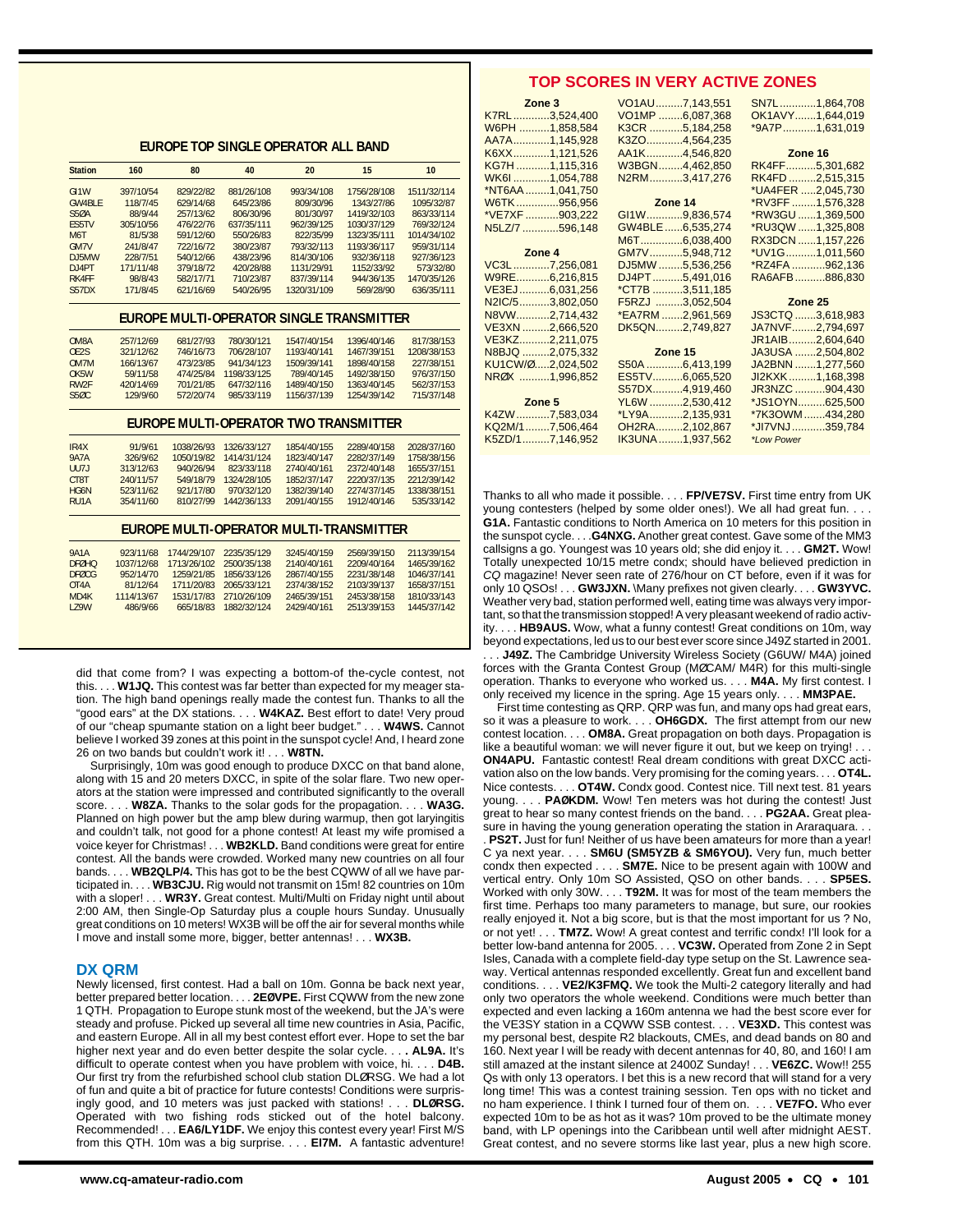What more could we ask for? . . . **VK4CZ.** Great contest. We turn ourselves into zombies. We end up with a hoarse voice. We deny ourselves sleep. We are hungry. We are thirsty. It still remains a great contest. . . . **VK7VH.** A great contest and a very talented crew. We were really glad to get in one more good contest season before this solar cycle bottoms. We will be back next year regardless of what the solar cycle does! . . . **VP2E.** Unbelievable propagation plus great people makes great fun. . . . **VY1JA.** This was my first contest to enter! Lots of fun. Nice to be able to provide zone 01 and received thanks. . . . **WL7BDO.** This was a memorable propagation weekend during this stage of the solar cycle. Go CQWW! . . . **XE2AC.** Using new

antenna. My best result on 21 MHz in Latvia now refreshed. . . . **YL2BJ.** Tks contest! . . . **YL2IP.** Tnx for nice contest! . . . **YL2PQ.** Age 21. My first contest ever with more than 1 mil. points and also first contest ever with all the 40 zones. Just beautiful! . . . **YP3A.** The 10 meter god smiled upon us, but the equipment god was out to lunch. . . . **ZK1AQT.** Thanks for the behind the scenes work! . . . **ZL4PW.** Ten metres was fantastic! Worked 9 new countries and 1 zone. Once again another great contest! Hope to work you all and more in CQWW 2005. Until then good DX. Thanks to CQ magazine for sponsoring this contest! . . . **ZS5T.** Thanks to PY5E4G, Oms, for letting me use his FB station. . . . **ZW5B.**

#### **TOP SCORES**

|                               | V31LZ975,069                  |                                | Z37M 411,983                                       |                        | K2MFY 206,250                             |
|-------------------------------|-------------------------------|--------------------------------|----------------------------------------------------|------------------------|-------------------------------------------|
| WORLD                         | ZX2B 922,194                  | <b>EUROPE</b>                  | UXØIB334,126                                       | <b>USA</b>             | K8IR 166,944                              |
| <b>Single Operator</b>        | FM5FJ782,973                  | <b>Single Operator</b>         | J43J273,700                                        | <b>Single Operator</b> | KF8K 154,262                              |
| <b>All Band</b>               | YC3BDJ630,605                 | <b>All Band</b>                |                                                    | <b>All Band</b>        |                                           |
| CN2R20,938,680                |                               | GI <sub>1</sub> W<br>9.836.574 | 14 MHz                                             | K4ZW 7,583,034         | 14 MHz                                    |
| D4B 20,433,438                | 14 MHz                        | GW4BLE 6,535,274               | 9A7D 520,128                                       | KQ2M/1 7,506,464       | W7FP 114,570                              |
| 8P1A16,250,784                | P43E923,494                   |                                | SP3SLO 480,339                                     | K5ZD/1 7,146,952       | W9IGJ/4 71,640                            |
| A61AJ15,272,745               | YV5KG 655,796                 | ES5TV6,065,520                 | SP4R 450,369                                       | W9RE 6,216,815         | K3NK43,279                                |
| P49Y10,149,492                | 9A7D 520,128                  | M6T 6,038,400                  | <u>792D379,925</u>                                 | K3CR5,184,258          | KZ5OH 40,281                              |
| GI1W 9,836,574                | SP3SLO 480,339                | GM7V 5,948,712                 | SZ5U 334,695                                       | K3ZO 4,564,235         | KF8BT 39,072                              |
| EA9LZ 8,196.512               | SP4R 450,369                  | DJ5MW5.536.256                 | S58WW331,344                                       | AA1K/3 4,546,820       | W9XAN8,750                                |
| FS/AH8DX8,157,456             | BD5RT407,456                  | DJ4PT 5,491,016                |                                                    | W3BGN 4,462,850        |                                           |
| K4ZW 7,583,034                |                               | RK4FF 5,301,682                | 7 MHz                                              | N2IC/5 3,802,050       | 7 MHz                                     |
| KQ2M/1 7,506,464              | 7 MHz                         | S57DX4,919,460                 | Z32XA 86,526                                       | K7RL 3,524,400         | K3BU/2 99,691                             |
|                               | CO2JD113,587                  |                                | S54A80,154                                         |                        | N2KX26,228                                |
| 28 MHz                        | K3BU/2 99,691                 | 28 MHz                         | OL6T 67,608                                        | 28 MHz                 | KAØCT16,008                               |
| LU1HF2,060,856                | Z32XA 86,526                  | ZA/OH2BH 829.521               | UA1ANA66,768                                       | W4ZV 872,785           | WJ5DX 11,072                              |
| LU6ETB1,902,470               | S54A80,154                    | LZ1NG644,736                   | YT1VP 46,656                                       | NN1N561,058            | AAØMQ7,696                                |
| ZV1R 1,390,940                | RUØSN 76,557                  | CT1EEN 574,842                 | RU6FA38,364                                        | N4BP516,999            | KU6T 1,344                                |
| 9Y4NZ1,215,643                | T94FC 68,208                  | LZ9X475,577                    |                                                    | KØEJ/4352,006          |                                           |
| 9J2KC1,061,595                |                               | GØAEV 468,769                  | <b>3.7 MHz</b>                                     | NA5S334,776            | <b>3.7 MHz</b>                            |
| ZV5A 1,006,264                | 3.7 MHz                       | US5D367,748                    | SP5KEH 105,436                                     | W7UT 230,892           | N4IJ35,898                                |
|                               | SP5KEH105,436                 |                                | SP4ZO72,384                                        |                        | K8DO5,160                                 |
| 21 MHz                        | SP4ZO72,384                   | 21 MHz                         | T93Y67,486                                         | 21 MHz                 | N1LW 4,800                                |
| PX5E 2,280,502                | <u>T93Y67,486</u>             | OK1RI1,369,717                 | LY1DT 65,360                                       | NG2X863,443            | K2YEH4,264                                |
| OK1RI1,369,717                | LY1DT 65,360                  | 9A1P1,147,578                  | S53F61,918                                         | N7DD689,727            |                                           |
| VP5DX1,336,838                | S53F61,918                    | OH2BH959,379                   | <u>YZ1EW 59,128</u>                                | N3HBX 662,315          | <b>1.8 MHz</b>                            |
| 9A1P1,147,578                 | YZ1EW59,128                   | OHØV 802,608                   |                                                    | K4JNY 484,473          | W5AJ12                                    |
| OH2BH 959,379                 |                               | SN8V686,565                    | <b>1.8 MHz</b>                                     | KC7V375,804            |                                           |
| KG4WW 882,691                 | <b>1.8 MHz</b>                | YT1BB675,078                   | Z33F 34,255                                        | K5AM284,487            |                                           |
|                               | YM0T59,472                    |                                | SP6IHE29,920                                       |                        |                                           |
| 14 MHz                        | Z33F 34,255                   | 14 MHz                         | <u>S54W27,216</u>                                  | 14 MHz                 | <b>QRP All Band</b>                       |
| D44TD2,570,282                | SP6IHE29,920                  | SO <sub>2</sub> R1,376,543     | SP4XQN18,038                                       | W7WA 992,880           | N4KG821,601                               |
| HK1XX1,520,225                | S54W27,216                    | YZ3A 1,220,138                 | 9A7ZZ17,766                                        | KX7M342,540            | KA1LMR75,2400                             |
| EY8MM1,506,546                | SP4XQN18,038                  | OH8NC1,071,465                 | OM4JD 15,984                                       | K6HNZ232,713           | KO1H492,690                               |
| SO2R1,376,543                 | 9A7ZZ17,766                   | T97M 1,060,320                 |                                                    | K5ZO 201,299           | N1TM348,300                               |
| C40M1,374,208                 |                               | LY7Z1,051,932                  | <b>QRP All Band</b>                                | W8TWA181,260           | N8IE 312,420                              |
| YZ3A 1,220,138                | <b>QRP All Band</b>           | EA4KR996,672                   | F5BEG 906,796                                      | W8CZN178,866           | WAØVBW 281,316                            |
| 7 MHz                         | P40A4,707,598                 |                                | LY4XX 804,174                                      | 7 MHz                  | KR1ST/4277,290                            |
|                               | F5BEG906,796                  | 7 MHz                          | DF1DX 627,644                                      |                        | K8ZT223,584                               |
| F6CTT 668,763                 | N4KG 821,601                  | F6CTT 668,763                  | SK3W 502,320                                       | K4XS 372,608           | N7IR 106,212                              |
| P43P603,000                   | LY4XX 804,174                 | YT7A 590,975                   | S59D 305,502                                       | W6YI119,106            | KIØOV59,563                               |
| YT7A 590,975                  | KA1LMR752,400                 | SN7Q586,392                    | DF3AX294,680                                       | N4NX59,724             |                                           |
| SN7Q586,392                   | DF1DX627,644                  | YTØA 576,345                   | EA1GT288,672                                       | W2XL48,756             |                                           |
| YTØA 576,345                  | EA8TX595,680                  | SO6X499,044                    | IK5RUN 250,572                                     | W7OT/1 31,995          |                                           |
| VP5KE528,082                  | SK3W 502,320                  | MIØLLL 361,050                 | RN6AL239,882                                       | AA4VV30,303            | <b>Assisted All Band</b>                  |
|                               | KO1H 492,690                  |                                | HA1CW 233,496                                      |                        | K3OO 6,651,964                            |
| 3.7 MHz                       | UA3BL422,784                  | <b>3.7 MHz</b>                 |                                                    | <b>3.7 MHz</b>         | W2RE 6,576,750                            |
| SP3GEM 391,006                |                               | SP3GEM 391,006                 | <b>Assisted All Band</b>                           | AA1BU237,600           | K3WW 5,850,670                            |
| LX71279,680                   | <b>Assisted All Band</b>      | LX71279,680                    | TM7F 5,722,884                                     | AA4MM51,700            | KI1G 5,710,042                            |
| AA1BU237,600                  | P40W9,369,348                 | UT3UA153,104                   | LY4A5,406,346                                      | K5RX38,380             | K2NG4,147,168                             |
| UT3UA153,104                  | 3V8BB 8,781,750               | EO6F 146,744                   | OH0Z4,256,166                                      | K7SSS17,545            | WB9Z 4,018,652                            |
| EO6F 146,744                  | FM5BH 8,606,550               | S570 139,700                   | DJ2YA 4,175,600                                    | W8AEF/7 7,344          | W4MYA 3,858,064                           |
| S570 139,700                  | K3OO 6,651,964                | IK5ZTW 118,320                 | OK2FD 3,716,264                                    | K7EC/51,175            | N6RFM/13,350,000                          |
|                               | W2RE 6,576,750                |                                | UW2M 3,387,282                                     | <b>1.8 MHz</b>         | AA3B 3,329,480                            |
| <b>1.8 MHz</b>                | RG9A6,511,351                 | <b>1.8 MHz</b>                 | RX4HZ3,362,978                                     |                        | W1GD/23,245,622                           |
| OZ1DD 106,344                 | K3WW 5,850,670                | OZ1DD 106,344                  | YL2KO 3,122,834                                    | W2MF5,289              |                                           |
| S57M 100,964                  | 5H3HK5,786,933                | S57M100,964                    | UW8M 2,945,169                                     | W2VO4,928              |                                           |
| OHØNL 95,628                  | TM7F 5,722,884                | OHØNL 95,628                   | ON4UN2,902,592                                     | KK4SI 2,940            |                                           |
| OK1DX 95,408                  | KI1G 5,710,042                | OK1DX 95,408                   |                                                    | W3GH2,196              | <b>Multi-Operator</b>                     |
| PA3GCV94,527<br>IV3OWC 69,186 |                               | PA3GCV94,527                   |                                                    | W7IZL1,840             | <b>Single Transmitter</b>                 |
|                               | <b>Multi-Operator</b>         | IV3OWC 69,186                  | <b>Multi-Operator</b><br><b>Single Transmitter</b> |                        | KT1V 9,554,202<br>K1Kl9,378,170           |
|                               | <b>Single Transmitter</b>     | <b>Low Power</b>               |                                                    | <b>Low Power</b>       |                                           |
| <b>Low Power</b>              | IH9P 20,849,868               | <b>All Band</b>                | OM8A 10,248,992<br>OE2S10,167,780                  | <b>All Band</b>        | K1IR 7,130,376<br>K8AZ 6,898,554          |
| <b>All Band</b>               | CQ9K18,726,200                | CT7B<br>3,511,185              |                                                    | N1UR2,624,600          |                                           |
| SU9NC 9,498,214               | FY5KE18,572,960               | EA7RM2,961,569                 | OM7M9,770,256                                      | WA1S2,298,622          | NØNI 4,963,101                            |
| PJ4J 8,759,204                | 5B/AJ2O 17,280,600            | LY9A2,135,931                  | OK5W9,692,032<br>RW2F 9,150,790                    | N8II1,995,760          | K5NA 4,862,976                            |
| FG/K9NW 8,122,188             | 9Y4ZC 15,464,764              | UA4FER 2,045,730               |                                                    | N4TZ/9 1,704,208       |                                           |
| HI3TEJ 3,834,030              | <u>v Y2ZM ………….12,768,304</u> | 9A7P1,631,019                  | S50C 8,279,477                                     | K2PS 1,691,280         | <b>Multi-Operator</b>                     |
| CT7B 3,511,185                |                               | IT9ESW 1,580,845               |                                                    | N5AW 1,464,408         |                                           |
| EA7RM2,961,569                | <b>Multi-Operator</b>         | RV3FF 1,576,328                | <b>Multi-Operator</b>                              | W1JQ 1,400,431         | <b>Two Transmitter</b><br>K3LR 18,382,950 |
| <u> НКЗЈЈН 2,776,950</u>      | <b>Two Transmitter</b>        | EA3GHZ1,475,581                | <b>Two Transmitter</b>                             | N5BO1,313,671          |                                           |
| XE1CQ 2,751,308               | VP2E 40.907.104               | EA1WS1,462,107                 | IR4X 18,358,620                                    | W1KT 1,310,647         | N3RS13,533,848<br>K4JA12,301,520          |
| N1UR2,624,600                 | PJ2T24,139,776                | RW3GU 1,369,500                | 9A7A15,148,830                                     | NR3X/41,237,530        | WE3C7,527,555                             |
| WA1S 2,298,622                | CT9L21,153,918                |                                | UU7J 12,547,262                                    |                        | W4RM 6,494,883                            |
|                               | IR4X 18,385,620               | 28 MHz                         | CT8T 12,530,845                                    | 28 MHz                 | NK7U5,742,664                             |
| 28 MHz                        | K3LR 18,382,950               | EA7FTR569,736                  | HG6N 12,364,088                                    | K4WI545,416            |                                           |
| ST2T1,346,264                 | PS2T 16,926,789               | T99W405,288                    | RT9W 11,399,373                                    | K6EID/4 152,091        |                                           |
| LU5EML 693,986                |                               | F4BHW379,463                   |                                                    | W7UPF128,225           |                                           |
| L44DX 653,568                 | <b>Multi-Operator</b>         | EA7HBP 330,518                 | <b>Multi-Operator</b>                              | K8OZ89,436             | <b>Multi-Operator</b>                     |
| LU3HIP643,236                 | <b>Multi-Transmitter</b>      | CT2GQN 287,472                 | <b>Multi-Transmitter</b>                           | KT3RR77,063            | <b>Multi-Transmitter</b>                  |
| PY2SBY 597,600                | EA8ZS44.388.630               | 9A5KV 270,253                  | 9A1A21,947,520                                     | W4CEO 62,727           | W3LPL19,574,100                           |
| EA7FTR 569,736                | HC8L 38,782,625               |                                | DFØHQ18,678,975                                    |                        | KC1XX19,473,602                           |
|                               | FP/VE7SV 26,094,185           | 21 MHz                         | DFØCG17,619,740                                    | 21 MHz                 | K9NS 15,075,228                           |
| 21 MHz                        | KH7X25,602,753                | HG3M510,523                    | OT4A 17,086,281                                    | N2BA 440,320           | K1TTT 12,635,727                          |
| HC1JQ1,134,045                | 9A1A21,947,520                | S55W418,965                    | MD4K 15,486,066                                    | W6AFA242,724           | NQ4112,122,019                            |
| ZP5MAL 1,075,235              | V26B20,472,858                | SZ5Z416,028                    | LZ9W14,002,960                                     | N2GM235,416            | K1RX10,720,608                            |
|                               |                               |                                |                                                    |                        |                                           |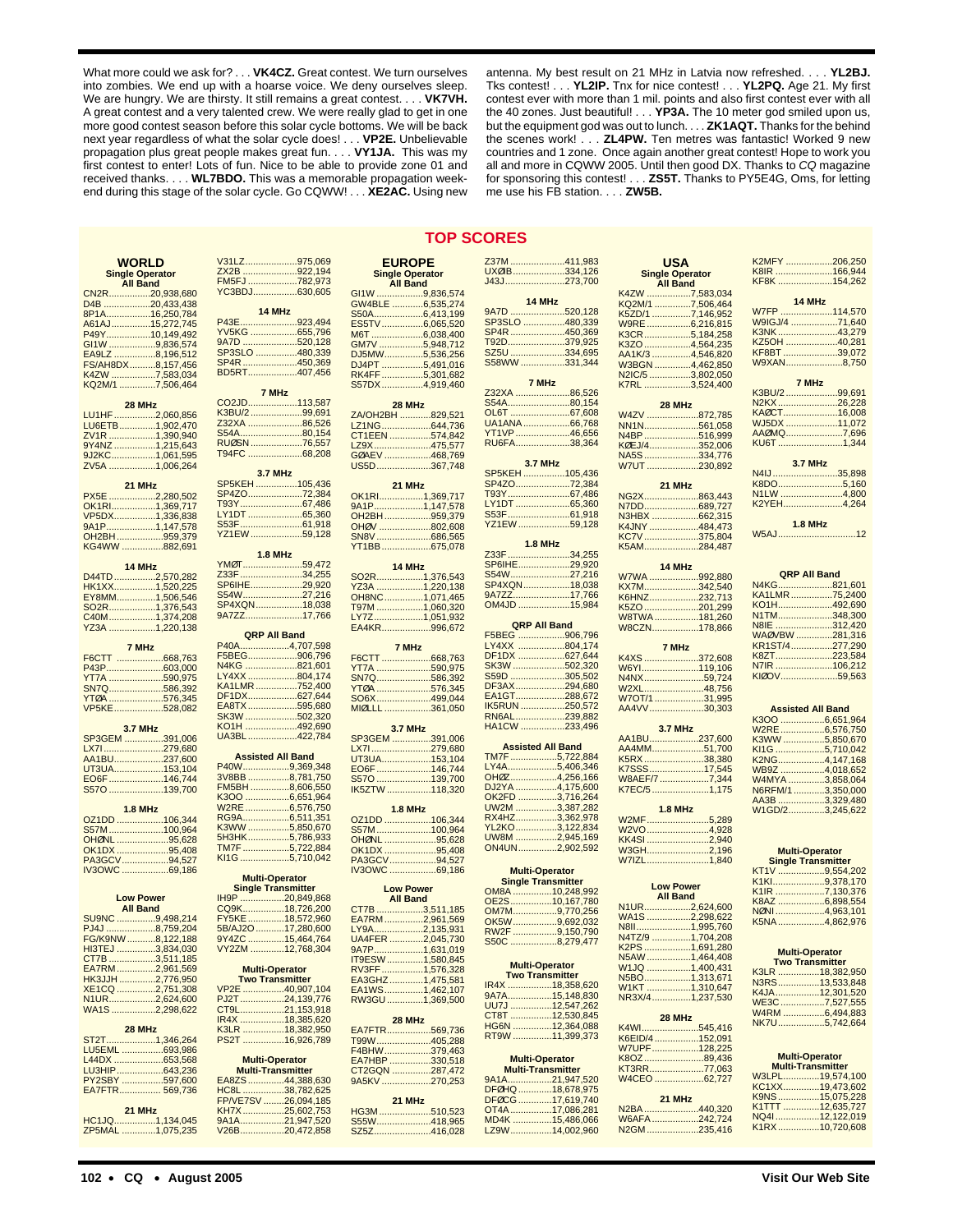|                                                                                                         |                            | the DXCC list at the time of the contest.)                                                     | Number groups after call letters denote follow-<br>ing: Band (A = all), Final Score, Number of QSOs,<br>Zones, and Countries. An asterisk (*) before a<br>call indicates low power. Certificate winners are<br>listed in bold. (All country terminology reflects | *WB2ZTH<br>*N2MUN<br>*WA2JQK<br>*W3TB/2<br>*KV2M<br>*K2WA<br>*K2YSY                                     | 641,572<br>530,725<br>526,008<br>474.801<br>331,516<br>306,698<br>166,690            | 579 106<br>322<br>647<br>230<br>-69<br>589<br>86<br>286<br>584<br>77<br>226<br>459<br>62<br>206<br>77<br>423<br>189<br>289<br>52<br>159                     | AA4V<br>N <sub>1GC</sub> /4<br>W2YE/4<br>N8PR/4<br>NA4K<br>K4IE<br>W4KW                           | 1,064,196<br>1,062,105<br>986,455<br>984.312<br>965,760<br>917,352<br>911,040        | 1002 107<br>875 112<br>872<br>101<br>847 109<br>943<br>92<br>860 100<br>887<br>104                      | 305<br>359<br>314<br>332<br>292<br>311<br>312        | *W4TME<br>'N4TKD<br>'W8AKS/4<br>*KTØP/4<br>*K4FTO<br>*KI4VB<br>'KF4CQS             |                                  | 17,578<br>17,496<br>15,714<br>13,608<br>12,750<br>11,532<br>11,130                      | 76<br>36<br>58<br>96<br>23<br>58<br>81<br>26<br>55<br>71<br>30<br>54<br>82<br>31<br>54<br>72<br>17<br>45<br>59<br>20<br>50                                             | *KØNW/6<br><b>K6BIR</b><br>*K6CSL<br>*AD6FR<br>*WA6NOL<br>*KI6PG<br>KO6LU                              | 33,354<br>24,624<br>15,633<br>14,007<br>13,689<br>12,894<br>9,782                     | 131<br>47<br>37<br>127<br>84<br>39<br>74<br>29<br>74<br>33<br>84<br>32<br>59<br>31                     | 44<br>46<br>40<br>48<br>35<br>36                     |
|---------------------------------------------------------------------------------------------------------|----------------------------|------------------------------------------------------------------------------------------------|------------------------------------------------------------------------------------------------------------------------------------------------------------------------------------------------------------------------------------------------------------------|---------------------------------------------------------------------------------------------------------|--------------------------------------------------------------------------------------|-------------------------------------------------------------------------------------------------------------------------------------------------------------|---------------------------------------------------------------------------------------------------|--------------------------------------------------------------------------------------|---------------------------------------------------------------------------------------------------------|------------------------------------------------------|------------------------------------------------------------------------------------|----------------------------------|-----------------------------------------------------------------------------------------|------------------------------------------------------------------------------------------------------------------------------------------------------------------------|--------------------------------------------------------------------------------------------------------|---------------------------------------------------------------------------------------|--------------------------------------------------------------------------------------------------------|------------------------------------------------------|
|                                                                                                         |                            | 2004 SSB RESULTS<br><b>SINGLE OPERATOR</b><br>NORTH AMERICA<br>UNITED STATES                   |                                                                                                                                                                                                                                                                  | *WB2000<br>*KM2L<br>*NA2NA<br>*W2REH<br>*WW2P<br>*K3GYS/2<br>*WA2LXE                                    | 142,317<br>131,950<br>122,100<br>118,360<br>107,975<br>107,562<br>104,525            | 302<br>46<br>143<br>275<br>44<br>131<br>239<br>46<br>139<br>212<br>51<br>169<br>237<br>48<br>-127<br>222<br>54<br>143<br>234<br>52<br>133                   | <b>NJ2F/4</b><br>KR4M<br>AG4W<br>K4SSU<br>W4YE<br>WB2QLP/4                                        | 908,500<br>889,062<br>801,608<br>715,003<br>713,657<br>668,160                       | 99<br>841<br>785<br>106<br>786<br>94<br>84<br>951<br>(OP: NA4BW)<br>717<br>88<br>789<br>84              | 296<br>320<br>294<br>223<br>291<br>264               | 'KA6R/4<br>N8UX/4<br>`N1WI/4<br>'K4RFK<br>'WA4WPD<br>*KD4ULE<br>*KO4PK             |                                  | 9,135<br>6,095<br>4,785<br>4,704<br>3,250<br>2,001<br>1,620                             | 22<br>68<br>41<br>40<br>14<br>39<br>50<br>20<br>35<br>46<br>20<br>28<br>34<br>20<br>30<br>35<br>11<br>18<br>38<br>12<br>18                                             | *KK6TV<br>AE6RR*<br>*N6MAW<br>'NO6E<br>"W6SJ<br>*K6ZCL<br>*KM6Z<br>28                                  | 5,243<br>2,024<br>1.749<br>1,586<br>897<br>522<br>62,608                              | 61<br>22<br>38<br>23<br>42<br>13<br>38<br>23<br>$\overline{15}$<br>12<br>11<br>g<br>274<br>25          | 27<br>23<br>20<br>20<br>11<br>-9<br>61               |
| KQ2M/1<br><b>K5ZD/1</b><br>W6PH/1<br>K177<br>N1DD<br>K5MA/1<br>N4CW/1                                   |                            | 7,506,464<br>7,146,952<br>1,858,584<br>1,639,551<br>1,559,760<br>1,268,212<br>1,101,233        | 3864 157 579<br>3888 142 520<br>(OP: N5RZ)<br>1493 133<br>- 350<br>1221 103<br>368<br>1233 111<br>374<br>94<br>313<br>1162<br>941<br>95<br>332                                                                                                                   | *N2MTG<br>*W2YK<br>'W2TZ<br>*N2UM<br>'WA2RY<br>*WB2KLD<br>*K2SGH<br>*KC2LYQ                             | 103,014<br>93,617<br>91.572<br>89,573<br>80,324<br>73,305<br>63,375<br>58,590        | 254<br>54<br>123<br>197<br>40<br>139<br>225<br>37<br>119<br>196<br>53<br>134<br>194<br>50<br>122<br>206<br>38<br>97<br>146<br>53<br>116<br>196<br>36<br>99  | WC4F<br>K1K0/4<br>N4AA<br>N4ZZ<br>WD40AR<br>K4PV<br>KU4FP<br>N4ZC                                 | 599,325<br>556,387<br>556,140<br>535,135<br>452,375<br>421,911<br>419,785<br>416,885 | 80<br>720<br>616<br>79<br>579<br>95<br>56<br>906<br>543<br>84<br>706<br>78<br>528<br>68<br>508<br>73    | 225<br>258<br>250<br>159<br>245<br>181<br>227<br>228 | 'W4DEC<br>AK4P'<br>'W4WNT<br>'KS4JB<br><b>K4WI</b><br>'K6EID/4<br>'W4CEO<br>*KF4MK | $\frac{28}{1}$                   | 1,610<br>1,479<br>504<br>10<br>545,416<br>152,091<br>62,727<br>20,328                   | $27\,$<br>13<br>22<br>21<br>11<br>18<br>13<br>-5<br>4<br>1338<br>32<br>126<br>425<br>28<br>101<br>26<br>220<br>77<br>114<br>21<br>56                                   | *N6RV<br>'WA7BNM/6<br>MWOAAW*<br>*W6AFA<br>21<br>*WA6FGV<br>*N3LQ/6<br>*NZ6L<br>14<br>*KU6T            | 51,961<br>48,870<br>3.332<br>216,499<br>29,448<br>160<br>1,680<br>1,344               | 233<br>26<br>208<br>26<br>13<br>42<br>662<br>34<br>23<br>159<br>4<br>49<br>10<br>9<br>33               | 65<br>64<br>21<br>109<br>49<br>11<br>15              |
| W1OP<br>W1WEF<br>W1RY<br>W1RZF<br>N <sub>1</sub> BCL<br>W1ZS<br>W <sub>1</sub> AO                       |                            | 1,033,202<br>1,001,461<br>979,839<br>805,120<br>558,144<br>435,024<br>427,028                  | 1051<br>78<br>281<br>(OP: K1PLX)<br>1070<br>-89<br>264<br>882<br>94<br>359<br>879<br>84<br>286<br>667<br>80<br>243<br>542<br>74<br>230<br>511<br>70<br>232                                                                                                       | *WA2MCR<br>*N2RD<br>*KB4VL/2<br>*K2ZR<br>*KC2HZW<br>'N2QOR<br>*W2OP                                     | 55,890<br>42,161<br>40,005<br>39,788<br>28,340<br>26,790<br>25,561                   | 179<br>52<br>110<br>137<br>39<br>94<br>156<br>30<br>75<br>175<br>22<br>76<br>37<br>141<br>72<br>113<br>28<br>66<br>115<br>33<br>75                          | N4UH<br>W4HJ<br>K4VV<br>K4ADR<br>K4FYM<br>W200/4<br>N4MM                                          | 408,508<br>403,580<br>398,412<br>379,291<br>376,623<br>367,428<br>360,784            | 543<br>76<br>496<br>84<br>422<br>88<br>486<br>80<br>60<br>543<br>501<br>75<br>462<br>95                 | 216<br>256<br>290<br>239<br>201<br>193<br>253        | 'WA4BWI<br>'WA4FXX<br>W9IGJ/4<br>KZ5OH/4<br>'KG4VKQ<br>*KF4DVF<br>*NQ4K            | 21<br>14                         | 5,507<br>12,931<br>71,640<br>40,281<br>4,854<br>204<br>20                               | 33<br>49<br>14<br>82<br>19<br>48<br>27<br>325<br>93<br>196<br>20<br>67<br>53<br>14<br>-31<br>18<br>$\overline{7}$<br>10<br>$\mathfrak{D}$<br>$\overline{2}$<br>2<br>74 | K7RL<br>A<br><b>K5RR/7</b><br>AA7A<br>KG7H<br><b>N5LZ/7</b><br>K7VI                                    | 3,524,400<br>1,766,370<br>1,145,928<br>1,115,316<br>596,148<br>509,700                | 2706 147<br>1381<br>136<br>929<br>111<br>1113<br>124<br>849<br>88<br>717<br>95<br>81                   | 387<br>-349<br>345<br>290<br>214<br>205<br>210       |
| K1BV<br>AK <sub>1</sub> N<br>KA1CRP<br>K <sub>1</sub> C <sub>N</sub><br>K1BD<br>K1IM<br>K1KU<br>K1YA    |                            | 353,223<br>349,450<br>337,698<br>267,922<br>236,191<br>176.122<br>117,174<br>82,688            | 574<br>58<br>203<br>549<br>68<br>173<br>515<br>198<br>59<br>74<br>415<br>209<br>354<br>77<br>174<br>354<br>53<br>161<br>259<br>54<br>123<br>199<br>46<br>106                                                                                                     | *WV2ZOW<br>*K2ZB<br>*KC2EVL<br>*K2UF<br>*KG2MY<br>*N2OPW<br><b>WA2IAU</b><br>'W2ARP                     | 21,432<br>20,370<br>19,360<br>18,786<br>16.368<br>11,780<br>11,753<br>9,424          | 97<br>38<br>76<br>96<br>30<br>67<br>85<br>25<br>63<br>17<br>109<br>45<br>70<br>28<br>65<br>82<br>12<br>50<br>64<br>28<br>45<br>75<br>14<br>48               | KF7RO/4<br>K4YKZ<br>W9WI/4<br>AB4EJ<br>K4IHM<br>WB2LEZ/4<br>N4EHJ<br>W7QF/4                       | 268,400<br>266,926<br>241,200<br>192,252<br>187,712<br>184,386<br>155,431<br>154,700 | 420<br>60<br>60<br>460<br>398<br>66<br>376<br>58<br>309<br>46<br>303<br>68<br>347<br>52<br>289<br>66    | 184<br>182<br>159<br>164<br>178<br>169<br>171<br>172 | *N4IJ<br>N2IC/5<br>W5ZO<br>N5DO<br>N5ZK<br>KU5S                                    | 3.7<br>A                         | 35,898<br>3,802,050<br>1,123,360<br>1.093.686<br>756,360<br>469,610                     | 179<br>19<br>2362 155<br>440<br>909<br>125<br>347<br>948 114<br>324<br>917<br>83<br>247<br>(OP: W5ASP)<br>561<br>84<br>227                                             | K7ABV<br>KO7X<br><b>NE9Z/7</b><br>W7IJ<br>W6AEA/7<br>K7LJ<br>NF7E<br>KF7IQ                             | 377,136<br>353,210<br>315,900<br>312,984<br>266,328<br>223,652<br>198,450<br>167,580  | 508<br>469<br>84<br>433<br>97<br>449<br>85<br>396<br>73<br>377<br>70<br>82<br>407<br>364<br>86         | 202<br>227<br>191<br>170<br>151<br>163<br>142        |
| K1DX<br>N1FR<br>N1JW<br>N4XR/1<br>W1SRG<br>W1ZT<br>NN1N                                                 | 28                         | 78,292<br>50.032<br>44,928<br>28,396<br>20,160<br>5,289<br>561,058                             | 229<br>36<br>112<br>165<br>-34<br>84<br>140<br>40<br>88<br>83<br>103<br>41<br>101<br>13<br>57<br>(OP: AG1C)<br>45<br>13<br>-28<br>1249<br>32<br>126                                                                                                              | *N2LQQ<br>*N6MWX/2<br>*WB2SXY<br>*K2AMI<br>*N2EK<br>'KA2BXH<br>*WB2AIV<br>*KG2AF                        | 8,760<br>7,490<br>6,720<br>5,307<br>4,100<br>2,590<br>2,294<br>1,120                 | 20<br>67<br>40<br>72<br>30<br>40<br>22<br>61<br>42<br>54<br>23<br>38<br>35<br>19<br>31<br>34<br>12<br>25<br>28<br>15<br>22<br>20<br>12<br>16                | W4UFO<br>N4GI<br>K4CEB<br>AA3VA/4<br>W4RQ<br>NC4MI<br>K4AMC<br>K4PHE                              | 117,688<br>114,935<br>106,506<br>97,888<br>80,634<br>77,571<br>67,308<br>64,220      | 248<br>51<br>233<br>48<br>239<br>57<br>233<br>46<br>169<br>51<br>200<br>45<br>186<br>48<br>160<br>49    | 137<br>133<br>126<br>106<br>127<br>124<br>94<br>120  | K5YAA<br>N5PA<br><b>NA4M/5</b><br>AB5C<br>W3TZ/5<br>KS5V<br>N5LYG<br>WT5U          |                                  | 461,100<br>434,070<br>413,632<br>376,856<br>268,567<br>130,368<br>117,789<br>116,280    | 700<br>66<br>199<br>498<br>84<br>231<br>79<br>202<br>556<br>79<br>493<br>210<br>468<br>79<br>204<br>59<br>279<br>133<br>196<br>72<br>165<br>257<br>59<br>112           | W7QN<br>K7EG<br>N7BF<br>KC7UP<br>N7TL<br>KI7A0<br>KS7T<br>W7YS                                         | 135,470<br>132,540<br>129,923<br>128,700<br>110,517<br>93,120<br>70,819<br>70,810     | 292<br>68<br>293<br>60<br>294<br>60<br>280<br>58<br>237<br>61<br>178<br>68<br>184<br>53<br>202<br>55   | 122<br>128<br>113<br>137<br>126<br>126<br>98<br>91   |
| WA1JMP<br>AA1OD<br><b>W17K</b><br>W70T/1<br>AA1BU<br>*N1UR<br>*WA1S<br>*W1JQ                            | 21<br>14<br>7<br>3.7<br>A  | 248,449<br>10,175<br>69,608<br>31,995<br>237,600<br>2,624,600<br>2,298,622<br>1,400,431        | 712<br>36<br>111<br>8<br>67<br>47<br>28<br>225<br>85<br>145<br>13<br>66<br>768<br>20<br>88<br>1756<br>122<br>428<br>1563<br>125<br>417<br>1166<br>98<br>351                                                                                                      | *K2BLD<br>*W2MSR<br>*N2LJ<br>*KS2G<br>28<br>*N2BA<br>21<br>*N2GM<br>*K2MFY<br>*KX2S                     | 864<br>726<br>10<br>41,076<br>440,320<br>235,416<br>206,250<br>110,744               | 21<br>9<br>15<br>19<br>9<br>18<br>-7<br>6<br>6<br>195<br>19<br>65<br>998<br>33<br>127<br>686<br>28<br>108<br>516<br>31<br>119<br>27<br>312<br>100           | N4TL<br>N <sub>2</sub> RT/4<br>K4DXA<br>W8RJL/4<br>K4BP<br>K4CC<br>K7CS/4<br>KC9LC/4              | 58,366<br>57.477<br>53,998<br>37.023<br>22,493<br>16,720<br>8,946<br>8,487           | 163<br>49<br>149<br>57<br>158<br>37<br>121<br>40<br>108<br>25<br>21<br>76<br>57<br>25<br>57<br>26       | 105<br>104<br>96<br>83<br>58<br>59<br>46<br>43       | K5IB<br>KB5ZFO<br>K5SF<br>K7RB/5<br>NA5S<br>N5VYS<br>K5AM<br>K5ZO                  | 28<br>21<br>14                   | 67,196<br>32,256<br>30,160<br>2,880<br>334,776<br>55,460<br>284,487<br>201,299          | 180<br>47<br>110<br>32<br>145<br>-64<br>113<br>36<br>68<br>14<br>-22<br>-33<br>913<br>34<br>114<br>29<br>211<br>-89<br>38<br>764<br>123<br>640<br>34<br>115            | W7MGC<br>K7AEK<br>AJ7Y<br>WM7A<br>AB7E<br>W7KKR<br>K7MY<br>W7LKG                                       | 68,952<br>47.652<br>45,696<br>28,119<br>27,032<br>26,915<br>14,952<br>11,753          | 219<br>50<br>182<br>48<br>33<br>216<br>135<br>35<br>98<br>35<br>120<br>50<br>99<br>36<br>62<br>29      | 86<br>84<br>51<br>68<br>74<br>66<br>48<br>44         |
| *W1KT<br>*N1PGA<br>*K1HT<br>*WB1DX<br>*KS1J<br>*K1VSJ<br>*WG1Z<br>*N1DC                                 |                            | 1,310,647<br>1,196,275<br>1,094,982<br>1,088,916<br>1,008,400<br>475,968<br>462,240<br>381.582 | 936<br>122<br>411<br>1005<br>95<br>344<br>901<br>102<br>332<br>970<br>87<br>325<br>937<br>87<br>313<br>639<br>208<br>60<br>544<br>78<br>243<br>553<br>195<br>66                                                                                                  | *WB2OSM<br>*K2BQW<br>*W3EH/2<br>*WB2DVU<br>*K3BU/2<br>7<br>*N2KX<br>3.7<br>*K2YEH                       | 75,447<br>41,265<br>13,396<br>7.884<br>99,691<br>26,228<br>4,264                     | 292<br>22<br>79<br>201<br>24<br>68<br>85<br>16<br>52<br>57<br>40<br>14<br>315<br>28<br>103<br>132<br>16<br>63<br>52<br>10<br>-31                            | N4EHT<br>WA4GLH<br>W4BCG<br>28<br>W4ZV<br>N4BP<br>KØEJ/4<br>A13G/4<br><b>K4JNY</b><br>21          | 3,701<br>528<br>380<br>872,785<br>516,999<br>352,006<br>29.565<br>484,473            | 41<br>109<br>15<br>12<br>12<br>9<br>33<br>1837<br>1284<br>29<br>909<br>31<br>207<br>20<br>1193<br>34    | 71<br>12<br>11<br>140<br>118<br>115<br>61<br>125     | K5RX<br>K7EC/5<br>*N5AW<br>*N5BO<br>*WD5K<br>'WA5IYX<br>'KD5LNO<br>'KC5LK          | 3.7<br>А                         | 38,380<br>1.175<br>1,464,408<br>1,313,671<br>1,232,440<br>252,948<br>237.390<br>137.361 | 216<br>23<br>72<br>10<br>26<br>-15<br>1102<br>136<br>380<br>352<br>1071<br>115<br>1036 110<br>330<br>443<br>66<br>148<br>384<br>74<br>172<br>285<br>63<br>148          | W7UT<br>28<br>NJ71<br>K70X<br>N7DD<br>21<br>KC7V<br>W7AYY<br>W7WA<br>14<br>W7EB                        | 230,892<br>165,834<br>104,751<br>689,727<br>375,804<br>11,846<br>992,880<br>72,215    | 596<br>31<br>590<br>29<br>459<br>27<br>1516<br>38<br>936<br>33<br>76<br>21<br>1925<br>40<br>29<br>413  | 111<br>82<br>76<br>145<br>123<br>50<br>157<br>72     |
| *AK1Q<br>*W1AIR<br>*KA1CJI<br>*K1VU<br>*N1HTS<br>*K1NSS<br>*K1WCC<br>*K1SND                             |                            | 283,542<br>204,975<br>141,542<br>132,363<br>123,906<br>109,032<br>92,560<br>84,271             | 445<br>197<br>61<br>332<br>172<br>53<br>296<br>50<br>131<br>280<br>53<br>138<br>255<br>55<br>138<br>273<br>129<br>39<br>205<br>43<br>135<br>220<br>40<br>123                                                                                                     | K3CR<br>A<br><b>K3ZO</b><br>AA1K/3<br>W3BGN<br>W3CC<br>K3TEJ<br>KB3TS                                   | 5,184,258<br>4.564.235<br>4,546,820<br>4,462,850<br>1,479,360<br>814.846<br>788,970  | 2862 150 504<br>(OP: LZ4AX)<br>2941 125<br>-434<br>2741 137<br>485<br>477<br>2658 145<br>1033 113<br>423<br>779<br>-93<br>293<br>802<br>89<br>301           | W4ARM<br>14<br>K90M/4<br>K4VUD<br>K4SV<br>K4XS<br>$\overline{7}$<br>N4NX<br>AA4VV<br>W4ATL        | 115,128<br>55.969<br>47.564<br>28,080<br>372,608<br>59,724<br>30.303<br>8,085        | 27<br>361<br>211<br>21<br>199<br>24<br>129<br>23<br>30<br>937<br>181<br>28<br>161<br>17<br>58<br>15     | 96<br>76<br>70<br>57<br>112<br>98<br>74<br>40        | 'N5YK<br>'WB5IZD<br>ND50<br>*W6TRO/5<br>*KE5LQ<br>'WK5K<br>'W5WRE<br>AF5Q          |                                  | 85,478<br>64,468<br>55,272<br>46,480<br>37,942<br>34,080<br>33,300<br>32,391            | 50<br>216<br>108<br>52<br>198<br>90<br>47<br>153<br>100<br>162<br>51<br>89<br>47<br>75<br>112<br>43<br>118<br>77<br>159<br>35<br>76<br>172<br>65<br>118                | KØTO/7<br>$\overline{7}$<br>K7SSS<br>3.7<br>W8AEF/7<br>W7IZL<br>1.8<br>*K8IA/7<br>А<br>*N7BK<br>*KE7RT | 3.444<br>17,545<br>7,344<br>1,840<br>754,000<br>374,400<br>321,948                    | 15<br>44<br>177<br>19<br>(OP: K7ZM)<br>74<br>18<br>10<br>154<br>806 117<br>540<br>76<br>448<br>85      | 26<br>36<br>30<br>13<br>260<br>184<br>186            |
| *N1UZ<br>*KA1C<br>*N1VI<br>*KB1HDO<br>*KY1B<br>*W1KE<br>*K1SWG                                          |                            | 72,063<br>71.991<br>70,889<br>62,205<br>55,720<br>50,735<br>20,909                             | 274<br>39<br>114<br>201<br>44<br>127<br>212<br>30<br>103<br>195<br>38<br>105<br>147<br>35<br>105<br>47<br>92<br>164<br>90<br>37<br>66                                                                                                                            | <b>WA2C/3</b><br>N3UM<br>N3RJ<br>K4JLD/3<br>N3KR<br>K3QDV<br>W3FVT<br>NY3A                              | 773,432<br>760,410<br>746,452<br>735,420<br>588,540<br>455,700<br>442,980<br>336,774 | 94<br>856<br>280<br>771<br>79<br>276<br>814<br>92<br>279<br>724 108<br>312<br>654<br>83<br>257<br>71<br>664<br>239<br>572<br>80<br>241<br>57<br>557<br>165  | AA4MM<br>3.7<br><b>KK4SI</b><br>1.8<br>*NR3X/4<br>А<br><b>KA8Q/4</b><br>'K4GKD<br>AA4RX<br>W1EL/4 | 51,700<br>2,940<br>1,237,530<br>727,636<br>655,284<br>648,528<br>565,348             | 225<br>19<br>47<br>- 9<br>99<br>1165<br>(OP: N4YDU)<br>741<br>90<br>94<br>684<br>665<br>81<br>608<br>81 | 75<br>26<br>327<br>274<br>254<br>273<br>250          | 'KØCIE/5<br>KA5EYH<br>'WA5KQU<br>'KC5YSM<br>*KD5OWO<br>'N5DTT<br>'WA5SWN<br>KD5VHL |                                  | 25,714<br>25,488<br>16,564<br>12,075<br>11,315<br>9,984<br>9,501<br>8,976               | 112<br>30<br>56<br>40<br>116<br>78<br>96<br>34<br>48<br>28<br>87<br>47<br>80<br>30<br>43<br>23<br>64<br>41<br>17<br>83<br>36<br>74<br>33<br>55                         | *N7LOX<br>*N7ZG<br>*WU7X<br>*K7TR<br>*N7VZU<br>'W7ZMD<br>*W7TMT<br>*K7ACZ                              | 259,413<br>230,000<br>146,328<br>127,187<br>121,250<br>113,810<br>108,480<br>101,816  | 453<br>81<br>391<br>75<br>340<br>58<br>293<br>67<br>251<br>59<br>321<br>60<br>267<br>58<br>230<br>61   | 150<br>155<br>143<br>126<br>135<br>130<br>102<br>117 |
| *KB1FRK<br>*W1AMI<br>*K3EIN/1<br>*AG1C<br>*WN1X<br>*KZ10<br>*KJ1J                                       |                            | 17,765<br>10.998<br>10,414<br>8,640<br>7,320<br>3,772<br>1,450                                 | 86<br>30<br>65<br>27<br>56<br>-51<br>49<br>60<br>33<br>17<br>47<br>89<br>(OP: KB1JFG)<br>20<br>61<br>41<br>43<br>18<br>28<br>22<br>12<br>17                                                                                                                      | K3VA<br>W3HVQ<br>N3YW<br>N3ZR<br>W7UG/3<br>WB3AVN<br>W3RJ                                               | 324,870<br>314.682<br>288,222<br>283,500<br>152,779<br>105,924<br>103,206            | 508<br>55<br>183<br>491<br>79<br>214<br>472<br>60<br>182<br>435<br>65<br>185<br>342<br>71<br>138<br>252<br>-55<br>-127<br>276<br>49<br>118                  | K4JE<br>WA4DOU<br>AB4GG*<br>'N4FK<br>'WB2RHM/4<br>*W4KAZ<br>*KI3O/4                               | 558,312<br>540,496<br>471,820<br>361,647<br>354,024<br>326,136<br>307,296            | 689<br>82<br>601<br>83<br>80<br>614<br>486<br>65<br>508<br>66<br>498<br>63<br>459<br>76                 | 262<br>249<br>230<br>216<br>198<br>191<br>212        | 'N7VJ/5<br>K5PAX <sup>*</sup><br>*KB5REX<br>'KD5VGT<br>*W5THT<br>NEØP/5<br>*KE5CTY | 28                               | 7,700<br>2,448<br>1,590<br>648<br>10<br>39,235<br>2,210                                 | 67<br>22<br>33<br>27<br>16<br>18<br>19<br>13<br>17<br>34<br>18<br>18<br>$\mathbf{3}$<br>4<br>27<br>164<br>68<br>88<br>13<br>21                                         | *KF7TY<br>*W7YVK<br>*KØVSV/7<br>*N7VMR<br>*N7XY<br>*N7WA<br>*W7JU                                      | 96,624<br>69.952<br>67,596<br>50,490<br>49,530<br>42,265<br>38,114                    | 214<br>57<br>209<br>55<br>217<br>49<br>160<br>54<br>151<br>50<br>152<br>40<br>149<br>45                | 119<br>89<br>80<br>81<br>80<br>67<br>73              |
| *KG1V<br>*N1WH<br>*KN6OT/1<br>*N1SR<br>*K1RTO<br>*N1LW<br>N2RM                                          | 28<br>21<br>14<br>3.7<br>A | 6,975<br>1,187<br>598<br>180<br>5,895<br>4,800<br>3,417,276                                    | 65<br>15<br>30<br>32<br>11<br>4<br>3<br>16<br>10<br>9<br>$\overline{7}$<br>-8<br>51<br>33<br>12<br>53<br>9<br>31<br>2501 110<br>388                                                                                                                              | W3GG<br>W3DF<br>WA3G<br>NT3J<br>AD3Z<br>W3AP<br>W3KV<br>W3BYX                                           | 99,495<br>86,078<br>83,293<br>80,560<br>80,160<br>72,480<br>72,003<br>54,900         | 265<br>26<br>109<br>168<br>63<br>130<br>242<br>45<br>118<br>203<br>44<br>108<br>228<br>48<br>119<br>185<br>47<br>113<br>202<br>43<br>114<br>33<br>162<br>89 | 'N4TN<br>'AA4FU<br>*W4PFM<br>*W4MY<br>*W4UNP<br>*N4RA<br>*KC4FWS<br>*AA4SC                        | 290,232<br>250,500<br>240,800<br>215,541<br>200,640<br>194,812<br>167,580<br>158,572 | 410<br>60<br>377<br>62<br>80<br>362<br>72<br>350<br>351<br>64<br>356<br>58<br>291<br>65<br>294<br>50    | 201<br>188<br>200<br>171<br>164<br>168<br>180<br>189 | NØRQ/5<br>*WJ5DX<br>*W5AJ<br>K6XX<br>WK6I<br><b>W6TK</b>                           | 21<br>$\overline{7}$<br>1.8<br>А | 5,865<br>11,072<br>12<br>1,121,526 1119 105<br>1,054,788<br>956.956                     | 48<br>18<br>33<br>72<br>18<br>46<br>(OP: W5AJ)<br>4<br>$\overline{4}$<br>2<br>273<br>1151 105<br>243<br>251<br>1026 113                                                | 'WI7F<br>*NE7L<br>*W7GTO<br>*K6UM/7<br>*WO7T<br>*K7SR<br>*K7ARJ<br>*WD9EWK/7                           | 35,778<br>34,916<br>31,415<br>25,256<br>24,910<br>19,270<br>18,232<br>14,544          | 157<br>55<br>122<br>36<br>154<br>40<br>113<br>36<br>111<br>35<br>101<br>35<br>96<br>32<br>87<br>33     | 79<br>80<br>63<br>46<br>59<br>47<br>54<br>39         |
| K2DM<br>WE2F<br>N2MR<br>NA2P<br>K1AK/2<br>W2/OK1TN<br>W2UDT<br>W2LU                                     |                            | 3,367,712<br>1,877,484<br>1,023,390<br>1,022,112<br>988,130<br>926,094<br>809,037<br>654,588   | 2253<br>127<br>424<br>1605<br>94<br>340<br>97<br>895<br>318<br>972<br>96<br>336<br>1238<br>68<br>218<br>951<br>89<br>314<br>835<br>85<br>288<br>724<br>108<br>310                                                                                                | N3ST<br>N2VM/3<br>KF3B<br>K3ISH<br>21<br>N3HBX<br>$\overline{7}$<br>AD8J/3<br>W3GH<br>1.8<br>*W3LL<br>A | 52,416<br>42,534<br>40,544<br>20,280<br>662,315<br>22,713<br>2,196<br>814,464        | 164<br>37<br>89<br>163<br>45<br>108<br>144<br>28<br>84<br>93<br>25<br>53<br>1608<br>34<br>121<br>121<br>15<br>52<br>37<br>13<br>23<br>95<br>772<br>309      | *N4JED<br>*K4LTA<br>*K9AW/4<br>*K4MIL<br>*K4BEV<br>*K4SAC<br>*WC4D<br>*NW4V                       | 156,200<br>141,661<br>133,980<br>131,454<br>122,516<br>112,233<br>111,162<br>106,863 | 310<br>56<br>294<br>61<br>224<br>61<br>51<br>256<br>223<br>65<br>53<br>262<br>52<br>294<br>221<br>46    | 144<br>160<br>159<br>150<br>153<br>126<br>142<br>133 | N6NF<br>N6QQ<br>NN6XX<br>KF6T<br>K6LRN<br>K6SGH<br>K6YES<br>W6OPO                  |                                  | 550,638<br>530,208<br>482,647<br>464,422<br>404,460<br>247,488<br>175,560<br>136,382    | 93<br>216<br>682<br>90<br>652<br>246<br>596<br>88<br>231<br>575 109<br>234<br>220<br>522<br>95<br>68<br>491<br>124<br>322<br>69<br>151<br>317<br>65<br>129             | *K7BAA<br>*KG7WZ<br>*K7EMI<br>*K2DI/7<br>*KD7RVK<br>*AC7MC<br>*K7UIR<br>*W7UPF<br>28                   | 13,359<br>12,768<br>7,182<br>3,840<br>1,895<br>1,192<br>1,107<br>128,225              | 88<br>27<br>72<br>35<br>45<br>28<br>32<br>23<br>27<br>16<br>30<br>10<br>26<br>11<br>445<br>-27         | 34<br>41<br>35<br>25<br>17<br>14<br>16<br>88         |
| K2NV<br>K2RET<br>N <sub>2</sub> CU<br>K2FU<br>WB2HJV<br>KB2M<br>KD2HE<br>N2BZP                          |                            | 466,240<br>456,579<br>380,321<br>374,255<br>355,839<br>274,512<br>194,400<br>172,960           | 568<br>77<br>233<br>606<br>225<br>66<br>500<br>65<br>212<br>524<br>75<br>214<br>522<br>199<br>64<br>199<br>414<br>67<br>368<br>57<br>186<br>70<br>341<br>160                                                                                                     | *KA3FZN<br>*N3PV<br>*WA1LWS/3<br>*K1EFI/3<br>*K3VY<br>*WR3Y<br>*N3FNE<br>*N3RW                          | 254,745<br>250,263<br>221,190<br>202,496<br>176,204<br>139,373<br>84,000<br>51,342   | 385<br>69<br>186<br>396<br>73<br>206<br>380<br>59<br>160<br>326<br>51<br>175<br>52<br>343<br>165<br>364<br>35<br>116<br>215<br>47<br>113<br>157<br>93<br>36 | AJ2U/4<br>*KK4TA<br>*K4MGA<br>N8JE/4<br>*K4I W<br>'WB4PLA<br>*WA4BKW<br>*WO40                     | 106,020<br>104,784<br>103,974<br>100,832<br>96,492<br>75,632<br>73,751<br>61,774     | 227<br>50<br>227<br>49<br>216<br>54<br>258<br>45<br>206<br>53<br>200<br>48<br>198<br>42<br>192<br>44    | 130<br>128<br>132<br>139<br>134<br>115<br>118<br>90  | K6QK<br>N6FM<br>NF6V<br>N6IC<br>KV <sub>60</sub><br>W6DUU<br>W6KC<br>NY6Y          |                                  | 90,080<br>85,249<br>82,940<br>78,780<br>54,756<br>30,680<br>28,875<br>26,394            | 231<br>60<br>100<br>211<br>62<br>101<br>220<br>54<br>91<br>200<br>61<br>95<br>48<br>203<br>69<br>135<br>43<br>61<br>117<br>37<br>68<br>139<br>36<br>70                 | *KD7IIC<br>21<br>*W7FP<br>14<br>N8VW<br>А<br>N8BJQ<br>K8GL<br>K2UOP/8<br>LM8W                          | 33,575<br>114,570<br>2,714,432<br>2,075,332<br>1,562,379<br>1,304,640<br>1,003,938    | 150<br>25<br>33<br>325<br>1815 140<br>1455 130<br>1393<br>104<br>1056 103<br>1130 108                  | 60<br>101<br>444<br>402<br>309<br>350<br>314         |
| WR2V<br>WA2VYA<br>N2SQW<br>WB2TPS<br>W2NY<br>WA2ALY<br>N2SY<br>W2GB                                     |                            | 167,034<br>115,200<br>59,760<br>56,850<br>55,935<br>53,956<br>42,588<br>18,988                 | 330<br>46<br>148<br>261<br>57<br>142<br>162<br>51<br>93<br>151<br>41<br>109<br>136<br>54<br>111<br>175<br>38<br>109<br>147<br>37<br>80<br>87<br>36<br>65                                                                                                         | *K3STX<br>*N3HU<br>*N3JEF<br>*N3ND<br>*W3UTD<br>*K3QC<br>*W3MZ<br>*W3DQ                                 | 44,940<br>34,047<br>18,447<br>13,056<br>12,512<br>8,612<br>8,448<br>6,545            | 93<br>127<br>47<br>123<br>32<br>85<br>96<br>26<br>58<br>69<br>18<br>50<br>68<br>30<br>62<br>19<br>64<br>43<br>48<br>20<br>44<br>30<br>46<br>25              | *AF4MO<br>ALPAW*<br>*W4AMP<br>*K4NVJ<br>*N4ZTK<br>'AA4DY<br>'KG4CUY<br>*AE4Y                      | 59,008<br>58,752<br>57,782<br>57,456<br>52,800<br>51,984<br>42,875<br>42,625         | 194<br>34<br>173<br>50<br>202<br>53<br>159<br>48<br>161<br>36<br>161<br>42<br>137<br>42<br>134<br>40    | 94<br>94<br>114<br>104<br>96<br>102<br>83<br>85      | WA60GO<br>W6ISO<br>KI6IV<br>AJ6V<br>KJ6GQ<br>W6KNB<br><b>KX7M/6</b><br>K6HNZ       | 28<br>14                         | 11,088<br>9,282<br>8,875<br>5,225<br>102,172<br>18,847<br>342,540<br>232,713            | 32<br>75<br>34<br>32<br>52<br>46<br>83<br>29<br>42<br>40<br>24<br>31<br>473<br>24<br>65<br>18<br>140<br>29<br>1041<br>38<br>127<br>590<br>38<br>115                    | W8BIN<br>W8JY<br>NC8V<br>K8JQ<br>W8UD<br>W8LU<br>NS80<br>K8VUS                                         | 951,610<br>728,748<br>338,247<br>326,340<br>312,444<br>300,776<br>231,486<br>155,039  | 925 101<br>725<br>91<br>540<br>74<br>455<br>75<br>409<br>84<br>97<br>362<br>387<br>62<br>313<br>54     | 309<br>281<br>199<br>219<br>213<br>231<br>184<br>143 |
| WK2W<br>KC2NB<br>WA2BKN<br>KC2MDQ<br>NU2W<br>NG2X<br>NA2X<br>KA2FIQ                                     | 21<br>14                   | 17,952<br>14,356<br>12,088<br>3,724<br>100<br>863,443<br>38.304<br>99,841                      | 88<br>37<br>65<br>91<br>25<br>49<br>75<br>123<br>46<br>36<br>21<br>28<br>310<br>60<br>160<br>1783<br>38<br>135<br>27<br>87<br>128<br>310<br>26<br>93                                                                                                             | *W3SF<br>*N3UR<br>*K3HRO<br>*KT3RR<br>28<br>$*AB1P/3$<br>21<br>MLLEAW*<br>*K3NK<br>14                   | 2,613<br>2,590<br>882<br>77,063<br>1,647<br>23,904<br>43,279                         | 27<br>34<br>-12<br>28<br>8<br>27<br>15<br>9<br>12<br>(OP: N9GG)<br>273 22<br>87<br>9<br>35<br>18<br>95<br>22<br>74<br>143<br>29<br>84                       | *WA4OSD<br>'WAØWHT/4<br>*K3MZ/4<br>*AD4AX<br>*KO4XJ<br>*NJ8J/4<br>*KE1F/4<br>*K4GHS               | 39,720<br>38,528<br>36,504<br>34,749<br>34,438<br>32.760<br>31,240<br>29,735         | 38<br>132<br>41<br>121<br>126<br>32<br>37<br>127<br>109<br>46<br>139<br>35<br>120<br>32<br>29<br>110    | 82<br>87<br>85<br>80<br>88<br>70<br>78<br>66         | W6YI<br>WJ6T<br>*NT6AA<br>*WN6K<br>*W6RCL<br>*N6EM<br>*N6WK<br>*AA6K               | $\overline{7}$<br>А              | 119,106<br>13,452<br>1,041,750<br>438,625<br>228,459<br>158,775<br>147,602<br>83,832    | 422<br>30<br>87<br>101<br>26<br>50<br>1081<br>109<br>266<br>90<br>632<br>185<br>394<br>77<br>154<br>351<br>73<br>146<br>301<br>62<br>120<br>208<br>58<br>110           | K8SAK<br>N8KOJ<br>K9TTT/8<br>N8IW<br>NE8J<br>WA8TNO<br>KC8IVC<br>KT8X<br>28                            | 133,945<br>78,023<br>69,472<br>68,689<br>58,760<br>56.444<br>30,295<br>201,500        | 272<br>62<br>219<br>53<br>245<br>63<br>196<br>49<br>191<br>39<br>156<br>-35<br>241<br>51<br>592<br>24  | 153<br>120<br>145<br>100<br>91<br>102<br>114<br>101  |
| W2XL<br>N <sub>2</sub> GC<br>K <sub>2</sub> LP<br>W2MF<br>W2VO<br>*K2PS<br>*W2RDS<br>*K <sub>2</sub> CS | 7<br>$\bullet$<br>1.8<br>A | 48,756<br>29,356<br>3,457<br>5,289<br>4,928<br>1,691,280<br>1,054,196<br>660,960               | 80<br>187<br>22<br>128<br>19<br>63<br>75<br>-11<br>34<br>79<br>9<br>32<br>55<br>13<br>-31<br>1334 102<br>362<br>991<br>85<br>303<br>701<br>91<br>269                                                                                                             | K4ZW<br>A<br>WA4TII<br>WX4G<br>KZ2I/4<br>N4PQX<br>WØYR/4<br>NX9T/4                                      | 2,248,253<br>1,973,436<br>1,825,010<br>1,718,080<br>1,630,768<br>1,205,144           | 7,583,034 3867 154 537<br>1630 121<br>388<br>1338 143<br>421<br>1286 121<br>396<br>1319 113<br>359<br>1377 108<br>341<br>1099 100<br>298                    | 'WA2SRY/4<br>*NA4CW<br>*WN4DX<br>'KV4CN<br>KG4ZXP<br>*K4GM<br>*KD4HXT<br>*WA4AA                   | 29,715<br>27,246<br>27,209<br>25,376<br>25,252<br>24,720<br>24,442<br>23,433         | 110<br>34<br>94<br>46<br>110<br>26<br>105<br>34<br>108<br>32<br>117<br>37<br>35<br>109<br>96<br>39      | 71<br>68<br>65<br>70<br>75<br>66<br>66<br>68         | *AC6WY<br>*KB6JMF<br>'KG6TT<br>*KE6QR<br>*KD6PQF<br>*K6EU<br>*AA6EE<br>*WB6NFO     |                                  | 76,440<br>74,880<br>61,612<br>55,814<br>55,680<br>40,698<br>39,557<br>36,540            | 197<br>60<br>96<br>221<br>48<br>82<br>204<br>52<br>94<br>47<br>188<br>71<br>192<br>47<br>69<br>48<br>125<br>71<br>43<br>175<br>65<br>152<br>48<br>60                   | N8OL<br>W8TWA<br>14<br>W8CZN<br>$\overline{7}$<br>K8AO<br>*N8II<br>A<br>*WB8TLI<br>*K3XO/8<br>*N8CN    | 107,026<br>181,260<br>178,866<br>12,685<br>1,995,760<br>821,142<br>702,495<br>501,618 | 391<br>28<br>426<br>37<br>472<br>36<br>93<br>15<br>1452 117 388<br>766<br>98<br>79<br>791<br>87<br>577 | 90<br>122<br>135<br>-44<br>301<br>256<br>240         |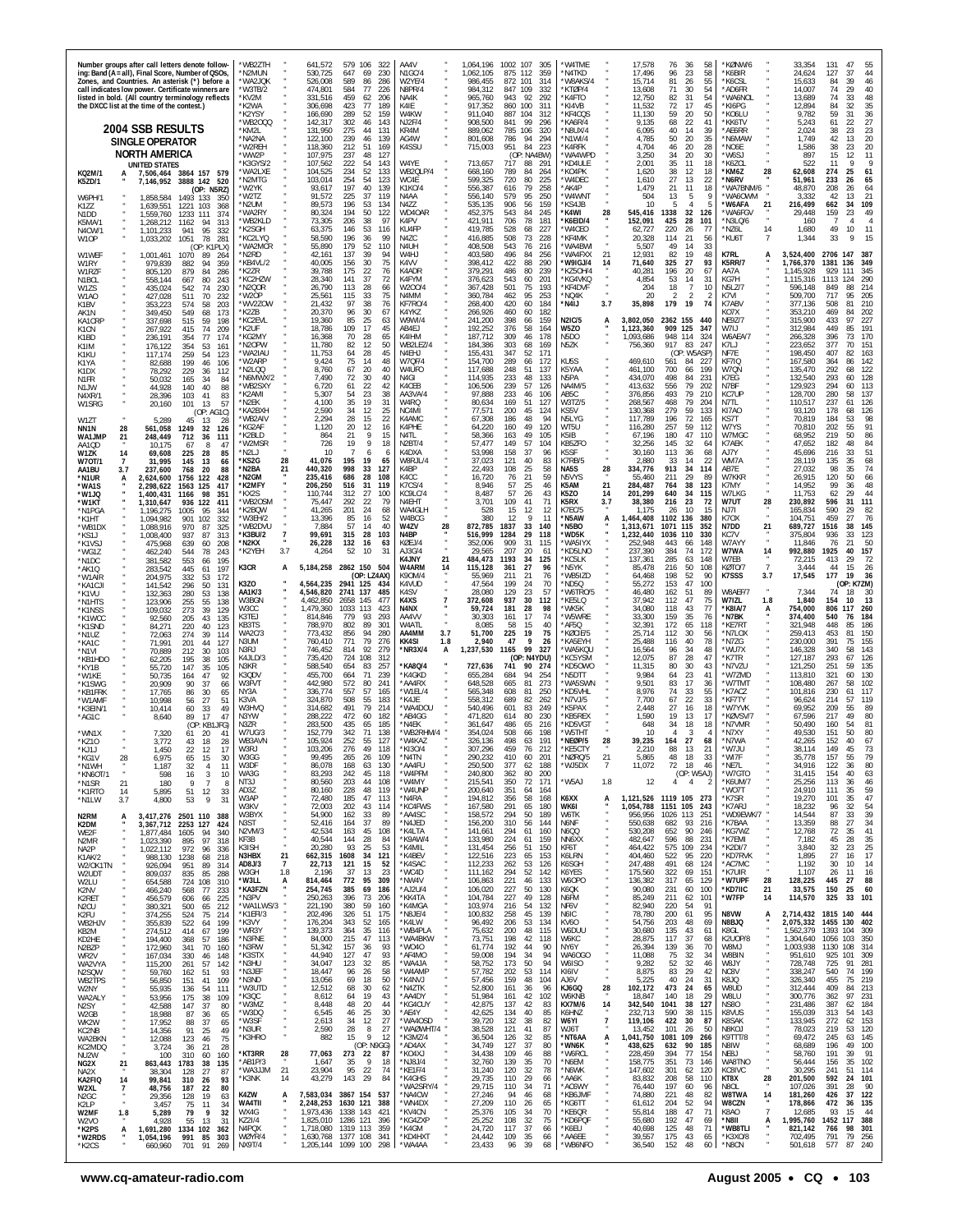| *WB8JUI<br>*K8FSO<br>*AB8TO<br>*K8I Y<br>*W8IDM<br>*WA9HHB/8<br>*W8OP<br>*WB8GUS | 181,900<br>149,720<br>137,340<br>124.950<br>96,188<br>84,320<br>59,466<br>49.178 | 330<br>56<br>158<br>285<br>51<br>146<br>244<br>58<br>160<br>294<br>44<br>126<br>229<br>52<br>121<br>239<br>42<br>113<br>160<br>48<br>111<br>186<br>41<br>93 | *NTØF<br>*KØGFO<br>*KØHB<br>*ADØW<br>*KCØDEB<br>*KØVM<br>*WA2MNO/Ø "<br>*AAØAW | 337,440<br>286,273<br>220,780<br>187,000<br>155,040<br>124,806<br>113,135<br>97,370 | 453<br>80<br>205<br>454<br>171<br>76<br>337<br>78<br>188<br>361<br>59<br>161<br>295<br>59<br>145<br>278<br>53<br>130<br>243<br>62<br>125<br>217<br>59<br>123 | VE6FN<br>VA6RC<br>VE6JY<br>*VE6ZC<br>*VE6TN<br>*VE6GJ<br>*VE6EX        | 124,266<br>408<br>- 57<br>92<br>72,828<br>411<br>-36<br>48<br>3.7<br>9,570<br>78<br>19<br>36<br>75<br>78.812<br>349<br>47<br>A<br>158<br>58<br>36.660<br>-36<br>21<br>48<br>21<br>23,805<br>167<br>279,456<br>14<br>1147<br>28<br>95 | D44TD<br>EA9LZ<br>*EA9/OL8R A           | 2,570,282 4525 40 169<br>(OP: IV3TAN)<br><b>CEUTA &amp; MELILLA</b><br>8,196,512 5654 123 413<br>1,039,626 1455 60 199<br>(OP: OK1FCJ) | *RX9DJ<br>*RA9XF<br>'RX9FW<br>'R79UGN<br>*RW9MD<br>*RA9KM<br><b>RK9XX</b><br>'UA9ADW | 313,896<br>296,568<br>290,988<br>283,657<br>257,458<br>182,208<br>177,837<br>153,365 | 548<br>185<br>-61<br>53<br>546<br>163<br>491<br>56<br>180<br>177<br>546<br>64<br>54<br>164<br>483<br>387<br>56<br>152<br>370<br>46<br>141<br>377<br>48<br>137 |
|----------------------------------------------------------------------------------|----------------------------------------------------------------------------------|-------------------------------------------------------------------------------------------------------------------------------------------------------------|--------------------------------------------------------------------------------|-------------------------------------------------------------------------------------|--------------------------------------------------------------------------------------------------------------------------------------------------------------|------------------------------------------------------------------------|--------------------------------------------------------------------------------------------------------------------------------------------------------------------------------------------------------------------------------------|-----------------------------------------|----------------------------------------------------------------------------------------------------------------------------------------|--------------------------------------------------------------------------------------|--------------------------------------------------------------------------------------|---------------------------------------------------------------------------------------------------------------------------------------------------------------|
| *AB8OJ<br>*K8OT<br>*W8KNO<br>*NF8M<br>*KC8RAN<br>*WB8TCT<br>*AF8C                | 48,048<br>42,606<br>37,597<br>35,868<br>32,956<br>25,970<br>19,266               | 145<br>42<br>90<br>111<br>200<br>-51<br>121<br>47<br>84<br>43<br>79<br>123<br>115<br>33<br>74<br>119<br>34<br>72<br>120<br>21<br>57                         | *NØLGU<br>*KCØIGY<br>*KBØARZ<br>*WBØIEL<br>*ABØSD<br>*KØDAT<br>*NØKK           | 96,330<br>91,392<br>87,281<br>82,167<br>73,292<br>73,072<br>70,855                  | 212<br>131<br>64<br>242<br>60<br>108<br>230<br>56<br>126<br>202<br>57<br>124<br>210<br>44<br>102<br>183<br>56<br>129<br>155<br>61<br>124                     | VE7XO<br>VE7DD<br>VE7AV<br>*VE7XF<br>*VA7ST<br>*VA7LC<br><b>VE7ALN</b> | 115,357<br>315<br>47<br>105<br>Ą<br>79,200<br>284<br>60<br>105<br>14<br>837,378<br>2225<br>37<br>125<br>1132<br>903,222<br>100<br>242<br>34,656<br>37<br>59<br>164<br>34,224<br>153<br>35<br>58<br>51<br>73<br>31,868<br>133         | 'SU9NC<br>*ET3AA                        | <b>EGYPT</b><br>9,498,214 5601 129 460<br>(OP: N9NC)<br><b>ETHIOPIA</b><br>21<br>41,080<br>239 13 52                                   | 'RX9FR<br>*UA9YE<br>UA4LCQ/9<br>'UA9CR<br>*RX9WN<br>*RZ9OS<br>UA90AI                 | 151,424<br>136,525<br>134,055<br>82,384<br>60,350<br>52,020<br>43,160                | 367<br>38<br>131<br>260<br>61<br>154<br>939<br>28<br>107<br>108<br>206<br>44<br>153<br>56<br>114<br>185<br>97<br>56<br>94<br>179<br>36                        |
| *K8GT<br>*W8VE<br>*W8SGZ                                                         | 18,000<br>13,031<br>6,767                                                        | 31<br>59<br>87<br>55<br>78<br>28<br>46<br>61<br>21                                                                                                          | *KØQB<br>*W9BNO/Ø<br>*WGØM                                                     | 69,285<br>68.554<br>67,424                                                          | 202<br>44<br>105<br>204<br>60<br>91<br>188<br>49<br>123                                                                                                      | *VA7BS<br>VA7CAB<br>*VA7IRL                                            | 21,450<br>144<br>36<br>42<br>10,455<br>112<br>27<br>-24<br>2,070<br>10<br>50<br>13                                                                                                                                                   | *C56ACA                                 | GAMBIA<br>660 47 162<br>A<br>361,779<br>(OP: ON4ACA)                                                                                   | 'RA9WV<br><b>RX9FB</b><br>'UA9OG                                                     | 37,506<br>24,528<br>24,099                                                           | 39<br>102<br>162<br>106<br>40<br>72<br>145<br>30<br>57                                                                                                        |
| *N8HC<br>*K8MHO<br>*KC8YKQ                                                       | 6,050<br>4,257<br>2,088                                                          | 48<br>34<br>-21<br>45<br>29<br>14<br>14<br>22<br>26                                                                                                         | *WØVD<br>*KØALT<br>*WBØYJT                                                     | 50.148<br>45,195<br>44,202                                                          | 160<br>50<br>76<br>169<br>71<br>44<br>150<br>44<br>95                                                                                                        | VA7MJR<br>*VE7NS<br>*VE7IN                                             | 19<br>13<br>14<br>756<br>28<br>137,940<br>852<br>23<br>53<br>999<br>196,740<br>28<br>62<br>21                                                                                                                                        | *9G5JH                                  | GHANA<br>9,804<br>71 28 48<br>A                                                                                                        | <b>IXPALI</b><br>'RA9UN<br>*RW9WO                                                    | 20.856<br>12,096<br>11,931                                                           | 99<br>21<br>67<br>126<br>19<br>44<br>83<br>34<br>63                                                                                                           |
| *KA8OAD<br>*W8TK<br>*K8OZ<br>28                                                  | 2,030<br>680<br>89,436                                                           | 22<br>14<br>21<br>16<br>7<br>13<br>301<br>28<br>88                                                                                                          | *K2HT/Ø<br>*NØCQI<br>*WØCBH                                                    | 43,690<br>41,625<br>37,403                                                          | 144<br>54<br>93<br>42<br>166<br>83<br>129<br>42<br>71                                                                                                        | VY1CQ<br>VY1JA                                                         | 228,304<br>690<br>56<br>96<br>59<br>85<br>170,208<br>573                                                                                                                                                                             |                                         | (OP: PAØCJH)<br>MADAGASCAR                                                                                                             | *RZ9WS<br>'RA9AE<br>'RU9UG                                                           | 9,585<br>8,745<br>7,571                                                              | 75<br>19<br>52<br>39<br>60<br>16<br>40<br>59<br>27                                                                                                            |
| *K8IR<br>21<br>*KF8K<br>*KF8BT<br>14                                             | 166,944<br>154,262<br>39.072                                                     | 441<br>30<br>111<br>401<br>29<br>108<br>174<br>-21<br>67                                                                                                    | *NØUV<br>*KNØF<br>*KD4POJ/Ø                                                    | 36,625<br>28,830<br>20,068                                                          | 119<br>43<br>82<br>142<br>27<br>66<br>123<br>50<br>66                                                                                                        | *VY1MB                                                                 | 672<br>49<br>А<br>152,192<br>67<br>COSTA RICA                                                                                                                                                                                        | 5R8FU                                   | 225,356<br>393 69 143<br><b>MADEIRA ISLANDS</b>                                                                                        | *RV9AZ<br>'RW9RA<br>28<br>'UA9MFB                                                    | 6,210<br>95,551<br>13.514                                                            | 59<br>34<br>12<br>371<br>26<br>81<br>116<br>14<br>44                                                                                                          |
| 'W8IQ<br>*KC8UR<br>*K8DO<br>3.7                                                  | 1,540<br>1,066<br>5,160                                                          | 22<br>10<br>18<br>22<br>10<br>16<br>77<br>11<br>32                                                                                                          | *WØQQS<br>*KØEX<br>*KBØNFS                                                     | 18,308<br>17,787<br>17,459                                                          | 99<br>37<br>55<br>86<br>35<br>42<br>92<br>31<br>48                                                                                                           | *TI3MAO                                                                | 208<br>А<br>41,420<br>- 37<br>58<br><b>CUBA</b>                                                                                                                                                                                      | *CT3HF<br>*CT3FJ<br>*CT3KN              | 139,000<br>400<br>33<br>92<br>A<br>2,418<br>44<br>11<br>28<br>199<br>17<br>14<br>39,340<br>53                                          | <b>RA9HTO</b><br>*UA9AU<br>21<br>*RA9UAD                                             | 10,212<br>249,936<br>54.384                                                          | 110<br>13<br>33<br>97<br>821<br>30<br>22<br>333<br>66                                                                                                         |
| W9RE<br>A<br>N9RV                                                                | 6,216,815<br>1,675,344                                                           | 3396 157<br>514<br>1366 123<br>333                                                                                                                          | *KRØU<br>*NØBM<br>*WBØTSR                                                      | 8,432<br>7,785<br>6,240                                                             | 31<br>37<br>64<br>52<br>37<br>29<br>49<br>25<br>35                                                                                                           | *CO8LY<br>*CO6LPB<br>°CO2JD                                            | 21<br>620,286 2180 29 105<br>14<br>139,666<br>858<br>22<br>68<br>113,587<br>597<br>19<br>78                                                                                                                                          | *3B8MM                                  | <b>MAURITIUS</b><br>1,403,329 1422 92 257                                                                                              | *UA9LAU<br><b>IJA6LTO/S</b><br>*RA9AU                                                | 18,333<br>7.112<br>247,020                                                           | 122<br>49<br>14<br>41<br>86<br>15<br>676<br>34<br>104                                                                                                         |
| NØIJ/9<br>W9OP<br>AB9H                                                           | 1,036,308<br>997,112<br>605.988                                                  | 908 115<br>323<br>841<br>112<br>340<br>274<br>673<br>98                                                                                                     | *WØPI<br>*KCØSOG<br>*WØPSS                                                     | 5,670<br>2,160<br>1,665                                                             | 22<br>32<br>42<br>35<br>18<br>22<br>48<br>19<br>18                                                                                                           | *HI3TEJ                                                                | <b>DOMINICAN REPUBLIC</b><br>3,834,030 3946 110 344<br>А                                                                                                                                                                             | CN <sub>2R</sub>                        | MOROCCO<br>20,938,680 8655 172 668                                                                                                     | RV9 IR<br>RW9UX<br><b>RA9XU</b>                                                      | 191,265<br>103,960<br>74,005                                                         | 657<br>31<br>92<br>29<br>84<br>372<br>74<br>21<br>311                                                                                                         |
| W9SE<br>W9IL<br>K9IDQ                                                            | 353,600<br>210,444<br>195.932                                                    | 494<br>72<br>200<br>356<br>51<br>162<br>317<br>75<br>169                                                                                                    | *WØIF<br>*KCØRPC<br>*WØHW                                                      | 828<br>792<br>28<br>10,431                                                          | 16<br>11<br>12<br>12<br>-30<br>12<br>96<br>14<br>43                                                                                                          | *HI3NR<br>*HI8ROX                                                      | 1,517,292 2328<br>90<br>234<br>14<br>27.176<br>152<br>-22<br>-57                                                                                                                                                                     | *CN8SG                                  | (OP: W7EJ)<br>406,952<br>842 47 135<br>A                                                                                               | 'RV9UF<br>*RU9WZ<br>*RV9CQ                                                           | 14,916<br>12.320<br>12,064                                                           | 105<br>22<br>44<br>24<br>86<br>64<br>97<br>14<br>44                                                                                                           |
| W9VA<br>W9JA<br>W3HDH/9                                                          | 185,891<br>120,593<br>106,140                                                    | 330<br>60<br>151<br>291<br>72<br>137<br>127<br>227<br>56                                                                                                    | *KAØCT<br>AAØMQ*                                                               | 16,008<br>7,696                                                                     | 127<br>20<br>49<br>68<br>14<br>38                                                                                                                            | *OX2KAN                                                                | <b>GREENLAND</b><br>А<br>2,046<br>36 12 19                                                                                                                                                                                           | <b>V55V</b>                             | NAMIBIA<br>5,250,822 3438 140 394<br>A<br>(OP: ZS6MG)                                                                                  | *UA9CL<br>1.8<br><b>RUØAW</b><br>А                                                   | 2,526<br>1,355,190                                                                   | 25<br>37<br>1438<br>106<br>292                                                                                                                                |
| W9RN<br>K9BZ<br>K.19C                                                            | 52,668<br>20,995<br>19.998                                                       | 166<br>51<br>82<br>92<br>25<br>60<br>82<br>38<br>63                                                                                                         | AL9A                                                                           | ALASKA<br>696,670<br>A                                                              | 1216 81 149                                                                                                                                                  | *FG/K9NW                                                               | <b>GUADELOUPE</b><br>8, 122, 188 5439 135 482<br>A                                                                                                                                                                                   | 5U7JB                                   | NIGER<br>3,578,310 2860 105 352<br>A                                                                                                   | <b>UAØSE</b><br><b>UAØAZ</b><br>RAØAA                                                | 931,542<br>695,958<br>682.176                                                        | 1295<br>94<br>227<br>775<br>98<br>288<br>194<br>1110<br>78                                                                                                    |
| W9GXR<br>W9YYG<br>28<br>K2AAW/9                                                  | 13,232<br>67,968<br>33,843                                                       | 94<br>15<br>43<br>269<br>28<br>90<br>180<br>23<br>64                                                                                                        | *KL1SF<br>*WL7BDO                                                              | 8,268<br>A<br>2.210                                                                 | 73<br>26<br>27<br>52<br>-14<br>-12                                                                                                                           | KG4WW                                                                  | <b>GUANTANAMO BAY</b><br>882,691 2693 29 108<br>21<br>(OP: KX4WW)                                                                                                                                                                    | 5U7B                                    | 2123<br>1.815.897<br>- 75<br>-246<br><b>REUNION</b>                                                                                    | RWØBG<br><b>UAØYAY</b><br>RXØAT                                                      | 444,982<br>343,710<br>282,416                                                        | 918<br>87<br>184<br>197<br>689<br>88<br>226<br>431<br>78                                                                                                      |
| K9CAN<br>21<br>W9EXY<br>KØVPP/9                                                  | 77,364<br>143,514<br>21,756                                                      | 94<br>264<br>30<br>413<br>38<br>115<br>111<br>22<br>62                                                                                                      | *V29NR                                                                         | ANTIGUA<br>21                                                                       | 386,640 1339 29 106<br>(OP: YU1NR)                                                                                                                           | HR1CP<br>*HQ2DMR                                                       | <b>HONDURAS</b><br>547,793<br>1098<br>79 162<br>1492 53 118<br>518,130<br>A                                                                                                                                                          | *FR1HZ<br>*S79MH                        | 212 28<br>47,472<br>А<br>64<br><b>SEYCHELLES</b><br>174 48<br>A<br>48,856<br>- 76                                                      | <b>UAØSR</b><br><b>UAØCW</b><br><b>UAØBA</b>                                         | 190.026<br>167,872<br>34,138                                                         | 146<br>519<br>61<br>93<br>151<br>298<br>198<br>36<br>65                                                                                                       |
| KE9U<br>N9EKG<br>*N4TZ/9                                                         | 17,304<br>418<br>1,704,208                                                       | 98<br>20<br>64<br>13<br>13<br>9<br>1269<br>115<br>391                                                                                                       | *C6AUR                                                                         | <b>BAHAMAS</b><br>A                                                                 | 1,761,624 2798 91 253                                                                                                                                        | *HR1RTF<br>*HR1RBM                                                     | 317,750<br>556<br>70<br>180<br>192<br>34,692<br>58<br>40                                                                                                                                                                             | *9L1ADA                                 | <b>SIERRA LEONE</b><br>87<br>40<br>22,368<br>56                                                                                        | RWØUM<br>RAØCAH<br>RWØCF<br>21                                                       | 26,398<br>18.557<br>419,354                                                          | 176<br>55<br>79<br>47<br>30<br>163<br>95<br>1534<br>32                                                                                                        |
| *KB9OWD<br>*WA1MKE/9<br>*N9FN                                                    | 787,684<br>683,529<br>608,614                                                    | 808<br>100<br>282<br>713<br>89<br>274<br>695<br>85<br>261                                                                                                   |                                                                                |                                                                                     | (OP: UR5DEM)                                                                                                                                                 | *FM5FJ                                                                 | <b>MARTINIQUE</b><br>21<br>782,973 2252 28 113                                                                                                                                                                                       |                                         | (OP: 9A3A)<br><b>SOUTH AFRICA</b>                                                                                                      | <b>UAØWL</b><br>RAØBA<br>3.7<br>*RAØAY                                               | 216,000<br>817<br>265,725                                                            | 92<br>808<br>28<br>12<br>33<br>69<br>537<br>156                                                                                                               |
| *N9LF<br>*AC9X<br>*K9.IF                                                         | 607,581<br>560,880<br>478,641                                                    | 674<br>90<br>261<br>611<br>96<br>264<br>578<br>80<br>229                                                                                                    | 8P1A                                                                           | <b>BARBADOS</b><br>16,250,784                                                       | 9254 158 568<br>(OP: W2SC)                                                                                                                                   | XE1AQX<br>XE1MM                                                        | MEXICO<br>393,467<br>767<br>90<br>- 167<br>1009<br>331.326<br>60<br>-98                                                                                                                                                              | ZS5T<br>ZS9Z<br>ZS6BRZ                  | 1,694,840 2189<br>82<br>198<br>986,040<br>1540<br>59<br>190<br>845.495<br>2141<br>33<br>112<br>28                                      | *UAØAKY<br><b>UAØFGZ</b><br>'RWØAQ                                                   | 154,791<br>145,642<br>115,395                                                        | 383<br>56<br>133<br>420<br>79<br>127<br>397<br>41<br>116                                                                                                      |
| *N9AVY<br>*W9HPJ<br>*KA9F                                                        | 434,214<br>357,588<br>279,792                                                    | 593<br>80<br>226<br>555<br>57<br>201<br>412<br>69<br>192                                                                                                    | *V31LZ                                                                         | <b>BELIZE</b><br>21                                                                 | 975,069 2793 33 120<br>(OP: LZ1MS)                                                                                                                           | *XE1CQ<br>*XE2AUB<br>*XE2TG                                            | 2,751,308<br>3401<br>103<br>285<br>1295<br>118<br>468.408<br>56<br>72<br>324.096<br>852<br>120                                                                                                                                       | ZS4U<br>*ZS6JM<br>*ZS4BS                | 217,651<br>645<br>21<br>30<br>89<br>142,410<br>363<br>46<br>95<br>A<br>91,663<br>286<br>95<br>48                                       | 'RWØUU<br>UAØQNV<br>*RAØSDW                                                          | 102,060<br>99.502<br>36,564                                                          | 119<br>296<br>61<br>331<br>58<br>120<br>44<br>146<br>88                                                                                                       |
| *K1TN/9<br>*KB9YEY<br>*W9VQ                                                      | 265,720<br>262,400<br>177,236                                                    | 405<br>193<br>67<br>190<br>396<br>66<br>289<br>70<br>166                                                                                                    | VO1AU                                                                          | CANADA<br>7,143,551                                                                 | 4430 122 509                                                                                                                                                 | <b>XF2MX</b><br>XE1XOE<br>XE1L*                                        | 707<br>279.476<br>82<br>136<br>173,810<br>673<br>46<br>84<br>92<br>28<br>436,084<br>1827<br>29                                                                                                                                       | *ZS4JAN<br>*ZS6RAE                      | 17,556<br>29<br>111<br>55<br>6,419<br>47<br>30<br>19                                                                                   | *UAØUV<br>*RWØLKA<br><b>UAØBJO</b>                                                   | 26.082<br>25,080<br>195                                                              | 137<br>49<br>89<br>45<br>69<br>138<br>6<br>8<br>-7                                                                                                            |
| *W9OA<br>*N9NUN<br>*W9HLY                                                        | 172,834<br>169,043<br>166,005                                                    | 320<br>64<br>142<br>289<br>63<br>154<br>326<br>63<br>154                                                                                                    | VO1MP<br>VO <sub>1</sub> TA<br>VY2LI                                           | 6,087,368<br>3,558,699<br>1,276,496                                                 | 3981 117<br>469<br>3324<br>90<br>333<br>1582<br>80<br>243                                                                                                    | *XE1CT<br>'4A1UN                                                       | 21<br>403,100<br>1279<br>34<br>111<br>247,932<br>25<br>14<br>1288<br>-72                                                                                                                                                             | *ST2T                                   | <b>SUDAN</b><br>28<br>1,346,264 3119 34 118<br>(OP: S57CQ)                                                                             | 'RUØAE<br>28<br>*RAØSS<br>*UAØSMF<br>21                                              | 30,257<br>5,150<br>13,416                                                            | 231<br>26<br>53<br>35<br>50<br>15<br>22<br>253<br>21                                                                                                          |
| *K9HY<br>*N9TTX<br>*K9OSH                                                        | 160,911<br>143,678<br>116,416                                                    | 283<br>76<br>180<br>288<br>133<br>66<br>221<br>68<br>146                                                                                                    | VE9XA<br>VE9GLF<br>*VE9DX                                                      | 1,055,226<br>50,511<br>497,162                                                      | 995<br>95<br>348<br>149<br>43<br>106<br>596<br>78<br>253                                                                                                     | *Н6С                                                                   | NICARAGUA<br>28<br>283,571 1762 22<br>66<br>(OP: TI4SU)                                                                                                                                                                              | 9J2KC                                   | ZAMBIA<br>28<br>1,061,595<br>2461 33 122                                                                                               | <b>UAØAPP</b><br>'ruøsn<br>*UAØFDX                                                   | 13,316<br>76,557<br>14.100                                                           | 44<br>125<br>16<br>113<br>257<br>38<br>28<br>266<br>19                                                                                                        |
| *N9LYE<br>*N9TF<br>*K9MI                                                         | 113,092<br>89,321<br>74.844                                                      | 238<br>62<br>134<br>202<br>59<br>120<br>204<br>38<br>116                                                                                                    | *VO1ZM<br>*VO1HF<br>*VE1EQO                                                    | 247,590<br>32,186<br>21<br>32,676                                                   | 981<br>43<br>92<br>53<br>163<br>24<br>223<br>19<br>65                                                                                                        | HP3XBS                                                                 | PANAMA<br>28<br>363,051 1700 26<br>81                                                                                                                                                                                                |                                         | (OP: JL1NKC)                                                                                                                           | *UAØSC                                                                               | 9,918<br><b>ASIATIC TURKEY</b>                                                       | 138                                                                                                                                                           |
| *KD4ULW/9<br>*W9LYN<br>*K9XL                                                     | 69,641<br>64.566<br>52,536                                                       | 197<br>45<br>98<br>179<br>53<br>100<br>39<br>93<br>164                                                                                                      | <b>VE2AYU</b><br>*VE2GSO                                                       | 994,959<br>A<br>1,092,765                                                           | 1045<br>89<br>-268<br>1905<br>199<br>64                                                                                                                      | <b>HP1BYS</b>                                                          | 28<br>150,758<br>827<br>22<br>64<br><b>PUERTO RICO</b>                                                                                                                                                                               | *YA7X                                   | ASIA<br>AFGHANISTAN<br>971,203 1527 65 192                                                                                             | *TC2K4J<br>LPAT*<br>*TA3BN                                                           | 840,895<br>4.543<br>1,764                                                            | 1530<br>47<br>182<br>49<br>21<br>38<br>19<br>23<br>9                                                                                                          |
| *KG9HG<br>*K9FO<br>N5UWY/9*                                                      | 47,748<br>39,820<br>36,828                                                       | 150<br>43<br>95<br>144<br>40<br>70<br>135<br>-33<br>75                                                                                                      | *VF2DX<br>*VA2UK<br>*VA2SG                                                     | 212.652<br>116,178<br>22.878                                                        | 48<br>131<br>625<br>264<br>59<br>142<br>116<br>25<br>-57                                                                                                     | WP3GW<br>*KH2RU/KP4<br>*WP4EDD                                         | 84,846 200<br>49<br>109<br>A<br>28<br>159,735<br>1175<br>49<br>20<br>414,782 2121<br>21<br>31<br>96                                                                                                                                  | *EK6CC                                  | ARMENIA<br>530,284<br>1502 36 112<br>21                                                                                                | 28<br>TA3YJ/4<br>*YMØT<br>1.8                                                        | 1.482<br>59,472                                                                      | 29<br>13<br>6<br>371<br>9<br>47<br>(OP: TA2RC)                                                                                                                |
| *AA9DY<br>*W9THD<br>*KA9WKA                                                      | 32,893<br>31,672<br>26,095                                                       | 125<br>41<br>86<br>124<br>32<br>75<br>111<br>28<br>57                                                                                                       | *VE2OTT<br>VC3L                                                                | 14<br>113,391<br>A                                                                  | 343<br>26<br>103<br>7,256,081 4840 137 486                                                                                                                   | *V44/KC2FVN 28                                                         | <b>ST. KITTS &amp; NEVIS</b><br>20,282 326 17<br>19                                                                                                                                                                                  | *EK3GM                                  | 20,720<br>148<br>14<br><b>ASIATIC RUSSIA</b>                                                                                           | <b>B5RV</b>                                                                          | CHINA<br>110,210                                                                     | 909<br>27<br>76                                                                                                                                               |
| *W9AEM<br>*W9AKS<br>*K9PLX                                                       | 19,639<br>16,037<br>13,790                                                       | 80<br>40<br>74<br>98<br>26<br>53<br>93<br>50<br>20                                                                                                          | VE3EJ<br>VE3XN                                                                 | 2,666,520                                                                           | (OP: VE3AT)<br>6,031,256 4043 144 472<br>1921 128<br>-412                                                                                                    | *NC2N/V44<br>*V49A                                                     | 14<br>7,595<br>127<br>- 14<br>35<br>3.7<br>40,227<br>298 16<br>53<br>(OP: EW1AR)                                                                                                                                                     | UA9AYA<br><b>RZ90Z0</b>                 | 4100 150 521<br>7,219,289<br>(OP: UA9BA)<br>4,667,666 2798 146 521                                                                     | *BG1TNO<br>A<br>*BG8AAK                                                              | 26,361<br>10                                                                         | (OP: BD5RV)<br>267<br>58<br>43<br>5<br>5                                                                                                                      |
| *KC9CCG<br>*NA9L<br>*KB9Q                                                        | 11,319<br>6,580<br>2,924                                                         | 78<br>50<br>27<br>77<br>16<br>37<br>45<br>18<br>25                                                                                                          | VE3KZ<br>VE3CR<br>VE3JM                                                        | 2,211,075<br>1,338,115<br>44,919                                                    | 1879 114<br>351<br>1047 113<br>372<br>195<br>32<br>-61                                                                                                       | <b>FS/AH8DX</b>                                                        | <b>SAINT MARTIN</b><br>8,157,456 5496 135 486<br>A                                                                                                                                                                                   | <b>UA9CLB</b><br>UA9CDC                 | (OP: RZ9UA)<br>4,235,496 2953 131 421<br>2,964,417 2191 116<br>385                                                                     | *BD5QDM<br>21<br>*BG4AGK<br>*BD5RT<br>14                                             | 5,460<br>2,888<br>407,456                                                            | 32<br>159<br>20<br>50<br>15<br>23<br>35 101<br>1388                                                                                                           |
| *WI9TOM<br>*NØICV/9<br>*K9QH                                                     | 2,808<br>1,406<br>272                                                            | 35<br>15<br>21<br>28<br>19<br>19<br>9<br>8<br>9                                                                                                             | <b>VE3KPU</b><br>VE3PN<br>*VE3JAQ                                              | 21<br>452,712<br>1.8<br>10,388<br>1,346,625<br>А                                    | 1056<br>34<br>122<br>220<br>9<br>19<br>1514<br>85<br>290                                                                                                     | *PJ7/K3TC A                                                            | <b>ST. MAARTEN</b><br>60,928 280 46<br>82                                                                                                                                                                                            | UA9JDP<br>RW9TA<br><b>RZ900</b>         | 1,479,740<br>1884<br>76<br>231<br>1,181,652<br>1278<br>86<br>268<br>1,173,256<br>1177 104<br>288                                       | C4W<br>А                                                                             | <b>CYPRUS</b><br>7,139,280                                                           | 4552 134 470                                                                                                                                                  |
| *N9GGO<br>*W9XAN<br>14<br>*KB9WBM                                                | -33<br>7,805<br>7,448                                                            | -5<br>-6<br>6<br>120<br>17<br>30<br>34<br>106<br>15                                                                                                         | *VE3WG<br>*VE3BDN<br>*VE3RCN                                                   | 999,960<br>607,072<br>450,560                                                       | 1125<br>94<br>296<br>758<br>65<br>246<br>697<br>190<br>66                                                                                                    | VQ5C                                                                   | <b>TURKS &amp; CAICOS ISLANDS</b><br>28<br>680,225 2864 30<br>85                                                                                                                                                                     | UA9KJ<br>RA9ST<br>RZ9SR                 | 974,922<br>1175 104<br>273<br>924,451<br>1185<br>83<br>258<br>730,170<br>74<br>812<br>268                                              | C4ØM<br>14                                                                           |                                                                                      | (OP: 5B4WN)<br>1,374,208 3101 38 138<br>(OP: 5B4AFM)                                                                                                          |
| KU1CW/Ø<br>А<br>NRØX                                                             |                                                                                  | 2,024,502 1409 146<br>423<br>1,996,852 1305 140<br>432                                                                                                      | *VA3PL<br>*VE3KP<br>*VE3TW                                                     | 432,816<br>431,935<br>376,125                                                       | 564<br>73<br>211<br>580<br>78<br>223<br>565<br>61<br>194                                                                                                     | VP5DX                                                                  | (OP: AB4UF)<br>21<br>1,336,838 3571<br>34 124<br>(OP: NU4Y)                                                                                                                                                                          | UA9CMQ<br>RV9XO<br>UA9SPY               | 549,366<br>876<br>54<br>183<br>90<br>527,814<br>575<br>264<br>526,290<br>78<br>253<br>666                                              | 5B/KIØBP<br>$\overline{7}$                                                           |                                                                                      | 366.080 1273 25 103<br>(OP: RV6LNA)                                                                                                                           |
| <b>KØRH</b><br>NØUU<br>WAØMHJ                                                    | 628,376<br>550,851                                                               | 1,229,708 1172 120<br>302<br>683<br>92<br>251<br>587<br>98<br>259                                                                                           | *VA3EC<br>*VA3SWG<br>*VE3XAT                                                   | 358,501<br>334,588<br>323,268                                                       | 465<br>74<br>225<br>614<br>57<br>176<br>615<br>65<br>172                                                                                                     | VP5KE                                                                  | 528,082 1723 31 115<br>7<br>(OP: N4KE)                                                                                                                                                                                               | UA9UR<br>UA9FM<br>RV9XM                 | 385,950<br>228<br>82<br>563<br>345,650<br>620<br>59<br>164<br>273,920<br>441<br>68<br>188                                              | *4L2M<br>A<br>*4L1DA<br>21                                                           | <b>GEORGIA</b><br>241,664                                                            | 1,786,659 1593 105 342<br>968 28 90                                                                                                                           |
| K9MWM/Ø<br>WØLSD<br>NØSTL                                                        | 502,640<br>444,854<br>378,480                                                    | 700 100<br>205<br>547 106<br>241<br>375 109<br>306                                                                                                          | *VE3AD<br>*VE3SHL<br>*VE3OM                                                    | 322,002<br>293,632<br>270,646                                                       | 461<br>201<br>66<br>458<br>61<br>195<br>392<br>63<br>199                                                                                                     | 7XØAD                                                                  | AFRICA<br>ALGERIA                                                                                                                                                                                                                    | UA9XF<br>UA9MC<br>RU9AZ/9               | 269,255<br>443<br>189<br>56<br>267,050<br>336<br>90<br>260<br>395<br>212,055<br>56<br>155                                              | <b>VR2BG</b><br>А                                                                    | <b>HONG KONG</b>                                                                     | 2,555,392 2736 127 321                                                                                                                                        |
| KØJPL<br>KØGAS<br>KBØENE                                                         | 314,552<br>263,571<br>149,853                                                    | 444<br>81<br>193<br>476<br>78<br>153<br>288<br>63<br>146                                                                                                    | *VE3GLO<br>*VE3EBN<br>*VA3OX                                                   | 162,755<br>159,120<br>89,498                                                        | 353<br>67<br>148<br>397<br>53<br>127<br>251<br>50<br>96                                                                                                      |                                                                        | 110 44 86<br>Α<br>29,640<br>ANGOLA                                                                                                                                                                                                   | RV9JE<br>RX9JP<br>RZ90W                 | 71<br>354<br>185,256<br>177<br>155,033<br>356<br>164<br>65<br>68,120<br>194<br>40<br>90                                                | VR2XLN<br>VR2XLL                                                                     | 241,048<br>11,600                                                                    | 533<br>70 162<br>90<br>-31<br>- 49                                                                                                                            |
| <b>WBØN</b><br>KMØ0<br>WØZQ                                                      | 130,449<br>119,375<br>115,619                                                    | 279<br>149<br>-52<br>240<br>55<br>136<br>249<br>133<br>66                                                                                                   | *VE3UKR<br>*VE3NQM<br>*VE3RER                                                  | 80,181<br>58,653<br>22,540                                                          | 219<br>45<br>106<br>170<br>43<br>90<br>107<br>29<br>63                                                                                                       | *D2PFN                                                                 | 53 29 30<br>Α<br>7,375<br>(OP: 4L4FN)                                                                                                                                                                                                | UA9YAD<br>RA9KQ<br><b>UA90S</b>         | 38,216<br>142<br>40<br>96<br>22,613<br>153<br>30<br>64<br>51<br>12<br>4,860<br>24                                                      | VU2WAP<br>А                                                                          | <b>INDIA</b>                                                                         | 1,851,608 1783 112 312                                                                                                                                        |
| <b>WØPPF</b><br>KEØL<br>WØZP                                                     | 107,037<br>81,984<br>75,756                                                      | 253<br>52<br>142<br>198<br>120<br>63<br>251<br>64<br>113                                                                                                    | *VE3VMP<br>*VA3HUN<br>*VA3XRZ                                                  | 21,462<br>1,260<br>21<br>89,358                                                     | 150<br>29<br>69<br>20<br>11<br>17<br>324<br>21<br>85                                                                                                         | *ZD8I                                                                  | <b>ASCENSION ISLAND</b><br>1,970,648 2249 76 237<br>A                                                                                                                                                                                | RV9UD<br>UA9HN<br>UA9XLC                | 200<br>57<br>12<br>38<br>706<br>27<br>91<br>28<br>154,816<br>13,020<br>98<br>16<br>46                                                  | *YI9OM<br>А                                                                          | <b>IRAQ</b>                                                                          | 2,021,680 2483 67 229<br>(OP: OM6TY)                                                                                                                          |
| AE9B/Ø<br><b>KCØRET</b><br>KØBUD                                                 | 60,242<br>55,753<br>55,480                                                       | 135<br>71<br>111<br>181<br>41<br>86<br>186<br>49<br>103                                                                                                     | *VA3FP<br>*VA3XQ<br>*VA3NOE                                                    | 74,422<br>14<br>149,008<br>16                                                       | 286<br>25<br>86<br>423<br>28<br>106<br>2<br>2<br>2                                                                                                           | EA8LS<br>*ЕА8КК                                                        | <b>CANARY ISLANDS</b><br>21<br>337,200<br>850<br>32 118<br>A<br>530,208<br>1230<br>40<br>128                                                                                                                                         | RV9JD<br>RK9CWW                         | 10,143<br>85<br>22<br>47<br>21<br>591,260<br>1437<br>34 136<br>(OP: RA9CMO)                                                            | *YI9GT<br>*YI9MD                                                                     | 53,200<br>11,760                                                                     | 277 22 54<br>(OP: SP3GTS)<br>65 22 56                                                                                                                         |
|                                                                                  | 54,040<br>41,613                                                                 | 155<br>48<br>92<br>129<br>40<br>103<br>130<br>40<br>81                                                                                                      | *VE4YU<br>*VE4HAZ                                                              | 140,476<br>A<br>136,682                                                             | 337<br>55<br>118<br>373<br>63<br>119                                                                                                                         | *EA8IK<br>*EA8JA<br>*EA8BMH                                            | 101,724<br>229<br>47<br>126<br>56,980<br>175<br>41<br>99<br>179<br>28<br>39,259<br>28<br>65                                                                                                                                          | RA9JR<br>RW9QA<br>RV9FQ                 | 542,808<br>1488<br>35 133<br>299,850<br>783<br>33<br>-117<br>14<br>911,240<br>1823<br>39<br>151                                        |                                                                                      | <b>ISRAEL</b>                                                                        | (OP: K6MD)                                                                                                                                                    |
| KØUH<br>KØFG<br><b>KNØV</b>                                                      | 41,382                                                                           |                                                                                                                                                             | *VE4HQ                                                                         | 14,304                                                                              | 71<br>38<br>58                                                                                                                                               | *EA8BBJ<br>*EA8AD                                                      | 11,571<br>85<br>18<br>39<br>$\blacksquare$<br>9,440<br>111<br>10<br>22                                                                                                                                                               | *RX9AM<br>*UA9AFA                       | 1,606,584<br>A<br>1444 104<br>334                                                                                                      | *4X6DK<br>Ą.<br>*4Z5LA                                                               | 1,058,914 1307                                                                       | 84 258<br>48 113<br>665                                                                                                                                       |
| WØYC<br>N6BXO/Ø                                                                  | 19,809<br>15,345                                                                 | 97<br>33<br>60<br>(OP: K8GU)<br>72<br>37<br>56                                                                                                              | *VE4VID                                                                        | 4,116                                                                               | 43<br>28<br>21                                                                                                                                               | *EC8ADU                                                                | 21<br>101,375<br>354<br>30<br>95                                                                                                                                                                                                     | *RU9DD                                  | 1,262,079<br>1569<br>67<br>232<br>933,768<br>972<br>91<br>302                                                                          | *4Z5LV<br>28                                                                         | 272,412<br>7,360                                                                     | 56<br>12<br>- 34                                                                                                                                              |
| KØVG<br>KØTT<br>28<br><b>KØHW</b>                                                | 2,414<br>109,940<br>23,700                                                       | 32<br>15<br>19<br>365<br>30<br>85<br>156<br>19<br>41                                                                                                        | VA5DX<br>VE5MX<br>VF5XB                                                        | 460,088<br>21<br>14<br>910,755<br>3.7<br>1,517                                      | 1534<br>34 102<br>2141<br>40<br>145<br>-61<br>13<br>- 24                                                                                                     | *EA8BMP<br>*EC8AQQ<br>*EA8ARG                                          | 32,443<br>176<br>25<br>53<br>16,620<br>140<br>20<br>39<br>302<br>21<br>87<br>14<br>90,828                                                                                                                                            | *RA9DZ<br>*UA9SP<br>*RK9CR              | 897,940<br>1018 100<br>280<br>894,774<br>899<br>91<br>303<br>757<br>589,066<br>75<br>238                                               | JR1AIB<br>А                                                                          | <b>JAPAN</b>                                                                         | 2459 137 309                                                                                                                                                  |
| WNØL<br>21<br>*WØAH<br>A<br>*ACØW                                                | 76,180<br>1,003,356<br>847,875                                                   | 237<br>30<br>100<br>1020 121<br>302<br>828 101<br>298                                                                                                       | *VE5SF<br>*VE5AAD<br>*VE5ZX                                                    | 522,504<br>А<br>76,917<br>21<br>105,570                                             | 1049<br>68<br>168<br>385<br>46<br>-66<br>472<br>28<br>87                                                                                                     | *EA8BGO<br>*EA8NQ                                                      | 25,560<br>176<br>14<br>58<br>25<br>4,329<br>45<br>14                                                                                                                                                                                 | *UA9JLL<br>*UA9MQR<br>*RV9UP<br>*UA9FGJ | 581,460<br>726<br>244<br>86<br>474,858<br>653<br>69<br>210<br>467,840<br>648<br>91<br>229<br>382,320<br>528<br>60<br>210               | JH1EVD<br>JH1ACA<br>JA1BPN                                                           | 2,604,640<br>281,656<br>197,053<br>141,446                                           | 524<br>73<br>145<br>129<br>401<br>-64<br>295<br>76<br>121                                                                                                     |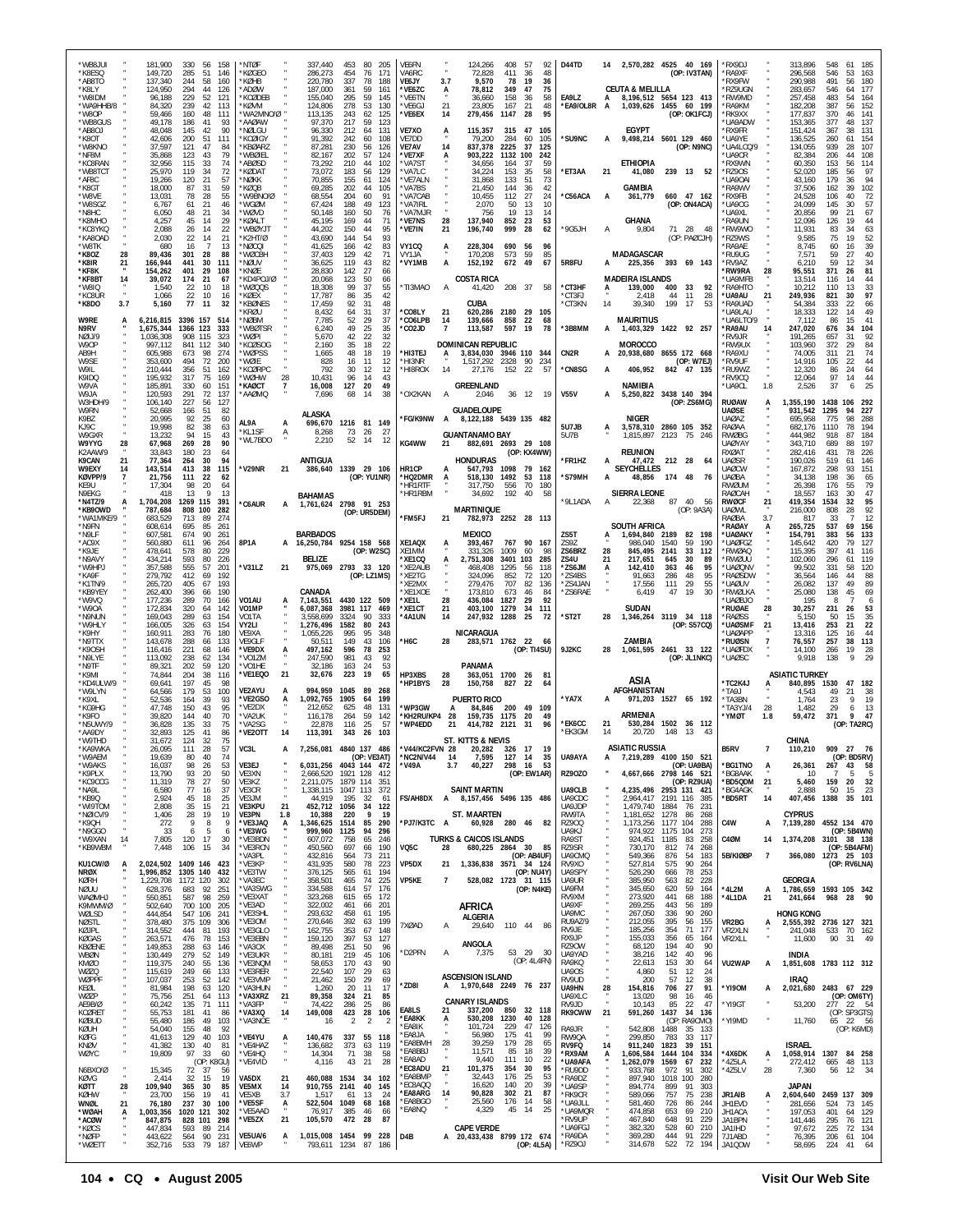

www.cq-amateur-radio.com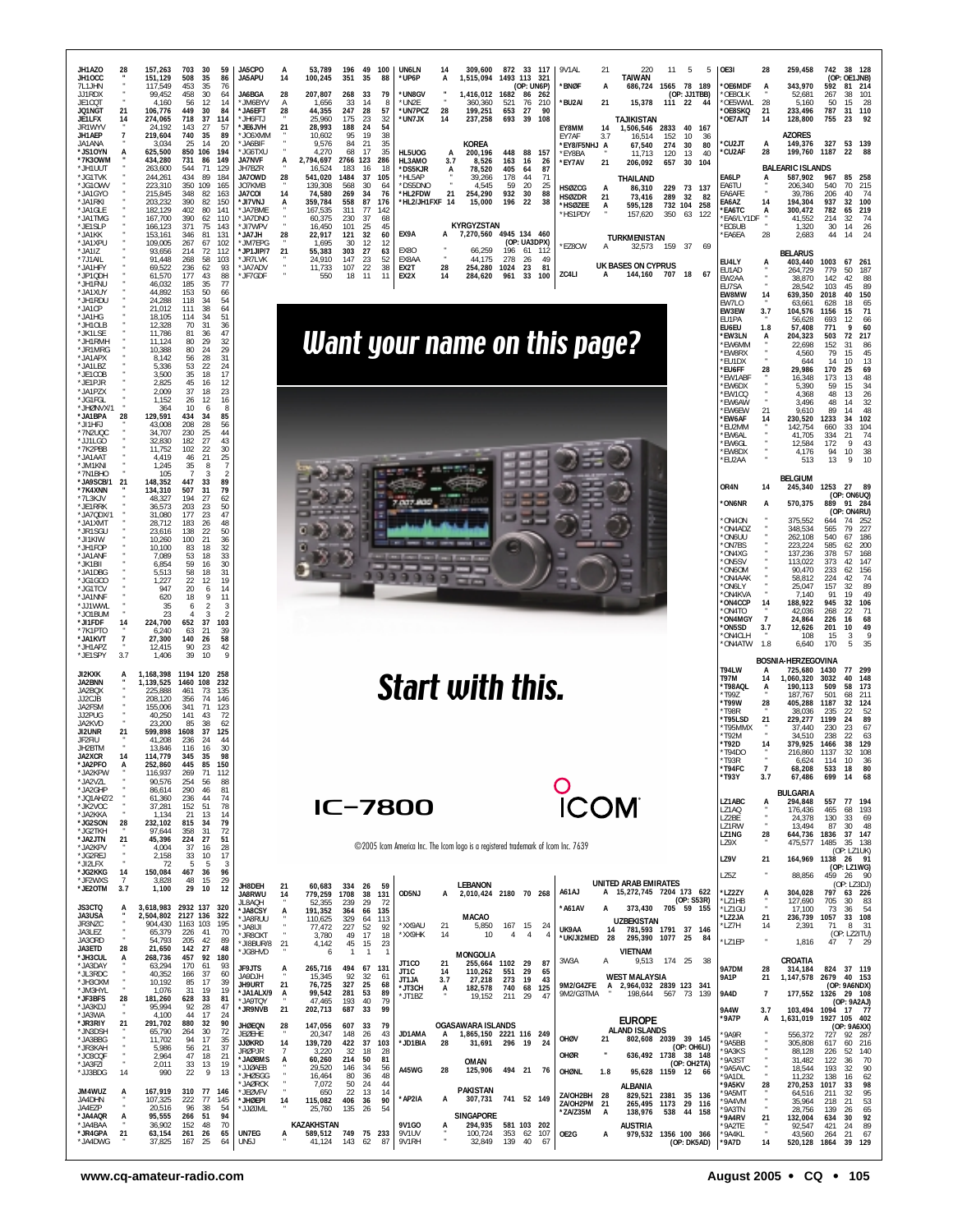| *9A4VV<br>*9A3GX<br>*9A2U<br>*9A7ZZ<br>*9A3RE | 3.7<br>1.8           | 25,460<br>10,725<br>53,742<br>17,766<br>16,131 | 352<br>- 12<br>55<br>43<br>164<br>12<br>651<br>14<br>64<br>(OP: 9A3ZA)<br>293<br>8<br>55<br>314<br>8<br>49 | 'G4RHR<br>*M/VE3VO<br>M3PHP<br>*MØNBY<br>*G7VNN<br>*M1MA. |                             | 19,536<br>16,705<br>16,107<br>7,310<br>7,303<br>1,224 | 102<br>- 33<br>55<br>97<br>50<br>15<br>71<br>155<br>20<br>125<br>22<br>63<br>60<br>22<br>45<br>30<br>25<br>-11 | RA6FOT<br>'UA6AGK<br>'UA3AKI<br>'RN3AQ<br>'RK4HD<br>RZ3DDD  |                           | 45,240<br>37,675<br>28,044<br>27,552<br>22,032<br>21,970 | 150<br>123<br>232<br>146<br>122<br>127 | 48<br>108<br>48<br>89<br>26<br>88<br>92<br>31<br>41<br>112<br>36<br>94 | *F6FTB<br>*F2AR<br>*F4EIZ<br>*F5POJ<br>*F4CTJ<br>*F4DXX |                      | 774,962<br>432,692<br>398,009<br>329,643<br>229,497<br>209,842 | 1105<br>784<br>692<br>588<br>570<br>493 | 83<br>308<br>65<br>249<br>78<br>269<br>71<br>190<br>64<br>163<br>57<br>182 | DL8UAT<br>DL6DCD<br>DD6ZJ<br>'DK3WJ<br>DL3SCN<br>'DL2AL |                | 121,552<br>121,338<br>120,432<br>119,382<br>107,940<br>106,284 | 257<br>373<br>347<br>338<br>339<br>295 | 61<br>153<br>135<br>54<br>52<br>141<br>139<br>58<br>54<br>156<br>149<br>55 |
|-----------------------------------------------|----------------------|------------------------------------------------|------------------------------------------------------------------------------------------------------------|-----------------------------------------------------------|-----------------------------|-------------------------------------------------------|----------------------------------------------------------------------------------------------------------------|-------------------------------------------------------------|---------------------------|----------------------------------------------------------|----------------------------------------|------------------------------------------------------------------------|---------------------------------------------------------|----------------------|----------------------------------------------------------------|-----------------------------------------|----------------------------------------------------------------------------|---------------------------------------------------------|----------------|----------------------------------------------------------------|----------------------------------------|----------------------------------------------------------------------------|
| OK1AVY<br>OK1EP                               |                      | <b>CZECH REPUBLIC</b><br>1,644,019             | 1567 118<br>441<br>404                                                                                     | 2EØBJM<br>'G1ZUC<br>'G1VDP<br>'MØAQM                      | 28                          | 768<br>546<br>30,240                                  | 30<br>12<br>20<br>19<br>11<br>15<br>178<br>18<br>52<br>43<br>14                                                | 'UA3ABF<br>'RV3EDZ<br>'RV1CB<br>'RD3AN                      |                           | 18,916<br>17,015<br>13,356<br>11,865                     | 171<br>80<br>116<br>79                 | 22<br>66<br>31<br>52<br>78<br>28<br>33                                 | *F6BAT<br>*F4AYI<br>*F1FNQ<br>*F1FPL                    |                      | 157,358<br>145,801<br>135,050<br>131,988                       | 436<br>428<br>350<br>387                | 50<br>152<br>56<br>155<br>47<br>138<br>49<br>155                           | DM2BPG<br>DM2SR<br>DK8AX                                |                | 102,818<br>102,794<br>100,590                                  | 337<br>289<br>253                      | 48<br>154<br>57<br>149<br>154<br>56<br>130<br>53                           |
| OK2PBM<br>OK2ABU<br>OK2PCL                    |                      | 1,330,133<br>496.110<br>356,625<br>279,296     | 1520 107<br>259<br>787<br>86<br>738<br>72<br>245<br>441<br>78<br>178                                       | <b>2FØVPF</b><br>'G3NXT<br>'G3PJV                         | 21                          | 26,049<br>25,842<br>10,965<br>147,874                 | 201<br>163<br>20<br>53<br>117<br>17<br>34<br>849<br>26<br>81                                                   | RA6FNG<br>UA300<br>RN1AO                                    |                           | 10,591<br>8,066<br>7,564                                 | 66<br>98<br>68                         | 72<br>33<br>56<br>55<br>19<br>19<br>42                                 | *F6DZD<br>*F8EEQ<br>*F5DRD                              |                      | 129,600<br>126,558<br>107,070                                  | 353<br>345<br>313                       | 51<br>141<br>68<br>169<br>42<br>124                                        | DJ6UP<br>DK7AN<br>'DL2RTC<br>DH8WE                      |                | 92,232<br>86,699<br>84,822<br>82,765                           | 266<br>272<br>288<br>356               | 129<br>52<br>49<br>152<br>46<br>130                                        |
| OK2FB<br>OK1MKI<br>OK1FRO                     |                      | 243,087<br>54,559<br>46,920                    | 583<br>63<br>208<br>187<br>128<br>61<br>230<br>37<br>99                                                    | 'GØLZL<br>G3KMQ<br>'GØEYO                                 |                             | 112,256<br>73,236<br>33,675                           | 436<br>29<br>99<br>374<br>22<br>80<br>236<br>16<br>59                                                          | 'RW4NH<br>'UA6ART<br>'RA1ACY                                |                           | 7,410<br>6,480<br>5,796                                  | 47<br>114<br>93                        | 23<br>42<br>18<br>54<br>50<br>13                                       | *F8DFN<br>*F8DNX<br>*F5PVJ                              |                      | 101,748<br>95,545<br>78,520                                    | 362<br>385<br>348                       | 46<br>137<br>48<br>149<br>36<br>115                                        | <b>DL8UGF</b><br>DJ6OL'<br>DL9YDH                       |                | 78,854<br>73,947<br>71,243                                     | 268<br>291<br>302                      | 52<br>126<br>113<br>44<br>52<br>139                                        |
| OK2WYK<br>OK1RI<br>OK1AXB<br>OK1XC            | 21                   | 9,021<br>1,369,717<br>200,620<br>91,635        | 118<br>25<br>68<br>40<br>159<br>3068<br>32<br>108<br>727<br>95<br>367<br>28                                | *MØEYB<br>*MØMCX<br>*M1KMC                                | 14<br>$\overline{7}$        | 13,098<br>17,940<br>9,112                             | 166<br>14<br>45<br>375<br>11<br>49<br>108<br>53<br>-14                                                         | 'UA4HUR<br>'UA3MME<br>`UA4FX<br>RX4HX                       |                           | 5,762<br>3,969<br>3,192<br>2,912                         | 59<br>67<br>62                         | 23<br>52<br>11<br>38<br>43<br>13<br>11<br>41                           | *F4DLL<br>*F5INJ<br>*F5QF<br>*F8DFP                     |                      | 55.350<br>54,102<br>42,024<br>25,029                           | 240<br>231<br>176<br>172                | 43<br>107<br>33<br>94<br>40<br>62<br>29<br>74                              | *DL1KDT<br>DC2LF<br>'DL4JYT<br>DL7UMK                   |                | 70.555<br>64,051<br>62,424<br>61,248                           | 294<br>206<br>276<br>281               | 100<br>37<br>47<br>122<br>46<br>158<br>42<br>134                           |
| OK5H<br>OK1DX                                 | 3.7<br>1.8           | 103,796<br>95,408                              | 1351<br>13<br>64<br>(OP: OK1TNM)<br>1054<br>- 12<br>77                                                     | ES5TV<br>ES4RD                                            | A<br>14                     | ESTONIA<br>6,065,520<br>242,658                       | 4179 175 621<br>1083<br>35<br>118                                                                              | 'UA3VFI<br>'RZ3FR<br>'UA3MEJ                                |                           | 2,860<br>2,255<br>980                                    | 62<br>57<br>56<br>16                   | 12<br>32<br>15<br>40<br>12<br>16                                       | *F6FRA<br>*F4CVA<br>*F/G3VQ0                            |                      | 10,449<br>7,268<br>7,056                                       | 74<br>113<br>88                         | 29<br>52<br>25<br>67<br>18<br>54                                           | *DL3KDC<br>DL4RDZ<br>DL5DD                              |                | 59,721<br>59,436<br>57,951                                     | 231<br>198<br>258                      | 33<br>115<br>41<br>86<br>37<br>100                                         |
| *OL6P<br>*OK1DOL                              | A                    | 1,044,000<br>822,549                           | 1288 102<br>348<br>(OP: OK2WTM)<br>994 107<br>-376                                                         | ES2DJ<br>*ES6KW<br>'ES6PA                                 | 1.8<br>А                    | 23,374<br>141,834<br>105.567                          | 406<br>8<br>50<br>421<br>58<br>173<br>310<br>55<br>176                                                         | <b>UA3ABJ</b><br><b>UA6HON</b><br>UA6LCN                    | 28                        | 117,292<br>92,092<br>77,584                              | 583<br>392<br>498                      | 31<br>111<br>34<br>109<br>30<br>74                                     | *F1IWH<br>*F6CZV<br>*F4BHW                              | 28                   | 5.546<br>4,620<br>379,463                                      | 111<br>52<br>1035                       | 23<br>71<br>14<br>30<br>34<br>117                                          | *DFØCI<br>DL500                                         |                | 57,564<br>56,763                                               | 231<br>(OP<br>252                      | 47<br>109<br>DL8AKI)<br>115<br>38                                          |
| *OK2TCW<br>*OK2MBP<br>*OK1VBA                 |                      | 697,235<br>638,206<br>596,925                  | 923<br>87<br>298<br>1201<br>75<br>287<br>768<br>88<br>291                                                  | 'ES5RIM<br>'ES6RMR<br>*ES6CO                              | 28                          | 36,141<br>30,336<br>32,742                            | 250<br>31<br>115<br>188<br>28<br>100<br>153<br>26<br>76<br>$\mathsf{Q}$                                        | 'UA6ADC<br>UA3LEL<br>'RV2FW/1                               |                           | 55,485<br>52,084<br>26,136                               | 198<br>193<br>155                      | 33<br>104<br>28<br>88<br>22<br>66                                      | *F4BKV<br>*F5TMJ<br>*F8AAN                              |                      | 129,129<br>71,592<br>28,560                                    | 462<br>298<br>223                       | 34<br>95<br>28<br>86<br>17<br>43                                           | DL2FCK<br>DL3DBY<br>'DL1RTL                             |                | 53,940<br>48,361<br>44,850                                     | 275<br>207<br>194                      | 112<br>33<br>37<br>100<br>41<br>97                                         |
| *OK1TC<br>*OK2BM1<br>*OK1DKR<br>*OK2BXE       |                      | 492,020<br>460,638<br>378,510<br>292,334       | 974<br>75<br>290<br>658<br>81<br>245<br>590<br>260<br>81<br>703<br>74<br>240                               | *ES5CX<br>*ES7GM<br>*ES8DH<br>*ES3VI                      | 21<br>$\overline{7}$<br>3.7 | 4,520<br>27,342<br>12,726<br>6,942                    | 103<br>31<br>414<br>17<br>76<br>174<br>12<br>51<br>173<br>34<br>5                                              | RA3BB<br>'UA4WAG<br>'RZ3AIR<br>'RA4NCC                      |                           | 22,140<br>16,950<br>13,774<br>8,802                      | 117<br>177<br>118<br>103               | 25<br>57<br>19<br>56<br>51<br>20<br>12<br>42                           | *F1EIT<br>*F5JY<br>*F8CGL<br>*F8AKS                     | 21<br>3.7            | 21,511<br>190,847<br>71,160<br>30,756                          | 163<br>715<br>330<br>413                | 19<br>53<br>32<br>107<br>31<br>89<br>11<br>55                              | 'DJ3GE<br>`DH3FAW<br>`DK7MCX<br>'DL2GMI                 |                | 43,623<br>41,789<br>36,846<br>36,309                           | 197<br>206<br>197<br>169               | 93<br>38<br>35<br>96<br>98<br>40<br>37<br>96                               |
| *OK2BXU<br>*OK1TRM<br>*OK2BEN                 |                      | 290,160<br>247,904<br>227,298                  | 703<br>73<br>239<br>551<br>63<br>191<br>601<br>198<br>60                                                   | RK4FF                                                     |                             | <b>EUROPEAN RUSSIA</b><br>5,301,682                   | 4641 158<br>576                                                                                                | RD3AY<br>RX3DNK<br>RA1AJW                                   |                           | 7,965<br>6,396<br>3,040                                  | 123<br>65<br>43                        | 13<br>46<br>35<br>17<br>28<br>12                                       | DJ5MW                                                   |                      | GERMANY                                                        |                                         | 3879 144 560                                                               | DF5AN<br>DL6USA<br>DG6DAF                               |                | 34,720<br>34,453<br>30,700                                     | 142<br>139<br>155                      | 117<br>38<br>48<br>83<br>34<br>66                                          |
| *OK1AY<br>*OK1SMU<br>*OK2BQL                  |                      | 218,694<br>200,502<br>184,012                  | 547<br>61<br>185<br>539<br>56<br>181<br>472<br>58<br>199                                                   | RK4FD<br>RX3DCN<br>RA6AFB                                 |                             | 2,515,315<br>1.157.226<br>886.830                     | 3557<br>130<br>421<br>1791<br>107<br>360<br>1671<br>92<br>318                                                  | RA1QDP<br>RX3AP<br>UA3XGM                                   |                           | 1,224<br>497<br>80                                       | 44<br>27<br>12                         | 6<br>18<br>5<br>15<br>$\overline{7}$                                   | DJ4PT<br>DK50N<br>DL2DX                                 | А                    | 5,536,256<br>5,491,016<br>2.749.827<br>1,427,915               | 3826 151<br>2445<br>1192                | 471<br>122<br>451<br>133<br>402                                            | DL2DVL<br>'DG1MSR<br>DG1HVL                             |                | 29,318<br>28,987<br>28,258                                     | 137<br>189<br>180                      | 72<br>35<br>35<br>66<br>42<br>100                                          |
| *OK2PPM<br>*OK2DU<br>*OK1KZ<br>*OK1BLU        |                      | 179,063<br>173,665<br>158,788<br>126,445       | 488<br>59<br>182<br>540<br>48<br>187<br>506<br>58<br>174<br>385<br>57<br>152                               | UA4HOX<br>RN3ZC<br>RV4HC<br>UA3TC.                        |                             | 869,304<br>837,977<br>835,152<br>826,200              | 1782<br>80<br>268<br>1397<br>106<br>307<br>1535<br>85<br>296<br>1103<br>92<br>214                              | <b>RV3ACA</b><br>RV6LFE<br>'RZ4AG<br>UA3SAQ                 | 21                        | 209,600<br>172,246<br>171,532<br>146,289                 | 756<br>767<br>657<br>679               | 34<br>126<br>31<br>111<br>32<br>116<br>30<br>113                       | DJ1AA<br>DK3KD<br>DF4RD                                 |                      | 1,366,521<br>1,348,984<br>1,340,256                            | 1708<br>1555<br>953                     | 110<br>371<br>93<br>343<br>138<br>469                                      | DL2TUK<br>DL4KUG<br>DK5JM<br>DK3GI                      |                | 27,600<br>24,780<br>22,272<br>22.110                           | 156<br>142<br>97<br>89                 | 37<br>78<br>79<br>26<br>32<br>64<br>74<br>36                               |
| *OK2QX<br>*OK2BRX<br>*OK1VHV                  |                      | 104,312<br>104,006<br>64,386                   | 325<br>53<br>168<br>395<br>37<br>124<br>330<br>26<br>121                                                   | RV4CT<br>RD4WA<br>RT3T                                    |                             | 673,625<br>573,665<br>573,501                         | 1060<br>99<br>326<br>1069<br>89<br>308<br>919<br>94<br>353                                                     | RZ3VA<br>RA4YW<br>RW4LQ                                     |                           | 66,006<br>21,758<br>20,516                               | 331<br>226<br>98                       | 26<br>88<br>22<br>64<br>22<br>70                                       | DL7JAN<br>DL2FDL<br>DL8OH<br>DJ1TU                      |                      | 1,238,610<br>1,031,424<br>1,005,248<br>863,379                 | 1816<br>1740<br>1181<br>1031            | 81<br>329<br>87<br>297<br>112<br>340<br>103<br>356                         | DL9NO<br>DF3HS<br>DL9AWI                                |                | 21,670<br>21,321<br>21,060                                     | 121<br>95<br>119                       | 75<br>35<br>37<br>66<br>$\frac{52}{73}$<br>29                              |
| *OK2PBG<br>*OK2BDF<br>*OK1DKO                 |                      | 64,020<br>59,965<br>42,840                     | 222<br>44<br>106<br>49<br>130<br>204<br>142<br>42<br>78<br>45                                              | RN4WA<br>RU6MM                                            |                             | 571,644<br>569,856                                    | (OP: UA3TU)<br>1064<br>89<br>313<br>1035<br>98<br>326                                                          | RA3DGH<br>'UA4ACP<br>RX3AGQ                                 |                           | 11,948<br>11,343<br>2,035<br>249,018                     | 162<br>136<br>40                       | 10<br>48<br>14<br>43<br>8<br>29                                        | DL1RYD<br>DJ1MS<br>DJØIF                                |                      | 614.957<br>560,604<br>542,182                                  | 861<br>896<br>798                       | 88<br>325<br>93<br>318<br>84<br>262                                        | 'DK4VY<br>DL1APX<br>DG1BQC<br>DL5ANS                    |                | 20,165<br>19,890<br>19,570                                     | 147<br>153<br>122                      | 36<br>89<br>28<br>67<br>28<br>56                                           |
| *OK1AOU<br>*OK2SWD<br>*OK1CJN<br>*OK1SRD      |                      | 41,671<br>27,612<br>22,736<br>14,410           | 163<br>105<br>194<br>26<br>92<br>85<br>48<br>64<br>137<br>28<br>82                                         | RV1CC<br>RW3FY<br>RW3AH<br>UA4NCI                         |                             | 387,688<br>387,276<br>339,724<br>237,896              | 683<br>87<br>257<br>587<br>90<br>264<br>806<br>73<br>235<br>565<br>71<br>191                                   | RA6DB<br>RX6AH<br>RW6AH<br>RU4WG                            | 14                        | 85,910<br>49,920<br>19,805                               | 1032<br>580<br>353<br>209              | 34<br>120<br>28<br>82<br>22<br>74<br>18<br>67                          | DL4YBP<br>DJ9HX<br>DF2RG                                |                      | 529,500<br>494,808<br>485,622                                  | 878<br>562<br>612                       | 83<br>292<br>96<br>293<br>97<br>294                                        | DL9JON<br>DG1DRS<br>DC3HB                               |                | 18,318<br>16,974<br>16,650<br>13,920                           | 104<br>100<br>127<br>103               | 30<br>47<br>22<br>25<br>65<br>31<br>65                                     |
| *OK2BJ<br>*OK1FCA<br>*OK2HZ                   | 28                   | 9,120<br>5,290<br>108,920                      | 29<br>51<br>59<br>87<br>12<br>34<br>333<br>33<br>107                                                       | R73FC<br>RX3MA<br>RN3ZFZ                                  |                             | 233,776<br>104,416<br>99,897                          | 562<br>67<br>237<br>244<br>65<br>186<br>238<br>55<br>158                                                       | RV3AMV<br>'UA3URD<br>'UA1AF7                                |                           | 13,026<br>11,168<br>9,264                                | 147<br>148<br>124                      | 18<br>60<br>13<br>43<br>11<br>37                                       | DL2HYH<br>DL6UNF<br>DK2DQ<br>DJ4PI                      |                      | 415,520<br>355,473<br>335,016<br>334,025                       | 555<br>716<br>642<br>400                | 91<br>280<br>72<br>239<br>74<br>208<br>122<br>309                          | DL5SWB<br>DL6ATI<br>DL7VRG                              |                | 13,800<br>13,328<br>11,880                                     | 104<br>113<br>97                       | 51<br>24<br>29<br>83<br>27<br>61                                           |
| *OK2TBC<br>*OK1KDT<br>*OK1GI                  | 21<br>14             | 30,240<br>153,966<br>99,320                    | 206<br>20<br>60<br>691<br>31<br>103<br>470<br>28<br>102                                                    | RK3BA<br>RA3TT<br>RN6CD                                   |                             | 92,685<br>92,344<br>74,965                            | 311<br>51<br>134<br>275<br>52<br>142<br>393<br>36<br>109<br>248                                                | 'UA1ANA<br>RU6FA<br>'RV3RM                                  |                           | 66,768<br>38,364<br>22,540                               | 509<br>254<br>275                      | 21<br>83<br>74<br>18<br>17<br>75                                       | DL80BF<br>DL1ECG<br>DL3JPN                              |                      | 328,168<br>297,360<br>295,360                                  | 649<br>601<br>512                       | 247<br>76<br>68<br>268<br>73<br>211                                        | <b>DGØLFG</b><br>DL5ASE<br><b>DL8UVG</b>                |                | 10,764<br>9,900<br>9,360                                       | 80<br>96<br>89<br>70                   | 58<br>34<br>41<br>25<br>19<br>26                                           |
| *OK1TP<br>*OK1MMN<br>*OK2BRA<br>*OL6T         | $\overline{7}$       | 34,082<br>31,266<br>13,054<br>67,608           | 312<br>20<br>70<br>253<br>18<br>63<br>110<br>20<br>41<br>18<br>520<br>90                                   | UA4NC<br>UA6LP<br>RL3AW<br>RA3AMG                         |                             | 66,780<br>64,480<br>51,025<br>38,736                  | 52<br>128<br>199<br>44<br>111<br>129<br>59<br>98<br>95<br>145<br>49                                            | <b>RA3VV</b><br>UA6BAE<br>RX3QDF<br>RV3LO                   | 3.7<br>1.8                | 6,453<br>10,830<br>4,838<br>3,234                        | 156<br>223<br>104<br>89                | 38<br>6<br>9<br>48<br>$\boldsymbol{7}$<br>36<br>36<br>6                | DL2QT<br>DF1DV<br>DG5AA                                 |                      | 278,880<br>274,448<br>237,325                                  | 540<br>588<br>504                       | 61<br>163<br>70<br>202<br>75<br>200                                        | 'DL1DWT<br>DG4VD<br>DL8UFO<br>DH8TOM                    |                | 8,268<br>7,854<br>7,314<br>6,970                               | 138<br>55<br>82                        | 23<br>55<br>74<br>28<br>33<br>20<br>25<br>16                               |
| *OK2BYH<br>*OL4W                              | 3.7                  | 210<br>46,912                                  | (OP: OK1DCF)<br>17<br>6<br>15<br>8<br>751<br>56                                                            | UA10RT<br>RA3TSS<br>UA3BM                                 |                             | 38,295<br>14,833<br>12,998                            | 165<br>43<br>68<br>84<br>36<br>55<br>66<br>53<br>44                                                            | 'RN6LCS<br>TA1DX                                            | 21                        | 2,960<br><b>EUROPEAN TURKEY</b><br>3,900                 | 75<br>74                               | 7<br>30<br>8<br>-31                                                    | DL1PT<br>DF9RD<br><b>DK410</b><br>DL6DVU                |                      | 231,763<br>196,365<br>185,895<br>171,008                       | 531<br>500<br>404<br>450                | 76<br>217<br>184<br>63<br>60<br>183<br>64<br>192                           | `DB1JC<br>DB4SP<br>DL6BQE                               |                | 6,715<br>6,468<br>5,568                                        | 95<br>82<br>62                         | 58<br>21<br>58<br>19<br>28<br>13                                           |
| *OK2PYA<br>*OK2PXD<br>*OK2VP                  | 1.8                  | 14,208<br>4,033<br>690                         | (OP: OK1IF)<br>316<br>8<br>40<br>110<br>6<br>31<br>32<br>4<br>19                                           | RA3XO<br>UA3RN<br>RA3XA<br>UA1CKC                         | 28<br>21                    | 56,608<br>10,758<br>2,738<br>93,456                   | 29<br>87<br>266<br>118<br>18<br>48<br>34<br>11<br>26<br>456<br>28<br>90                                        | <b>`TA1AL</b><br>'TA1FA<br>'TA1EQ                           | A<br>28<br>$\overline{7}$ | 31,232<br>41,318<br>3,948                                | 178<br>494<br>67                       | 46<br>82<br>19<br>54<br>37<br>10                                       | DL9HD<br>DK8RE<br>DJ3WE                                 |                      | 160,475<br>150,732<br>145,299                                  | 342<br>373<br>430                       | 61<br>184<br>58<br>179<br>56<br>175                                        | DB3LO<br>DG1IU<br>DL6RAI<br>DK2FPU                      |                | 5,162<br>3,660<br>3,276<br>2,179                               | 65<br>196<br>51<br>37                  | 19<br>39<br>42<br>80<br>36<br>16<br>21<br>6                                |
| OZ1AA                                         |                      | DENMARK<br>689,780                             | 974 83<br>296                                                                                              | RT41<br>RK1AM<br>RN6CF                                    | 14                          | 663,595<br>514,648<br>129,150                         | 146<br>2118<br>39<br>1787<br>40<br>144<br>689<br>34<br>116                                                     | OY9JD<br>'OY1A                                              | 1.8<br>28                 | <b>FAROE ISLANDS</b><br>50,544<br>620                    | 687<br>31                              | 9<br>63<br>6<br>14                                                     | DF7IT<br>DL9DRZ<br>DF3IS<br>DH1DA                       |                      | 140,910<br>107,800<br>73,630<br>70,499                         | 353<br>359<br>244<br>259                | 61<br>149<br>47<br>149<br>49<br>136<br>51<br>136                           | DL1GZZ<br><b>DGØDG</b><br>DL1AZK                        |                | 2.107<br>2,016<br>1.440                                        | 53<br>29<br>22                         | $\frac{33}{27}$<br>16<br>15<br>13<br>11                                    |
| OZ5EV<br>OZ4RT<br>0Z40<br>OZ1DD               | 28<br>1.8            | 290,395<br>73,568<br>8,448<br>106,344          | 482<br>86<br>299<br>189<br>55<br>121<br>22<br>57<br>42<br>1228<br>14<br>70                                 | RV1AT<br><b>RV6YZ/6</b><br>UA10MS<br>UA3AIF               | $\overline{7}$<br>3.7       | 58,976<br>186,760<br>71,198<br>23,688                 | 455<br>23<br>74<br>992<br>29<br>116<br>534<br>21<br>76<br>271<br>13<br>59                                      | OH2RA                                                       | A                         | <b>FINLAND</b><br>2,102,867                              | 2458 131                               | 410                                                                    | <b>DLØWH</b><br>DL9NCR                                  |                      | 63,504<br>53,946                                               | 214<br>199                              | 54<br>114<br>(OP: DF1GW)<br>49<br>113                                      | 'DL8AKA<br>DL8DWW<br>DL5MG<br>DL6UAM                    |                | 1,260<br>814<br>780<br>80                                      | 31<br>20<br>18<br>8                    | 10<br>25<br>13<br>9<br>9<br>17                                             |
| *OZ8AE<br>*OZ3AN1<br>*OZ4EL                   | A                    | 849,927<br>146,608<br>58,261                   | 927<br>102<br>379<br>398<br>57<br>181<br>226<br>54<br>149                                                  | RA6AK<br>UA6AKD<br>RK3DK                                  | 1.8                         | 16,958<br>1,350<br>5,304                              | 268<br>9<br>52<br>52<br>7<br>23<br>120<br>32                                                                   | OH3RR<br>OH6OS<br>OH5NE                                     |                           | 530,718<br>472,400<br>415,953                            | 622<br>609<br>1056                     | 105<br>344<br>91<br>309<br>69<br>270                                   | DL6AG<br>DL2LAR<br>DL3YA<br>DC1RFM                      |                      | 52,773<br>51,207<br>47,256<br>39,300                           | 141<br>147<br>162<br>196                | 48<br>99<br>53<br>116<br>43<br>89<br>40<br>91                              | DN1MD<br>'DL9NDS<br>DL1GHJ                              | 28             | 40<br>138,252<br>48,975                                        | 442<br>257                             | 93<br>30<br>28<br>70                                                       |
| *OZ1DAE<br>*OZ1XV<br>*OZ8PI                   |                      | 18,216<br>6,264<br>2,279                       | 77<br>175<br>22<br>121<br>38<br>88<br>58<br>15<br>38                                                       | *UA4FER<br>*RV3FF<br>*RW3GL                               |                             | 2,045,730<br>1,576,328<br>1,369,500                   | 2118 123<br>447<br>1683 132<br>466<br>1695 115<br>385                                                          | OH <sub>1</sub> BV<br>OH <sub>1</sub> BOI<br>OH2LU<br>OH3JR |                           | 261,135<br>204,450<br>129,064<br>108.315                 | 564<br>469<br>345<br>236               | 70<br>245<br>218<br>64<br>47<br>174<br>191<br>70                       | DK3YD<br>DK7CH<br>DL9UBF                                |                      | 36.400<br>30,418<br>23,275                                     | 151<br>181<br>111                       | 38<br>92<br>37<br>97<br>85<br>48                                           | DL4NT<br>DL1DXA<br>DL7IZ                                |                | 27,216<br>25,286<br>25,194                                     | 157<br>126<br>134                      | 24<br>48<br>27<br>67<br>20<br>58                                           |
| *OZ7FRQ<br>*071DGO<br>*OZØXX                  | 28<br>$\overline{7}$ | 2,080<br>2,840<br>19,668                       | 59<br>9<br>31<br>(OP: OZ1G)<br>58<br>27<br>- 13<br>297<br>11<br>55                                         | *RU3QW<br>'RZ4FA<br>'RW3GB<br>*RK3DH                      |                             | 1,325,808<br>962,136<br>696,764<br>673,932            | 1651 114<br>414<br>1139 103<br>395<br>889 110<br>357<br>697 118<br>379                                         | OH <sub>2</sub><br><b>OH6DH</b>                             |                           | 37,107<br>28,380                                         | 170<br>151                             | -29.<br>104<br>(OP: OH1EB)<br>97<br>35                                 | <b>DF5BX</b><br>DF5AU<br>DL2RTL                         |                      | 22.533<br>5,824<br>3,528                                       | 158<br>38<br>35                         | $\mathcal{L}^{\prime}$<br>0U<br>19<br>37<br>17<br>25                       | 'DL6EG<br>'DL5RBR<br>DJ6XB<br>'DL3BRA                   | 21             | 23,855<br>20,124<br>5.280<br>102,438                           | 150<br>127<br>65<br>394                | 19<br>46<br>57<br>21<br>20<br>12<br>27<br>99                               |
| *OZ7AEI                                       | 3.7                  | 650<br>DODECANESE                              | 21<br>31<br>5                                                                                              | *RK3QWM<br>*UA3FDX<br>*UA4FRL                             |                             | 560,961<br>443,724<br>325,584                         | 1017<br>89<br>308<br>726<br>85<br>274<br>600<br>87<br>236                                                      | OH <sub>2KI</sub><br>OH <sub>2</sub> BP<br>OH2BH            | 28<br>21                  | 5,074<br>66,552<br>959,379                               | 38<br>259<br>2395                      | 25<br>34<br>29<br>112<br>-39<br>160<br>(OP: OH1WZ)                     | DL3TYA<br>DJ1ZU<br>DL4CF<br>DJ3IW                       | 28<br>٠              | 1,122<br>147,467<br>119,536<br>5,452                           | 20<br>565<br>407<br>38                  | 10<br>12<br>31<br>92<br>31<br>93<br>22<br>36                               | `DL3ZAI<br>`DK5NAD<br>'DL2RZG                           |                | 28.944<br>26,649<br>10,918                                     | 183<br>201<br>105                      | 53<br>19<br>23<br>58<br>36<br>17                                           |
| *SX5R<br>*SZ5Z                                | A<br>21              |                                                | 863,496 1818 86 272<br>(OP: SV5DKL)<br>416,028 2026 32 116<br>(OP: SV5FRD)                                 | *RW3VZ<br>*RV3QX<br>*UA3LHL<br>*UA6UDV                    |                             | 303,030<br>286,781<br>259,880<br>254,064              | 571<br>75<br>258<br>622<br>-81<br>238<br>539<br>66<br>226<br>722<br>69<br>199                                  | OH2XF<br>OH8NC<br>OH4MDY                                    | 14                        | 83,628<br>,071,465<br>521,099                            | 300<br>2931<br>1758                    | -31<br>- 107<br>39<br>144<br>40<br>141                                 | DL5AZZ<br>DL3KZA<br>DK8JB                               | 14<br>$\overline{1}$ | 1,566<br>91,770<br>13,825                                      | 21<br>513<br>157                        | 11<br>18<br>27<br>87<br>14<br>65                                           | <b>DLØEUF</b><br>DL1DXF<br>*DK2AB                       | 14             | 25,032<br>18,696<br>6,864                                      | 288<br>156<br>144                      | 17<br>67<br>(OP: DJ2RG)<br>19<br>57<br>42<br>6                             |
| M6T                                           | A                    | <b>ENGLAND</b>                                 | 6,038,400 4381 147 493                                                                                     | <b>RX3ZX</b><br>*RX3RC<br>*U1BA                           |                             | 250,328<br>232,560<br>222,642                         | 669<br>55<br>177<br>600<br>60<br>180<br>601<br>56<br>210                                                       | OH4A<br>OH3XA<br>OH6XX                                      | $\overline{7}$<br>3.7     | 417,960<br>37,830<br>111,601                             | 1481<br>248 22<br>930 25               | 38 124<br>(OP: OH6XX)<br>75<br>82                                      | DL1HCM<br>*DF1IAQ<br>*DL4SDW<br>*DJ4JF                  | 3.7<br>А             | 3,560<br>836,385<br>609,525<br>568,919                         | 69<br>1194<br>766<br>726                | 34<br>-6<br>87<br>320<br>88<br>299<br>95<br>314                            | TO8LO <sup>*</sup><br>DC2TOM<br>DL7UIO                  | 7              | 5,343<br>3,827<br>18,761                                       | 76<br>61<br>215                        | 38<br>13<br>33<br>10<br>60<br>13                                           |
| G3ZSS<br>M8C                                  |                      | 774.545<br>711,632                             | (OP: G4PIQ)<br>766 106 379<br>1140 79 237<br>(OP: G4DBL)                                                   | *UA4AN<br>*RU3DM<br>*RN6FA<br>*RU3VD                      |                             | 219,964<br>187,050<br>178,608<br>173,565              | 559<br>66<br>188<br>292<br>206<br>-84<br>488<br>70<br>174<br>361<br>221<br>64                                  | OH2FS<br>OH4YT*                                             | A                         | 270,248<br>17,688                                        | 445<br>107                             | (OP: OH6GLE)<br>75<br>257<br>29<br>59                                  | *DK5EZ<br>*DL8HCO<br>*DM5JBN                            |                      | 466,116<br>459,810<br>446,085                                  | 698<br>646<br>731                       | 74<br>284<br>85<br>308<br>84<br>261                                        | 'DL1TS<br>*DL1YAW<br>*DK8NI<br>DI 8WAA                  |                | 13,884<br>6,440<br>1,110<br>126                                | 138<br>80<br>38<br>14                  | 14<br>64<br>44<br>12<br>6<br>24<br>12<br>$\overline{2}$                    |
| <b>MØWLF</b><br>G3VPS<br>G4FAL                |                      | 431,880<br>282,620<br>228,227                  | 1063 57<br>179<br>701<br>-60<br>-200<br>523<br>65<br>176                                                   | *RV3YR<br>RX3RZ<br>*RA6AAW                                |                             | 166,842<br>150,920<br>146,160                         | 441<br>57<br>177<br>483<br>48<br>172<br>352<br>188<br>64                                                       | OH9GIT<br>OH5NS<br>'OH6GTI<br>OH6GSD*                       |                           | 16,740<br>8,190<br>4,980<br>4,510                        | 151<br>110<br>79<br>70                 | 27<br>81<br>18<br>52<br>17<br>43<br>15<br>40                           | *DF3QG<br>*DJ8UV<br>*DH5AO<br>*DL6FCB                   |                      | 397,256<br>396,459<br>369,578<br>351,513                       | 522<br>945<br>724<br>635                | 99<br>292<br>54<br>163<br>70<br>244<br>77<br>200                           | DK8JH<br>`DKØNB                                         | 3.7<br>1.8     | 5,264<br>5,500                                                 | 142<br>140                             | 7<br>40<br>38<br>6<br>(OP: DL9NDS)                                         |
| MØCKE<br>G4B<br>MØCCE                         |                      | 100,640<br>36,340<br>36,288                    | 269<br>130<br>55<br>197<br>41<br>117<br>(OP: GØTHF)<br>193 25<br>83                                        | *RD3AD<br>'RX3MM<br>*RN4AAK<br>*RN4ACQ                    |                             | 143,004<br>140,032<br>130,536<br>125,430              | 445<br>48<br>156<br>299<br>75<br>181<br>55<br>366<br>167<br>490<br>36<br>149                                   | OH6GFI<br>OH6MKL<br>OH1TN                                   |                           | 2,744<br>2,150<br>1,080                                  | 46<br>34<br>29                         | 15<br>34<br>32<br>18<br>9<br>27                                        | LOrLO*<br>*DL8ULO<br>*DL1DU0                            |                      | 330,210<br>323,129<br>313,918                                  | 573<br>722<br>326                       | 71<br>199<br>68<br>243<br>111<br>307                                       | *DL2YED<br>SV1GRD                                       | Α              | 1,131<br><b>GREECE</b><br>5,787                                | 47<br>91                               | 26<br>3<br>15<br>51                                                        |
| <b>GØAEV</b><br>G3AB<br>*GØMTN                | 28<br>А              | 468,769<br>3,280<br>1,175,040                  | 1193<br>35 132<br>44<br>11<br>29<br>1509<br>87<br>345                                                      | *RV3MI<br><b>RX3AW</b><br>*RX3DBG                         |                             | 122,584<br>118,590<br>110,292                         | 385<br>47<br>152<br>328<br>49<br>152<br>404<br>42<br>140                                                       | OH8GDR'<br>*OH6TN<br>OH5NZ*<br>OH2BAH                       | $^{28}$                   | 928<br>96<br>37,224<br>19,516                            | 18<br>$\overline{4}$<br>128<br>120     | 12<br>17<br>$\overline{4}$<br>31<br>101<br>22<br>60                    | *DM2AWM<br>*DF6WF<br>*DJ7EC                             |                      | 253,328<br>250,436<br>248,196                                  | 544<br>593<br>570                       | 67<br>217<br>212<br>-62<br>59<br>199                                       | SV <sub>1J</sub> G<br>* J43J                            | 28<br>21       | 283,563<br>273,700                                             | 1213<br>1295                           | 35 112<br>31 109<br>(OP: DJ5JH)                                            |
| *M/AB2E<br>*M5FUN<br>*G3ZRJ                   |                      | 504,885<br>280,155<br>273,789                  | 704<br>69<br>278<br>624<br>63<br>222<br>196<br>547<br>65                                                   | RA3MB<br>*RX3MX<br>'RU3WR                                 |                             | 105,006<br>100,812<br>100,701                         | 329<br>51<br>171<br>291<br>49<br>137<br>395<br>46<br>155                                                       | <b>OH6RC</b><br>*OH3BU                                      | $\overline{7}$            | 11,258<br>7,784<br><b>FRANCE</b>                         | 81<br>105                              | 18<br>60<br>12<br>44                                                   | *DL9SXX<br>*DL3NM<br>*DL6ZNG<br>DM3HZN                  |                      | 241,461<br>239,343<br>238,872<br>211,905                       | 530<br>536<br>492<br>373                | 68<br>229<br>58<br>189<br>62<br>207<br>72<br>183                           | 'SV1CER<br>*SV1AAU                                      | ×<br>14        | 114,513<br>300,150 1638 35 115                                 |                                        | 584 31 116                                                                 |
| *MØDDT<br>*G4ADJ<br>*G4DDX<br>*M3RCV          |                      | 240,520<br>237,630<br>216,428<br>206,886       | 552<br>63<br>217<br>541<br>65<br>202<br>501<br>56<br>188<br>198<br>646<br>48                               | *RD3BD<br>*RA3RK<br>*UA3URF<br>*RX6I P                    |                             | 97,916<br>95,930<br>93,457<br>92,112                  | 213<br>68<br>201<br>359<br>46<br>135<br>407<br>30<br>139<br>251<br>162<br>66                                   | F5RZJ<br>F6DZU<br>F2JD                                      | A                         | 3,052,504<br>1,949,700<br>1,690,612                      | 2272<br>1737                           | 2439 139 498<br>99<br>303<br>111<br>388                                | 'DF2FM<br>*DL6RBH<br>*DK7FP<br>*DL6RBO                  |                      | 207,264<br>191,835<br>186,046<br>168,861                       | 416<br>436<br>462<br>396                | 67<br>187<br>68<br>177<br>46<br>148<br>65<br>166                           | *2UØGSY<br>'GU6EFB<br>*MUØFAL                           | Ą<br>21        | <b>GUERNSEY</b><br>42,884<br>26,040<br>55,792                  | 254<br>130<br>356                      | 32 110<br>39<br>81<br>17<br>71                                             |
| *G4NXG<br>*G4GOY<br>*G3RSD                    |                      | 203,510<br>173,020<br>172,515                  | 380<br>67<br>168<br>516<br>157<br>48<br>437<br>51<br>166                                                   | *RA4SD<br>*UA1WBV<br>*RW4FX                               |                             | 87,200<br>81,345<br>76,626                            | 249<br>58<br>160<br>277<br>40<br>125<br>255<br>45<br>117                                                       | F5NBX<br>F5BBD<br>F8CFU<br>F5CQ                             |                           | 1,147,520<br>1,119,250<br>368,317<br>213,099             | 1616<br>1595<br>1225<br>451            | 82<br>244<br>91<br>316<br>37<br>136<br>63<br>188                       | *DJ9MT<br>*DF1ZN<br>*DL1TPY                             |                      | 163,240<br>160,344<br>159,012                                  | 255<br>405<br>480                       | 80<br>228<br>57<br>147<br>55<br>197                                        | <b>HAØHW</b>                                            | A              | <b>HUNGARY</b><br>46,990                                       | 177                                    | 41<br>86                                                                   |
| *G3VYI<br>*G6HOU<br>*MØCOP<br>*GØCER          |                      | 130,662<br>98,406<br>94,757<br>91,184          | 132<br>327<br>51<br>273<br>55<br>158<br>272<br>56<br>141<br>362<br>42<br>122                               | *RA1OD<br>'RW1CW<br>*RZ3DA<br>*RV6BC                      |                             | 74,663<br>73,842<br>70,090<br>69,300                  | 248<br>49<br>148<br>33<br>382<br>153<br>213<br>65<br>150<br>39<br>317<br>115                                   | F5AXG<br>F8BDQ<br><b>F8ASY</b>                              |                           | 148,144<br>59,909<br>45,360                              | 405<br>307<br>257                      | 55<br>133<br>33<br>106<br>27<br>45                                     | *DI 1RG<br>*DL8ZAJ<br>*DL7UXG                           |                      | 154,744<br>153,517<br>149,100                                  | 411<br>349<br>355                       | 45<br>139<br>61<br>180<br>56<br>154                                        | HG8Z<br>HA3FT<br>HG9X                                   | 28<br>14       | 204,414<br>23,249<br>24,050                                    | 588<br>170<br>122                      | 36 121<br>20<br>55<br>$\overline{51}$<br>23<br>(OP: HA9SU)                 |
| *GØMRH<br>*MØWTD<br>*G4MKP                    |                      | 60,615<br>46,166<br>35,712                     | 35<br>294<br>100<br>185<br>38<br>101<br>176<br>37<br>91                                                    | *RA3QG<br>*UA4CC<br>*UA3TN                                |                             | 68,820<br>56,392<br>55,980                            | 433<br>33<br>122<br>152<br>56<br>77<br>195<br>47<br>133                                                        | F4AXF<br>F6FJE<br>F6CTT                                     | 28<br>$\overline{7}$      | 128<br>33,615<br>668,763                                 | - 9<br>170<br>2282                     | -8<br>-8<br>24<br>57<br>34<br>119                                      | *DL8NY<br>*DL7BC<br>*DF1QQ<br>*DL9ZWG                   |                      | 145,040<br>139,080<br>134,079<br>132,930                       | 354<br>458<br>335<br>322                | 69<br>176<br>47<br>143<br>60<br>127<br>59<br>151                           | HA8IB<br>HA6NL<br>*HG4F                                 | -7<br>1.8<br>A | 189,144<br>21,960<br>365,600                                   | 778<br>391<br>1437                     | 31 111<br>8<br>53<br>36 124                                                |
| *G4WGE<br>*G8ZRE<br>*M1SMH                    |                      | 34,959<br>32,262<br>20,303                     | 233<br>32<br>97<br>196<br>28<br>86<br>105<br>30<br>49                                                      | *RU6LG<br>*RN6FK<br>*UA4HAK                               |                             | 53,911<br>52,722<br>50,388                            | 196<br>115<br>54<br>123<br>65<br>109<br>199<br>45 111                                                          | F5IN<br>*F6KZC                                              | 1.8<br>А                  | 14,560<br>1,030,725                                      | 266<br>1591                            | - 9<br>-47<br>85 320<br>(OP: F8CUG)                                    | *DK6AY<br>*DL2MIH                                       |                      | 124,640<br>123,004                                             | 350<br>311                              | 54<br>151<br>55<br>136                                                     | *HA3AUI<br>*HA8CQ                                       |                | 195,465<br>174,370                                             | 480                                    | (OP: HA4FF)<br>564 60 189<br>62 173                                        |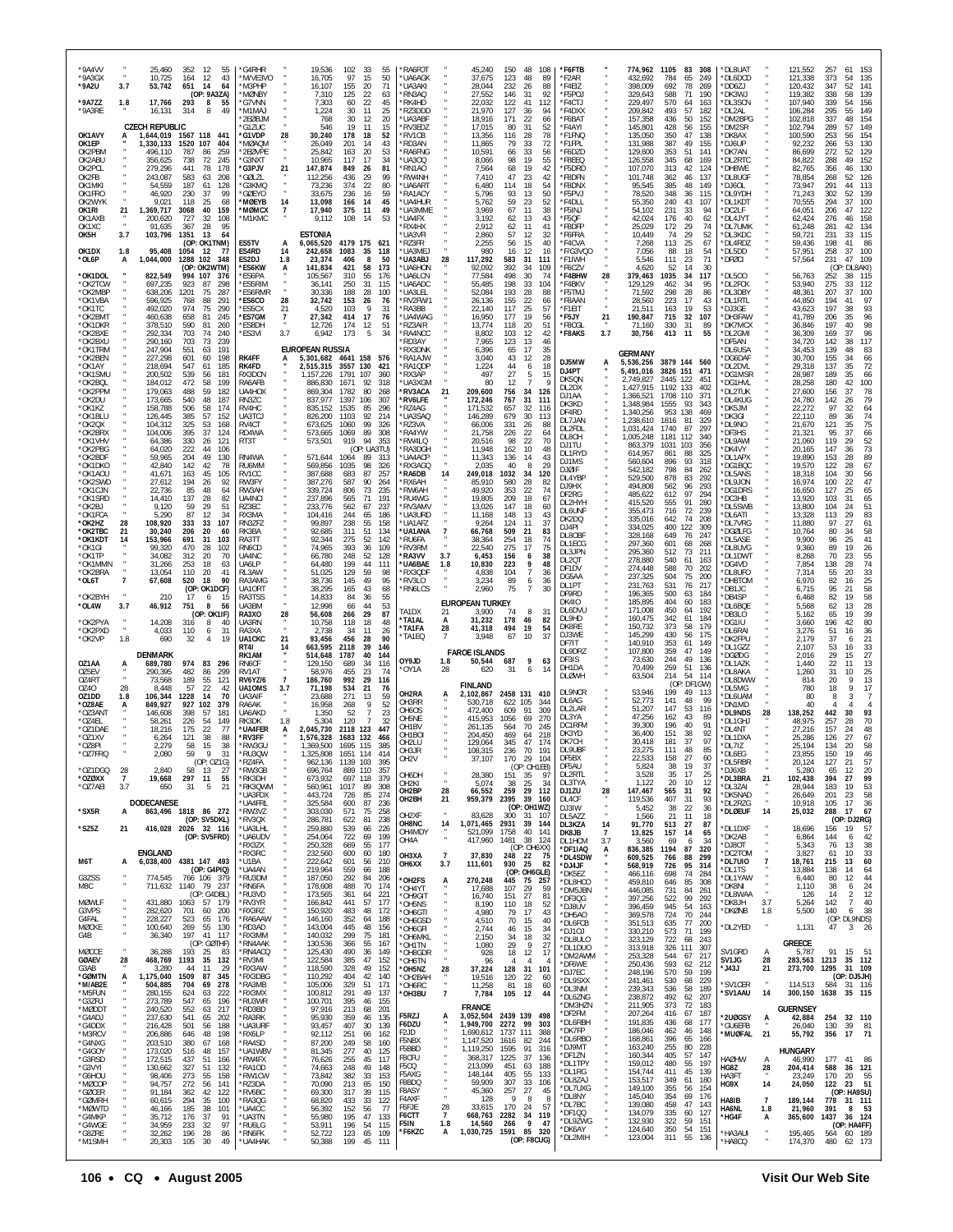| *HA5OAF<br>*HA3LI<br>*HA3OU<br>*HA8FW<br>*HA2MN/5<br>*HA2VR/5<br>*HA5OAA<br>*HG3M | 21                   | 472<br>131,636<br>124,775<br>237<br>291<br>90,801<br>24,310<br>430<br>129<br>14,616<br>7,242<br>89<br>1,827<br>55<br>510,523<br>1624 | 58<br>120<br>69<br>148<br>121<br>56<br>9<br>56<br>24<br>63<br>23<br>48<br>(OP: HA2R)<br>26<br>37<br>37<br>136<br>(OP: HA3MY) | *IK2YGZ<br>*I8OCA<br>*IZ8EPY<br>*IV3BSE<br>*IK4CBM<br>*IU1A<br>*II3L<br>*IK3SSJ | $\overline{7}$<br>3.7     | 44,460<br>41,184<br>23,688<br>11,814<br>2,067<br>27,835<br>26,712<br>19,470 | 361 19<br>71<br>218<br>24<br>80<br>75<br>19<br>211<br>201<br>16<br>50<br>8<br>28<br>45<br>287 19<br>-76<br>(OP: IK1SPR)<br>557 13<br>59<br>(OP: IV3KAS)<br>332<br>8<br>51 | *PCØH<br>*PE1PQS<br>*PB7YL<br>*PAØADP<br>*PF8ROB<br>*PI4NYM<br>*PA3HGF<br>*PE2KP<br>*PA3HCD<br>*PE2GER |                                 | 42,229<br>30,450<br>23,312<br>21,301<br>16,356<br>13,020<br>9,455<br>6,118<br>6,050<br>5,184 | 200<br>176<br>179<br>139<br>151<br>139<br>80<br>72<br>76<br>66 | 38<br>28<br>27<br>38<br>21<br>28<br>23<br>20<br>17<br>20             | 83<br>77<br>67<br>81<br>66<br>65<br>38<br>26<br>38<br>44 | *SP8ONB<br>*SP10<br>'SQ9DXN<br>*SP3FLQ<br>*SP4DDS<br>*SP9LAS<br>*SP6TRH<br>*SP9CLO<br>*SP7FDV<br>*SP9IBJ |                       | 29,040<br>26,445<br>26,378<br>23,836<br>23.124<br>20,880<br>20,768<br>20,223<br>20.196<br>19,734 | 199<br>29<br>162<br>37<br>141<br>36<br>121<br>26<br>199<br>32<br>111<br>31<br>31<br>121<br>134<br>38<br>132<br>33<br>207<br>16 | 103<br>86<br>85<br>75<br>91<br>59<br>57<br>81<br>75<br>62 | YO7BGA<br>YO3CVG<br>YO6BHN<br>YP3A<br>YO3CTK<br>YR2I<br>Y02RR<br>*YO3CZW | 28<br>14<br>$\overline{7}$<br>1.8<br>A | 146,448<br>12,393<br>96,348<br>967,805<br>499,500<br>212,487<br>14,484<br>596,979 | 491<br>97<br>268<br>2887<br>1903<br>1131<br>286<br>1283 | 55<br>171<br>25<br>- 56<br>114<br>34<br>40<br>165<br>(OP: YO3GDA)<br>39 146<br>28<br>113<br>(OP: YO2DFA)<br>7<br>44<br>75<br>264 |
|-----------------------------------------------------------------------------------|----------------------|--------------------------------------------------------------------------------------------------------------------------------------|------------------------------------------------------------------------------------------------------------------------------|---------------------------------------------------------------------------------|---------------------------|-----------------------------------------------------------------------------|---------------------------------------------------------------------------------------------------------------------------------------------------------------------------|--------------------------------------------------------------------------------------------------------|---------------------------------|----------------------------------------------------------------------------------------------|----------------------------------------------------------------|----------------------------------------------------------------------|----------------------------------------------------------|----------------------------------------------------------------------------------------------------------|-----------------------|--------------------------------------------------------------------------------------------------|--------------------------------------------------------------------------------------------------------------------------------|-----------------------------------------------------------|--------------------------------------------------------------------------|----------------------------------------|-----------------------------------------------------------------------------------|---------------------------------------------------------|----------------------------------------------------------------------------------------------------------------------------------|
| *HAØHV<br>*HA6IGM<br>*HA6IAM                                                      | $\overline{7}$       | 134,904<br>476<br>33,110<br>210<br>24,645<br>292                                                                                     | -34<br>112<br>20<br>66<br>16<br>77                                                                                           | *GJ7DNI                                                                         | A                         | <b>JERSEY</b><br>46,671                                                     | 169 43<br>- 98                                                                                                                                                            | 'PA1GS<br>*PA3GVI<br>*PA4EM<br>*PA3ADJ                                                                 | 14                              | 2,288<br>900<br>850<br>35,010                                                                | 31<br>35<br>21<br>304                                          | 17<br>$\overline{7}$<br>10<br>20                                     | 27<br>13<br>15<br>70                                     | *SP2MKI<br>SQ9DXT<br>*SQ9AOR<br>*SP30L                                                                   |                       | 19,608<br>19,159<br>18,225<br>18,130                                                             | 27<br>118<br>37<br>152<br>27<br>118<br>187<br>19                                                                               | 59<br>82<br>54<br>79                                      | *YO7ARY<br>'Y050ED<br>*YO3XL<br>*Y06ADW                                  |                                        | 391,904<br>285,186<br>114,802<br>90,210                                           | 863<br>768<br>362<br>364                                | 224<br>72<br>62<br>236<br>175<br>64<br>44<br>142                                                                                 |
| TF4CW<br>*TF3AM                                                                   | 14<br>Α              | ICELAND<br>428,259<br>15,876<br>149                                                                                                  | 1920 34 105<br>19<br>65                                                                                                      | UA2CZ<br>*RK2FXG                                                                | А<br>14                   | KALININGRAD<br>324,291<br>22,995                                            | 692 71 246<br>261 12 51                                                                                                                                                   | PA50<br>*PAØMIR                                                                                        | $\overline{7}$<br>3.7           | 9,860<br>13,878<br><b>NORTHERN IRELAND</b>                                                   | 137<br>219                                                     | 10<br>8                                                              | 48<br>46                                                 | *SP6MLX<br>*SP9DEM<br>*SQ6LJA<br>*SP9PLK                                                                 |                       | 17,952<br>17,384<br>15,088<br>13,832                                                             | 71<br>40<br>97<br>29<br>139<br>22<br>30<br>163                                                                                 | 56<br>53<br>60<br>61                                      | *YO9BPX<br>'YO7LGI<br>*Y05DAS<br>IM80Y'                                  |                                        | 89,250<br>77,616<br>71,318<br>67,046                                              | 511<br>299<br>267<br>338                                | 35<br>90<br>125<br>43<br>45<br>124<br>133<br>47                                                                                  |
| EI4DW<br>*EI6FE<br>*EI7CC<br>*EI5FQB                                              | А<br>A               | <b>IRELAND</b><br>946<br>672,384<br>123,032<br>375<br>297<br>76,736<br>54,252<br>232                                                 | 74<br>235<br>41<br>141<br>41<br>135<br>36<br>101                                                                             | YL6W<br>YL <sub>2</sub> CI<br>YL2PA                                             | А                         | LATVIA<br>733,320<br>192,300                                                | 2,530,412 2511 143 509<br>(OP: YL2GD)<br>71<br>1477<br>- 307<br>478<br>68<br>232                                                                                          | GI1W<br>GI4VIV<br>MIØLLL<br>*GIØKVQ                                                                    | А<br>$\overline{7}$<br>A        | 9,836,574<br>148,304<br>361,050<br>522,720                                                   | 343<br>1753<br>888                                             | 6367 152 574<br>(OP: GIØKOW)<br>61<br>-147<br>29<br>116<br>67<br>197 |                                                          | *SP1KZE<br>*SP9IKN<br>*SP6DNZ<br>*SP6BEN<br>*SP6RGC                                                      |                       | 12,089<br>12,028<br>11,466<br>10,872<br>10,773                                                   | 109<br>27<br>106<br>30<br>65<br>35<br>27<br>63<br>21<br>98                                                                     | 50<br>94<br>63<br>45<br>60                                | *Y05BWI<br>'YO7LFV<br>*YO3RZ<br>*YO4ZL<br>*YO9BXE                        |                                        | 65,833<br>65,400<br>61,506<br>51,678<br>38,324                                    | 299<br>318<br>189<br>277<br>182                         | 42<br>125<br>110<br>40<br>50<br>84<br>41<br>121<br>41<br>93                                                                      |
| *EI7JK<br>*EI2VNO<br>*EI9ES                                                       | 21                   | 82<br>8.502<br>148,810<br>818<br>6,512<br>101                                                                                        | 23<br>55<br>22<br>93<br>(OP: NN5O)<br>33<br>-11                                                                              | YL2PQ<br>*YL5W<br>*YL2SW                                                        | 14<br>Α                   | 22,356<br>670,776<br>234,910                                                | 375<br>-14<br>40<br>956<br>98<br>358<br>(OP: YL2GN)<br>537<br>67 211                                                                                                      | *GI4AAM<br><b>'GIØVTS</b><br>*GI4MWA<br><b>GIØOUM</b>                                                  | 14                              | 115,740<br>14,600<br>13,664<br>5,690                                                         | 458<br>99<br>140<br>97                                         | 38<br>142<br>34<br>14<br>13                                          | 66<br>47<br>39                                           | *SP9RTL<br>*SP9WAN<br>*SQ8T<br>*SP7FBQ                                                                   |                       | 10,412<br>7,566<br>7,360<br>7,315                                                                | 124<br>18<br>50<br>29<br>53<br>31<br>100<br>20                                                                                 | 58<br>49<br>49<br>57                                      | *Y03FYS<br>*YO4GNJ<br>*YO8BFB<br>*YO8MF                                  |                                        | 29.375<br>28,426<br>24,910<br>24,816                                              | 166<br>180<br>163<br>141                                | 39<br>86<br>34<br>88<br>70<br>37<br>30<br>83                                                                                     |
| *EI4CF<br>*EI7GY<br>*EI6JK                                                        | 14<br>$\overline{7}$ | 165,837<br>684<br>3,861<br>67<br>31,968<br>383                                                                                       | 34<br>115<br>9<br>30<br>13<br>61                                                                                             | *YL2CR<br>*YL2PP<br>*YL1ZJ<br>*YL2IP                                            |                           | 154,080<br>129,642<br>106,470<br>40,560                                     | 43<br>567<br>171<br>369<br>55<br>191<br>394<br>41<br>169<br>138<br>-56<br>113                                                                                             | LN7V                                                                                                   | А                               | <b>NORWAY</b><br>63,427                                                                      | 238                                                            | 69 108<br>(OP: LA2MJA)                                               |                                                          | 'SP7FAH<br>'SP6BBE<br>*SP1DTG<br>*SP1YSZ                                                                 |                       | 5,858<br>5,529<br>4,836<br>4,753                                                                 | 52<br>24<br>54<br>19<br>37<br>26<br>37<br>20                                                                                   | -34<br>38<br>36<br>29                                     | *YO8GF<br>'Y05BRE<br>*YO7LTQ<br>TO8OY*                                   |                                        | 22,698<br>10,703<br>9,360<br>8.232                                                | 106<br>88<br>115<br>68                                  | 85<br>45<br>54<br>23<br>48<br>24<br>24<br>54                                                                                     |
| <b>IK3UNA</b><br><b>I2SVA</b><br>IZ8CKT                                           | A                    | <b>ITALY</b><br>1,937,562<br>2683<br>1,013,915<br>1077<br>910 106<br>766,500                                                         | 90<br>251<br>96<br>317<br>314                                                                                                | *YL2PJ<br>*YL2BJ<br>*YL3BZ<br>*YL2II                                            | 28<br>21<br>1.8           | 76,700<br>94,941<br>37,756<br>3,959                                         | 290<br>30<br>100<br>437<br>30<br>107<br>222<br>27<br>79<br>108<br>$\,$ 5<br>32                                                                                            | LA7CL<br><b>LA7THA</b><br>*LA2QJA<br>*LA1YE                                                            | 1.8<br>А                        | 61,177<br>8,364<br>65,280<br>45,140                                                          | 228<br>228<br>325<br>223                                       | 38<br>-5<br>39<br>121<br>35<br>113                                   | 93<br>36                                                 | *SP5BYC<br>*SP7LHX<br>*SP9IHP                                                                            |                       | 3,471<br>3,157<br>2,800                                                                          | (OP: SP1MWH)<br>17<br>42<br>55<br>17<br>30<br>16                                                                               | -22<br>40<br>24                                           | NILQOY*<br>'YO5KAU<br>*YO7LYM<br>'YO9BGV                                 |                                        | 7,747<br>7.112<br>5.487<br>8                                                      | 95<br>131<br>87                                         | 20<br>41<br>57<br>8<br>21<br>38<br>$\overline{4}$                                                                                |
| <b>IK2UCK</b><br>IØ/N6CY<br>IZ1GAR<br><b>IZØBVU</b>                               |                      | 563,271<br>798<br>452,189<br>926<br>269,700<br>667<br>790<br>266,596                                                                 | 273<br>86<br>70<br>199<br>78<br>212<br>73<br>219                                                                             | *YL2NK<br>LY2FN                                                                 |                           | 3,471<br>LITHUANIA<br>913,529                                               | 111<br>5<br>34<br>1175 101 392                                                                                                                                            | *LA9DK<br>*LB8AE<br>LA80M<br>*LA9TY                                                                    |                                 | 42,625<br>39,690<br>33,390<br>27,258                                                         | 163<br>236<br>129<br>130                                       | 38<br>87<br>30<br>105<br>38<br>35                                    | 67<br>83                                                 | *SP1RWA<br>*SN6A<br>*SP6EF                                                                               |                       | 1,749<br>1,456<br>1,254                                                                          | 19<br>14<br>22<br>13<br>(OP: SP6CES)<br>20<br>64                                                                               | 19<br>15<br>46                                            | *YO2LZP<br>'Y050EF<br>*Y04ATW<br>*YO5PCY                                 | 28                                     | 209,710<br>105,072<br>98,084<br>34,503                                            | 677<br>362<br>454<br>197                                | 99<br>35<br>99<br>33<br>29<br>84<br>62<br>24                                                                                     |
| <b>I1NVU</b><br>IO <sub>2</sub> C<br>IK2AIT                                       |                      | 190,474<br>434<br>47,082<br>184<br>41,160<br>225                                                                                     | 72<br>190<br>94<br>-39<br>(OP: IK2WZV)<br>35<br>105                                                                          | LY4CW<br>LY20X<br>LY2XW<br>LY3UM                                                | 28                        | 869,820<br>489.218<br>132,832<br>329,080                                    | 1425<br>93<br>343<br>895<br>78<br>253<br>401<br>60<br>164<br>882<br>35<br>155                                                                                             | *LA5JS<br>*LA4YW<br>*LA8GK<br>*LA2OKA                                                                  |                                 | 20,933<br>20,234<br>18,537<br>18,040                                                         | 149<br>125<br>105<br>146                                       | 34<br>37<br>32<br>27                                                 | 87<br>97<br>79<br>83                                     | *SP2FAV<br>*SP7CXV<br>*SQ9ACH<br>*SP1HJK                                                                 |                       | 1,044<br>704<br>651<br>150                                                                       | 19<br>12<br>20<br>15<br>11<br>10<br>-5<br>-5                                                                                   | 17<br>-17<br>11                                           | *YO7HIB<br>*YO8COK<br>*Y09WF<br>'Y05TP                                   |                                        | 8,208<br>7,452<br>3,900<br>3,016                                                  | 84<br>99<br>64<br>40                                    | 37<br>17<br>37<br>17<br>17<br>8<br>17<br>12                                                                                      |
| <b>IV3YER</b><br><b>IØSSH</b><br><b>IZØEGA</b><br>IX1CVF                          |                      | 6,253<br>342<br>4,779<br>91<br>32<br>3.086<br>1,200<br>57                                                                            | 123<br>46<br>12<br>47<br>20<br>33<br>11<br>29                                                                                | LY3BH<br>LY6A<br>LY7Z                                                           | 21<br>14                  | 177,567<br>537,042<br>1,051,932 2805                                        | 633<br>35<br>122<br>1599<br>35 123<br>(OP: LY2BM)<br>40 156                                                                                                               | *LA8XU<br>*LA1PHA<br>*I B9I F<br>LA2IJ                                                                 |                                 | 15,974<br>14,872<br>14.400<br>13,050                                                         | 100<br>113<br>131<br>82                                        | 33<br>27<br>25<br>23                                                 | 65<br>61<br>71<br>52                                     | *SP3LWP<br>*SP5LCC<br>'SP3GXH<br>*SQ9HQ                                                                  | 28                    | 124,851<br>116,145<br>107,569<br>72,360                                                          | 410<br>31<br>357<br>33<br>29<br>316<br>304<br>29                                                                               | 124<br>112<br>98<br>91                                    | *YO3AIL<br>'YO9AGI<br><b>YO4GDP</b><br>'YO7RFH                           | 21<br>14                               | 28,466<br>17,502<br>31,990<br>5,586                                               | 207<br>189<br>365<br>123                                | 22<br>64<br>47<br>16<br>57<br>13<br>10<br>39                                                                                     |
| IZ2ACF<br>IR4R<br>IZ2EWR                                                          | 28                   | 266<br>138,656<br>596<br>11,662<br>94                                                                                                | -7<br>- 7<br>31<br>81<br>(OP: IK4ALM)<br>19<br>50                                                                            | LY7M<br>LY20U                                                                   | 1.8                       | 58,108<br>20,614                                                            | (OP: LY2TA)<br>812 12<br>-61<br>(OP: LY2BW)<br>403<br>9<br>49                                                                                                             | *I A8RIA<br>*LA5JX<br>*LA4BFA                                                                          | 28<br>3.7                       | 2,958<br>65,854<br>2,304                                                                     | 43<br>392<br>76                                                | 22<br>22<br>$\overline{4}$                                           | 36<br>82<br>28                                           | *SQ9JKW<br>*SQ9IAU<br>*SQ9CNN<br>*SQ6R                                                                   |                       | 64,943<br>58,310<br>44,916<br>36,378                                                             | 247<br>28<br>282<br>23<br>190<br>29<br>210<br>24                                                                               | 73<br>75<br>85<br>70                                      | *Y09FYP<br>*YO7AWZ<br>*YO2LGW<br>'YO3GSM                                 | $\frac{7}{4}$                          | 4,500<br>2,952<br>4,048<br>342                                                    | 91<br>77<br>103<br>19                                   | 37<br>8<br>9<br>32<br>39<br>$\overline{7}$<br>14<br>5                                                                            |
| IZ8DPL<br>II3M<br>IR8P                                                            | 21<br>14             | 350,760<br>1134<br>463,539<br>1694<br>346,654<br>1501                                                                                | 35<br>113<br>34<br>115<br>(OP: IV3WMI)<br>33 121                                                                             | *LY9A<br>*LY2MM<br>*LY3CY                                                       | А                         | 2,135,931<br>714,081<br>290,125                                             | 2186 115 464<br>(OP: LY3BA)<br>1117<br>-83<br>-310<br>730<br>56<br>219                                                                                                    | SN7L<br>SP9LJD                                                                                         | A                               | POLAND<br>1,864,708<br>810,579                                                               | 1320                                                           | 1844 118 420<br>(OP: SP7VC)<br>82 237                                |                                                          | *SP9W<br>*SP90JQ<br>'SQ9SX<br>'SP4DC                                                                     |                       | 28,721<br>18,972<br>17,784<br>16,798                                                             | 152<br>22<br>143<br>22<br>129<br>17<br>100<br>18                                                                               | 55<br>46<br>59<br>56                                      | 'YR5P<br>*YO7HHI                                                         | 3.7                                    | 5,880<br>816                                                                      | 142<br>46                                               | $\overline{7}$<br>35<br>(OP: YO5DAS)<br>20<br>4                                                                                  |
| IR4B<br><b>IO3Z</b>                                                               | $\overline{7}$       | 794<br>207,240<br>105,468<br>668 20                                                                                                  | (OP: IZ8FWN)<br>34 123<br>(OP: IK4AUY)<br>-82                                                                                | *LY20M<br>*LY400<br>*LY2IJ                                                      |                           | 278.806<br>221,964<br>156,404                                               | 72<br>594<br>247<br>394<br>74<br>244<br>(OP: LY2BET)<br>310<br>63 181                                                                                                     | SP6T<br>SP <sub>2</sub> Q <sub>G</sub><br>SP5GMM<br>SP6IEQ                                             |                                 | 713,940<br>619,840<br>238,670<br>52,531                                                      | 1017<br>930<br>410<br>137                                      | 95<br>343<br>90<br>326<br>77<br>213<br>50                            | 81                                                       | *SP9EMI<br>*SP4AQD<br>*SP9HML<br>*SN2V                                                                   |                       | 12,296<br>12,159<br>11,398<br>10,925                                                             | 83<br>18<br>21<br>95<br>105<br>-19<br>110<br>20                                                                                | 40<br>42<br>35<br>37                                      | ISØHQJ<br>*ISØVSG                                                        | А<br>A                                 | <b>SARDINIA</b><br>79,786<br>330,616                                              | 377<br>531                                              | 37 102<br>73 213                                                                                                                 |
| <b>IK5ZTW</b><br><b>IV3OWC</b><br>*IK2DZN                                         | 3.7<br>1.8<br>A      | 118,320<br>1159<br>69,186<br>939<br>848,259<br>1115                                                                                  | (OP: IV3ZXQ)<br>-14<br>-73<br>11<br>67<br>91<br>262                                                                          | *LY200<br>*LY2DX<br>*LY2FR<br>*I Y1CT                                           |                           | 137,788<br>124,211<br>111,565<br>79,040                                     | 464<br>58<br>201<br>170<br>392<br>53<br>324<br>66<br>199<br>324<br>44<br>146                                                                                              | SP4AVG<br>SP5BNB<br>SP2GKQ<br>SP7IWA                                                                   |                                 | 28,943<br>18,281<br>18,009<br>8,500                                                          | 176<br>80<br>123<br>63                                         | 30<br>38<br>25<br>30                                                 | 73<br>63<br>62<br>55                                     | 'SQ9DJG<br>*SP5BUJ<br>*SP8DHJ                                                                            |                       | 6,711<br>2,001<br>1,103                                                                          | (OP)<br>SP2CMD)<br>81<br>16<br>44<br>12<br>22<br>9                                                                             | 31<br>17<br>20                                            | GM7V<br>MM1DHU                                                           | А                                      | SCOTLAND<br>5,948,712<br>381.996                                                  | 746                                                     | 4288 146 550<br>(OP: GM4YXI)<br>65 178                                                                                           |
| *IK2SND<br>*IR5T<br>*IK1YLL                                                       |                      | 699,576<br>1165<br>697,452<br>1954<br>349,875<br>666                                                                                 | 93<br>319<br>38<br>123<br>(OP: IK5ORP)<br>90<br>-285                                                                         | *LY2BOS<br>*LY2AT<br>*LY3KB<br>*LY3FU                                           |                           | 65,860<br>50,244<br>42,462<br>6,966                                         | 286<br>46<br>132<br>265<br>36<br>122<br>249<br>26<br>100<br>75<br>25<br>56                                                                                                | SQ7B<br>SP9ERV<br>SP6EQZ/9<br>SN8V                                                                     | 28<br>21                        | 2,970<br>155,364<br>47,985<br>686,565                                                        | 31<br>505<br>219<br>1925                                       | 23<br>34<br>29<br>37<br>134                                          | 31<br>87<br>-76                                          | *SQ9JXO<br>*SP7VVB<br>*SP9ODY<br>*SP2GCE                                                                 | 21                    | 256<br>130<br>209,088<br>25,291                                                                  | 15<br>6<br>-5<br>-5<br>690<br>31<br>162<br>23                                                                                  | 10<br>5<br>113<br>-61                                     | GM2Z<br><b>GMØDBW</b><br><b>GM6TVR</b>                                   | 28                                     | 347,952<br>102,960<br>97,790                                                      | 789<br>466<br>305                                       | 63<br>201<br>(OP: MMØDFV)<br>48<br>132<br>31<br>123                                                                              |
| *IK2YDM<br>*IZ8FFA<br>*IK3XTV<br>*IK4QJF                                          |                      | 275,577<br>602<br>589<br>269,235<br>237,896<br>576<br>233,000                                                                        | 64<br>227<br>66<br>213<br>64<br>198                                                                                          | *LY2BBF<br>*LY3CW<br>*LY2LF<br>*LY2DM                                           | 28                        | 4,824<br>35,424<br>4,018<br>151,905                                         | 67<br>20<br>52<br>171<br>23<br>73<br>14<br>27<br>62<br>606<br>29<br>94                                                                                                    | <b>SO2R</b><br>SP9QMP<br>SN7Q                                                                          | 14<br>$\cdot$<br>$\overline{7}$ | 1,376,543<br>542,532<br>586,392                                                              | 3289<br>1836                                                   | 40<br>163<br>(OP: SP2FAX)<br>38 136<br>34 125                        |                                                          | *SP9UMJ<br>*SP6DHH<br>*SP7BYU                                                                            |                       | 16,632<br>10,571<br>2,406                                                                        | 123<br>21<br>133<br>17<br>55<br>8<br>56                                                                                        | 51<br>40<br>15<br>25                                      | *MMØBQN<br>'GM3W<br>'MM3PAE<br>'MMØEDZ                                   | A                                      | 215,196<br>104,904<br>71,448<br>24,800                                            | 569<br>352<br>333                                       | 55<br>182<br>35<br>106<br>34<br>122<br>32<br>92                                                                                  |
| *I4JED<br>*IK3OII<br>*IK1TTD<br>*IZ1ANZ                                           |                      | 502<br>323<br>184,680<br>160,573<br>348<br>150,088<br>515<br>140,910<br>403                                                          | 66<br>167<br>71<br>157<br>137<br>66<br>57<br>200<br>51<br>132                                                                | *LY2CG<br>*LY1CX<br>*LY2CU<br>*LY3BW                                            | 21<br>14<br>$\cdot$       | 6,232<br>128,744<br>34,932                                                  | 98<br>10<br>31<br>727<br>26<br>95<br>321<br>17<br>65<br>77<br>16<br>38                                                                                                    | SO <sub>6</sub> X<br>SP3GEM                                                                            | 3.7                             | 499,044<br>391,006                                                                           | 2257<br>2125<br>1899                                           | (OP: SP7GIQ)<br>35 121<br>(OP: SP6IXF)<br>34 120                     |                                                          | *SP5TAM<br>'SQ6JNU<br>*SN8G<br>*SP3BBR                                                                   |                       | 1,648<br>1,326<br>660<br>168                                                                     | 11<br>21<br>13<br>18<br>6<br>(OP: SP8GNF)<br>$\overline{4}$<br>7                                                               | 13<br>16                                                  | 'GM3EDZ<br>*GM7TUD<br>`MMØDFV                                            | 28<br>1.8                              | 21,070<br>216,503<br>54                                                           | 187<br>162<br>659                                       | 22<br>76<br>28<br>129                                                                                                            |
| *IK7RVY<br>*IZ2EID<br>*IZ8FOV<br>*I8TWB                                           |                      | 123,480<br>398<br>117,465<br>297<br>110,953<br>430<br>95,914<br>347                                                                  | 131<br>49<br>55<br>150<br>130<br>51<br>44<br>138                                                                             | *LY1DT<br><b>LX1KC</b>                                                          | 3.7<br>$\overline{7}$     | 7,182<br>65,360<br>LUXEMBOURG                                               | 734 14<br>66<br>336,848 1616 29 119                                                                                                                                       | SQ8JLA<br>'SP5EWX/7<br>'SP4JCQ<br>*SP9HQC                                                              | 1.8                             | 17,967<br>909,937<br>831,573<br>683,802                                                      | 417<br>1085<br>1005<br>926                                     | 8<br>99<br>328<br>115<br>398<br>309<br>93                            | 45                                                       | *SP3SLO<br>*SP4R<br>*SP3SLA<br>*SQ9HZM                                                                   | 14                    | 480,339<br>450,369<br>216.888<br>91,881                                                          | 1567<br>38<br>39<br>1716<br>38<br>800<br>29<br>461                                                                             | 133<br>124<br>130<br>94                                   | IT9JOF<br>IT9YHR<br><b>IT9STX</b>                                        | A<br>21                                | <b>SICILY</b><br>969,936<br>130,036<br>503,316                                    | 1669<br>863<br>1738                                     | 83<br>-251<br>- 90<br>28<br>36<br>128                                                                                            |
| *IZ2ABN<br>*IZ5DKJ<br>*IZ5FDD                                                     |                      | 92.516<br>230<br>89,869<br>202<br>86,818<br>262                                                                                      | 138<br>64<br>70<br>153<br>120<br>46                                                                                          | LX7I<br>*LX1JH                                                                  | 3.7<br>A                  | 279,680<br>204,085                                                          | 1845 24<br>91<br>(OP: LX2AJ)<br>581 54 191                                                                                                                                | 'SQ9IDE<br>'SP2JSS<br>*SP9TPB                                                                          |                                 | 643.264<br>380,926<br>324,049                                                                | 1081<br>610<br>583                                             | 77<br>291<br>82<br>256<br>77<br>254                                  |                                                          | 376V<br>*SP4BPH<br>*SP9DNO                                                                               |                       | 82,565<br>61,940<br>60,260                                                                       | 373<br>33<br>414<br>20<br>340<br>26                                                                                            | 105<br>75<br>89                                           | IR9M<br>IT9RBW                                                           | 14                                     | 429,450<br>322.340 1575                                                           | 1825                                                    | 119<br>31<br>(OP: IT9SSI)<br>32 110                                                                                              |
| *IN3ALD<br>*IZ5DKF<br>*IZ4DIG<br>*IK2YSJ                                          |                      | 75,516<br>290<br>73,941<br>290<br>67,459<br>254<br>295<br>65,920                                                                     | 52<br>151<br>38<br>109<br>50<br>111<br>41<br>119                                                                             | *LX1ER<br><b>Z31GX</b>                                                          | 14                        | 87,505<br>MACEDONIA                                                         | 294 49 166<br>635,638 2319 37<br>141                                                                                                                                      | *SP2DNI<br>*SP4SHD<br>'SP1MVG<br>*SP1YGL                                                               |                                 | 314,150<br>313,010<br>298,596<br>229,520                                                     | 747<br>738<br>706<br>448                                       | 65<br>240<br>61<br>216<br>69<br>229<br>237<br>65                     |                                                          | *SP9EWO<br>*SQ2CW<br>*SP6TGD<br>*SP5DRE                                                                  |                       | 57,959<br>54,171<br>32,451<br>20,580                                                             | 374<br>25<br>386<br>24<br>250<br>19<br>194<br>16                                                                               | 85<br>93<br>68<br>54                                      | *IT9ESW<br>*IT9ZVJ<br>*IT9YAO<br>*IT9RYJ                                 | А<br>28                                | 1,580,845 2536<br>101,270<br>80,355<br>187,332                                    | 310<br>317<br>741                                       | 83 246<br>56 134<br>44<br>121<br>32<br>102                                                                                       |
| *IK2VUC<br>*IZØBNR<br>*IK8NRW<br>*IV3ARJ                                          |                      | 223<br>65,637<br>64,711<br>284<br>58,968<br>263<br>54,450<br>260                                                                     | 48<br>95<br>38<br>95<br>41<br>127<br>39<br>126                                                                               | *Z36W<br>*Z37M<br>*Z32XA                                                        | A<br>21<br>$\overline{7}$ | 740,656<br>411,983<br>86,526                                                | 1086<br>94 295<br>1829 32 111<br>(OP: Z32ID)<br>709 22<br>77                                                                                                              | *SP6TRX<br>*SQ9MZ<br>*SP9GFI<br>*SQ2EAN                                                                |                                 | 202,002<br>171,958<br>168,000<br>161,403                                                     | 458<br>423<br>386<br>584                                       | 65<br>192<br>64<br>190<br>63<br>187<br>41<br>178                     |                                                          | *SQ6ILG<br>*SP4ICD<br>*SQ8JLU<br>*SQ8JCM                                                                 |                       | 12,106<br>6,160<br>2,584<br>2,208                                                                | 160<br>14<br>139<br>13<br>9<br>55<br>57<br>$\overline{7}$                                                                      | 51<br>41<br>29<br>25                                      | *IT9YSW<br>*IT9ORA<br>*IT9RJE<br>*IT9AJP                                 | 14                                     | 10,982<br>5,328<br>62,274<br>24,140                                               | 98<br>74<br>448<br>287                                  | 23<br>38<br>33<br>15<br>22<br>85<br>12<br>56                                                                                     |
| *IZØEOU/3<br>*IKØWHN<br>*IK8IFW<br>*IZ8FCA                                        |                      | 53,091<br>216<br>50,908<br>193<br>44,252<br>236<br>40,696<br>258                                                                     | 44<br>109<br>50<br>93<br>38<br>110<br>32<br>81                                                                               | *Z33F<br>*9H1DE                                                                 | 1.8<br>А                  | 34,255<br><b>MALTA</b><br>192,303                                           | 8<br>514<br>57<br>653 49 158                                                                                                                                              | *SP20VQ<br>*SP9RRH<br>'SP1DMD<br>*3Z8Z                                                                 |                                 | 160,680<br>150,696<br>146,681<br>145,696                                                     | 467<br>364<br>453<br>309                                       | 59<br>201<br>59<br>148<br>61 177<br>68<br>-164                       |                                                          | *SP9KOV<br>*SP9PTG<br>*SP5KEH                                                                            | $\overline{7}$<br>3.7 | 3,828<br>396<br>105,436                                                                          | 10<br>60<br>20<br>$\overline{4}$<br>1157<br>- 16<br>(OP: SP5JTF)                                                               | 34<br>11<br>70                                            | OM8AA<br>OM7PY                                                           | A<br>$\overline{7}$                    | <b>SLOVAK REPUBLIC</b><br>237,300<br>23,698                                       | 634<br>217                                              | 52 174<br>16<br>66                                                                                                               |
| *IZØFVL<br>*IZ1DXS<br>*IZ3GAK<br>*IX1ALR                                          |                      | 172<br>35,328<br>26,368<br>114<br>22,119<br>124<br>20,988<br>189                                                                     | 35<br>93<br>42<br>86<br>39<br>62<br>20<br>86                                                                                 | ERØND                                                                           | 3.7                       | <b>MOLDOVA</b><br>54,180                                                    | 495 16<br>-68<br>(OP: UT7ND)                                                                                                                                              | 'SP90YK<br>*SQ9FMU<br>*SP6NVK                                                                          |                                 | 142,380<br>138,764<br>136,952                                                                | 441<br>323<br>376                                              | (OP: SP8AJC)<br>49<br>161<br>58<br>168<br>58<br>154                  |                                                          | *SP4ZO<br>*SP9H<br>*SP8KEA                                                                               |                       | 72,384<br>36,864<br>12,220                                                                       | 819<br>13<br>550<br>8<br>247<br>7<br>(OP: SQ8GHH)                                                                              | -65<br>56<br>45                                           | OM6NM<br>*OM4DN<br>*OM6RM<br>*OM7AG                                      | 3.7<br>Ą                               | 99,302<br>432,064<br>176,664<br>146,224                                           | 1107<br>956<br>548<br>423                               | 16<br>-66<br>245<br>69<br>158<br>46<br>153<br>55                                                                                 |
| *IK8DNJ<br>*IZ7EUB<br>*IK6VXO<br>*12BZN                                           |                      | 144<br>20,493<br>97<br>20,358<br>134<br>20,196<br>14,628<br>146                                                                      | 29<br>70<br>32<br>55<br>29<br>79<br>26<br>80                                                                                 | ER2G<br>*ER3CT<br>*ER3MM<br>*ERØFEL                                             | 1.8<br>А<br>28<br>1.8     | 3,589<br>219,963<br>51,584<br>1,914                                         | 99<br>6<br>-31<br>719<br>53 174<br>247<br>28<br>- 76<br>70<br>5<br>24                                                                                                     | *SQ9ITH<br>*SP4OZ<br>*SP7TEX<br>*SP2JYR                                                                |                                 | 132,239<br>131,182<br>129,030<br>124,938                                                     | 394<br>390<br>408<br>293                                       | 54<br>169<br>57<br>157<br>-53<br>177<br>53<br>145                    |                                                          | *SP9UOP<br>*SP800B<br>*SP6IHE<br>'SP4XQN                                                                 | 1.8                   | 10,244<br>2,707<br>29,920<br>18,038                                                              | 201<br>7<br>104<br>$\overline{4}$<br>10<br>474<br>390<br>8                                                                     | 45<br>28<br>58<br>50                                      | *OM7RU<br>*OM6AL<br>*OM3YK<br>*OM1AW                                     |                                        | 141,056<br>125,512<br>113,142<br>86,000                                           | 456<br>505<br>384<br>365                                | 180<br>52<br>54<br>178<br>50<br>161<br>45<br>155                                                                                 |
| *IK4PKN<br>*IK7WUE<br>*IV3MGN<br>*IZØESO                                          |                      | 14,560<br>69<br>11,297<br>96<br>11,100<br>104<br>10,184<br>83                                                                        | 34<br>46<br>28<br>51<br>30<br>70<br>51<br>16                                                                                 | PAØIJM                                                                          | А                         | <b>NETHERLANDS</b>                                                          | (OP: UR5FEL)<br>2,044,672 2933 104 344                                                                                                                                    | *SP1RFC<br>*SQ9ANS<br>'SP6RLK<br>*SP1QY                                                                |                                 | 122,612<br>112,881<br>112,750<br>112,682                                                     | 365<br>356<br>288<br>305                                       | 45<br>106<br>47<br>150<br>53<br>152<br>57<br>149                     |                                                          | *SP7AWG<br>*SP7IIT<br>*SP4LVK<br>*SP4GHL                                                                 |                       | 12,488<br>5,719<br>1,620<br>1,440                                                                | 232<br>-7<br>5<br>148<br>73<br>$\overline{4}$<br>5<br>68                                                                       | 49<br>38<br>23<br>31                                      | *OM7YC<br>*OM6TX<br>*OM5UM<br>*OM5NL                                     |                                        | 78,948<br>60,897<br>59,368<br>56,672                                              | 335<br>260<br>322<br>209                                | 125<br>47<br>117<br>42<br>37<br>127<br>43<br>111                                                                                 |
| *IZ5DKO<br>*IZ6FXS<br>*IK5WQ0<br>*I3MMB                                           |                      | 8,262<br>73<br>3,744<br>45<br>2,208<br>35<br>45<br>2,090                                                                             | 25<br>56<br>23<br>29<br>15<br>31<br>18<br>37                                                                                 | PA4A<br>PAØJNH<br>PAØLOU<br>PA5KT                                               |                           | 892.320<br>545.137<br>237,312<br>72.625                                     | 1136<br>98<br>318<br>949<br>71<br>276<br>461<br>80<br>229<br>251<br>39<br>-86                                                                                             | *S05M<br>*SP9MAN<br>*SP2GJI<br>*SP9MRP                                                                 |                                 | 107,217<br>104,160<br>103,096<br>98,940                                                      | 374<br>367<br>330<br>277                                       | 51<br>158<br>41<br>127<br>55<br>141<br>57<br>147                     |                                                          | CT1BOL<br>CT/DL5IC                                                                                       | A                     | PORTUGAL<br>1,730,594<br>942,456                                                                 | 1939 108 353<br>1707 81                                                                                                        | -240                                                      | *OM8FF<br>OM4DA<br>*OM3TLE<br>*OM5FA                                     | ٠<br>×<br>28                           | 50,832<br>33,408<br>2,300<br>62,830                                               | 222<br>223<br>56<br>262                                 | 42<br>102<br>-30<br>- 86<br>14<br>36<br>91<br>31                                                                                 |
| *IV3TYS<br>*IZØFVD<br>*IZ1FKU<br>*IZ8BZX                                          |                      | 1,260<br>17<br>725<br>18<br>700<br>20<br>608<br>26                                                                                   | 13<br>17<br>11<br>14<br>13<br>15<br>11<br>21                                                                                 | PA5TT<br>PA2R<br>PA3GCV<br>*PAØAGA                                              | 28<br>14<br>1.8<br>Ă.     | 54,834<br>25,935<br>94,527<br>1,287,825                                     | 204<br>27<br>87<br>257<br>49<br>16<br>1146<br>12<br>69<br>1910<br>93<br>292                                                                                               | *SP1I<br>*SN9A<br>*SP6OPZ                                                                              |                                 | 97,000<br>95,928<br>95,530                                                                   | 239<br>307<br>257                                              | 53<br>141<br>49 119<br>(OP: SP9FQI)<br>62 143                        |                                                          | CS2HWP<br>CT1EAT<br>CT1EEN                                                                               | 28                    | 105,894<br>17,202<br>574,842                                                                     | 46 113<br>406<br>(OP: CT2HWP)<br>108<br>24<br>2244<br>33 116                                                                   | 70                                                        | OM3ROM*<br>*OM7AB<br>*OM4WW                                              | 14<br>3.7                              | 7,384<br>22,002<br>5,797                                                          | 94<br>(OP)<br>391<br>155                                | 13<br>39<br>OM4TQ)<br>49<br>8<br>39<br>6                                                                                         |
| *IZ1EGU<br>*IR3Z<br>*IKØEIE                                                       | 28                   | 54<br>3<br>149,142<br>540<br>123,300<br>348                                                                                          | 3<br>-3<br>35<br>99<br>(OP: IN3XUG)<br>34<br>116                                                                             | *PA3EMN<br>*PF9A<br>*PA8KW<br>*PG7V                                             |                           | 592,242<br>451,152<br>319,550<br>240,828                                    | 78<br>941<br>276<br>893<br>71<br>241<br>566<br>85<br>265<br>511<br>185<br>59                                                                                              | 'SP4AAZ<br>*SP2GMA<br>*SP2HXY<br>*SP1RW                                                                |                                 | 87,526<br>80,028<br>74,391<br>71,808                                                         | 296<br>253<br>294<br>330                                       | 55<br>159<br>45<br>117<br>49<br>132<br>42<br>150                     |                                                          | *CT7B<br>*CT2GWZ<br>*CT1ESQ                                                                              | А                     | 3,511,185<br>78.970<br>57,918                                                                    | 3547 101<br>(OP: CTTCJJ)<br>507<br>25<br>233<br>40                                                                             | 346<br>- 81<br>-107                                       | *OM4APD<br>*OM4JD                                                        | 1.8                                    | 1,288<br>15,984<br>SLOVENIA                                                       | 64<br>336                                               | 24<br>4<br>48<br>6                                                                                                               |
| *IZ1ASN<br>*IK4MGJ<br>*IZ1CQZ<br>*IKØBAL                                          | 21                   | 28,880<br>157<br>21,190<br>150<br>270<br>-13<br>181,398<br>669                                                                       | 25<br>55<br>19<br>46<br>-5<br>4<br>33<br>114                                                                                 | *PAØB<br>*PA2SWL<br>*PA2W<br>*PAØKDM                                            |                           | 220,570<br>170,340<br>132,762<br>92,190                                     | 604<br>48<br>182<br>520<br>61<br>210<br>408<br>50<br>153<br>391<br>53<br>157                                                                                              | *SP3JHY<br>*SP3XR<br>*SP3DOF<br>*SP9TCC                                                                |                                 | 67,878<br>67,605<br>65,520<br>60,756                                                         | 224<br>297<br>240<br>194                                       | 44<br>118<br>45<br>131<br>46<br>55<br>111                            | 98                                                       | *CT4NC<br>*CT2FQA<br>*CT2GQN<br>*CT7Z                                                                    | 28                    | 11,035<br>2,108<br>287,472<br>24,115                                                             | 147<br>14<br>111<br>16<br>1468<br>26<br>252<br>15                                                                              | 46<br>52<br>87<br>50                                      | <b>S50A</b><br>S57DX<br><b>S59AA</b><br>S5Ø0                             | А<br>×<br>21                           | 6,413,199 4234 147 516<br>4,919,460<br>1,029,345<br>426,645                       | 3857<br>1076<br>1463                                    | 144<br>519<br>385<br>104<br>39<br>132                                                                                            |
| *IZ7EDQ<br>*IZ2FDU<br>*IØQM<br>*IV3LBP                                            |                      | 106,446<br>546<br>96,515<br>481<br>321<br>66,875<br>26,070<br>146                                                                    | 27<br>86<br>25<br>72<br>24<br>83<br>21<br>58                                                                                 | *PH3BDJ<br>*PG2AA<br>*PA1PAT<br>*PAØLSK                                         |                           | 91,126<br>68,080<br>68.068<br>62,988                                        | 337<br>115<br>46<br>180<br>66<br>118<br>269<br>40<br>114<br>267<br>47 127                                                                                                 | *SP7PAS<br>*SP2DKI<br>*SP5XOV<br>*SP9MCU                                                               |                                 | 57,255<br>52,744<br>52,560<br>44,574                                                         | 287<br>200<br>271<br>205                                       | 39<br>126<br>42<br>110<br>37<br>109<br>39                            | 99                                                       | *CT1CLR<br>*CT1AOZ<br>*CT1AGS                                                                            | 14                    | 14,411<br>102,816<br>9,750                                                                       | (OP: CT2GVG)<br>143<br>15<br>313<br>33<br>113<br>- 19                                                                          | 34<br>103<br>56                                           | <b>S53M</b><br><b>S510I</b><br>S570<br><b>S52W</b>                       | 14<br>$\overline{7}$<br>3.7<br>×       | 770,940<br>210,560<br>139,700<br>81,260                                           | 2185<br>1219<br>1288<br>885                             | 141<br>-39<br>30<br>110<br>79<br>-21<br>15<br>70                                                                                 |
| *IK8YFU<br>*IZØDXI<br>*IZ8BGY<br>*IK3UMT<br>*IK4QJM                               | 14                   | 13,516<br>120<br>11,041<br>101<br>130<br>9,100<br>261,360<br>873<br>49,956<br>392                                                    | 17<br>45<br>19<br>42<br>-14<br>38<br>36<br>129<br>20<br>72                                                                   | *PG2D<br>*PA3C<br>*PA9KW<br>*PA3GBI<br>*PAØLRK                                  |                           | 57,128<br>56,880<br>55,870<br>54,760<br>54,122                              | 284<br>36 112<br>148<br>41<br>117<br>213<br>43<br>108<br>262<br>39<br>109<br>194<br>55<br>130                                                                             | *SP3GHK<br>*SP3BVI<br>*SP2HFH<br>*SP7CCB<br>*SP8EEX                                                    |                                 | 40,416<br>40,016<br>33,625<br>33,366<br>31,533                                               | 502<br>156<br>193<br>191<br>137                                | 189<br>62<br>39<br>33<br>39<br>-41                                   | 83<br>92<br>95<br>64                                     | YR9P<br>Y03BL                                                                                            | А                     | <b>ROMANIA</b><br>3,747,120<br>289,080                                                           | 3672 128 496<br>(OP: YO9HP)<br>876 59 205                                                                                      |                                                           | <b>S53S</b><br>S53XX<br>S57NDT<br>S57M                                   | $\bullet$<br>$\cdot$<br>1.8            | 78,812<br>71,212<br>33,001                                                        | 1054<br>(OP<br>823<br>635                               | 12<br>- 64<br>S57LWE)<br>13<br>63<br>8<br>53<br>100,964 1110 12 74                                                               |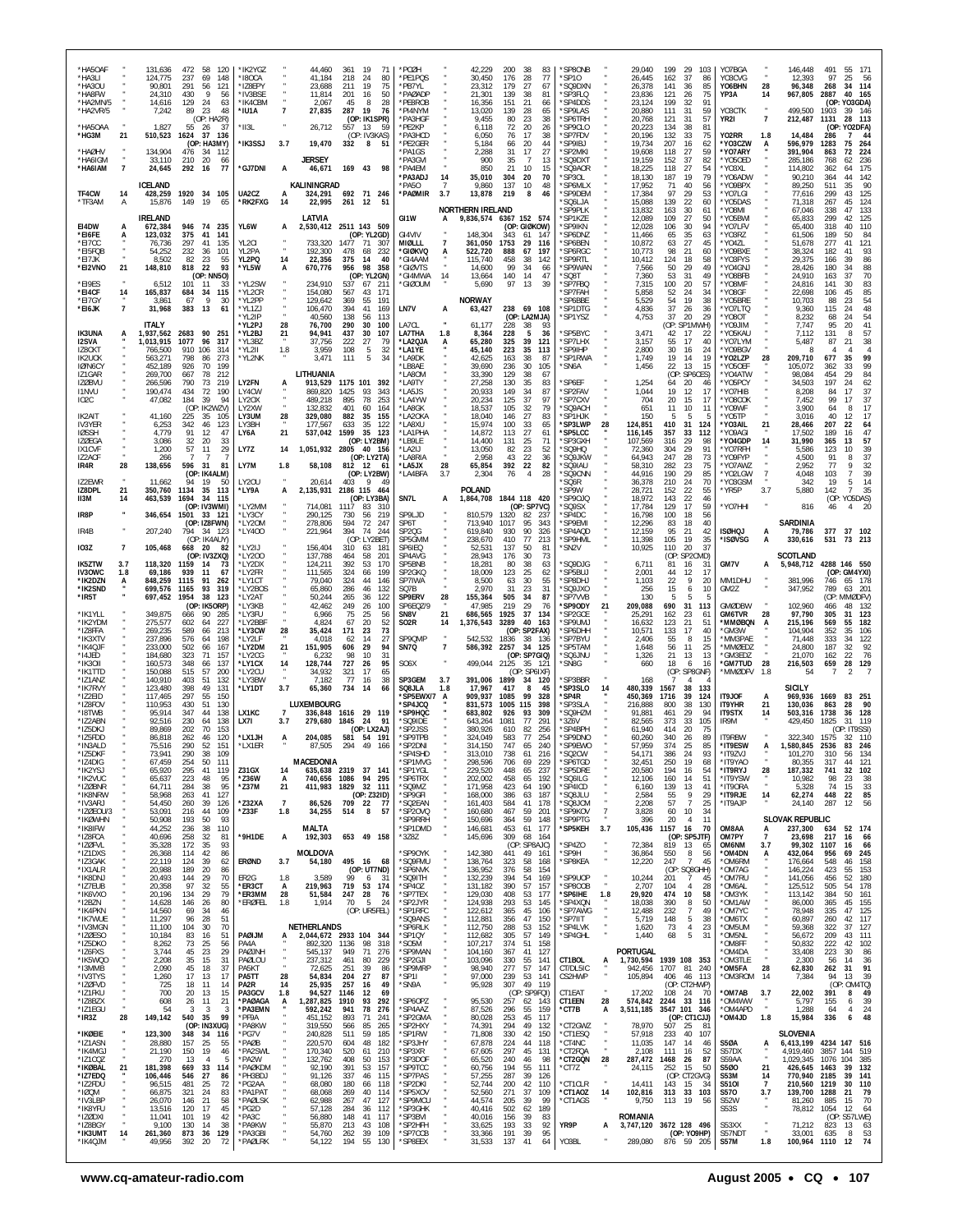| *S520T<br>*S57MTA                        |                      | 1,062,502 1288 103 303<br>377.136        | 851                      | 57                         | 159                       | *EC1AMC<br>*EA1MR                      | 14                    | 440<br>135,000                       | 22<br>14<br>6<br>844 22<br>86                                                | UT7NY<br>*UV1G                    |                | 11.300<br>1,011,560                    | 244<br>1759 90 328                                 | 7 43                    | KH6FI<br>KH6BK                           |                     | 393.108<br>161,040                                   | 858<br>270               | 69<br>95<br>83<br>161                         | ZX7U                                  | A                         | <b>BRAZIL</b><br>797,524                                                       |                       | 1012 79 234                                      |
|------------------------------------------|----------------------|------------------------------------------|--------------------------|----------------------------|---------------------------|----------------------------------------|-----------------------|--------------------------------------|------------------------------------------------------------------------------|-----------------------------------|----------------|----------------------------------------|----------------------------------------------------|-------------------------|------------------------------------------|---------------------|------------------------------------------------------|--------------------------|-----------------------------------------------|---------------------------------------|---------------------------|--------------------------------------------------------------------------------|-----------------------|--------------------------------------------------|
| *S57U<br>*S58RU<br>"S51DX<br>*S57J       | 28                   | 272,616<br>213,530<br>122.180<br>54,285  | 516<br>551<br>424<br>197 | 72<br>62<br>48<br>31       | 224<br>200<br>157<br>- 74 | *EA7TN<br>'FA1FJ<br>*EA1ASG            |                       | 99,830<br>80,464<br>67,628           | 502<br>- 29<br>105<br>(OP: EA1AK)<br>593<br>23<br>84<br>375<br>26<br>90      | 'UX4UA<br>*USØHZ<br>*US6IMA       |                | 488,325<br>379,148<br>276,573          | (OP: UT7GX)<br>783<br>90<br>831<br>66<br>604<br>69 | 293<br>242<br>220       | AH6JR<br>*KH6/WØCN A<br>*NH6YK<br>*АН6НН |                     | 184,860<br>253,539<br>40,341<br>27,234               | 916<br>646<br>149<br>123 | -28<br>51<br>60<br>83<br>46<br>67<br>42<br>47 | PY2KM<br>PT2ZEG<br>PY3PA              |                           | 624.160<br>504,441<br>402.975                                                  | 1196<br>1191<br>779   | (OP: PT7ZXU)<br>55 133<br>48<br>105<br>131<br>68 |
| *S55W<br>*S51FB                          | 21                   | 418,965<br>14,448                        | 1241<br>121              | 36<br>13                   | 119<br>(OP: S57IIO)<br>43 | "EA3CS<br><b>EA1GAR</b><br>"EA2AFE     |                       | 39,004<br>8,970<br>1,533             | 277<br>23<br>75<br>119<br>16<br>49<br>25<br>42<br>10                         | *UT8IT<br>*UW5U                   |                | 270,438<br>257,712                     | 725<br>60<br>729<br>64 209<br>(OP: UY2UA)          | 222                     | *NH7FY                                   | 21                  | 93,582<br><b>INDONESIA</b>                           | 558                      | -28<br>45                                     | PY2GA<br>PY5JO<br>PV2M                |                           | 368,188<br>327,660<br>299,488                                                  | 798<br>956<br>650     | 109<br>57<br>89<br>40<br>59<br>137               |
| *S58WW<br>*S50R<br>*S54A                 | 14<br>$\overline{7}$ | 331,344<br>281,820<br>80.154             | 1231<br>1089<br>482      | 32<br>34<br>24             | 112<br>120<br>98          | <b>FA3FBN</b><br>*EA3KT<br>'FA1FY      |                       | 132<br>18,720<br>9,072               | 11<br>-9<br>3<br>208<br>13<br>61<br>108<br>13<br>50                          | *UR6QS<br>*UR6MX<br>*US5EEK       |                | 220,096<br>199,789<br>176,934          | 555<br>66<br>475<br>56<br>526<br>64                | 238<br>185<br>158       | YB1AR<br>YB2DGR<br>YCØJDW/1              |                     | 273,632<br>96,250<br>93,984                          | 218<br>274               | 441 76 196<br>51<br>124<br>42<br>90           | PP5WG<br>PY2TO                        |                           | 156,420<br>72,776                                                              | 407<br>612            | (OP: PT2ADM)<br>54 104<br>19<br>25               |
| 'S53F<br>*S51NA<br>*S57WTT               | 3.7                  | 61,918<br>41,832<br>28,248               | 672<br>468<br>478        | 15<br>14<br>9              | 68<br>69<br>57            | *EA4WC<br><b>EA1ASC</b><br>*EA5AOM     |                       | 7,812<br>5,175<br>1,862              | 109<br>11<br>51<br>57<br>90<br>12<br>38<br>10<br>15                          | *UY5TE<br>*UY2UQ<br>*USØKW        |                | 141,975<br>139,590<br>123,966          | 440<br>52<br>431<br>61<br>453<br>52                | 173<br>174<br>161       | YB2EMK<br>YBØAJR                         |                     | 76,258<br>40,680                                     | 175<br>138               | 66<br>116<br>36<br>77<br>(OP: OK1JR)          | PY3MSS<br>ZV1R                        | 28                        | 13,936<br>1,390,940                                                            | 96<br>2892            | 27<br>40<br>36 134<br>(OP: IV3NVN)               |
| *S54W                                    | 1.8                  | 27,216<br><b>SPAIN</b>                   | 466                      | 8                          | 55                        | *EA2BLK<br>*EA5AFY<br>*EA5EOR          | 3.7                   | 720<br>20,790<br>11,977              | 29<br>$\mathcal{R}$<br>21<br>289<br>10<br>56<br>214<br>8<br>51               | *UT8EL<br>*UR4UGL<br>*UU7JN       |                | 55,845<br>54,285<br>49,138             | 293<br>31<br>287<br>38<br>186<br>48                | 122<br>127<br>110       | YC3OX<br>YBØAI<br>*YB5ZAP                | 3.7<br>A            | 29,103<br>1,242<br>236,316                           | 206<br>23<br>492         | - 34<br>55<br>11<br>16<br>63<br>125           | ZV5A<br>PY4ZN                         |                           | 1,006,264<br>166,808                                                           | 2404<br>697           | 33 118<br>(OP: N5ZO)<br>29 87                    |
| EA1AKS<br>EA3ELZ<br>EA7HY                | A                    | 1,320,732<br>1.319.073<br>773,120        | 1853<br>1443 107<br>1380 | - 99<br>74                 | 279<br>376<br>246         | <b>EA2AP</b><br>"EA1OA<br><b>EA7HE</b> |                       | 5,684<br>1,568<br>799                | 110<br>43<br>6<br>27<br>51<br>5<br>44<br>5<br>16                             | *UR3HC<br>*UT5UJY<br>*UR5HAC      |                | 49,136<br>42,120<br>41,600             | 175<br>53<br>230<br>32<br>177<br>38                | 95<br>98<br>62          | *YC9WZJ<br>*YB5QZ                        |                     | 217,664<br>189,538                                   | 573<br>364               | (OP: YD5JAU)<br>61<br>91<br>56<br>138         | PX5E<br>PY2NY                         | 21<br>14                  | 2,280,502<br>1,074,798 2216                                                    | 4058                  | 40 163<br>(OP: PP5JR)<br>39 135                  |
| EA3DUM<br>EA3CCN<br>EA1FBU               |                      | 691.385<br>246,477<br>246,330            | 1212<br>642<br>592       | 72<br>63<br>60             | 193<br>168<br>178         | SA5C                                   | A                     | <b>SWEDEN</b>                        | 1,814,140 1811 129 481                                                       | *UU5JTN<br>*US5ZF<br>*USØKF       |                | 20,584<br>12,350<br>10,875             | 33<br>158<br>28<br>100<br>114<br>22                | 91<br>67<br>53          | *YB5BO<br>*YBØWWW<br>*YB1BS              |                     | 182,700<br>170,145<br>144,840                        | 342<br>330<br>278        | 67<br>136<br>58<br>141<br>66<br>138           | PT5A<br>PY2DJ                         |                           | 958,906<br>298,620                                                             | 2107<br>(OP)<br>946   | 36<br>133<br>PY2EMC)<br>33<br>93                 |
| FA3KU<br>EA3NB<br>EA4BT                  | 21                   | 237.442<br>39,750<br>91,902              | 616<br>125<br>538        | 60<br>47<br>25             | 167<br>78<br>81           | SA4F                                   |                       |                                      | (OP: SM5CEU)<br>1,639,820 1852 117 413<br>(OP: SM4DHF)                       | *UTØFT<br>*UT1ZZ<br><b>UTØRM</b>  |                | 10,164<br>6,551<br>3,420               | 71<br>28<br>59<br>23<br>56<br>14                   | 56<br>40<br>43          | *YB2VTO<br>*YB7KNV<br>*YC3BDJ            | 21                  | 136,445<br>1,344<br>630,605                          | 336<br>23<br>1582        | 46<br>99<br>16<br>16<br>33<br>112             | PY77Y<br>*PY7EG<br>*PY2BRZ            | $\overline{7}$<br>A       | 163,944<br>503,113<br>283,004                                                  | 617<br>801<br>819     | 77<br>22<br>65<br>164<br>93<br>46                |
| ED7VG<br>EA4KR                           | 14                   | 39,055<br>996,672                        | 494<br>2705              | -24<br>40                  | 83<br>(OP: EAYVG)<br>152  | SM <sub>50</sub><br>SM7CQY             |                       | 1,294,025<br>819,456                 | 1514 117 382<br>(OP: SM5AOE)<br>1086<br>86<br>-298                           | *UW5RO<br>UR2MI<br>*UT3FM         | 28             | 3,344<br>1.936<br>68,432               | 53<br>11<br>44<br>13<br>317<br>29                  | 27<br>31<br>83          | *YB1ZJS<br>*YB2DX                        | 14                  | 24,320<br>298,044                                    | 156<br>843               | 29<br>-51<br>38<br>115                        | *PY3FBI<br>*PY3OL<br>*PY2MR           |                           | 209,212<br>179,928<br>148,925                                                  | 460<br>351<br>332     | 129<br>64<br>148<br>56<br>129<br>56              |
| FA3AKY<br>EA3ATM<br>EA7ATX               | 3.7                  | 413,244<br>77,940<br>29,799              | 1439<br>604<br>287       | 36<br>15<br>-13            | 120<br>75<br>64           | SM7BJW<br>SM3BIZ<br>SM6IQD             |                       | 242,824<br>205,020<br>143,514        | 418<br>71<br>168<br>425<br>73<br>233<br>378<br>179<br>59                     | US5WMS<br>*UT1IA<br>*UYØIR        |                | 28,576<br>10,332<br>5,453              | 26<br>166<br>86<br>20<br>105<br>11                 | 68<br>43<br>30          | *VKØDX                                   | A                   | MACQUARIE ISL.<br>1,350                              |                          | 22 13 12<br>(OP: VK4LL)                       | *PY7GK<br>*PP7ZZ<br>*PP5ZP            |                           | 129,724<br>120,575<br>110,160                                                  | 324<br>289<br>299     | 109<br>55<br>51<br>124<br>58<br>104              |
| EA5JK<br>EA1DDO<br>*EA7RM                | 1.8<br>A             | 12,395<br>6,615<br>2,961,569             | 202<br>110<br>2477 115   | 10                         | 57<br>38<br>442           | SM6FJY<br>SMØM                         |                       | 87,629<br>80,028                     | 301<br>57<br>161<br>360<br>46<br>-125<br>(OP: SMØMUK)                        | *UX8IR<br>*UR5KAT<br>*UXØIB       | 21             | 1,224<br>364<br>334,126                | 29<br>$\overline{7}$<br>44<br>-8<br>1152<br>39     | 17<br>18<br>142         | ZL1V                                     |                     | <b>NEW ZEALAND</b><br>2,077,740 1778 127 293         |                          |                                               | *PY7VI<br>*PW800<br>*PY2APQ           |                           | 79,647<br>59,381<br>57,828                                                     | 226<br>273<br>241     | 92<br>47<br>81<br>38<br>87<br>48                 |
| *EA3GHZ<br>*EA1WS<br>*EA3NW              |                      | 1,475,581<br>1,462,107<br>772,647        | 1537 105<br>2025<br>927  | 76<br>88                   | 358<br>263<br>233         | SK3A<br>SM3B                           |                       | 72,488<br>35,511                     | 271<br>43 121<br>(OP: SM3IKQ)<br>137<br>45<br>-88                            | *US3WD<br>*UZ5U                   | 14             | 28,809<br>334,695                      | 25<br>183<br>38<br>1271<br>(OP: UT4UO)             | 74<br>121               | ZL3TE<br>ZL1ANH                          |                     | 1,634,472<br>293,237                                 | 495                      | (OP: ZL1CT)<br>1855 114 215<br>-92<br>165     | *PY3ML<br>*PP5VB<br>*PY2NB            |                           | 52,688<br>36,600<br>33,904                                                     | 185<br>135<br>142     | 60<br>88<br>85<br>35<br>33<br>71                 |
| *EA3KN<br>*EA1APV<br>*FA7IA              |                      | 726,102<br>677,376<br>570,917            | 916<br>845<br>979        | 86<br>93<br>75             | 291<br>291<br>242         | SM2YIZ<br>SM1TDF                       |                       | 19,910<br>1,517                      | (OP: SMØCPM)<br>158<br>-24<br>86<br>24<br>23<br>-18                          | US7IGF<br>*UR6IJ<br>*UR80R        |                | 316,709<br>217,994<br>82,375           | 1192<br>38<br>907<br>37<br>413<br>28               | 125<br>124<br>97        | ZL2MF<br>ZL2AJ<br>*ZL3DW                 | A                   | 235.016<br>97,475<br>17,360                          | 387<br>223<br>86         | 82<br>150<br>109<br>66<br>33<br>47            | *PY5IP<br>*PY2IQ<br>*PY3PAC           |                           | 18,708<br>9,680<br>7,849                                                       | 101<br>79<br>75       | 55<br>29<br>46<br>34<br>14                       |
| *EA3OR<br>*EA1OT<br>*EA3AKA              |                      | 486,108<br>471,295<br>465,740            | 767<br>1067<br>965       | 85<br>59<br>66             | 293<br>150<br>226         | <b>7S5S</b><br><b>SLØW</b>             | 28<br>21              | 55,890<br>478,780                    | 230<br>26<br>89<br>(OP: SM5CSS)<br>1219<br>37 148                            | *UR5WDQ<br>*UT4MW<br>*UU4JKY      | 3.7            | 33,024<br>10,858<br>39,420             | 352<br>17<br>104<br>15<br>539<br>11                | 69<br>46<br>62          | *ZL3GA<br>*713AB<br>*ZL1CDX              | 28                  | 16,472<br>8,432<br>15,763                            | 87<br>62<br>177          | 32<br>39<br>25<br>37<br>15<br>22              | *PY6KY<br>*PR7AYE<br>*PY3AJB          |                           | 7,384<br>4,680<br>2,828                                                        | 117<br>38<br>85       | $33$<br>$32$<br>$32$<br>20<br>13<br>32<br>25     |
| *EA1BLI<br>*EA5ASF<br>*EA1HV             |                      | 436,500<br>412,764<br>409,838            | 952<br>742<br>1092       | 65<br>71<br>63             | 160<br>247<br>223         | SM6X                                   |                       | 161,920                              | (OP: SMØAJU)<br>680<br>30<br>(OP: SM6CLU)                                    | *UT8I N<br>*UZ5UA<br>*UT3NK       | 1.8            | 16,240<br>15,675<br>3,256              | 261<br>8<br>261<br>9<br>$\overline{4}$<br>96       | 48<br>46<br>33          | *ZL2DZ                                   | 14                  | 40,480<br><b>NORTHERN MARIANAS</b>                   | 169                      | 26<br>62                                      | *PY2KGB<br>*PY8AZT<br>*PY2SBY         | 28                        | 1,612<br>656<br>597,600                                                        | 25<br>15<br>1542      | 20<br>6<br>117<br>33                             |
| *EA3AGB<br>*EA7AA<br>*EA3NP              |                      | 377,264<br>328,986<br>311,696            | 599<br>750<br>728        | 80<br>70<br>57             | 224<br>-224<br>185        | <b>SMØKV</b><br>SMØW                   | 14                    | 87,465<br>493,142                    | 379<br>33 113<br>1722<br>38 131<br>(OP: SMØWKA)                              | GW4BLE<br>GW3JXN                  | A              | <b>WALES</b><br>6,535,274<br>1,718,896 | 4639 133<br>2096 102                               | 468<br>322              | WHØV<br>WHØE<br>WHØK                     | A<br>21<br>14       | 462,796<br>73,458<br>10,416                          | 743<br>422<br>90         | 80 156<br>-24<br>42<br>20<br>28               | *PP5MQ<br>*PY2BT<br>*PU2TES           |                           | 353,232<br>196,240<br>87,009                                                   | 1343<br>777<br>348    | 23<br>76<br>28<br>82<br>73<br>24                 |
| *EA1JO<br>*EA1CS<br>*EA1CJH              |                      | 306,320<br>297,388<br>292,940            | 621<br>732<br>490        | 66<br>66<br>66             | 214<br>200<br>236         | 7S5C<br>SA5W                           | 7                     | 28,623<br>173,156                    | 222<br>-22<br>-65<br>(OP: SM5CBM)<br>984<br>33 113                           | GW4WXM<br>GW3NJW<br>GW5NF         | 28             | 606,101<br>23,985<br>45,540            | 79<br>1601<br>96<br>32<br>252<br>23                | 274<br>85<br>76         | DU7MHA                                   |                     | <b>PHILIPPINES</b><br>368,900                        | 619 87                   | - 151                                         | *PY2RDM<br>*PP5FMM<br>*PY5DC          |                           | 16,926<br>6,970<br>6.440                                                       | 182<br>70<br>51       | 18<br>44<br>25<br>16<br>37<br>19                 |
| *EA2BNU<br>*EA7TG<br>*EA1CP              |                      | 284,138<br>269,169<br>258,951            | 582<br>580<br>595        | 65<br>71<br>54             | 209<br>178<br>155         | 7S2E                                   | 3.7                   | 95,445                               | (OP: SM5AQD)<br>831<br>21<br>80<br>(OP: SM2DMU)                              | *MWØYDX<br>*GW3YVC<br>*GW3INW     | A<br>28        | 122,794<br>20,176<br>20,513            | 344<br>47<br>122<br>32<br>149<br>17                | 132<br>72<br>56         | *DU1BP<br>*PAØCYW/DU2<br>*4F1MEU         |                     | 549,584<br>А<br>78,706<br>21<br>115,267              | 1021<br>248<br>598       | 77<br>119<br>35<br>83<br>25<br>48             | *PY2DU<br>*PY2RH<br>*PY1CMT           |                           | 5,916<br>4,181<br>2.508                                                        | 77<br>60<br>58        | 39<br>12<br>28<br>9<br>20<br>13                  |
| *EA7EWX<br>*EA3EYD<br>*EA1AUM<br>*EA2BXV |                      | 258,912<br>237,820<br>217,770<br>214,564 | 605<br>458<br>460<br>490 | 60<br>64<br>60<br>58       | 188<br>189<br>195<br>136  | SM6DOI<br>'SM6D<br>SMØMPV/Ø            | 1.8<br>A              | 67,464<br>775,873<br>332,046         | 918<br>10<br>- 62<br>90 319<br>1076<br>(OP: SM6DER)<br>468<br>80<br>- 307    | *MW5HOC                           | $\overline{7}$ | 23,877<br>YUGOSLAVIA                   | 315<br>-11                                         | 52                      | *DU4JT                                   |                     | 6,910<br><b>WESTERN KIRIBATI</b>                     | 70                       | 15<br>50                                      | *PY3APY<br>*PY2PK<br>*PY5LM<br>*PY20P |                           | 1,156<br>934<br>912<br>560                                                     | 35<br>22<br>36        | 8<br>15<br>13<br>8<br>8                          |
| *EA1TI<br>*EA3NA<br>*EA1AJV              |                      | 196,794<br>154,696<br>149,460            | 414<br>334<br>498        | 67<br>65<br>47             | 194<br>179<br>94          | 'SAØQ<br>SM5YMT                        |                       | 161,986<br>124,250                   | 625<br>37<br>162<br>(OP: SMØOGQ)<br>373<br>54<br>196                         | YT1BB<br>YT7Z                     | 21             | 655,140                                | 675,078 2213 39 138<br>1971 39 140<br>(OP: YU7EU)  |                         | *T3ØT                                    | A                   | 981,396 1614 92 142                                  |                          | (OP: K7ZZ)                                    | *PY5TJ<br>*PS8SP<br>*ZX2B             | 21                        | 360<br>99<br>922,194                                                           | 15<br>18<br>6<br>1774 | 12<br>37<br>145                                  |
| *EA3TA<br>*EA4EJR<br>*EA3ALV             |                      | 122,899<br>122,558<br>109,687            | 367<br>308<br>271        | 46<br>55<br>69             | 135<br>178<br>182         | 'SM4W<br>'SMØFM                        |                       | 110,240<br>60,550                    | 49<br>159<br>386<br>(OP: SM4WGB)<br>183<br>48<br>125                         | YZ3A<br>YZ9A                      | 14             | 799,520                                | 1,220,138 3197 40 166<br>(OP: YT6A)<br>2444<br>40  | 150                     | EM1HO                                    |                     | SOUTH AMERICA<br>ANTARCTICA<br>1,294,074 1564 87 219 |                          |                                               | *PY2NA<br>*ZV5E                       |                           | 277,760<br>105,369                                                             | 826<br>454            | (OP: PY2MNL)<br>29<br>95<br>25<br>68             |
| *EA5GFK<br>*EA7FIQ<br>*EA2CNU            |                      | 92,610<br>92,050<br>80,290               | 298<br>315<br>254        | 48<br>49<br>49             | 87<br>126<br>106          | SM5ARL<br>'SM7XFD<br><b>SM6UO</b>      |                       | 49,403<br>43,792<br>26,676           | 135<br>47<br>80<br>156<br>-54<br>107<br>194<br>24<br>93                      | YT7A<br><b>YTØA</b>               | $\overline{7}$ | 590,975<br>576,345                     | 2242<br>37<br>(OP: 4N7DW)<br>2119<br>-34           | 138<br>-131             |                                          |                     | ARGENTINA                                            |                          | (OP: UX2HO)                                   | *PT2ND<br>*PS8NF                      | 14                        | 30,250<br>139,279                                                              | 206<br>633            | (OP: PP5KE)<br>35<br>20<br>76<br>25              |
| *EA1JW<br>*EA3GEO<br>*EA7EYQ             |                      | 78,765<br>74,390<br>70,824               | 199<br>288<br>242        | 59<br>46<br>44             | 118<br>127<br>112         | '8SØW<br>SM7CWI                        |                       | 20,416<br>16,376                     | 103<br>31<br>85<br>(OP: SMØNJO)<br>100<br>31<br>58                           | *YU7KW<br>*YU1BN                  | A              | 803,790<br>177,620                     | (OP: YU1EW)<br>1021<br>94<br>585<br>50             | -296<br>164             | LTØH<br>LQ5H                             |                     | 5,221,421 4329 112 337<br>1,704,040 2807 78 182      |                          | (OP: LU3HY)                                   | *PR7FMT<br>*PY2ZR<br>*PT2OP           |                           | 103,518<br>21,378<br>15,410                                                    | 604<br>212<br>112     | 48<br>23<br>26<br>16<br>19<br>48                 |
| *EA3AM<br>*EA1GY<br>*FA1AHA              |                      | 64,980<br>61,908<br>55,695               | 251<br>246<br>209        | 49<br>49<br>43             | 122<br>105<br>98          | 'SM5AQI<br>*SM7XXK<br>'SM3LIV          |                       | 14,697<br>12,954<br>9,272            | 75<br>32<br>85<br>90<br>39<br>63<br>99<br>19<br>57                           | *YT8ØAT<br>*YU1CC<br>*4N1N        | 28             | 133,848<br>95,142<br>203,680           | 390<br>47<br>311<br>52<br>688<br>-34               | 122<br>150<br>118       | LT1D                                     |                     | 1,669,440 2210 87 195                                |                          | (OP: LU3HS)<br>(OP: LU4DJC)                   | *PV8DX<br>*PR7AF<br>*PS8ET            |                           | 22,032<br>21,608<br>1,537                                                      | 152<br>132<br>20      | 15<br>39<br>16<br>58<br>20<br>9                  |
| *EA4NP<br>*EA3FCQ<br>*EA1GL              |                      | 53,204<br>50,778<br>50,544               | 137<br>306<br>169        | 69<br>-24<br>56            | 119<br>54<br>88           | 'SM6WET<br>'SM6OUB<br>'SM1WXC          |                       | 8.624<br>798<br>125                  | 58<br>30<br>47<br>9<br>17<br>-12<br>14<br>11<br>14                           | *YU1IG<br>*YU1FI                  |                | 159,305<br>149,640                     | (OP: 4N1JA)<br>611<br>36<br>594<br>-34             | 115<br>111              | AY20<br>LU3MAM                           |                     | 622.840 1002 67 163<br>65,728                        | 474                      | (OP: LU2OF)<br>17<br>-35                      | *PY3MHZ                               |                           |                                                                                | $\mathbf{1}$          | $\mathbf{1}$<br>(OP: PY3MM)                      |
| *EA1BT<br>*EA3EAN<br>*EA2AVM             |                      | 49,737<br>34,734<br>31.809               | 308<br>198<br>174        | 34<br>18<br>27             | 112<br>92<br>42           | 'SM6XFX<br>*8S7A                       | 21                    | 10<br>240,425                        | 4<br>Δ<br>34<br>948<br>129<br>(OP: SM7CRW)                                   | *YU1HH<br>*YU7KM<br>*YU7ZZ        | 14             | 77,280<br>42,235<br>323,850            | 469<br>25<br>268<br>21<br>1576<br>34<br>37         | 95<br>73<br>116<br>134  | LU1HF<br>LU6ETB<br>LU9FDG                | 28                  | 2,060,856<br>1,902,470<br>985,460                    | 4532<br>3487<br>2711     | 137<br>-37<br>36<br>154<br>31<br>109          | CE4PBB<br>CE6DFY                      | A<br>28                   | CHILE<br>3,220,915<br>41,412                                                   | 288                   | 3378 102 253<br>18<br>40                         |
| *EA5EVC<br>*EA5ETP<br>*EA3FHP            |                      | 30,457<br>25,474<br>23,354               | 175<br>140<br>177        | 40<br>24<br>28             | 93<br>70<br>86            | *SM4JSF<br>*7S7V                       | 14                    | 2,376<br>251,400                     | 30<br>15<br>-21<br>1012 34 116<br>(OP: T94BO)                                | *YZ1V<br>YT1VP                    |                | 288,306<br>46,656                      | 1230<br>(OP: 4N1NN)<br>338<br>-19                  | -89                     | LU9MBY<br>LU6MA<br>LU2DKT                | 3.7                 | 731,952<br>93.702<br>3,400                           | 2305<br>570<br>43        | 28<br>-89<br>-20<br>16<br>- 24                | CE4B<br><b>CE6SAX</b>                 | 21<br>14                  | 172,551<br>53,788                                                              | 720<br>304            | 78<br>24<br>(OP: CE4ETZ)<br>22<br>46             |
| *EA4TX<br>*EA1CRL<br>*EA7GXW             |                      | 22,372<br>19,864<br>15,820               | 107<br>151<br>124        | 34<br>31<br>24             | 60<br>73<br>46            | 'SMØGYX<br>'SM4HEJ<br>*SMØWKA 3.7      | $\overline{7}$        | 50,882<br>550<br>272                 | 388<br>-26<br>-77<br>27<br>5<br>20<br>17<br>$\overline{4}$<br>13             | *YZ1EW<br>*YT2T<br>*4NØB          | 3.7            | 59,128<br>29,304<br>23,625             | 764<br>10<br>438<br>10<br>(OP: 4N1JA)<br>389 10    | 66<br>62                | *LU2EE<br>*LU1HLH                        | А                   | 1,446,700<br>1,332,779                               | 1578                     | 1603 96 244<br>(OP: LU3DR)<br>94 235          | *CE4MLN<br>*CE1RQB<br>*CE2SQE         | А                         | 253,440<br>225,750<br>1,204                                                    | 559<br>642<br>20      | 122<br>58<br>55<br>120<br>11<br>17               |
| *EA2AGV<br>*EC1DXW<br>*EA5GJT            |                      | 10,615<br>9,000<br>7,968                 | 99<br>103<br>66          | 18<br>17<br>25             | 37<br>55<br>58            | <b>HB9CPS</b>                          | A                     | SWITZERLAND<br>121,644               | 429 47 139                                                                   | *YU1RA                            | 1.8            | 9,048                                  | (OP: 4N1KW)<br>165<br>5 47                         | - 53                    | *LU7DR<br>*LR1F                          |                     | 492,651<br>363,120                                   | 659                      | 954 57 144<br>67 137<br>(OP: LU5FD)           | *XQ4EM<br>*XQ4ZW<br>*XQ5CIE           | 28                        | 276,328<br>225,700<br>53,777                                                   | 933<br>822<br>315     | 79<br>25<br>76<br>24<br>54<br>21                 |
| *EA4AWM<br>*EA3BAK<br>*EA4JJ             |                      | 6,675<br>6,534<br>6,300                  | 60<br>114<br>74          | 27<br>30<br>23             | 48<br>69<br>61            | <b>HB9ACA</b><br>*HB9AAP<br>*HB9AWS    | 28<br>А               | 211,692<br>263,190<br>243,930        | 680<br>34 104<br>547<br>62<br>-221<br>598<br>67<br>215                       |                                   |                | OCEANIA<br><b>AUSTRALIA</b>            |                                                    |                         | *L2ØE<br>*LT5Y                           |                     | 254,272<br>154,778                                   |                          | 682 49 88<br>(OP: LU5EVK)<br>364 65 119       | <b>HK4SAN</b>                         | A                         | COLOMBIA<br>138,308                                                            | 361                   | 44<br>98                                         |
| *EA1DFP<br>*EA1WX<br>*EC1IGZ             |                      | 5,662<br>5,338<br>3,816                  | 42<br>67<br>65           | 19<br>11<br>15             | 45<br>23<br>38            | *HB9HQX                                |                       | 15,035<br>UKRAINE                    | 146<br>- 21<br>76                                                            | VK3TZ<br>VK6KK<br>VK7GN           | A              | 732,424<br>218,424                     | 2,269,541 2063 119 290<br>947<br>88<br>356<br>76   | 199<br>152              | *LR1A                                    |                     | 142,978                                              | 473 48                   | (OP: LU1YU)<br>-86<br>(OP: LU1AS)             | HK1XX<br>HK1.JMF<br>*НКЗЈЈН           | 14<br>$\overline{7}$<br>А | 1,520,225<br>216,558<br>2,776,950 2997                                         | 3321<br>802           | 36<br>139<br>83<br>23<br>81 249                  |
| *EA5FWW<br>*EA3DL<br>*EA2CHL             |                      | 2,905<br>2,902<br>2,613                  | 29<br>38<br>129          | 16<br>16<br>17             | 19<br>28<br>40            | US5II<br>UT6EE<br>UR5ZLK               | A                     | 593,090<br>436,260<br>343,308        | 856 105<br>362<br>645<br>96<br>303<br>658<br>86<br>280                       | VK1JDX<br>VK4UC<br>VK6LW<br>VK20F | 21<br>14<br>7  | 1,050<br>244,416<br>702,400            | 20<br>13<br>31<br>666<br>1634<br>36<br>93          | 12<br>103<br>124        | *LU1ARV<br>*LU7DUE<br>*LU5EML            | 28                  | 81,345<br>6,175<br>693,986                           | 232 53<br>50<br>1886 29  | 92<br>30<br>35<br>105                         | *HK3SGP<br>*HK3JFF<br>*HK6IUI         |                           | 299,150<br>111,512<br>4,898                                                    | 393<br>227<br>86      | 231<br>79<br>68<br>144<br>37<br>25               |
| *EA7BBB<br>*EA7CA<br>*EC7ACV             |                      | 2,408<br>2,346<br>798                    | 58<br>42<br>17           | 16<br>15<br>9<br>8         | 40<br>36<br>10            | UT6IS<br>UR4IXM<br>UT7MD               |                       | 305,784<br>112,651                   | 920<br>59<br>215<br>389<br>53<br>- 156<br>(OP: US6IPD)                       | VK6DXI<br>*VK4AN<br>*VK3DBQ       | 3.7<br>А       | 3,042<br>17,264<br>160,380<br>112,254  | 16<br>162<br>22<br>280<br>70<br>297<br>54          | -24<br>30<br>150<br>105 | *L44DX<br>*LU3HIP                        |                     | 653,568<br>643,236                                   | 1894<br>1746 29          | 29<br>99<br>(OP: LW1DTZ)<br>103               | *HC2GT                                | А                         | <b>ECUADOR</b><br>293,421                                                      |                       | 868 42 99                                        |
| *EC5ACZ<br>*EA3FM<br>*EA7FTR<br>*EA7HBP  | 28                   | 264<br>10<br>569.736 1754<br>330,518     | 24<br>6<br>1555          | $\overline{4}$<br>35<br>29 | 16<br>6<br>129<br>89      | UT7EF<br>UX3HA<br>UR5ZMK               |                       | 95,872<br>81,315<br>81,239<br>78,144 | 235<br>158<br>56<br>295<br>47<br>148<br>375<br>39<br>151<br>267<br>42<br>106 | *VK8AV<br>*VK4DX<br>*VK6NU        |                | 105,468<br>97,383<br>97,300            | 72<br>211<br>268<br>52<br>223<br>66                | 132<br>91<br>109        | *LU9DAG<br>*LU6HPF<br>*LR4E              |                     | 400,432<br>389,844 1472<br>294,026 1046 30           | 1344                     | 28<br>-88<br>26<br>76<br>83<br>(OP: LW4EU)    | *HC1JQ<br>*PJ4J                       | 21                        | 1,134,045 2425<br>NETHERLANDS ANTILLES<br>8,759,204 5837 119 404               |                       | 33 132                                           |
| *EA1YB<br>*EA4UV<br>*EA1CCM              |                      | 172,264<br>58,800                        | 614<br>255               | 27<br>27                   | 95<br>93<br>60            | <b>UXØKN</b><br><b>USØLW</b>           |                       | 66,105<br>29,928                     | 137<br>162<br>58<br>174<br>26<br>61<br>47                                    | *VK4XES<br>*VK3AVV<br>*VK3YB      |                | 41,184<br>13,968<br>2,226              | 37<br>94<br>81<br>27<br>21<br>36                   | 68<br>45<br>21          | *LW7DUC<br>*LW1HDJ<br>*LU8EOT            |                     | 240,065<br>208,575<br>187,264                        | 965<br>818               | 22<br>73<br>23<br>80<br>27                    |                                       | A                         | PARAGUAY                                                                       |                       | (OP: T93M)                                       |
| *EA2RU<br>*EA7GV<br>*EA5WX               |                      | 43,173<br>42,720<br>37,689<br>19,959     | 296<br>216<br>366<br>126 | -21<br>21<br>14<br>17      | 68<br>37<br>42            | US1MM<br>UT2UB<br>US5D                 | 28                    | 11,421<br>11,305<br>367,748          | 66<br>34<br>104<br>30<br>65<br>997<br>38 140<br>(OP: UT7DX)                  | *VK4NEF<br>*VK7VH                 | 28<br>14       | 71,484<br>70,896                       | 367<br>20<br>241<br>30                             | 49<br>82                | *LU6FOV<br>*LU8EU<br>*LU1IBL             |                     | 183,356<br>40,077<br>336                             | 647<br>757<br>299<br>10  | 85<br>24<br>68<br>20<br>41                    | ZPØR<br>*ZP5MAL<br>6                  | А<br>21                   | 2,175,000 2821 94 254                                                          |                       | (OP: ZP5AZL)                                     |
| *EA7FRX<br>*EA5DIT<br>*EA5KW             |                      | 15,906<br>8,360<br>1,274                 | 124<br>63<br>20          | 19<br>25<br>-9             | 47<br>38<br>17            | UT7QL<br>UV5U                          |                       | 125,775<br>95,932                    | 607 32<br>-97<br>450<br>26<br>90<br>(OP: UX1UA)                              | VK9XD                             | A              | CHRISTMAS ISL.                         | 2,907,581 2697 115 294<br>(OP: VK2CZ)              |                         | *LR7F<br>*LR1J                           | 21                  | 538,800<br>20,559                                    | 207 23                   | 6<br>1405 35 115<br>(OP: LU7FJ)<br>-66        | 9Y4NZ                                 | 28                        | 1,075,235 2791 36 119<br><b>TRINIDAD &amp; TOBAGO</b><br>1,215,643 3157 32 111 |                       |                                                  |
| *EA7DHP<br>*EA1BIM<br>*FA7HF             | 21                   | 155,702<br>141,605<br>132,470            | 750<br>630<br>541        | 27<br>27<br>28             | 100<br>100<br>102         | <b>UYØZG</b><br>UT4ZG<br>E030          |                       | 34.144<br>11,664<br>297              | 218<br>27<br>- 70<br>139<br>20<br>52<br>11<br>$\overline{4}$<br>5            | 9M6US                             | A              | <b>EAST MALAYSIA</b><br>341,297        | 596 81 128                                         |                         | *LU2BA<br>*I U5MT                        | 14                  | 221,030<br>20,294                                    | 135                      | (OP: LU7JA)<br>578 34 121<br>25<br>48         | CX4VA                                 | A                         | URUGUAY<br>17,484                                                              | 148                   | 18<br>- 29                                       |
| *EC1DQK<br>*EA7CWA<br>*EA7KJ             |                      | 110,200<br>97,722<br>50,482              | 833<br>588<br>395        | 26<br>25<br>16             | 90<br>97<br>70            | UV8M                                   | 21                    | 409,032                              | (OP: UR3QCW)<br>1564 38 133<br>(OP: UX3MR)                                   | 9M8YY                             | 14             | 336,690                                | 818 35 110<br>(OP: JR3WXA)                         |                         | *LU3VD                                   | 3.7                 | 247<br>ARUBA                                         | 29                       | 5                                             | 8<br>CX7BY<br>CX5BW<br>*CX9AU         | 21<br>-7<br>A             | 515,928 1125<br>223,012<br>941,725                                             | 901<br>1319           | 36<br>130<br>95<br>32<br>191<br>80               |
| *EC7AKV<br>*EA7ANM<br>*EC2AH             |                      | 24,596<br>18,240<br>9,685                | 197<br>276<br>92         | 20<br>11<br>-17            | 66<br>46<br>48            | <b>URØUL</b><br>UT4EK<br>UY30W         | 14                    | 153,042<br>76,440<br>3,978           | 637 33 105<br>535<br>23<br>82<br>108<br>10<br>41                             | V6A                               | A              | FEDERATED REP. OF MICRONESIA           | 1,562,088 1933 104 187<br>(OP: JA7HMZ)             |                         | <b>P49Y</b><br><b>P43P</b>               | А<br>$\overline{7}$ | 10,149,492 6683 127 415<br>603,000 1721 25 100       |                          | (OP: AE6Y)                                    | *CX7ACH<br>*CX1AV<br>*CX4DX           | 28                        | 373,434 1275<br>285,603<br>283,015                                             | 975<br>976            | 24<br>85<br>85<br>-26<br>81<br>26                |
| *EC3PL<br>*EC3ACH<br>*EC2AWD             |                      | 9,280<br>8,788<br>3,208                  | 114<br>120<br>58         | 14<br>12<br>11             | 44<br>40<br>28            | UT5UML<br>UT3UA<br>EO6F                | $\overline{7}$<br>3.7 | 12,932<br>153,104<br>146,744         | 161<br>13<br>48<br>88<br>1059<br>-24<br>21<br>1254<br>83                     | KH <sub>2</sub> X<br>KG6DX        | A<br>28        | GUAM<br>102,273                        | 204 82 137<br>671,976 1846 37                      | 99                      | *P43E                                    | 14                  | 923,494 2230 28 115<br><b>BOLIVIA</b>                |                          |                                               | *CX2IC                                |                           | 3,213<br>VENEZUELA                                                             | 80                    | 17<br>34                                         |
| *EC7DDZ<br>*EC3CFO<br>*EC4AEW            |                      | 2,684<br>2,111<br>624                    | 55<br>42<br>17           | 13<br>16<br>11             | 31<br>24<br>13            | US2WU<br>UT3SA                         | 1.8                   | 31,132<br>36,300                     | (OP: UXØFF)<br>375 16<br>- 70<br>552<br>- 9<br>57                            | KH6GMP                            | А              | HAWAII                                 | 855,225 1707 74 101                                |                         | CP6UA<br>*CP6XE<br>*CP1FF                | А<br>A              | 704,140<br>1,272,765 1787<br>7,812                   | 1540<br>122              | 63 155<br>-86<br>235<br>45<br>81              | YV50HW<br>YW5NN                       | А                         | 1,249,166 1804 90 184<br>856,055                                               |                       | 1012 83 230<br>(OP: YV5NWG)                      |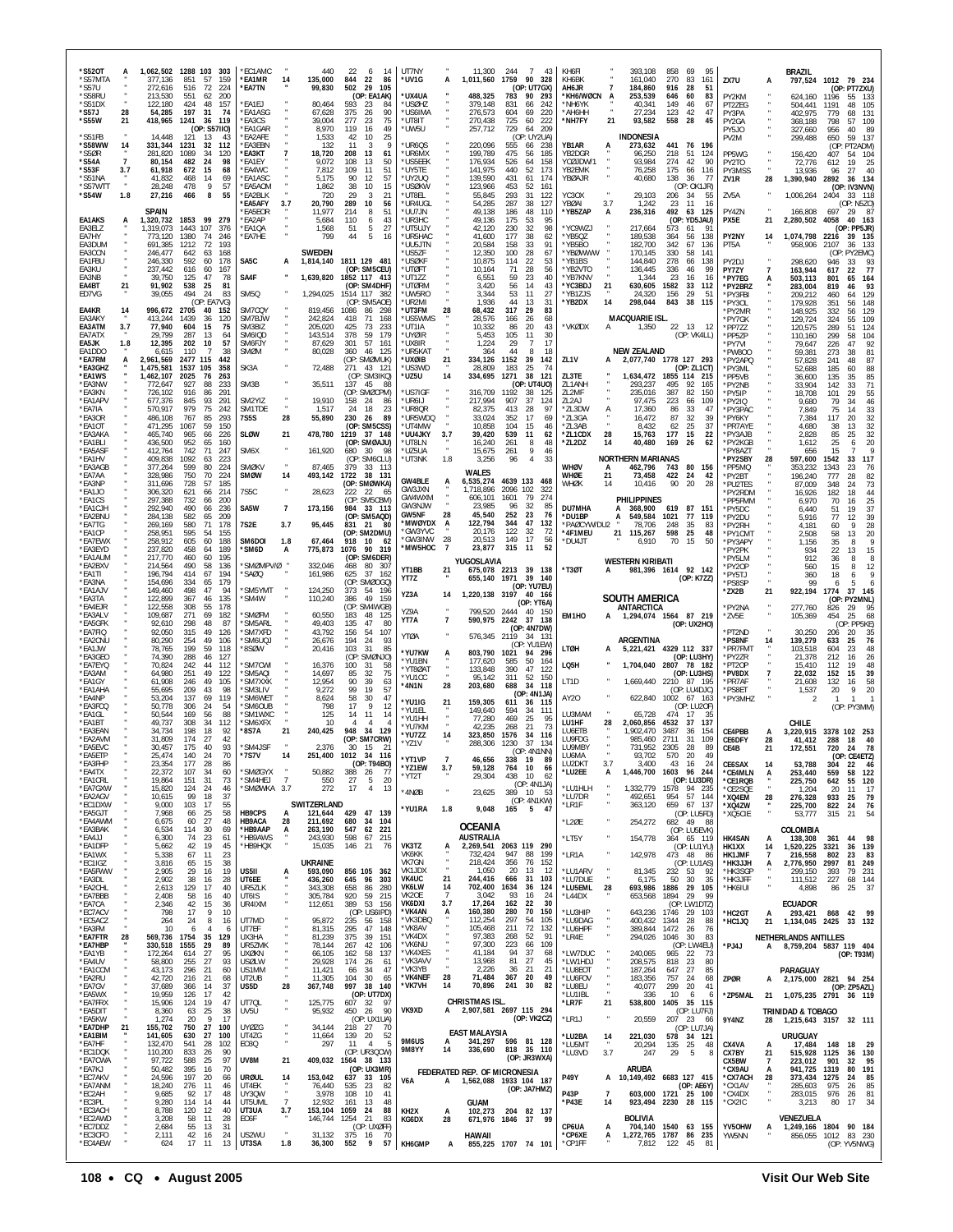| YV4DDK<br>4M5DX<br>YV5LMW<br>YV2IF                | 14<br>3.7<br>1.8 | 178,020<br>304,494<br>80,238<br>2,586    | 506 32<br>97<br>1313<br>25<br>89<br>(OP: YV5SSB)<br>397<br>- 18<br>68<br>38<br>8<br>25  | YU1LM<br>7N4WPY<br>EC8AUA<br><b>JR1NKN</b><br>EA5ON      |                                                          | 49,640<br>353<br>-22<br>44,946<br>194<br>32<br>40,296<br>196<br>22<br>39,825<br>223<br>23<br>21,996<br>17<br>176 | N <sub>2</sub> KPB<br>63<br>KM20<br>67<br>70<br>AA2GF<br>N <sub>2</sub> CK<br>52<br>61<br>K <sub>2</sub> SX |            | 258,876<br>251,685<br>250,749<br>244.458<br>210,740 | 482<br>375<br>444<br>381<br>388              | 75 249<br>68<br>187<br>66<br>185<br>70<br>173<br>60<br>197 | WA1PMA/7<br>WG7Y<br>W4ZE/7<br>N7JB<br>W7VV          | 14                   | 32,841<br>20,544<br>11,730<br>504<br>143,792                       | 102<br>86<br>68<br>10<br>358               | 48<br>75<br>47<br>60<br>17<br>52<br><b>Q</b><br><b>Q</b><br>34 118 | UN4PG<br>EY8CQ<br>EY8AW                    | 28                    | KAZAKHSTAN<br>62,316<br><b>TAJIKISTAN</b><br>13.440<br>13,216 | 65<br>195                  | 270 29 79<br>44<br>24                                                              |
|---------------------------------------------------|------------------|------------------------------------------|-----------------------------------------------------------------------------------------|----------------------------------------------------------|----------------------------------------------------------|------------------------------------------------------------------------------------------------------------------|-------------------------------------------------------------------------------------------------------------|------------|-----------------------------------------------------|----------------------------------------------|------------------------------------------------------------|-----------------------------------------------------|----------------------|--------------------------------------------------------------------|--------------------------------------------|--------------------------------------------------------------------|--------------------------------------------|-----------------------|---------------------------------------------------------------|----------------------------|------------------------------------------------------------------------------------|
| *4M5T<br>*YY5JRU<br>*YY5AFQ                       | А                | 895,404<br>138,757<br>20,592             | 1047<br>86<br>-246<br>(OP: YV5JBI)<br>531<br>40<br>69<br>133<br>28<br>71                | V44/EW1AR<br>OK1AIJ<br>RA3XFV                            | 14,750                                                   | 14<br>15,708<br>117<br>(OP: NC2N)<br>154<br>16<br>6,264<br>111<br>8                                              | 37<br>WF <sub>2</sub> B<br>K300<br>43<br>K3WW<br>28                                                         |            | 115,440<br>6,651,964<br>5,850,670                   | 243<br>3205 163<br>3014 155                  | 48<br>147<br>585<br>587                                    | KC3MR/8<br>N8BI<br>W8TN                             | A                    | 1,959,951<br>895,390<br>654,595                                    | 1298 128 469<br>760<br>531 106             | 101<br>357<br>339                                                  | EY8DQ<br>EY8WW                             | 28                    | 8,326<br>28,800<br>THAILAND                                   | 112<br>242                 | $\frac{32}{27}$<br>19<br>34<br>14                                                  |
| *YY5AGT<br>*YV4YC<br>*YY5RED<br>*YY5PER           | 28<br>21         | 7,500<br>106,978<br>63.126<br>109,710    | 70<br>20<br>40<br>642<br>25<br>64<br>637<br>18<br>24<br>24<br>82<br>418                 | K2PAL<br>7K1CPT<br>SP6GNJ<br>JK1TCV                      |                                                          | 3,808<br>45<br>6<br>3,104<br>42<br>14<br>2,442<br>33<br>12<br>2,346<br>10<br>36                                  | AA3B<br>26<br>NN3Q<br>18<br>W3FV<br>21<br>K3MD<br>13                                                        |            | 3,329,480<br>3,102,362<br>2,548,110<br>2,515,371    | 1858 133<br>1900 128<br>1673 117<br>1812 119 | 511<br>473<br>424<br>408                                   | AA8LL<br>N47R/8<br>KD8CP<br>K8DD                    |                      | 498,417<br>354,000<br>216,270<br>165,430                           | 596<br>440<br>323<br>292                   | 76<br>233<br>74<br>221<br>83<br>187<br>73<br>160                   | HS10VH                                     | А                     | 16,275<br><b>EUROPE</b><br><b>ALAND ISLANDS</b>               |                            | 86 45 60                                                                           |
| *YY5YMA<br>*YV5KG<br>*YV5TX                       | 14               | 102,312<br>655,796<br>274,100            | 618<br>23<br>64<br>29<br>1962<br>105<br>1013<br>25                                      | TI5/W8QZA<br>TI5X                                        | 14                                                       | 1,456<br>20<br>$\overline{7}$<br>28<br>97,208<br>366<br>(OP: NØKE)                                               | N3ZA<br>19<br>N3AM<br>88<br>W3GM                                                                            |            | 2,218,010<br>1,984,388<br>1,968,124                 | 1374 127<br>1326 121<br>1283 121             | 459<br>420<br>441                                          | WB9Z<br>N2BJ/9                                      |                      | 4,018,652<br>2,499,196                                             | 2088 163<br>1677 129                       | - 559<br>445                                                       | OHØZ                                       | А                     | 4,256,166 3899 136 482                                        |                            | (OP: OH5DX)                                                                        |
| <b>P40A</b>                                       | А                | QRP                                      | 4,707,598 3817 110 324<br>(OP: KK9A)                                                    | SP5DDJ<br><b>HAØGK</b><br><b>YB2OK</b><br>CO8TW          |                                                          | 81,008<br>424<br>- 28<br>42,630<br>339<br>18<br>30,074<br>125<br>-34<br>29,120<br>178<br>18                      | 94<br>W3CF<br>69<br>K1RH/3<br>81<br>W3IQ<br>62                                                              |            | 1,949,634<br>1,309,575<br>1,231,004                 | 1461 113 421<br>1019 102<br>1078             | (OP: K3ND)<br>373<br>94<br>327                             | WE9V<br>WO9Z<br>KF9YR<br>N9ZM                       |                      | 2,249,588<br>1,585,446<br>968,765<br>842,734                       | 1297 142<br>1143 125<br>818 104<br>739 102 | 496<br>409<br>34 <sup>′</sup><br>320                               | OE4A<br>OE8YDQ                             | A<br>$\overline{A}$   | <b>AUSTRIA</b><br>9,063,492 5118 164 640<br>528,255           |                            | (OP: OE1EMS)<br>1041 84 267                                                        |
| F5BEG<br>N4KG<br>LY4XX<br>KA1LMR                  |                  | 821,601<br>804,174<br>752,400            | 906,796 1146 88<br>319<br>801<br>93<br>294<br>995<br>101<br>366<br>807<br>96<br>304     | JA9XBW<br>IZ1DGG<br>N9ME/4<br>W6Y.J                      | 17,160                                                   | 26,208<br>122<br>-28<br>230<br>12<br>15,514<br>108<br>17<br>14,136<br>90<br>22                                   | W2UP/3<br>56<br>54<br>W3PT<br>51<br>K3JG<br>40<br>K3CP                                                      |            | 1,215,050<br>1,121,115<br>990,613<br>990,450        | 110<br>925<br>909<br>107<br>902<br>821       | 365<br>358<br>88<br>333<br>99<br>366                       | K9IG<br>K9UQN<br>W9GIG<br>KB9KFG                    |                      | 638,480<br>599,447<br>285,498<br>181,113                           | 660<br>680<br>356<br>339                   | 82<br>265<br>81<br>236<br>88<br>218<br>67<br>152                   | EU1SA<br>EU1AZ                             | 21<br>7               | <b>BELARUS</b><br>68,640<br>146,410                           | 311<br>953                 | 32 100<br>25<br>- 96                                                               |
| DF1DX<br><b>FASTX</b><br>SK3W                     |                  | 627,644<br>595,680<br>502,320            | 935<br>72<br>274<br>953<br>59<br>181<br>827<br>79<br>285<br>(OP: SM5CCT)                | IZ8EWD<br>LA8WG<br>IZ4DYP<br>9A40P                       | 11,429                                                   | 13,910<br>181<br>11<br>185<br>10<br>6,213<br>102<br>12<br>11<br>5,856<br>110                                     | NY3C<br>54<br>N3NR<br>46<br>W9GE/3<br>45<br>37<br>W3EA                                                      |            | 976,299<br>965,650<br>912,848<br>901,700            | 864<br>819<br>745<br>995                     | 95<br>326<br>95<br>339<br>98<br>374<br>76<br>279           | N9BOW<br>K90R<br>K9PG<br>W9IND                      | $\overline{7}$       | 83,420<br>41,344<br>3,496<br>65,232                                | 200<br>115<br>33<br>225                    | 48<br>124<br>91<br>45<br>17<br>29<br>24<br>84                      | ON4UN<br>ON4CAS                            | A                     | <b>BELGIUM</b><br>2,902,592<br>530,604                        | 806                        | 2555 102 332<br>72 234                                                             |
| KO1H<br>UA3BL<br><b>JR4DAH</b>                    |                  | 492,690<br>422,784<br>360,144            | 599<br>84<br>246<br>879<br>78<br>306<br>600<br>88<br>158                                | W5WZ<br>YO2CJX<br>KP4KE                                  | 119,520                                                  | 2,400<br>30<br>13<br>46<br>1,161<br>6<br>624<br>20                                                               | 19<br>N3II<br>W3BG<br>21<br>76<br>N3KN<br>92                                                                |            | 724,672<br>631,680<br>496,800                       | 644<br>109<br>610<br>528                     | 307<br>290<br>-86<br>74<br>271                             | <b>KVØQ</b><br>KØKX                                 |                      | 2,968,400<br>2,728,736                                             | 1711 171<br>1572 154                       | 485<br>480                                                         | ON4APU                                     | 14                    | 100,584<br>BOSNIA-HERZEGOVINA                                 | 423                        | 102<br>30                                                                          |
| N1TM<br>UA9SG<br>N8IE<br><b>S59D</b>              |                  | 348,300<br>336,380<br>312,420<br>305,502 | 477<br>61<br>209<br>565<br>72<br>206<br>487<br>194<br>60<br>665<br>80<br>274            | S53D<br><b>TI5N</b>                                      | 78,430                                                   | 494<br>23<br>(OP: S59DR)<br>40,506<br>190 17<br>(OP: W8QZA)                                                      | W3OU<br>K3ATO<br>69<br>W3ZL<br>N3GNW                                                                        |            | 352,485<br>202,768<br>147,534<br>143,583            | 454<br>346<br>291<br>259                     | 83<br>232<br>60<br>172<br>54<br>147<br>68<br>161           | NØKV<br><b>NØAT</b><br>K41U/Ø<br>KIØF               |                      | 929,574<br>907,698<br>488,949<br>305,370                           | 929<br>628<br>580<br>420                   | 106<br>281<br>141<br>420<br>99<br>250<br>86<br>204                 | T96Q                                       | 28                    | 755,787 1850<br><b>CROATIA</b>                                |                            | 39 152<br>(OP: T94DU)                                                              |
| DF3AX<br>EA1GT<br><b>WAØVBW</b><br><b>KR1ST/4</b> |                  | 294,680<br>288,672<br>281,316<br>277,290 | 598<br>65<br>200<br>567<br>182<br>66<br>457<br>174<br>64<br>439<br>58<br>179            | YU1AAV<br>K3TW/4<br>VA6MA                                |                                                          | 16,575<br>166<br>15<br>(OP: YT1HA)<br>5,160<br>51<br>10<br>4,797<br>14<br>68                                     | NE3H<br>60<br>N3HS<br>K3AU<br>33<br>25                                                                      |            | 110,250<br>99,324<br>90,100                         | 224<br>211<br>191                            | 53<br>157<br>48<br>138<br>38<br>132<br>(OP: K2YWE)         | WRØDK<br>KØPC<br>KØAD<br>WØMU                       |                      | 290,788<br>199,134<br>183,136<br>138.580                           | 427<br>339<br>323<br>280                   | 78<br>200<br>54<br>168<br>65<br>171<br>139<br>66                   | 9A4KW<br><b>9A5Y</b><br>9A2VR              | A<br>21<br>14         | 519,415<br>1,258,863                                          | 808<br>2775                | 77 228<br>40 161<br>(OP: 9A3LG)<br>322,920 1176 36 120                             |
| JH7RTQ<br><b>IK5RUN</b><br>RN6AL<br>HA1CW         |                  | 272,244<br>250,572<br>239,882<br>233,496 | 538<br>61<br>135<br>382<br>227<br>87<br>613<br>58<br>219<br>550<br>68<br>208            | UN7CN<br><b>SP9BMH</b><br><b>IKØCPS</b><br>DL8NCR        |                                                          | 3,510<br>60<br>8<br>1,643<br>54<br>$\overline{4}$<br>1,240<br>47<br>$\overline{4}$<br>23<br>8<br>525             | KB3MM<br>19<br>N3HUV<br>27<br>27<br>W8FJ/3<br>KB3FEE<br>17                                                  |            | 86,994<br>51,623<br>47,824<br>22,752                | 181<br>150<br>150<br>101                     | 50<br>129<br>99<br>44<br>88<br>-34<br>18<br>61             | <b>KØMPH</b><br>KØOB<br><b>KSØT</b><br><b>WØDET</b> |                      | 135,864<br>128,544<br>55,970<br>39,337                             | 283<br>253<br>164<br>159                   | 62<br>142<br>63<br>143<br>49<br>96<br>54<br>85                     | OK2FD<br>OK1DG                             | A                     | <b>CZECH REPUBLIC</b><br>3,716,264 2588 157 619<br>697,248    | 1015                       | 94<br>- 338                                                                        |
| SV1DZB<br>DH8BQA<br>K8ZT<br>RW3AI                 |                  | 229,513<br>229,060<br>223,584<br>222.271 | 666<br>77<br>206<br>492<br>59<br>201<br>348<br>71<br>201<br>605<br>59<br>222            | RA3PAR<br>TI2KAC<br>YU1AFP<br>ES8SW                      | 3.7                                                      | 49<br>5<br>18<br>2<br>23,100<br>549<br>11<br>4,750<br>132<br>7                                                   | KB3AGR<br>AAØCY/3<br>2<br>49<br>WR3L<br>W3GNQ<br>31                                                         | 28         | 20,651<br>11.914<br>105,537<br>55,860               | 80<br>60<br>316<br>246                       | 38<br>69<br>22<br>52<br>26<br>101<br>-23<br>82             | N1SZ/Ø<br>NØUX<br><b>NØHF</b>                       | 21                   | 31,779<br>28,726<br>100,330                                        | 124<br>104<br>312                          | 35<br>64<br>41<br>65<br>31<br>96                                   | OK1FDY<br>OK1UU<br>OL1WW                   |                       | 539,214<br>223,614<br>200,564                                 | 860<br>563<br>428          | 96<br>307<br>61<br>185<br>201<br>65<br>(OP: OK1DXW)                                |
| OK1ES<br>OH4MFA<br>EA3FF<br>7S3J                  |                  | 185,977<br>171,488<br>162,328<br>154,100 | 410<br>81<br>238<br>496<br>54<br>179<br>369<br>66<br>140<br>534<br>51<br>179            | F8CED<br>SQ2DYF<br>G4CWH<br>UA3TT                        |                                                          | 127<br>5<br>4,294<br>5<br>120<br>4,200<br>1,711<br>64<br>$\overline{4}$<br>48                                    | 33<br>K3SV<br>35<br>NS3T<br>25<br>W4MYA<br>16                                                               | 3.7        | 32,160<br>5,880<br>3,858,064                        | 153<br>68<br>2093 156                        | 16<br>64<br>11<br>31<br>547                                | NL7V                                                | 14                   | ALASKA<br>30,294<br>CANADA                                         | 118 32                                     | 70                                                                 | OK2ZC<br>OK2EQ<br>OK2ZJ                    | 28                    | 49.532<br>78,588<br>9,342                                     | 159<br>296<br>73           | 71<br>45.<br>27<br>91<br>35<br>19                                                  |
| RNØCT<br>N7IR                                     |                  | 120,564<br>106,212                       | (OP: SMØDZH)<br>318<br>66<br>131<br>259<br>103<br>56                                    | TI1W<br>M5ADF                                            |                                                          | 1,166<br>6<br>902<br>23<br>$\overline{7}$<br>(OP: NØKE)<br>816<br>36<br>$\overline{4}$                           | N4WW<br>15<br>W3GQ/4<br>W30A/4<br>-20                                                                       |            | 2,724,796<br>2,024,460<br>1,298,570                 | 1435 158<br>1370 119<br>1067 106             | 569<br>421<br>349                                          | VA4MWA<br>W1AJT/VE3<br>VF <sub>10</sub> P           | A                    | 1,668,744<br>1,443,039<br>1,392,202                                | 2756 89 219<br>1166 105<br>1024            | 384<br>113<br>441                                                  | OL8M<br>OK1DXB<br>OK2BOB                   | 21<br>1.8             | 697,914<br>216,432<br>28,430                                  | 1639<br>641<br>453         | 39 152<br>(OP: OK1DRQ)<br>36 126<br>61<br>10                                       |
| UR8IDX<br>SP5FKW<br>LY2FE<br>PY3YD                |                  | 87,106<br>83,231<br>75.952<br>67,600     | 337<br>148<br>46<br>294<br>55<br>163<br>290<br>42<br>146<br>264<br>36<br>64             | LY5A<br>OK2BUZ<br>VE3MGY                                 | 1.8                                                      | 8<br>23,659<br>408<br>(OP: LY2PAJ)<br>6,348<br>149<br>6<br>128<br>1,296<br>3                                     | 51<br>K1GU/4<br>AD4FB<br>WD4DDU<br>N4HN<br>-3                                                               |            | 1,254,729<br>1,202,175<br>1,167,114<br>996,398      | 1007 102<br>1098<br>857<br>106<br>775 110    | 345<br>91<br>320<br>$40^\circ$<br>384                      | VE9NC<br>VE7KET<br>VE2DC<br>VA3DF                   |                      | 521,339<br>404,096<br>355,850<br>257,388                           | 586<br>479<br>505<br>379                   | 77<br>260<br>95<br>233<br>70<br>205<br>64<br>203                   | <b>GØTSM</b><br>G3UEG                      | А                     | <b>ENGLAND</b><br>731,808<br>256,795                          | 998<br>462                 | 85<br>267<br>75<br>244                                                             |
| SV1NK<br>YO4AAC<br>KIØOV<br><b>GU4WTN</b>         |                  | 62.205<br>61,571<br>59,563<br>57,232     | 279<br>42<br>123<br>318<br>35<br>117<br>181<br>49<br>78<br>209<br>41<br>105             | OH7FF<br>TI5A<br>SQ3GNA                                  |                                                          | 792<br>53<br>3<br>168<br>5<br>7<br>(OP: NØKE)<br>100<br>73<br>4                                                  | <b>K3KO/4</b><br>15<br>N4HB<br>W4JAM<br>K1PT/4<br>33                                                        |            | 985,950<br>975,723<br>906,304<br>878,994            | 694 116<br>812 105<br>761<br>797<br>106      | 409<br>374<br>97<br>351<br>317                             | VA3NR<br><b>VE7IO</b><br>VE3FU<br>VA3PWC            | 28                   | 143,871<br>106,470<br>45,056<br>13,144                             | 270<br>267<br>144<br>111                   | 59<br>158<br>66<br>129<br>43<br>85<br>15<br>38                     | G3UHU<br>RX4HZ                             | 21                    | 55,550<br><b>EUROPEAN RUSSIA</b><br>3,362,978 3125            | 273                        | 86<br>24<br>159 592                                                                |
| OH6GDX<br>JA2MWV<br>VC3W                          |                  | 54,575<br>44,895<br>42,752               | 208<br>50<br>135<br>167<br>51<br>72<br>149<br>44<br>84<br>(OP: VA3JFF)                  | <b>DLØDK</b>                                             |                                                          | 14<br>$\mathcal{P}$<br>6<br>(OP: DF2FM)                                                                          | W4JVN<br>N4DW<br>K4YT<br>W4LC                                                                               |            | 586,600<br>581,356<br>566,748<br>552,900            | 620<br>543<br>616<br>703                     | 86<br>264<br>99<br>305<br>261<br>85<br>67<br>233           | VE6WZ<br>FM5BH                                      | 3.7<br>A             | 104,230<br><b>MARTINIQUE</b><br>8,606,550 5809 138 496             | 791                                        | 22<br>48                                                           | RA3ATX<br>UA3AB<br>RA3DNC<br>RA3NZ         |                       | 1,481,080<br>1.027.180<br>708,279<br>212,506                  | 1725<br>971<br>1085<br>494 | 478<br>132<br>371<br>135<br>93<br>288<br>230<br>71                                 |
| VE6BF<br>EC3CJN<br>KT8K<br>SP9RQH                 |                  | 41,329<br>36,938<br>36,386<br>35,100     | 173<br>52<br>71<br>214<br>24<br>49<br>128<br>35<br>78<br>167<br>33<br>84                |                                                          | <b>ASSISTED</b><br><b>NORTH AMERICA</b><br>UNITED STATES |                                                                                                                  | KN6RO/4<br>K4KO<br>K4 JAF<br>W4NTI                                                                          |            | 523,710<br>476,784<br>363,204<br>332,520            | 468<br>531<br>410<br>432                     | 92<br>322<br>76<br>268<br>249<br>93<br>87<br>239           | XE2AC                                               | A                    | <b>MEXICO</b><br>1,214,938                                         | 1318 104 318                               | (OP: F5MUX)                                                        | RW4WZ<br>RU <sub>6</sub> CQ<br>RD3A        | 28<br>14              | 30,875<br>517,660<br>725,004                                  | 99<br>1587<br>2236         | 74<br>51<br>37 144<br>40 156<br>(OP: RD3AF)                                        |
| SQ2BXI<br>JL7XBN<br>PA9TT<br>RK4FB                |                  | 33.777<br>33,558<br>27,720<br>27.336     | 35<br>215<br>104<br>142<br>39<br>63<br>189<br>36<br>90<br>169<br>32<br>102              | KI1G<br>N6RFM/1<br>K1KD<br>N1DG                          | 3,350,000<br>2.935.386<br>2,608,980                      | 5,710,042 2734 161<br>593<br>1923 130<br>2064 110<br>1389<br>145                                                 | K8YC/4<br>KI4FDF<br>495<br>W6UB/4<br>403<br>WM3T/4<br>525                                                   |            | 273,546<br>272,100<br>191,919<br>154,466            | 381<br>371<br>259<br>315                     | 68<br>205<br>69<br>231<br>211<br>62<br>37<br>132           | XE1MEX<br>XE1NK<br>XE2K                             | 14                   | 352,100<br>56,625<br>541,476 1659 38 118                           | 405<br>195                                 | 89<br>261<br>41<br>84                                              | RA6CM<br>RA3CO<br>UA3AGW<br>RW4PL          | $\overline{7}$<br>1.8 | 691,418<br>644,620<br>64,638<br>29,716                        | 2019<br>1743<br>393<br>337 | 39<br>-164<br>40<br>153<br>98<br>28<br>63<br>13                                    |
| PAØRBO<br>AA5CK<br>K4AQ                           |                  | 26,418<br>23,520<br>23,265               | 148<br>36<br>75<br>111<br>43<br>55<br>38<br>100<br>61                                   | KB1SO<br>KG1E<br>N <sub>1</sub> K                        | 2.537.034<br>2,247,076<br>2,054,387                      | 1884 112<br>1479 118<br>1320 118<br>445                                                                          | W3YY/4<br>422<br>429<br>KB4ET<br>K2SD/4                                                                     |            | 140,968<br>122,171<br>105,480                       | 214<br>233<br>242                            | 67<br>196<br>56<br>161<br>123<br>57                        |                                                     |                      | AFRICA<br><b>AFRICAN ITALY</b>                                     |                                            |                                                                    | OH6NIO                                     | А                     | <b>FINLAND</b><br>2,410,625                                   |                            | 1827 133 532                                                                       |
| UA3UB1<br>ON7CC<br>G3JJZ<br>N8XA                  |                  | 23,125<br>21,321<br>21,306<br>20,421     | 143<br>33<br>92<br>28<br>151<br>75<br>102<br>35<br>71<br>93<br>37<br>65                 | K2KQ/1<br>KE1IH<br>W1US                                  |                                                          | 2,021,054 1326 124<br>450<br>1,803,384 1202 126<br>1,586,972 1320 96<br>356<br>(OP: K6ND)                        | AF3X/4<br>N <sub>1</sub> JAC/4<br>426<br>N4HH<br>N <sub>4</sub> VV                                          |            | 94,166<br>90,128<br>77,896<br>77,055                | 178<br>195<br>173<br>173                     | 63<br>134<br>49<br>123<br>55<br>127<br>54<br>111           | IH9GPI<br>EA8ANE                                    | 21<br>21             | 192,692 530 29 105<br><b>CANARY ISLANDS</b><br>358,678 1085 26 105 |                                            |                                                                    | OH4RH<br>OH2BO                             | 1.8                   | 38.860<br>16,640<br><b>FRANCE</b>                             | 178<br>236                 | 112<br>33<br>10<br>55                                                              |
| OK1JOC<br><b>BD4ALC</b><br><b>XF1NW</b><br>SM6CRM |                  | 17,388<br>16,716<br>15 ዓለበ<br>15,730     | 99<br>72<br>36<br>107<br>36<br>48<br>93<br>27<br>77<br>35<br>75                         | W1LLU<br>W1NT<br>KX1X                                    | 1 371 120<br>1,310,256                                   | 1,581,608 1294 101<br>-362<br>1,491,200 1215 101<br>1066<br>96<br>1130<br>97                                     | K4WW<br>N4NM<br>365<br><b>W4DR</b><br>368<br>335<br>K4RVH                                                   |            | 46,090<br>42,612<br>34 152<br>31,535                | 148<br>142<br>110<br>104                     | 25<br>85<br>43<br>91<br>40<br>32<br>87                     | EA8BVX<br>5H3HK                                     | 14<br>A              | 407,114 1232 30<br>TANZANIA<br>5,786,933                           |                                            | 92<br>4445 119 342                                                 | TM7F<br><b>F5VJK</b>                       |                       | 5,722,884 3736 141 498<br>2,225,664                           | 2393                       | (OP: F6GYT)<br>390<br>114                                                          |
| EA2CAR<br>UR7GX<br>GM4HQF<br>PA3AM                |                  | 14,442<br>14,256<br>11,060<br>10,125     | 79<br>$\frac{35}{27}$<br>52<br>103<br>72<br>24<br>86<br>46<br>112<br>23<br>58           | AA1V<br>N <sub>1</sub> AU<br>K1NQ<br>K2TE/1              | 1,088,127<br>1,023,252<br>999,312<br>939,358             | 685 129<br>444<br>862<br>93<br>893<br>98<br>97<br>784                                                            | N2Y0/4<br>K04MR<br>333<br>W6DSQ/4<br>338<br>W4NZ<br>361                                                     | 28<br>21   | 13,728<br>73,084<br>58,422<br>230,376               | 73<br>175<br>199<br>472                      | 26<br>-52<br>29<br>122<br>26<br>-81<br>38<br>136           | 3V8BB                                               | А                    | TUNISIA<br>8,781,750 5166 143 532                                  |                                            | (OP: JE3MAS)                                                       | F5LEN<br>F5PHW<br><b>F6IFY</b><br>F8DPN    | 28                    | 175,165<br>128,838<br>9,701<br>191,403                        | 379<br>316<br>62<br>555    | 195<br>70<br>159<br>59<br>$\begin{array}{cc}\n 35 & 54 \\  36 & 117\n \end{array}$ |
| AI2P/4<br><b>USØYA</b><br>HB9JAQ<br>DG8VE         |                  | 10,064<br>8,140<br>7,245<br>6,840        | 78<br>23<br>51<br>69<br>20<br>54<br>80<br>21<br>42<br>87<br>17<br>28                    | N1API<br>K <sub>1</sub> RV<br>KV1J<br>W1NG               | 737,326<br>588,224<br>466,464<br>439,497                 | 783<br>74<br>519<br>98<br>522<br>81<br>382<br>92<br>331                                                          | K1UM/4<br>272<br>W4FDA<br>318<br>263<br>W5GN                                                                |            | 185,070<br>175,768<br>1,993,765 1385 133 456        | 504<br>395                                   | 33<br>122<br>36<br>137                                     |                                                     |                      | ASIA                                                               |                                            | (OP: YT1AD)                                                        | F6KCP<br>F1EBN                             | 21<br>14              | 378,603<br>1,271                                              | 902                        | 37 140<br>(OP: F5VHN)<br>24 11 20                                                  |
| UT5ECZ<br>DL2EF<br>PA3ECL<br>W2JEK                |                  | 6,164<br>5,000<br>4,968<br>4,693         | 73<br>-18<br>49<br>63<br>16<br>34<br>68<br>27<br>45<br>37<br>44<br>17                   | K1FWE<br>W2JU/1<br>K1QX                                  | 404,172<br>335,240<br>312,456                            | 523<br>80<br>425<br>68<br>421<br>70<br>439                                                                       | K2BA/5<br>229<br>N5JB<br>222<br>207<br>AB5K<br>K5NZ                                                         | $\ddot{a}$ | 1,113,702<br>810,600<br>758,400<br>102,200          | 956 111<br>777 110<br>690<br>268             | 332<br>310<br>99<br>301<br>53<br>87                        | RG9A                                                | А                    | <b>ASIATIC RUSSIA</b><br>6,511,351 3374 155 566                    |                                            | (OP: UA9AM)                                                        | DJ2YA<br>DL1YD                             | $\ddot{A}$            | <b>GERMANY</b><br>4,175,600<br>1,884,840                      | 1517                       | 2467 154 561<br>120 436<br>121 439                                                 |
| DL1DBR<br>NØUR<br>ABØVM                           |                  | 4,524<br>3,256<br>3,073                  | 66<br>17<br>41<br>40<br>13<br>24<br>41<br>19<br>21                                      | NC1N<br>W1DAD<br>K1TW<br>K1MO                            | 269,230<br>184,421<br>169,048<br>123,395                 | 52<br>303<br>60<br>319<br>41<br>244<br>46                                                                        | 166<br>N5EG<br>163<br>K5WW<br>146<br>139<br>NX5M                                                            | ×<br>14    | 73,299<br>64,638<br>206,364                         | 170<br>200<br>458                            | 45<br>114<br>-50<br>83<br>39<br>135                        | RW9HA<br>UA9AX<br>RN9RZ<br>RN9XA                    |                      | 2,328,480<br>732,405<br>611,248<br>493,416                         | 2074 120<br>661 115<br>696 92<br>428 111   | 360<br>356<br>276<br>351                                           | DF6QV<br>DF6JC<br>DL8NFU<br>DF6QN          |                       | 1,671,600<br>1,550,122<br>984,028<br>922,296                  | 1451<br>1105<br>921        | 1293 114 412<br>392<br>101<br>106<br>392                                           |
| PA1W<br>PAØFAW<br>NF2L<br>N8AVR                   |                  | 1,813<br>1,722<br>1,505<br>888           | 22<br>34<br>15<br>40<br>12<br>29<br>31<br>18<br>25<br>18<br>9<br>15                     | K1TH<br>K1MZ<br>WV1M<br>W1NK                             | 66,930                                                   | 93,342<br>245<br>34<br>181<br>44<br>40,796<br>128<br>32<br>41<br>22,968<br>81                                    | N5MV<br>107<br>94<br>N6WS<br>92<br>75<br>K6RIM                                                              | A          | 94,998<br>606,582 1232 136 367<br>689,634           | 448<br>653 92                                | 32<br>110<br>295                                           | RA9FTM<br>RW9CF<br><b>RK9KWI</b><br><b>RAØANO</b>   | 28<br>14<br>Α        | 13,650<br>143,526<br>285,048<br>3,245                              | 77<br>898<br>805<br>31                     | 25<br>50<br>27<br>87<br>36<br>112<br>25<br>-30                     | DF5ZV<br>DL1EFD<br>DK5DQ<br>DL1IAO         |                       | 912,456<br>832,324<br>814,576<br>807,510                      | 961<br>1179<br>972<br>1119 | 430<br>121<br>347<br>89<br>296<br>96<br>247<br>83                                  |
| M1BGT<br>Y03III<br>LA9PMA<br>TE1W                 | 28               | 841<br>390<br>121<br>122,016             | 25<br>10<br>19<br>24<br>9<br>21<br>11<br>-3<br>-8<br>590<br>23<br>70                    | KG1D<br>W1MAT<br>W2RE                                    | 19,197<br>11,324<br>А                                    | 90<br>20<br>60<br>-26<br>6,576,750 3418 148                                                                      | K6TA<br>61<br>50<br>KI6T<br>K6GT<br>NW6P<br>563                                                             |            | 531,729<br>439,668<br>398,580<br>367,720            | 500 116<br>534 100<br>518<br>448             | 277<br>224<br>197<br>95<br>94<br>223                       | <b>RUØBB</b>                                        | 21                   | 94,820<br>CHINA                                                    | 375                                        | 25<br>85                                                           | DH8AF<br>DL4FAY<br><b>DHØGHU</b><br>DL2OBO |                       | 772,146<br>726,237<br>719,118<br>649,889                      | 1005<br>816<br>914<br>822  | 373<br>101<br>314<br>97<br>328<br>86<br>309<br>88                                  |
| JR3RWB<br>ES6PZ<br>UT8QQ                          |                  | 95,824<br>69,361<br>38,304               | (OP: W8QZA)<br>364<br>33<br>73<br>30<br>287<br>109<br>259<br>25<br>59                   | K2NG<br><b>W1GD/2</b><br>NO2R<br>NA2U                    | 4,147,168<br>3,245,622<br>3,076,077                      | 2155 156<br>1729 142<br>1682 148<br>3,000,066 1689 137                                                           | <b>WX5S/6</b><br>566<br>WA6ST<br>525<br>533<br>K6III<br>N6VH<br>505                                         |            | 310,536<br>197,635<br>183,040<br>174,930            | 109<br>368<br>350<br>344<br>318              | 233<br>78<br>157<br>73<br>135<br>73<br>137                 | BA5TT<br>4L6AM                                      | 14<br>14             | 199,360<br><b>GEORGIA</b><br>1,340,696 2984 38 140                 |                                            | 807 35 105                                                         | DF2LH<br>DL8AAM<br>DJ9MH<br>DL4RCK         |                       | 601,315<br>554,967<br>444,826<br>391,680                      | 710<br>863<br>648<br>534   | 285<br>92<br>85<br>298<br>82<br>312<br>95<br>289                                   |
| LU7WW<br>JA3LFK<br>K7ZD                           |                  | 32,548<br>29,323<br>22,579               | 245<br>20<br>59<br>208<br>23<br>44<br>126<br>21<br>46                                   | K <sub>2</sub> XA<br>W2GDJ<br>N1RK/2                     | 2,706,962<br>2,598,614<br>1,990,495                      | 1392 149<br>1499 141<br>1263 118                                                                                 | 560<br>N6AJR<br>500<br>K600<br>NI6T<br>447                                                                  |            | 168,204<br>161,936<br>118,582                       | 346<br>255<br>226                            | 73<br>141<br>68<br>164<br>85<br>126                        | JE10HL                                              | А                    | <b>JAPAN</b><br>1,234,134                                          | 1159 127 287                               |                                                                    | DL2ZAE<br>DK6CQ<br>DL9SEV                  |                       | 377,410<br>372,732<br>266,855                                 | 672<br>581<br>554          | 82<br>283<br>272<br>84<br>67<br>198                                                |
| US8AR<br><b>OE8NTK</b><br>9A5AEI<br>DF7LS         |                  | 22,420<br>20,160<br>13,052<br>11,424     | 55<br>185<br>21<br>168<br>20<br>44<br>134<br>18<br>34<br>119<br>15<br>36                | W2TV<br>W2LE<br>KA2D<br>K2ONP                            | 1,537,650<br>1,335,225<br>1,227,727<br>1,031,200         | 1109 111<br>1011 105<br>925 108<br>951<br>88                                                                     | W6SC<br>399<br>K6OWL<br>370<br>W6ATV<br>379<br>K6EP<br>312                                                  |            | 82,170<br>63,916<br>61,770<br>54,378                | 182<br>206<br>170<br>143                     | 55<br>111<br>47<br>69<br>55<br>87<br>58<br>101             | JA3PYC<br>JG3VEI/1<br>JF2SKV<br>JL3SIK              |                      | 287,196<br>122,265<br>40,590<br>34,160                             | 452<br>294<br>164<br>141                   | 90<br>173<br>73<br>122<br>46<br>64<br>48<br>64                     | DL2UH<br>DL2RMC<br>DK3WN<br>DL9LR          |                       | 249,165<br>210,312<br>208,278<br>206,245                      | 503<br>548<br>486<br>424   | 260<br>79<br>210<br>66<br>204<br>62<br>187<br>60                                   |
| LW5ET<br>EA4DUT<br>KIØG/5<br>US9QA                |                  | 11,289<br>6,834<br>6,400<br>6,069        | 37<br>118<br>-16<br>85<br>13<br>21<br>74<br>16<br>34<br>84<br>15<br>36                  | W2YR<br>K <sub>2</sub> EP<br>W2IRT<br>W2RD               | 957,429<br>827,058<br>756,966<br>741,104                 | 716 116<br>686 103<br>684<br>89<br>545 113                                                                       | K6KYJ<br>393<br>N6RZR<br>346<br><b>W6RKC</b><br>313<br>396                                                  | 28         | 24,823<br>24,795<br>180,320                         | 98<br>101<br>352                             | 38<br>65<br>38<br>57<br>65<br>119                          | JH6WHN<br>JA1XRH<br>JH9JJD<br><b>JM1NKT</b>         | 28                   | 22,869<br>8,978<br>680<br>169,863                                  | 84<br>56<br>12<br>549                      | 41<br>58<br>31<br>36<br>9<br>11<br>35<br>88                        | DJ3DQ<br>DL1CWI<br>DL8YR<br>DF8QB          |                       | 201,434<br>151,200<br>119,584<br>93,632                       | 435<br>388<br>327<br>241   | 235<br>67<br>207<br>63<br>151<br>51<br>163<br>61                                   |
| SQ3WW<br>JI8GZS/1<br>EA4CU<br>ER3BAB              |                  | 1,161<br>333<br>210<br>10                | 29<br>11<br>16<br>12<br>6<br>$\overline{7}$<br>-7<br>$\overline{7}$<br>7<br>6<br>6<br>6 | K2XF<br>N1EU/2<br>KF <sub>20</sub><br>K <sub>2</sub> BX  | 700,536<br>690,228<br>634,940<br>597,246                 | 655<br>87<br>553 108<br>354<br>447<br>124<br>652<br>73                                                           | N7TT<br>317<br>AF70<br>W7WW<br>406<br>W6SA/7<br>265                                                         | A          | 798,624<br>365,085<br>335,637<br>210,234            | 673<br>515<br>365                            | 893 100 254<br>95<br>210<br>81<br>198<br>73<br>149         | JM1LPN<br>JA1PCY<br>JL3VUL/3<br>JK3DGX              | 21<br>٠.             | 35,145<br>381,900<br>171,222<br>167,454                            | 208<br>1117<br>587<br>543                  | 20<br>51<br>101<br>33<br>33<br>100<br>90<br>36                     | DL3APO<br>DG3FK<br>DG1CMZ<br>DL2AMD        |                       | 72,446<br>71,336<br>63,388<br>36,400                          | 182<br>199<br>153<br>200   | 128<br>50<br>108<br>40<br>66<br>146<br>103<br>37                                   |
| YT7TY<br>UA9AK<br>RZ6HX<br>SP4GFG                 | 21               | 148,313<br>114,246<br>94,451<br>79,360   | 656<br>28<br>111<br>472<br>20<br>79<br>442<br>29<br>102<br>27<br>97<br>352              | N <sub>1JP</sub> /2<br>K <sub>2</sub> SB<br>WK2H<br>NA2M | 530,424<br>418,500<br>335,098<br>267,546                 | 480<br>97<br>506<br>86<br>489<br>58<br>400<br>69                                                                 | 320<br>KE7GI<br>K7VIT<br>286<br>204<br><b>KN5H/7</b><br>AK7AT<br>189                                        |            | 168,664<br>145,551<br>111,552<br>44,100             | 347<br>277<br>218<br>156                     | 70<br>162<br>70<br>133<br>63<br>129<br>70<br>56            | JA1YPA<br>JH7XMO<br>JS1PWV                          | 14<br>$\overline{7}$ | 356,928<br>95,920<br>20,982                                        | 815<br>364<br>136                          | 40<br>136<br>(OP: JH1FDP)<br>33<br>76<br>25<br>53                  | DF2AP<br>DL2EBX<br>DC2VE<br>DC3FR          |                       | 32,860<br>22,274<br>17,952<br>13,908                          | 159<br>102<br>112<br>121   | 31<br>75<br>56<br>69<br>30<br>33<br>48<br>28                                       |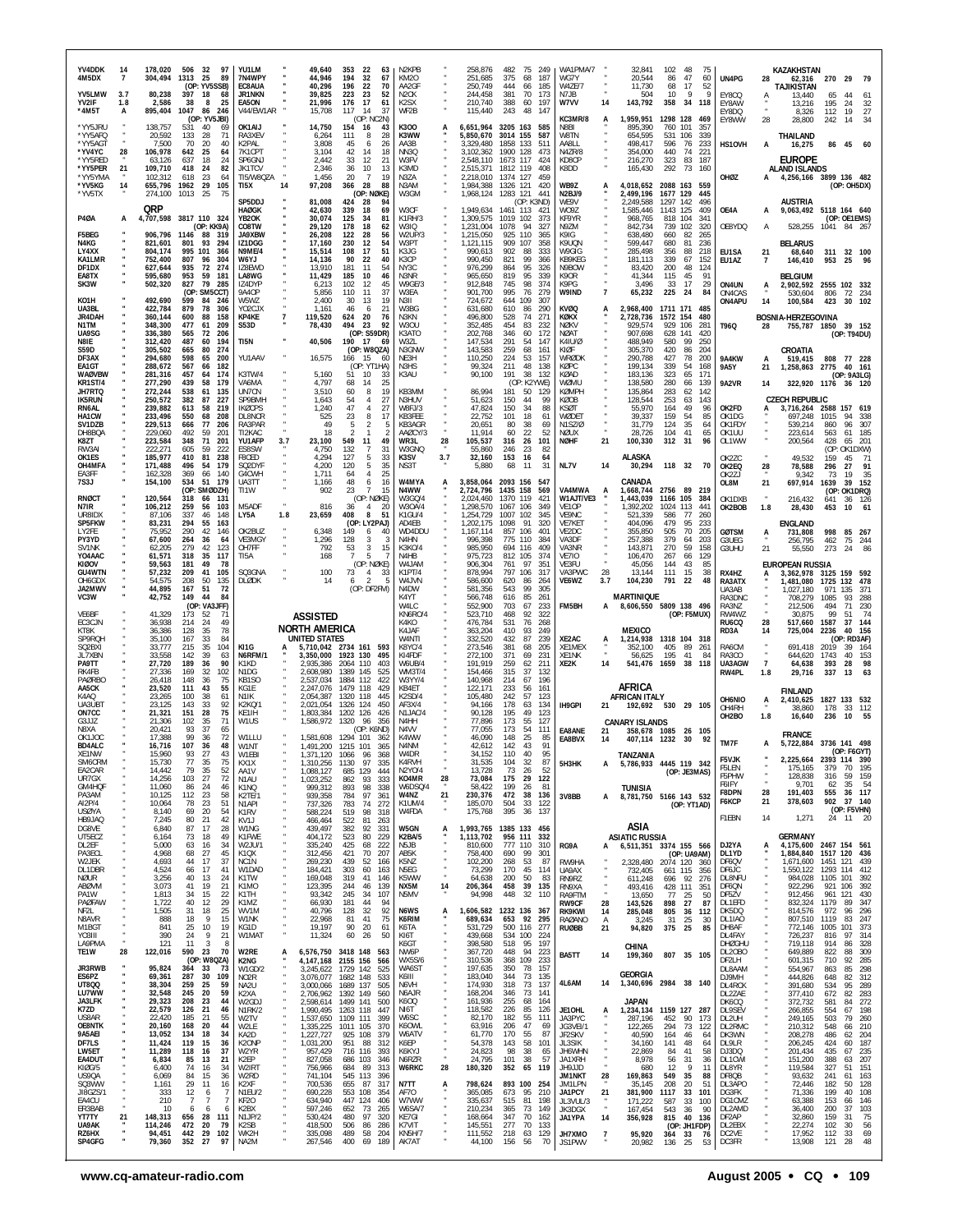| DK3QJ<br>DJ6TK<br>DL1DTL        | 7,584<br>50<br>32<br>47<br>28<br>53,130<br>197<br>25<br>85<br>305<br>21<br>79,464<br>31<br>101              | YT5A<br>14<br>YZ5A<br>7                                                                 | 1,114,876 2807 40 163<br>(OP: YU7NU)<br>229,460 1183 32 117    | <b>VP9/W4OV</b>                                 | <b>BERMUDA</b><br>4,205,058 3745 108 399                                |                                                  | OK5W<br>OL7R                                             | <b>CZECH REPUBLIC</b><br>9,692,032<br>4988<br>3474<br>5,403,708                | 184<br>166                  | 712<br>652                | SQ6Z<br><b>SO50</b>                           | <b>POLAND</b><br>4,684,337<br>3344<br>2145<br>2,267,433                       | 150<br>140            | 571<br>511                    |
|---------------------------------|-------------------------------------------------------------------------------------------------------------|-----------------------------------------------------------------------------------------|----------------------------------------------------------------|-------------------------------------------------|-------------------------------------------------------------------------|--------------------------------------------------|----------------------------------------------------------|--------------------------------------------------------------------------------|-----------------------------|---------------------------|-----------------------------------------------|-------------------------------------------------------------------------------|-----------------------|-------------------------------|
| DL2ARD<br>DL4NAC<br>DL7CX       | 14<br>1,284,584<br>3061<br>40<br>163<br>75<br>3.7<br>76,632<br>684<br>18<br>9<br>1.8<br>36,400<br>684<br>61 | YU7AV<br>227,290 1499<br>3.7<br>4N200A<br>184,600                                       | (OP: YZ1WW)<br>-26<br>93<br>1497<br>20<br>84<br>(OP: YU1YV)    | VY2ZM<br>VE2IM<br>VE3RM                         | CANADA<br>12.768.304<br>6086<br>10,386,066<br>6309<br>6,904,752<br>4152 | 171<br>695<br>138<br>549<br>143<br>535           | 0150<br>OL3Z<br>01.5T<br>OK6A                            | 4,988,970<br>3687<br>1,645,567<br>2002<br>1,316,871<br>1555<br>868,260<br>1230 | 135<br>114<br>116<br>101    | 495<br>425<br>397<br>334  | SN <sub>1</sub> D<br>SP6KFA<br>SP3PKL<br>SN5T | 1.920.552<br>2673<br>424,784<br>1090<br>358.488<br>782<br>148,595<br>584      | 120<br>54<br>73<br>71 | 396<br>224<br>239<br>192      |
| SV1BFW                          | GREECE<br>А<br>466 103 289<br>383,376                                                                       | <b>OCEANIA</b><br><b>AUSTRALIA</b>                                                      |                                                                | <b>VY2TT</b><br>VE7GL<br>VF3NF                  | 6,314,820<br>4700<br>4,278,008<br>3533<br>4,117,284<br>2854             | 131<br>473<br>151<br>402<br>135<br>468           | $OI$ 1P<br>OL <sub>2</sub> A<br>OK1KMG                   | 627,473<br>1642<br>285,200<br>605<br>169,580<br>626                            | 60<br>68<br>51              | 221<br>180<br>193         | SP9KRT<br>SP9KJU                              | 83,385<br>871<br>11,455<br>95                                                 | 74<br>25              | 253<br>54                     |
| HA9PP                           | <b>HUNGARY</b><br>162 30<br>$\mathsf{A}$<br>26,978<br>64<br><b>IRELAND</b>                                  | VK4TI<br>48,672<br>А                                                                    | 180 46<br>71                                                   | VA3SK<br>VE <sub>6</sub> SV<br>VE6AO            | 3,851,295<br>2724<br>3,435,064<br>3289<br>2,404,332<br>2831             | 144<br>501<br>138<br>385<br>114<br>309           | OL2U                                                     | 164,724<br>585<br><b>DENMARK</b>                                               | 55                          | 204                       | CQ2T<br>CT1GGO                                | PORTUGAL<br>967,264<br>1844<br>179,828<br>483                                 | 81<br>63              | 253<br>205                    |
| EI2JC                           | 20,560<br>134 21<br>59<br>A<br><b>ITALY</b>                                                                 | <b>HAWAII</b><br>AH6RF<br>28<br>1,071,260                                               | 3199 37<br>79                                                  | VE <sub>2</sub> CVI<br>VE2CQ<br>VE3TPZ<br>VA3OC | 726,526<br>1243<br>611,830<br>812<br>337,272<br>500<br>252,480<br>505   | 70<br>192<br>69<br>226<br>73<br>203<br>72<br>168 | OZ5ESB                                                   | 1,796,408 2290<br><b>ENGLAND</b>                                               | 97 334                      |                           | GM4AGG                                        | <b>SCOTLAND</b><br>61,380<br>332                                              |                       | 40 115                        |
| IR <sub>2</sub> A<br>IK2TDM     | 825,510 1742 62 148<br>A<br>(OP: I2UIY)<br>591,428<br>756<br>94<br>- 304                                    | <b>INDONESIA</b><br>YC3MM<br>А<br>50,274                                                | 159 45<br>81                                                   | VE7NA<br>VE7FO                                  | 188,088<br>416<br>57,838<br>217                                         | 70<br>134<br>49<br>72<br>6<br>9                  | G6PZ<br>G1A<br>M4A                                       | 7,846,495<br>5079<br>5,937,120<br>3957<br>4,237,596<br>3082                    | 168 667<br>153<br>148       | 607<br>590                | IT9ECQ                                        | <b>SICILY</b><br>1,404,858 1460                                               |                       | 121 425                       |
| IZ4AFW<br>IV3RZW<br>IZ5EBL      | $\cdot$<br>587,257<br>928<br>68<br>203<br>40.736<br>139<br>48<br>104<br>28<br>438,209<br>1128<br>37<br>136  | <b>NEW ZEALAND</b><br>ZL2DX<br>21<br>33,283<br>ZL4PW<br>14<br>223,300                   | 151<br>25<br>58<br>604<br>34<br>106                            | VE8JL<br><b>T48K</b>                            | 7,020<br>252<br><b>CUBA</b><br>5,799,573 5190                           | 126 407                                          | G3B<br>G5X<br>G6M                                        | 2,327,906<br>2484<br>1,820,484<br>2538<br>1,189,232<br>1538                    | 111<br>91<br>100            | 403<br>275<br>366         | OM8A<br>OM7M                                  | <b>SLOVAK REPUBLIC</b><br>10,248,992 5478<br>9,770,256<br>5214                | 187<br>187            | 736<br>725                    |
| IV3JVJ<br><b>IK2YCW</b><br>IR8M | 156,480<br>398<br>37<br>126<br>21<br>297,206<br>949<br>28<br>114<br>131,490<br>735<br>31<br>104             | <b>SOUTH AMERICA</b>                                                                    |                                                                | J75J                                            | <b>DOMINICA</b><br>2,208,480<br>3466                                    | 80 241                                           | M2W<br>M4U<br>MØSCG                                      | 1,097,360<br>1478<br>857,644<br>1508<br>276,165<br>679                         | 93<br>70<br>62              | 347<br>228<br>223         | <b>S50C</b>                                   | <b>SLOVENIA</b><br>8.279.477<br>4811                                          |                       | 175 682                       |
| IZ5ASZ<br><b>I8NHJ</b>          | (OP: IZ8CCW)<br>56,277<br>243<br>28<br>-83<br>14<br>222.224<br>681<br>38 134                                | ARGENTINA<br>AY8A<br>3,371,286<br>LU1XZ                                                 | 2737 111 327<br>(OP: LU8ADX)<br>1,751,712 2463 86 171          | HI3CCP                                          | <b>DOMINICAN REPUBLIC</b><br>3,571,248 4513 102 274                     |                                                  | G3YNN<br><b>GØBRC</b>                                    | 69,300<br>269<br>27,636<br>211                                                 | 46<br>38                    | 108<br>109                | <b>S50G</b><br>S54K                           | 6,832,809<br>4366<br>1,752,204<br>2009                                        | 165<br>97             | 582<br>356                    |
| <b>IO1T</b><br><b>103C</b>      | 3.7<br>59,803<br>707<br>14<br>-65<br>(OP: IK1RQT)<br>62,853<br>921<br>9<br>1.8<br>-64                       | LU1BJW<br>348,220                                                                       | (OP: LU4HMF)<br>589 72 158                                     | VP <sub>5</sub> X                               | <b>TURKS &amp; CAICOS ISLANDS</b><br>11,980,306 7195 161 593            |                                                  | ES1A                                                     | <b>ESTONIA</b><br>2,457,468<br>2444                                            | 141 567                     |                           | EA5EA<br>EA1COZ                               | <b>SPAIN</b><br>5,151,056<br>3855<br>4,429,605<br>3424                        | 149<br>127            | 539<br>472                    |
|                                 | (OP: IN3QBR)<br>LATVIA                                                                                      | <b>ARUBA</b><br><b>P40W</b><br>9,369,348<br>A                                           | 5289 147 495<br>(OP: W2GD)                                     |                                                 | AFRICA                                                                  |                                                  | RL3A<br>RK4LWZ                                           | <b>EUROPEAN RUSSIA</b><br>7,115,435<br>5196<br>3,715,568<br>3043               | 177<br>151                  | 686<br>573                | EA3RKG<br>EA7RU<br>ED1LY                      | 3,086,620<br>2622<br>2,369,392<br>2075<br>2,138,190<br>2008                   | 128<br>116<br>113     | 500<br>411<br>429             |
| YL2KO                           | 3,122,834 2831 135 536<br>А<br>LITHUANIA                                                                    | <b>BRAZIL</b><br>1.110.793<br>PR7AB<br>A                                                | 1593<br>75<br>206                                              | IH9P                                            | AFRICAN ITALY<br>20,849,868 8014                                        | 175 722                                          | RF3A<br>RO4M<br>RX3RXX                                   | 3,621,123<br>3669<br>3,382,656<br>3206<br>2,366,777<br>3035                    | 149<br>157<br>140           | 562<br>579<br>483         | FA1BP<br>ED3SSB<br>FD <sub>2</sub> BI         | 1,561,932<br>1977<br>1,449,050<br>1786<br>1,193,234<br>1930                   | 86<br>90<br>85        | 301<br>275<br>321             |
| LY4A<br>LY9Y                    | 5,406,346 3896 163 631<br>A<br>(OP: LY2FY)<br>2,889,250<br>2484 138 512                                     | PY1KX<br>28<br>61,302<br>PY2XC<br>53,130<br>PU2VYT<br>24,910                            | 76<br>255<br>-26<br>266<br>29<br>86<br>34<br>196<br>-13        | CQ9K                                            | <b>MADEIRA ISLANDS</b><br>18,726,200 7840                               | 171 688                                          | RK3DZB<br>RW3WWW<br>RK4CWA                               | 1,399,380<br>1821<br>1,190,595<br>1924<br>1,016,025<br>1261                    | 117<br>107<br>120           | 381<br>386<br>469         | EA7RCT<br>ED2WW<br>EA4DAT                     | 1,190,068<br>1525<br>1458<br>960,648<br>298,080<br>849                        | 103<br>80<br>56       | 304<br>232<br>160             |
| LY2IC<br>LY1FW                  | (OP: LY2CY)<br>124,278<br>315<br>56 175<br>21<br>447,515 1140<br>38<br>147                                  | PY2MTV<br>1,148<br>187,758<br>PY2XB<br>14<br>PR7QI<br>129,625                           | 16<br>42<br>12<br>584<br>29<br>85<br>584<br>22<br>63           | C91Z                                            | <b>MOZAMBIQUE</b><br>4,055,040 3840<br><b>SENEGAL</b>                   | 93 303                                           | RL4W<br>RK3UWA<br>RK3DXZ                                 | 961,248<br>1585<br>740,388<br>1182<br>625,320<br>1196                          | 101<br>94<br>101            | 355<br>332<br>304         | EA4RCT<br>EA1FCR                              | 254,184<br>592<br>211,820<br>543                                              | 73<br>57              | 165<br>181                    |
| PG3N                            | <b>NETHERLANDS</b><br>1,006,438 1341<br>87<br>- 332                                                         | $\cdot$<br>PR7AR<br>57,150<br>$\overline{7}$<br><b>7W5B</b><br>92,732                   | 259<br>22<br>68<br>403<br>26<br>71<br>(OP: PY5KD)              | 6W1RY                                           | 7,995,000 4976<br><b>SOUTH AFRICA</b>                                   | 140 460                                          | RA3AA<br>RK4HYT<br>RZ10ZZ                                | 461,550<br>1035<br>324,098<br>741<br>92,196<br>443                             | 84<br>76<br>49              | 278<br>271<br>148         | 8S2F<br>SM <sub>5U</sub>                      | <b>SWEDEN</b><br>3030<br>3,377,470<br>855,776<br>1424                         | 151<br>88             | 559<br>288                    |
| PA5A<br>PA9ZZ<br>PI4CC          | 747.495<br>1068<br>85<br>230<br>897<br>489,519<br>67<br>260<br>405<br>57<br>145,197<br>162                  | PY2WC<br>4,995<br>3.7<br><b>CHILE</b>                                                   | 70 15<br>- 30                                                  | ZS5GMW                                          | 1,595,455 1947                                                          | 84 221                                           | RW4LWL                                                   | 5,472<br>73<br><b>FINLAND</b>                                                  | 17                          | 40                        | SK3GA                                         | 382<br>102,641<br>SWITZERLAND                                                 | 55                    | -162                          |
| PE1MMZ<br>PAØJED                | (OP: PA4LA)<br>86,200<br>217 61<br>139<br>46,230<br>178<br>45<br>70<br>3.7                                  | CE3BFZ<br>4,607,938<br>А<br><b>CE6TBN</b><br>28<br>150,535                              | 3574 128<br>330<br>516<br>- 27<br>92                           | <b>RN9SXX</b>                                   | ASIA<br><b>ASIATIC RUSSIA</b><br>2,437,326<br>2327                      | 83 319                                           | OH <sub>1</sub> F<br>OH2BR<br>OH7M                       | 4103<br>6,246,625<br>294,254<br>565<br>3861<br>5,975,538                       | 178<br>80<br>175            | 697<br>254<br>642         | <b>HB9AUS</b><br>HB9ODK                       | 1,653,373<br>1814<br>436,100<br>898                                           | 108<br>72             | 355<br>284                    |
| PA3EWP<br>LA5LJA                | 17<br>58,869<br>484<br>76<br><b>NORWAY</b><br>522 75 285<br>356,040<br>A                                    | <b>MULTI-OPERATOR</b><br>SINGLE TRANSMITTER                                             |                                                                | RK9CZO<br>RK9JWV<br>RZ9WXK                      | 2,051,300<br>1434<br>1,961,860<br>1811<br>659,715<br>866                | 134<br>428<br>121<br>345<br>59<br>250            | OH8T                                                     | 48,285<br>295<br><b>FRANCE</b>                                                 | 39                          | 146                       | UR6GWZ<br>UV7M                                | <b>UKRAINE</b><br>1,104,048<br>1812<br>566,480<br>1006                        | 93                    | 103 348<br>295                |
| LA6FJA                          | 91<br>41<br>86<br>24.257<br>POLAND                                                                          | <b>NORTH AMERICA</b><br><b>UNITED STATES</b>                                            |                                                                | RZ9UWZ<br>RW9UZZ<br>RY9C                        | 211,500<br>539<br>96,624<br>464<br>270<br>54.055                        | 40<br>140<br>34<br>88<br>17<br>78                | TM2Y<br>TM2T<br>F6KHM                                    | 7,875,576<br>4601<br>5,075,025<br>3425<br>4,620,600<br>3447                    | 169<br>154<br>122           | 639<br>631<br>478         | UZ4E<br>UT5IZO                                | 322,435<br>763<br>255,011<br>872<br>YUGOSLAVIA                                | 76<br>60              | 219<br>211                    |
| SP3HRN<br>SQ8FEW<br>SP1S        | 264,378<br>528<br>74 204<br>A<br>416<br>56<br>151.500<br>146<br>229<br>53<br>109<br>67.068                  | KT <sub>1</sub> V<br>9,554,202<br>9,378,170<br>K1KI<br>K <sub>1</sub> IR<br>7,130,376   | 4416<br>159<br>635<br>664<br>4194<br>166<br>3428<br>161<br>631 | RK9XXX<br>RU9CWO                                | 36,960<br>151<br>3,600<br>105<br>AZERBAIJAN                             | 31<br>81<br>13<br>37                             | TM <sub>2</sub> S<br>F8KGM<br><b>F8DBF</b>               | 3,439,556<br>2966<br>1,610,880<br>1811<br>1,091,730<br>1154                    | 133<br>138<br>92            | 495<br>502<br>390         | 4NØW<br>YZ7A                                  | 2,551,989<br>2684<br>1,646,204<br>2321                                        | 113                   | 125 436<br>405                |
| SP3V<br>SP5ES<br>3Z3Z           | 26,934<br>110<br>44<br>90<br>28<br>29<br>84<br>43,053<br>184<br>16,836<br>136<br>20<br>41                   | N <sub>1</sub> MM<br>3,391,424<br>N <sub>1</sub> RY<br>2,652,510<br>1,599,724<br>W1BK   | 2104<br>134<br>474<br>1700<br>126<br>469<br>1095<br>122<br>410 | 4K7Z                                            | 2,636,460 2358<br><b>BHUTAN</b>                                         | 101 352                                          | F6KQV<br>F8KGH<br>F6KJX                                  | 962,405<br>1642<br>314,100<br>707<br>95,128<br>814                             | 82<br>75<br>21              | 273<br>274<br>71          |                                               | OCEANIA<br><b>GUAM</b>                                                        |                       |                               |
| SP8TJU<br>3Z2GD                 | (OP: SQ3ET)<br>87,084<br>21<br>361 26<br>-92<br>14<br>791,808<br>2144<br>40<br>152                          | N <sub>1</sub> DX<br>678,528<br>W1FM<br>341,404<br>97,175<br>K1UQT                      | 783<br>89<br>283<br>464<br>64<br>210<br>24<br>91<br>316        | A52CDX                                          | 182,007<br>575<br>CHINA                                                 | 64<br>125                                        | F6KPQ                                                    | 268<br>84,504<br><b>GERMANY</b>                                                | 47                          | 121                       | AH2R                                          | 7,582,510 4490<br>HAWAII                                                      |                       | 165 446                       |
| SQ3RX<br>SP3E                   | (OP: SP2JKC)<br>79,002<br>490<br>25<br>-89<br>$\overline{7}$<br>127<br>16,685<br>19<br>52                   | NN <sub>2</sub> W<br>3,351,936<br>K20WE<br>2,802,560<br>N <sub>2</sub> LBR<br>1,098,160 | 1902<br>144<br>528<br>1638<br>136<br>504<br>99<br>951<br>325   | <b>B17</b><br>BG4IFU<br>BD4JB                   | 913<br>232,841<br>21,632<br>143<br>266<br>19                            | 149<br>68<br>40<br>64<br>9<br>10                 | <b>DFØRI</b><br>DF3CB<br><b>DLØTS</b>                    | 6,743,688<br>3756<br>6,100,800<br>3348<br>4,853,150<br>3234                    | 169<br>160<br>156           | 653<br>660<br>569         | AH6NF                                         | 103,460<br>300<br><b>INDONESIA</b>                                            | 57                    | -83                           |
| SQ9JKS<br>SN <sub>6</sub> C     | 3.7<br>20,374<br>351<br>8<br>53<br>10<br>634<br>64<br>1.8<br>45,066<br>(OP: SP6CZ)<br>٠                     | AB2DE<br>710,477<br>WB2KHO<br>442,650<br>AE2J<br>226,341                                | 605<br>112<br>379<br>249<br>511<br>76<br>380<br>66<br>183      | 5B/AJ20                                         | <b>CYPRUS</b><br>17,280,600<br>7709                                     | 166 664                                          | <b>DKØSU</b><br>DH4SBO<br>DI ØDX                         | 3,963,066<br>3045<br>2,540,430<br>2443<br>2,218,154<br>1901                    | 137<br>115<br>118           | 505<br>370<br>448         | <b>YBØZZ</b><br>ZK1AQT                        | 2,978,400 2592 112 326<br><b>SOUTH COOK ISLANDS</b><br>3,032,991 3127         | 116 235               |                               |
| SP9RCL                          | 13,156<br>291<br>$\overline{7}$<br>45<br><b>PORTUGAL</b>                                                    | 141,912<br>WE2A<br>KQ3F<br>4,087,850                                                    | 250<br>54<br>162<br>2250<br>144<br>518                         | 5B4PRC                                          | 1,342,965<br>1812<br><b>ISRAEL</b>                                      | 60<br>231                                        | <b>DLØGL</b><br>DI 1WA<br><b>DKØALK</b>                  | 1,813,020<br>2193<br>1,583,108<br>1676<br>1,440,600<br>1325                    | 105<br>115<br>114           | 305<br>412<br>411         |                                               | <b>SOUTH AMERICA</b>                                                          |                       |                               |
| CQ7IUA                          | 726 71 207<br>322,480<br>A<br>(OP: CT2IUA)<br><b>ROMANIA</b>                                                | W3MF<br>2,942,726<br>NE3F<br>2,297,346<br>N3MX<br>1,493,712                             | 1731<br>132<br>487<br>132<br>1626<br>474<br>1129<br>113<br>393 | 4XØWV                                           | 4,058,916<br>3611<br><b>JAPAN</b>                                       | 95 314                                           | DC2YY<br><b>DLØRSG</b><br>DL4GBA                         | 1,248,048<br>2135<br>1,083,760<br>1428<br>576,870<br>716<br>824                | 96<br>87<br>91              | 332<br>350<br>311         | LR <sub>2</sub> F                             | ARGENTINA<br>7,071,940 4713                                                   |                       | 135 413                       |
| Y03RU<br>YO3JW                  | 1,117,112 1685 103 346<br>A<br>599<br>94<br>28<br>122,000<br>-31                                            | N3BNA<br>1,227,240<br>W3L<br>442,890<br>WB3CJU<br>114,818                               | 981<br>108<br>379<br>576<br>239<br>76<br>270<br>46<br>141      | <b>JA7YAA</b><br>JI2ZJS<br>JJ1ZNF               | 3,938,193<br>2571<br>3,745,469<br>2834<br>2.030.646<br>2437             | 157<br>446<br>148<br>373<br>95<br>226            | <b>DKØUNI</b><br><b>DLØFR</b><br><b>DAØDIG</b><br>DLØBKR | 394,272<br>385,120<br>749<br>789<br>211.130<br>47,104<br>287                   | 70<br>74<br><b>03</b><br>57 | 226<br>258<br>17 U<br>127 | LPØH<br>LU1FC<br>LU1VM<br>LT7Y                | 6,514,992 4896<br>2.193.006<br>2851<br>1.979.965<br>1968<br>1,537,860<br>1928 | 94<br>108<br>100      | 136 392<br>223<br>-259<br>261 |
| GM3POI                          | <b>SCOTLAND</b><br>1,432,665 1308 118 347<br>A                                                              | W3LRC<br>89,040<br>W4WS<br>4,333,980                                                    | 250<br>45<br>114<br>2398<br>150<br>564                         | JA2ZJW<br>JO1ZYI<br>JA8YCZ                      | 1,357,874<br>1590<br>1,011,807<br>1468<br>7,546<br>75<br>297<br>9       | 99<br>223<br>99<br>192<br>28<br>21               | DLØER<br><b>DFØDG</b>                                    | 79<br>11,448<br>24<br>6                                                        | 27<br>4                     | 45                        | LU8XW                                         | 1057<br>396,252<br><b>BRAZIL</b>                                              | 43                    | 119                           |
| OM6KW                           | <b>SLOVAK REPUBLIC</b><br>357,552 549 76 236<br>A                                                           | 2,212,278<br>K3ZM/4<br>1,201,296<br>AB4KO                                               | 1605<br>117<br>412<br>109<br>993<br>355                        | JA1YAI<br>JA1ZGP                                | 279<br>11<br>KOREA                                                      | 5<br>6<br>4<br>5                                 | SZ1A                                                     | <b>GREECE</b><br>4,293,396 4275 152 565                                        |                             |                           | ZY7C<br>PT2CM<br>ZX3S                         | 3,563,678<br>2855<br>3480<br>3,385,666<br>2,069,915<br>2253                   | 113<br>104<br>100     | 378<br>278<br>265             |
| S5046A                          | <b>SLOVENIA</b><br>1,011,500 1009 122 473<br>A<br>(OP: S56A)                                                | K5NA<br>4,862,976<br>3,077,714<br>K5PTC<br>K5GH<br>2,055,674<br>1,331,040               | 170<br>2668<br>598<br>1943<br>154<br>537<br>137<br>1343<br>450 | D70YT<br><b>HLØO</b><br>6LØNJ                   | 1,079,484<br>2116<br>175,890<br>677<br>493<br>104,027                   | 95<br>189<br>77<br>118<br>125<br>68              | HG1S                                                     | <b>HUNGARY</b><br>7,718,999 4700                                               | 174 683                     |                           | PW7A<br>PS8DX                                 | 924,182<br>1390<br>14,070<br>98                                               | 80<br>16              | 183<br>51                     |
| S51CK                           | 138,968 1144 24<br>$\overline{7}$<br>92<br><b>SPAIN</b>                                                     | K5UA<br>364,538<br>W5LCC<br>WA5SOG<br>61,695                                            | 1197<br>112<br>360<br>159<br>794<br>67<br>180<br>36<br>99      | HLØERE                                          | 64,201<br>373<br><b>KUWAIT</b>                                          | 46<br>63                                         | TF3W                                                     | <b>ICELAND</b><br>1,412,558 2610                                               | 74 252                      |                           | <b>CE2RLS</b>                                 | <b>CHILE</b><br>103,424<br>240                                                |                       | 67 135                        |
| EA5BY<br>EA3QA<br>EA5YJ         | 2.484.300 1779 136 501<br>A<br>1,158,720 1776 89<br>-337<br>991,584 1483 82 270                             | AF6DX<br>898,450<br>537,462<br>W6TE<br>158,270<br><b>W6UF</b>                           | 1211<br>106<br>244<br>699<br>105<br>228<br>268<br>156<br>82    | 9K2HN                                           | 6,743,040 4080 149 491<br><b>MONGOLIA</b>                               |                                                  | F17M<br>E19E                                             | <b>IRELAND</b><br>8,235,051<br>2,544,657<br>2465                               | 5862 152 619<br>103         | 416                       | <b>FY5KE</b>                                  | <b>FRENCH GUIANA</b><br>18,572,960 8237                                       |                       | 163 642                       |
| EA5RM<br>EA4KD                  | 186,407<br>501<br>54<br>115<br>21<br>773,850 2131 35 140                                                    | W6BAR<br>4,230<br>WA7LT<br>1,364,400                                                    | 62<br>21<br>24<br>1321<br>128<br>322                           | JU1DX                                           | 1,205,154 2042 104 265<br>THAILAND                                      |                                                  | IU2R                                                     | ITALY<br>7,548,525<br>4417                                                     | 160                         | 635                       | <b>OA40</b>                                   | PERU<br>4,849,020 3674                                                        |                       | 124 371                       |
| SM7E<br>SM2EKM                  | <b>SWEDEN</b><br>645,932<br>1072 88 325<br>A<br>(OP: SM7BHM)<br>311,542<br>637 77 212                       | 819,970<br>W7V.I<br>WX7P<br>376,420<br>NW7M1<br>268,550                                 | 100<br>234<br>1040<br>73<br>648<br>147<br>77<br>435<br>185     | HS8AC                                           | 468<br>227,855<br><b>EUROPE</b>                                         | 72 157                                           | IR <sub>2</sub> C<br>IO4T<br>IR3J                        | 6,805,004<br>3899<br>5,380,160<br>3524<br>1,264,500<br>1690                    | 163<br>155<br>100           | 633<br>627<br>275         | 9Y4ZC                                         | <b>TRINIDAD &amp; TOBAGO</b><br>15,464,764 7368                               |                       | 151 591                       |
| SM6WQB<br>SA5D                  | $\cdot$<br>648 69 225<br>308,994<br>183<br>55 152<br>67,482<br>(OP: SM5DJZ)                                 | W7YED<br>231,570<br>NK7C<br>136,306<br>7,205<br>W7DK                                    | 79<br>393<br>170<br>74<br>276<br>137<br>20<br>35<br>52         | 4U1ITU                                          | <b>4U-GENEVA</b><br>6,790,336 5236                                      | 151 585                                          | IR3A<br>IZ6ERS<br>IK2ULV                                 | 1,197,196<br>1228<br>584,221<br>1768<br>571,422<br>984<br>425,592<br>976       | 111<br>73<br>81             | 395<br>234<br>312         | YY5AGE                                        | VENEZUELA<br>4,370<br>45                                                      | 18                    | 28                            |
| SM4XIH<br>7S2W                  | 13,774<br>103 24<br>73<br>$\cdot$<br>400<br>-13<br>6<br>- 10<br>(OP: SM2EKM)                                | K8AZ<br>6,898,554<br>N8NR<br>2,706,915                                                  | 3277<br>172<br>634<br>1806<br>128<br>437                       | OHØI                                            | <b>ALAND ISLANDS</b><br>3,342,038 3276                                  | 145 604                                          | IY4W<br>IQ3GA<br>IR8C<br>IQ <sub>2</sub> CP              | 714<br>318,660<br>260,026<br>670<br>30,345<br>191                              | 60<br>73<br>64<br>35        | 124<br>209<br>210<br>84   |                                               | <b>MULTI-OPERATOR</b>                                                         |                       |                               |
| HB9CIC                          | SWITZERLAND<br>455,058<br>838 79 239<br>A                                                                   | 290,667<br><b>W8FT</b><br>WC8VOA<br>183,080<br>W8LBZ<br>15,811                          | 431<br>68<br>189<br>351<br>69<br>161<br>104<br>31<br>66        | OE2S<br>OE6VHF                                  | <b>AUSTRIA</b><br>10, 167, 780 5641 173 687<br>1943<br>1,548,354        | 107<br>-346                                      | RW2F                                                     | KALININGRAD<br>9,150,790 5182                                                  | 184 718                     |                           |                                               | <b>TWO TRANSMITTER</b><br>NORTH AMERICA<br><b>UNITED STATES</b>               |                       |                               |
| HB9CIP<br>HB9DWU                | 210 22<br>31.737<br>49<br>$\overline{7}$<br>5,406<br>75<br>12<br>39                                         | <b>WN90</b><br>2,678,372<br>KD9ST<br>2,661,430                                          | 1594<br>152<br>509<br>1671<br>139<br>471                       | EW8ZZ                                           | <b>BELARUS</b><br>56,918 500                                            | 33 116                                           | YL1S                                                     | LATVIA<br>842,609 1541                                                         | 90 329                      |                           | KØTV/1<br>W1QK                                | 5,301,352 2922<br>1,174,208<br>995                                            |                       | 144 547<br>101 347            |
| UW2M                            | <b>UKRAINE</b><br>3,387,282 3092 154 537<br>A<br>(OP: URØMC)                                                | NØNI<br>4,963,101<br>2,331,518<br>WØZT<br>KØJJM<br>195,321                              | 2532<br>169<br>590<br>489<br>1380<br>154<br>386<br>62<br>151   | OT4P                                            | <b>BELGIUM</b><br>2,405,380<br>2526                                     | 119<br>389                                       | ER3R                                                     | <b>MOLDOVA</b><br>2,300,285 2762 120 439                                       |                             |                           | N2MM<br>AA2WN<br>W2CG                         | 3,291,120<br>2058<br>1,562,652<br>1111<br>1,390,242<br>1098                   |                       | 132 498<br>121 446<br>104 370 |
| UW8M<br>UR5MNZ                  | 2,945,169 2874 145 542<br>(OP: UR5MID)<br>711,875 1195 93 332                                               | K6ST/Ø<br>182,104<br><b>WBØTRA</b><br>122,982<br>105,840<br><b>KØSV</b>                 | 69<br>152<br>376<br>306<br>65<br>134<br>237<br>60<br>129       | OR5EU<br>OT4W                                   | 595,510<br>1182<br>575,501<br>964                                       | 80<br>-230<br>76 273                             | PA7MM                                                    | <b>NETHERLANDS</b><br>7,105,725 4132                                           | 164 661                     |                           | K3LR<br>N3RS                                  | 18,382,950<br>7638<br>13,533,848<br>5805                                      | 187                   | 731<br>174 692                |
| UU2JQ<br>UY5ZZ<br>UT7QF         | 2,478<br>38<br>10<br>32<br>28<br>110,985<br>32 119<br>430<br>21<br>789,000 1917 40 160                      | 35,910<br>WØEF                                                                          | 38<br>134<br>88                                                | J49Z<br>SY9Y                                    | CRETE<br>8,221,400 5938<br>959,693<br>2462                              | 168<br>640<br>72<br>257                          | PA1T<br>PA9DX<br>PA6F                                    | 4,980,101<br>3926<br>534,800<br>723<br>77,850<br>275                           | 151<br>83<br>49             | 598<br>267<br>124         | WE3C<br>W3PP<br>K3DI                          | 7,527,555<br>3738<br>5,179,148<br>2849<br>2,455,490<br>1690                   | 167<br>155<br>133     | 638<br>572<br>432             |
| YU9VK                           | YUGOSLAVIA<br>150,635 464 53 182<br>A                                                                       | <b>BAHAMAS</b><br>C6DX<br>3,603,392 4389<br>C6AVV<br>1,406,925                          | 110 306<br>2109<br>88<br>237                                   | 9A1CMS                                          | CROATIA<br>583<br>251,280                                               | 66 174                                           | LN1B                                                     | <b>NORWAY</b><br>145,961<br>409                                                | 56 171                      |                           | K4.JA<br>W4RM                                 | 12,301,520 5214<br>6,494,883<br>3996                                          |                       | 181 699<br>130 501            |